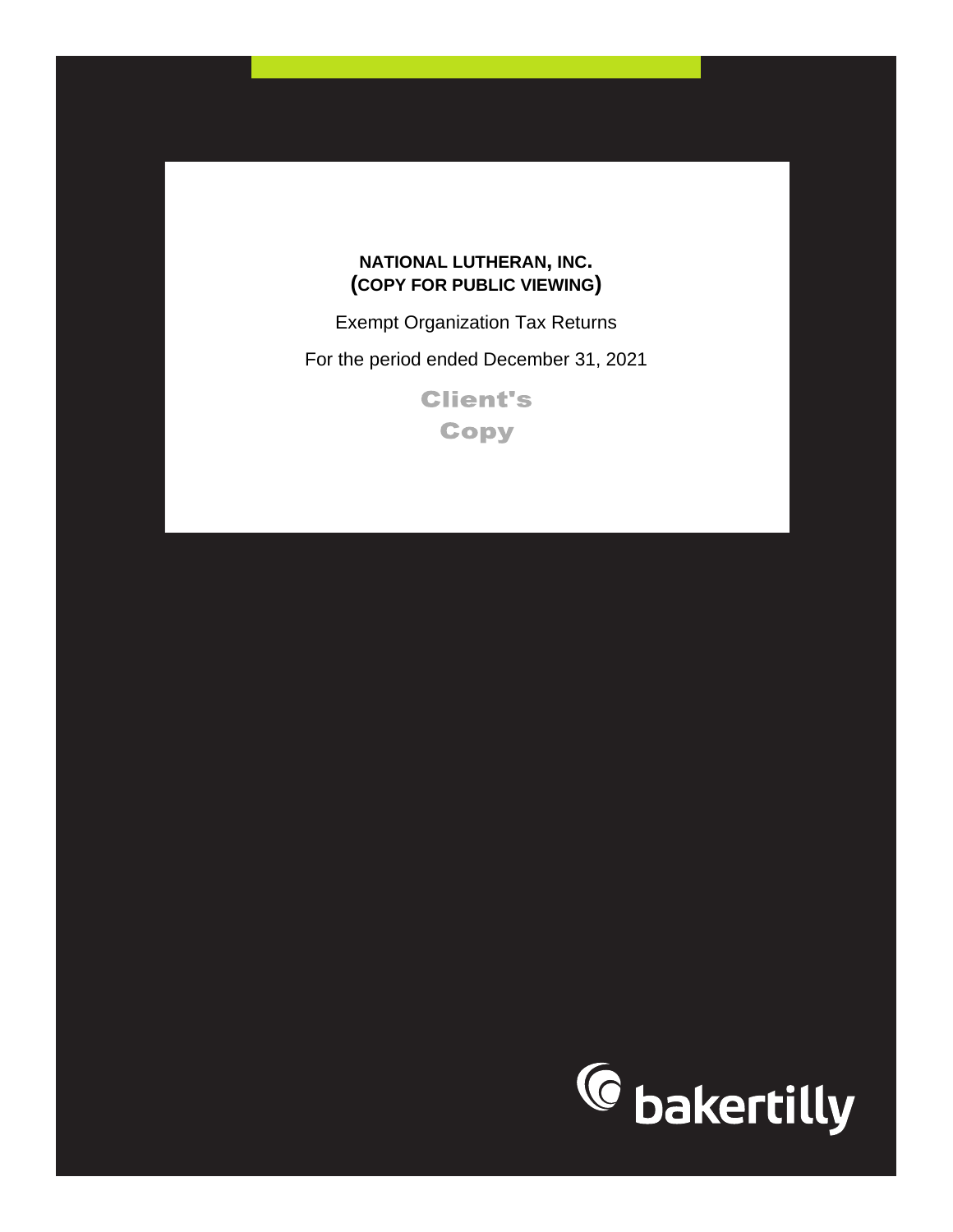| ⊦orm |  |
|------|--|

#### **Return of Organization Exempt From Income Tax** \*\* PUBLIC DISCLOSURE COPY \*\*

Under section 501(c), 527, or 4947(a)(1) of the Internal Revenue Code (except private foundations) **2021** 

**| Do not enter social security numbers on this form as it may be made public.**

Department of the Treasury Internal Revenue Service **| Go to www.irs.gov/Form990 for instructions and the latest information. Inspection**

**A For the 2021 calendar year, or tax year beginning and ending**

OMB No. 1545-0047 **Open to Public** 

| В                       | Check if<br>applicable: | <b>C</b> Name of organization                                                                                                                       |            | D Employer identification number                    |                                                           |  |  |  |
|-------------------------|-------------------------|-----------------------------------------------------------------------------------------------------------------------------------------------------|------------|-----------------------------------------------------|-----------------------------------------------------------|--|--|--|
|                         | X Address               | NATIONAL LUTHERAN, INC.                                                                                                                             |            |                                                     |                                                           |  |  |  |
|                         | Name<br>change          | NATIONAL LUTHERAN COMMUNITIES &<br>Doing business as                                                                                                |            | **-***4315                                          |                                                           |  |  |  |
|                         | Initial<br>return       | Number and street (or P.O. box if mail is not delivered to street address)                                                                          | Room/suite | <b>E</b> Telephone number                           |                                                           |  |  |  |
|                         | Final<br>return/        | 110<br>5275 WESTVIEW DRIVE                                                                                                                          |            | $301 - 354 - 2710$                                  |                                                           |  |  |  |
|                         | termin-<br>ated         | City or town, state or province, country, and ZIP or foreign postal code                                                                            |            | <b>G</b> Gross receipts \$                          | 7,194,995.                                                |  |  |  |
|                         | Amended<br>return       | FREDERICK, MD 21703                                                                                                                                 |            | H(a) Is this a group return                         |                                                           |  |  |  |
|                         | Applica-<br>tion        | F Name and address of principal officer: CYNTHIA WALTERS                                                                                            |            | for subordinates?                                   | $\blacksquare$ Yes $\boxed{\text{X}}$ No                  |  |  |  |
|                         | pending                 | SAME AS C ABOVE                                                                                                                                     |            | $H(b)$ Are all subordinates included? $\Box$ Yes    | No k                                                      |  |  |  |
|                         |                         | Tax-exempt status: $\boxed{\mathbf{X}}$ 501(c)(3)<br>$501(c)$ (<br>$\sqrt{\frac{1}{1}}$ (insert no.)<br>$4947(a)(1)$ or                             | 527        |                                                     | If "No," attach a list. See instructions                  |  |  |  |
|                         |                         | J Website: WWW.NATIONALLUTHERAN.ORG                                                                                                                 |            | $H(c)$ Group exemption number $\blacktriangleright$ |                                                           |  |  |  |
|                         |                         | K Form of organization: X Corporation<br>Trust<br>Association<br>Other $\blacktriangleright$                                                        |            |                                                     | L Year of formation: $2014$ M State of legal domicile: MD |  |  |  |
|                         | Part I                  | <b>Summary</b>                                                                                                                                      |            |                                                     |                                                           |  |  |  |
|                         | 1.                      | Briefly describe the organization's mission or most significant activities: TO_SERVE_AS_CORPORATE_OVERSIGHT                                         |            |                                                     |                                                           |  |  |  |
| Activities & Governance |                         | FOR ITS AFFILIATED COMMUNITIES DESIGNED FOR SENIORS.                                                                                                |            |                                                     |                                                           |  |  |  |
|                         | $\mathbf{2}$            | Check this box $\blacktriangleright$ $\blacksquare$ if the organization discontinued its operations or disposed of more than 25% of its net assets. |            |                                                     |                                                           |  |  |  |
|                         | з                       | Number of voting members of the governing body (Part VI, line 1a)                                                                                   |            | 3                                                   | 13                                                        |  |  |  |
|                         | 4                       |                                                                                                                                                     |            | $\overline{4}$                                      | $\overline{12}$                                           |  |  |  |
|                         | 5                       |                                                                                                                                                     |            | 5                                                   | 67                                                        |  |  |  |
|                         | 6                       |                                                                                                                                                     |            | 6                                                   | $\overline{12}$                                           |  |  |  |
|                         |                         |                                                                                                                                                     |            | 7a                                                  | 28,500.                                                   |  |  |  |
|                         |                         | <b>b</b> Net unrelated business taxable income from Form 990-T, Part I, line 11                                                                     |            | 7b                                                  | 14,389.                                                   |  |  |  |
|                         |                         |                                                                                                                                                     |            | <b>Prior Year</b>                                   | <b>Current Year</b>                                       |  |  |  |
|                         | 8                       | Contributions and grants (Part VIII, line 1h)                                                                                                       |            | 1,613,231.<br>7,531,080.                            | 43, 475.<br>6,585,492.                                    |  |  |  |
| Revenue                 | 9                       | Program service revenue (Part VIII, line 2g)                                                                                                        |            | 76,524.                                             | $-47,489.$                                                |  |  |  |
|                         | 10                      |                                                                                                                                                     |            | 954,892.                                            | 530,172.                                                  |  |  |  |
|                         | 11                      | Other revenue (Part VIII, column (A), lines 5, 6d, 8c, 9c, 10c, and 11e)                                                                            |            | 10, 175, 727.                                       | 7,111,650.                                                |  |  |  |
|                         | 12                      | Total revenue - add lines 8 through 11 (must equal Part VIII, column (A), line 12)                                                                  |            | 201,925.                                            | 177,572.                                                  |  |  |  |
|                         | 13                      | Grants and similar amounts paid (Part IX, column (A), lines 1-3)                                                                                    |            | 0.                                                  | $0$ .                                                     |  |  |  |
|                         | 14<br>15                | Benefits paid to or for members (Part IX, column (A), line 4)<br>Salaries, other compensation, employee benefits (Part IX, column (A), lines 5-10)  |            | 10,082,154.                                         | $\overline{9,310},118.$                                   |  |  |  |
| Expenses                |                         |                                                                                                                                                     |            | $\mathbf 0$ .                                       | 0.                                                        |  |  |  |
|                         |                         | $\blacktriangleright$ 845,003.<br><b>b</b> Total fundraising expenses (Part IX, column (D), line 25)                                                |            |                                                     |                                                           |  |  |  |
|                         |                         |                                                                                                                                                     |            | 3,683,882.                                          | 3,085,755.                                                |  |  |  |
|                         | 18                      | Total expenses. Add lines 13-17 (must equal Part IX, column (A), line 25)                                                                           |            | 13,967,961.                                         | 12,573,445.                                               |  |  |  |
|                         | 19                      |                                                                                                                                                     |            | $-3,792,234.$                                       | $-5,461,795.$                                             |  |  |  |
| ទន្ទ័                   |                         |                                                                                                                                                     |            | <b>Beginning of Current Year</b>                    | <b>End of Year</b>                                        |  |  |  |
|                         | 20                      | Total assets (Part X, line 16)                                                                                                                      |            | $\overline{11,931,904}$ .                           | 5,736,572.                                                |  |  |  |
|                         | 21                      | Total liabilities (Part X, line 26)                                                                                                                 |            | 4,788,816.                                          | 7,137,534.                                                |  |  |  |
|                         | 22                      |                                                                                                                                                     |            | 7,143,088.                                          | $-1,400,962.$                                             |  |  |  |
|                         | Part II                 | <b>Signature Block</b>                                                                                                                              |            |                                                     |                                                           |  |  |  |

Under penalties of perjury, I declare that I have examined this return, including accompanying schedules and statements, and to the best of my knowledge and belief, it is true, correct, and complete. Declaration of preparer (other than officer) is based on all information of which preparer has any knowledge.

| Sign            | Signature of officer                                                                                    |                          |      | Date                       |  |  |  |  |  |  |
|-----------------|---------------------------------------------------------------------------------------------------------|--------------------------|------|----------------------------|--|--|--|--|--|--|
| Here            | RICHARD MAZZA, CHIEF FINANCIAL OFFICER                                                                  |                          |      |                            |  |  |  |  |  |  |
|                 | Type or print name and title                                                                            |                          |      |                            |  |  |  |  |  |  |
|                 | Print/Type preparer's name                                                                              | Preparer's signature     | Date | <b>PTIN</b><br>x<br>Check  |  |  |  |  |  |  |
| Paid            | UEFFREY<br>PETRELL<br>. J.                                                                              | UEFFREY<br>PETRELL<br>J. |      | P00138808<br>self-emploved |  |  |  |  |  |  |
| Preparer        | BAKER TILLY US, LLP<br>Firm's name                                                                      |                          |      | **-***9910<br>Firm's EIN   |  |  |  |  |  |  |
| Use Only        | 5700 CORPORATE, SUITE 650<br>Firm's address $\blacktriangleright$                                       |                          |      |                            |  |  |  |  |  |  |
|                 | Phone no. 412.635.6270<br>PITTSBURGH, PA 15237                                                          |                          |      |                            |  |  |  |  |  |  |
|                 | $X \vert Y$ es<br>No<br>May the IRS discuss this return with the preparer shown above? See instructions |                          |      |                            |  |  |  |  |  |  |
| 132001 12-09-21 | LHA For Paperwork Reduction Act Notice, see the separate instructions.                                  |                          |      | Form 990 (2021)            |  |  |  |  |  |  |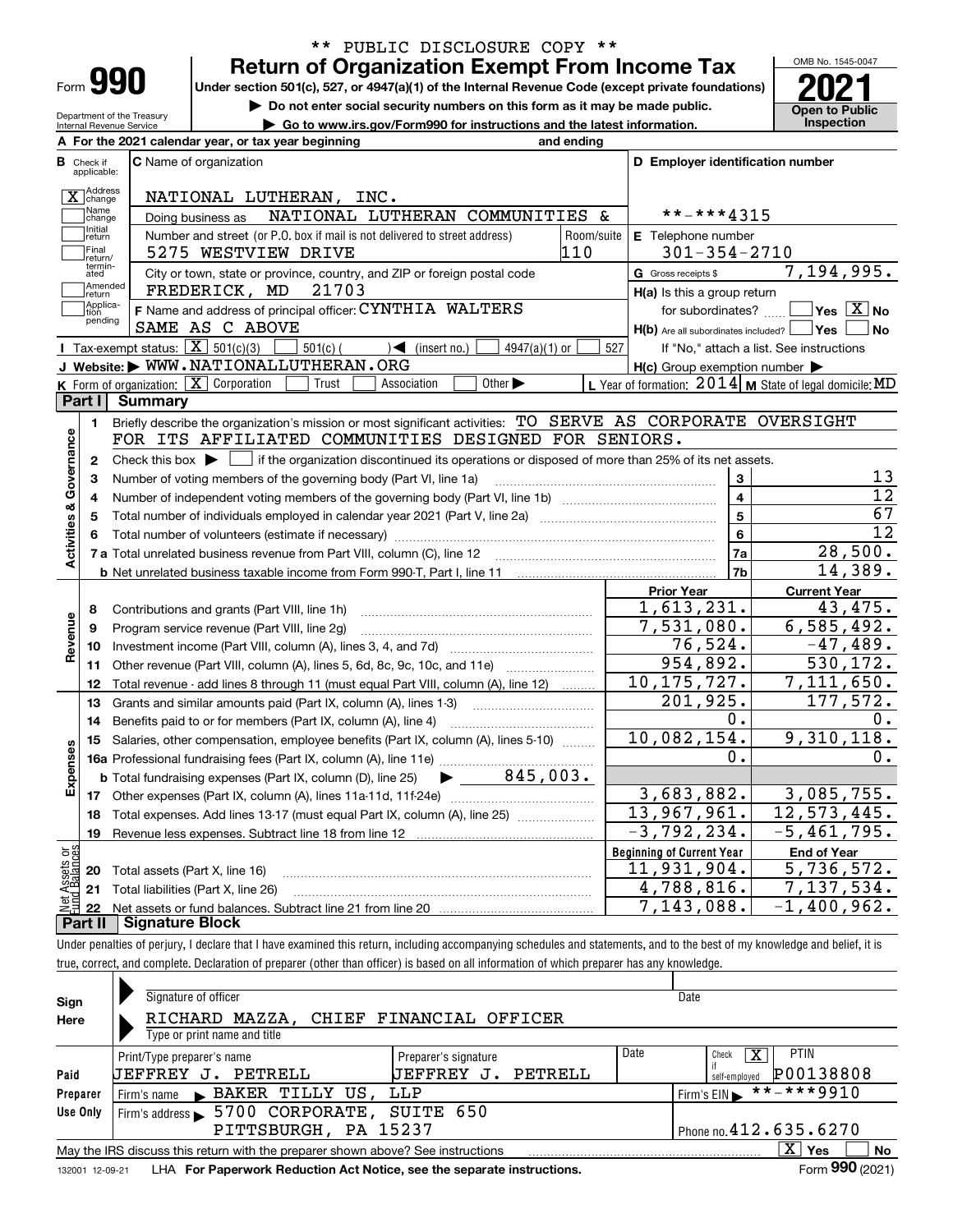|              | **-***4315<br>NATIONAL LUTHERAN, INC.<br>Page $2$<br>Form 990 (2021)                                                                                 |
|--------------|------------------------------------------------------------------------------------------------------------------------------------------------------|
|              | <b>Statement of Program Service Accomplishments</b><br>Part III                                                                                      |
|              |                                                                                                                                                      |
| 1            | Briefly describe the organization's mission:                                                                                                         |
|              | TO FULFILL ITS CHRISTIAN MINISTRY, NATIONAL LUTHERAN COMMUNITIES &                                                                                   |
|              | SERVICES IS ORGANIZED TO PROVIDE AN ARRAY OF OPTIONS FOR SENIORS                                                                                     |
|              | INCLUDING RESIDENTIAL LIVING AS WELL AS HOME AND COMMUNITY-BASED                                                                                     |
|              | SERVICES WHICH ARE DESIGNED TO MEET INDIVIDUAL NEEDS.                                                                                                |
| $\mathbf{2}$ | Did the organization undertake any significant program services during the year which were not listed on the                                         |
|              | $\overline{\mathsf{Yes}}$ $\overline{\mathsf{X}}$ No<br>prior Form 990 or 990-EZ?                                                                    |
|              | If "Yes," describe these new services on Schedule O.                                                                                                 |
| 3            | $\exists$ Yes $\sqrt{\mathrm{X}}$ No<br>Did the organization cease conducting, or make significant changes in how it conducts, any program services? |
|              | If "Yes," describe these changes on Schedule O.                                                                                                      |
| 4            | Describe the organization's program service accomplishments for each of its three largest program services, as measured by expenses.                 |
|              | Section 501(c)(3) and 501(c)(4) organizations are required to report the amount of grants and allocations to others, the total expenses, and         |
|              | revenue, if any, for each program service reported.                                                                                                  |
| 4a l         | 5,583,680. including grants of \$ 177,572. ) (Revenue \$<br>6, 585, 492.<br>(Code:<br>(Expenses \$                                                   |
|              | TO SERVE AS CORPORATE OVERSIGHT WHICH INCLUDES, BUT IS NOT LIMITED TO,                                                                               |
|              | THE MARKETING, DEVELOPMENT, INFORMATION TECHNOLOGY, PHILANTHROPY,                                                                                    |
|              | FINANCE, AND HUMAN RESOURCE SERVICES OF TWO CCRC COMMUNITIES AND ONE                                                                                 |
|              | DUAL-CERTIFIED INDEPENDENT LIVING/ASSISTED LIVING FACILITY THAT                                                                                      |
|              |                                                                                                                                                      |
|              | PROVIDES SENIORS WITH HOUSING, MEDICAL ATTENTION, AND ANY SERVICES THAT                                                                              |
|              | PROMOTE GOOD EMOTIONAL AND PHYSICAL HEALTH IN A CHRISTIAN ENVIRONMENT.                                                                               |
|              | CURRENTLY THE ORGANIZATION IS OVERSEEING THE FUTURE DEVELOPMENT OF A                                                                                 |
|              | CCRC TO BE LOCATED IN ANNAPOLIS, MD, AND AN EXPANSION AT THE VILLAGE AT                                                                              |
|              | ROCKVILLE.                                                                                                                                           |
|              |                                                                                                                                                      |
|              |                                                                                                                                                      |
|              |                                                                                                                                                      |
| 4b           | $\angle$ (Revenue \$                                                                                                                                 |
|              |                                                                                                                                                      |
|              |                                                                                                                                                      |
|              |                                                                                                                                                      |
|              |                                                                                                                                                      |
|              |                                                                                                                                                      |
|              |                                                                                                                                                      |
|              |                                                                                                                                                      |
|              |                                                                                                                                                      |
|              |                                                                                                                                                      |
|              |                                                                                                                                                      |
|              |                                                                                                                                                      |
|              |                                                                                                                                                      |
|              |                                                                                                                                                      |
| 4c           | $\text{(Code:}$ $\qquad \qquad$ $\text{(Expenses $}$                                                                                                 |
|              |                                                                                                                                                      |
|              |                                                                                                                                                      |
|              |                                                                                                                                                      |
|              |                                                                                                                                                      |
|              |                                                                                                                                                      |
|              |                                                                                                                                                      |
|              |                                                                                                                                                      |
|              |                                                                                                                                                      |
|              |                                                                                                                                                      |
|              |                                                                                                                                                      |
|              |                                                                                                                                                      |
|              |                                                                                                                                                      |
| 4d           | Other program services (Describe on Schedule O.)                                                                                                     |
|              | (Expenses \$<br>Revenue \$                                                                                                                           |
|              | including grants of \$<br>5,583,680.                                                                                                                 |
| 4е           | Total program service expenses<br>QQQ                                                                                                                |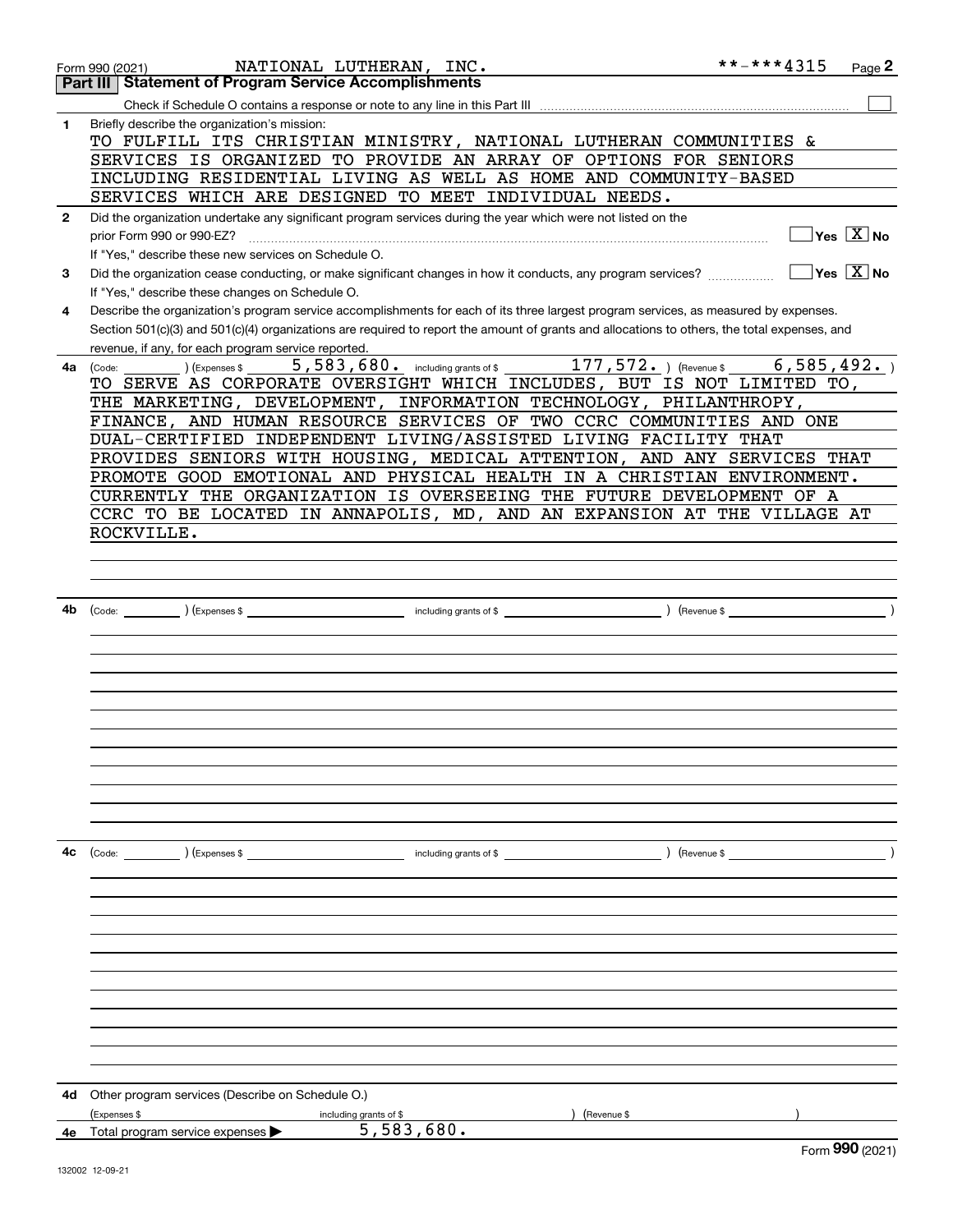|  | Form 990 (2021) |
|--|-----------------|

Form 990 (2021) NATIONAL LUTHERAN, INC. \*\*-\*\*\*4315 <sub>Page</sub> 3<br>**Part IV | Checklist of Required Schedules** 

|           |                                                                                                                                                                                                                                                       |                 | Yes    | No |
|-----------|-------------------------------------------------------------------------------------------------------------------------------------------------------------------------------------------------------------------------------------------------------|-----------------|--------|----|
| 1.        | Is the organization described in section 501(c)(3) or 4947(a)(1) (other than a private foundation)?                                                                                                                                                   |                 |        |    |
|           |                                                                                                                                                                                                                                                       | 1.              | х      |    |
| 2         |                                                                                                                                                                                                                                                       | $\mathbf{2}$    | X      |    |
| 3         | Did the organization engage in direct or indirect political campaign activities on behalf of or in opposition to candidates for                                                                                                                       |                 |        |    |
|           |                                                                                                                                                                                                                                                       | з               |        | x  |
| 4         | Section 501(c)(3) organizations. Did the organization engage in lobbying activities, or have a section 501(h) election in effect                                                                                                                      |                 |        |    |
|           |                                                                                                                                                                                                                                                       | 4               | х      |    |
| 5         | Is the organization a section 501(c)(4), 501(c)(5), or 501(c)(6) organization that receives membership dues, assessments, or                                                                                                                          |                 |        |    |
|           |                                                                                                                                                                                                                                                       | 5               |        | х  |
| 6         | Did the organization maintain any donor advised funds or any similar funds or accounts for which donors have the right to                                                                                                                             |                 |        |    |
|           | provide advice on the distribution or investment of amounts in such funds or accounts? If "Yes," complete Schedule D, Part I                                                                                                                          | 6               |        | х  |
| 7         | Did the organization receive or hold a conservation easement, including easements to preserve open space,                                                                                                                                             |                 |        |    |
|           |                                                                                                                                                                                                                                                       | $\overline{7}$  |        | х  |
| 8         | Did the organization maintain collections of works of art, historical treasures, or other similar assets? If "Yes," complete                                                                                                                          |                 |        |    |
|           |                                                                                                                                                                                                                                                       | 8               |        | x  |
| 9         | Did the organization report an amount in Part X, line 21, for escrow or custodial account liability, serve as a custodian for                                                                                                                         |                 |        |    |
|           | amounts not listed in Part X; or provide credit counseling, debt management, credit repair, or debt negotiation services?                                                                                                                             |                 |        |    |
|           |                                                                                                                                                                                                                                                       | 9               |        | х  |
| 10        | Did the organization, directly or through a related organization, hold assets in donor-restricted endowments                                                                                                                                          |                 |        |    |
|           |                                                                                                                                                                                                                                                       | 10              |        | x  |
| 11        | If the organization's answer to any of the following questions is "Yes," then complete Schedule D, Parts VI, VII, VIII, IX, or X,                                                                                                                     |                 |        |    |
|           | as applicable.                                                                                                                                                                                                                                        |                 |        |    |
|           | a Did the organization report an amount for land, buildings, and equipment in Part X, line 10? If "Yes," complete Schedule D.                                                                                                                         |                 |        |    |
|           |                                                                                                                                                                                                                                                       | 11a             | x      |    |
|           | Did the organization report an amount for investments - other securities in Part X, line 12, that is 5% or more of its total                                                                                                                          |                 |        |    |
|           |                                                                                                                                                                                                                                                       | 11 <sub>b</sub> | x      |    |
|           | c Did the organization report an amount for investments - program related in Part X, line 13, that is 5% or more of its total                                                                                                                         |                 |        |    |
|           |                                                                                                                                                                                                                                                       | 11c             |        | х  |
|           | d Did the organization report an amount for other assets in Part X, line 15, that is 5% or more of its total assets reported in                                                                                                                       |                 |        |    |
|           |                                                                                                                                                                                                                                                       | 11d             | х<br>X |    |
|           | e Did the organization report an amount for other liabilities in Part X, line 25? If "Yes," complete Schedule D, Part X                                                                                                                               | <b>11e</b>      |        |    |
| f         | Did the organization's separate or consolidated financial statements for the tax year include a footnote that addresses                                                                                                                               |                 |        | х  |
|           | the organization's liability for uncertain tax positions under FIN 48 (ASC 740)? If "Yes," complete Schedule D, Part X                                                                                                                                | 11f             |        |    |
|           | 12a Did the organization obtain separate, independent audited financial statements for the tax year? If "Yes," complete                                                                                                                               |                 |        | х  |
|           |                                                                                                                                                                                                                                                       | 12a             |        |    |
|           | <b>b</b> Was the organization included in consolidated, independent audited financial statements for the tax year?                                                                                                                                    | 12 <sub>b</sub> | X      |    |
|           | If "Yes," and if the organization answered "No" to line 12a, then completing Schedule D, Parts XI and XII is optional                                                                                                                                 | 13              |        | X  |
| 13<br>14a | Did the organization maintain an office, employees, or agents outside of the United States?                                                                                                                                                           | 14a             |        | х  |
| b         |                                                                                                                                                                                                                                                       |                 |        |    |
|           | Did the organization have aggregate revenues or expenses of more than \$10,000 from grantmaking, fundraising, business,<br>investment, and program service activities outside the United States, or aggregate foreign investments valued at \$100,000 |                 |        |    |
|           |                                                                                                                                                                                                                                                       | 14b             |        | x  |
| 15        | Did the organization report on Part IX, column (A), line 3, more than \$5,000 of grants or other assistance to or for any                                                                                                                             |                 |        |    |
|           |                                                                                                                                                                                                                                                       | 15              |        | x  |
| 16        | Did the organization report on Part IX, column (A), line 3, more than \$5,000 of aggregate grants or other assistance to                                                                                                                              |                 |        |    |
|           |                                                                                                                                                                                                                                                       | 16              |        | x  |
| 17        | Did the organization report a total of more than \$15,000 of expenses for professional fundraising services on Part IX,                                                                                                                               |                 |        |    |
|           |                                                                                                                                                                                                                                                       | 17              |        | x  |
| 18        | Did the organization report more than \$15,000 total of fundraising event gross income and contributions on Part VIII, lines                                                                                                                          |                 |        |    |
|           |                                                                                                                                                                                                                                                       | 18              |        | x  |
| 19        | Did the organization report more than \$15,000 of gross income from gaming activities on Part VIII, line 9a? If "Yes."                                                                                                                                |                 |        |    |
|           |                                                                                                                                                                                                                                                       | 19              |        | х  |
| 20a       |                                                                                                                                                                                                                                                       | 20a             |        | X  |
|           | b If "Yes" to line 20a, did the organization attach a copy of its audited financial statements to this return?                                                                                                                                        | 20 <sub>b</sub> |        |    |
| 21        | Did the organization report more than \$5,000 of grants or other assistance to any domestic organization or                                                                                                                                           |                 |        |    |
|           |                                                                                                                                                                                                                                                       | 21              | х      |    |

Form (2021) **990**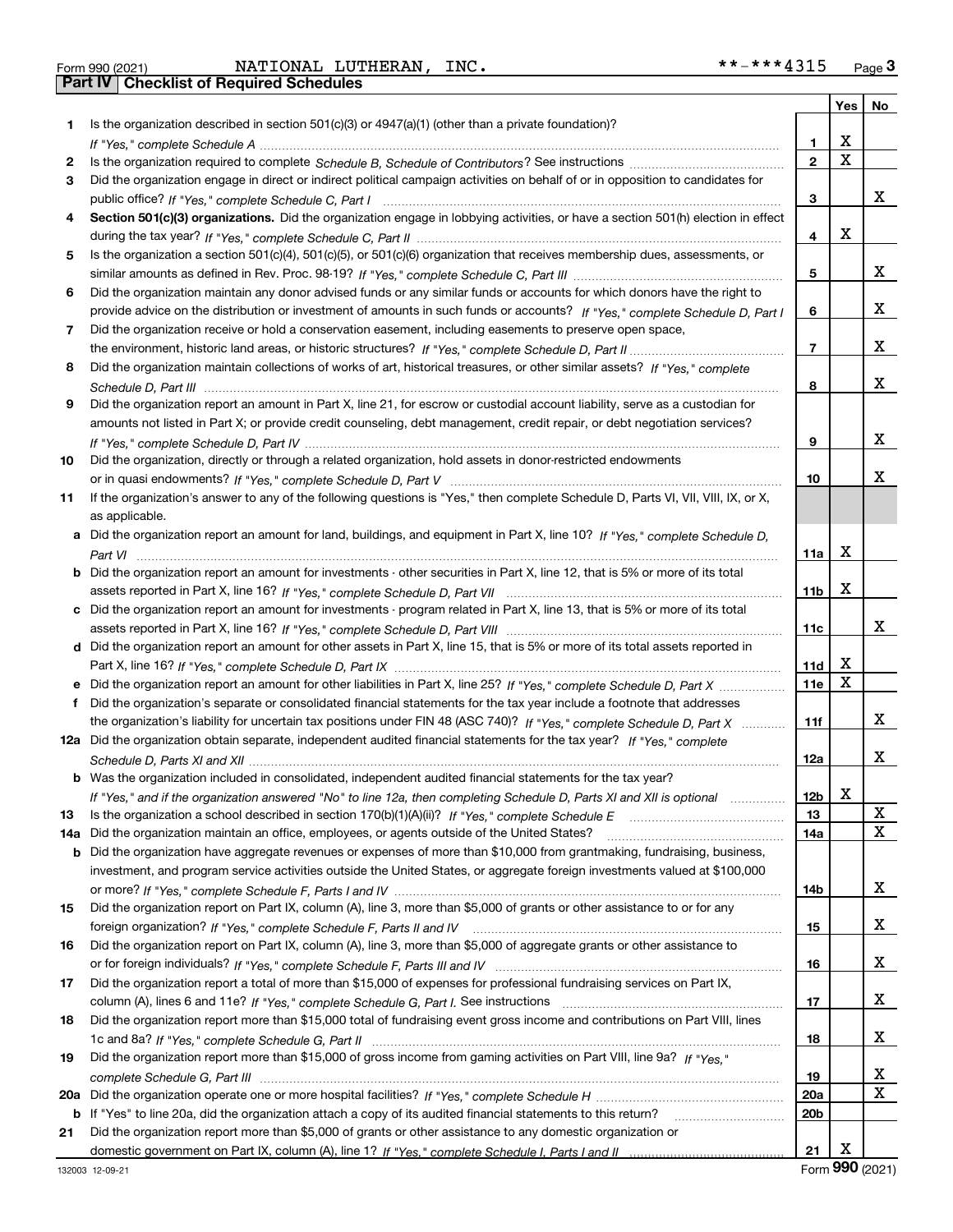|  | Form 990 (2021) |
|--|-----------------|
|  |                 |

Form 990 (2021) NATIONAL LUTHERAN, INC. \*\*-\*\*\*4315 <sub>Page</sub> 4<br>**Part IV | Checklist of Required Schedules** <sub>(continued)</sub>

*(continued)*

|               |                                                                                                                              |     | $Yes \mid No$ |              |
|---------------|------------------------------------------------------------------------------------------------------------------------------|-----|---------------|--------------|
| 22            | Did the organization report more than \$5,000 of grants or other assistance to or for domestic individuals on                |     |               |              |
|               |                                                                                                                              | 22  |               | X            |
| 23            | Did the organization answer "Yes" to Part VII, Section A, line 3, 4, or 5, about compensation of the organization's current  |     |               |              |
|               | and former officers, directors, trustees, key employees, and highest compensated employees? If "Yes." complete               |     |               |              |
|               |                                                                                                                              | 23  | X             |              |
|               | 24a Did the organization have a tax-exempt bond issue with an outstanding principal amount of more than \$100,000 as of the  |     |               |              |
|               | last day of the year, that was issued after December 31, 2002? If "Yes," answer lines 24b through 24d and complete           |     |               |              |
|               |                                                                                                                              | 24a |               | x            |
|               |                                                                                                                              | 24b |               |              |
|               | c Did the organization maintain an escrow account other than a refunding escrow at any time during the year to defease       |     |               |              |
|               | any tax-exempt bonds?                                                                                                        | 24c |               |              |
|               |                                                                                                                              | 24d |               |              |
|               | 25a Section 501(c)(3), 501(c)(4), and 501(c)(29) organizations. Did the organization engage in an excess benefit             |     |               |              |
|               |                                                                                                                              | 25a |               | x            |
|               | b Is the organization aware that it engaged in an excess benefit transaction with a disqualified person in a prior year, and |     |               |              |
|               | that the transaction has not been reported on any of the organization's prior Forms 990 or 990-EZ? If "Yes," complete        |     |               |              |
|               | Schedule L, Part I                                                                                                           | 25b |               | X            |
| 26            | Did the organization report any amount on Part X, line 5 or 22, for receivables from or payables to any current              |     |               |              |
|               | or former officer, director, trustee, key employee, creator or founder, substantial contributor, or 35%                      |     |               |              |
|               | controlled entity or family member of any of these persons? If "Yes," complete Schedule L, Part II                           | 26  |               | X            |
| 27            | Did the organization provide a grant or other assistance to any current or former officer, director, trustee, key employee,  |     |               |              |
|               | creator or founder, substantial contributor or employee thereof, a grant selection committee member, or to a 35% controlled  |     |               |              |
|               | entity (including an employee thereof) or family member of any of these persons? If "Yes," complete Schedule L, Part III     | 27  |               | x            |
| 28            | Was the organization a party to a business transaction with one of the following parties (see the Schedule L, Part IV,       |     |               |              |
|               | instructions for applicable filing thresholds, conditions, and exceptions):                                                  |     |               |              |
| а             | A current or former officer, director, trustee, key employee, creator or founder, or substantial contributor? If             |     |               |              |
|               |                                                                                                                              | 28a |               | х            |
|               |                                                                                                                              | 28b |               | $\mathbf X$  |
|               | c A 35% controlled entity of one or more individuals and/or organizations described in line 28a or 28b? If                   |     |               |              |
|               |                                                                                                                              | 28c |               | X            |
| 29            |                                                                                                                              | 29  |               | $\mathbf{x}$ |
| 30            | Did the organization receive contributions of art, historical treasures, or other similar assets, or qualified conservation  |     |               |              |
|               |                                                                                                                              | 30  |               | X            |
| 31            | Did the organization liquidate, terminate, or dissolve and cease operations? If "Yes," complete Schedule N, Part I           | 31  |               | $\mathbf{x}$ |
| 32            | Did the organization sell, exchange, dispose of, or transfer more than 25% of its net assets? If "Yes," complete             |     |               |              |
|               |                                                                                                                              | 32  |               | х            |
| 33            | Did the organization own 100% of an entity disregarded as separate from the organization under Regulations                   |     |               |              |
|               |                                                                                                                              | 33  | х             |              |
| 34            | Was the organization related to any tax-exempt or taxable entity? If "Yes," complete Schedule R, Part II, III, or IV, and    |     |               |              |
|               |                                                                                                                              | 34  | х<br>X        |              |
|               |                                                                                                                              | 35a |               |              |
|               | b If "Yes" to line 35a, did the organization receive any payment from or engage in any transaction with a controlled entity  |     | х             |              |
|               |                                                                                                                              | 35b |               |              |
| 36            | Section 501(c)(3) organizations. Did the organization make any transfers to an exempt non-charitable related organization?   |     |               | х            |
|               |                                                                                                                              | 36  |               |              |
| 37            | Did the organization conduct more than 5% of its activities through an entity that is not a related organization             | 37  |               | х            |
| 38            | Did the organization complete Schedule O and provide explanations on Schedule O for Part VI, lines 11b and 19?               |     |               |              |
|               |                                                                                                                              | 38  | X             |              |
| <b>Part V</b> | <b>Statements Regarding Other IRS Filings and Tax Compliance</b>                                                             |     |               |              |
|               | Check if Schedule O contains a response or note to any line in this Part V                                                   |     |               |              |
|               |                                                                                                                              |     | Yes           | No           |
|               | 87<br>1a Enter the number reported in box 3 of Form 1096. Enter -0- if not applicable<br>1a                                  |     |               |              |
| b             | 0<br>Enter the number of Forms W-2G included on line 1a. Enter -0- if not applicable<br>1 <sub>b</sub>                       |     |               |              |
|               | c Did the organization comply with backup withholding rules for reportable payments to vendors and reportable gaming         |     |               |              |
|               |                                                                                                                              |     |               |              |

(gambling) winnings to prize winners?

**1c**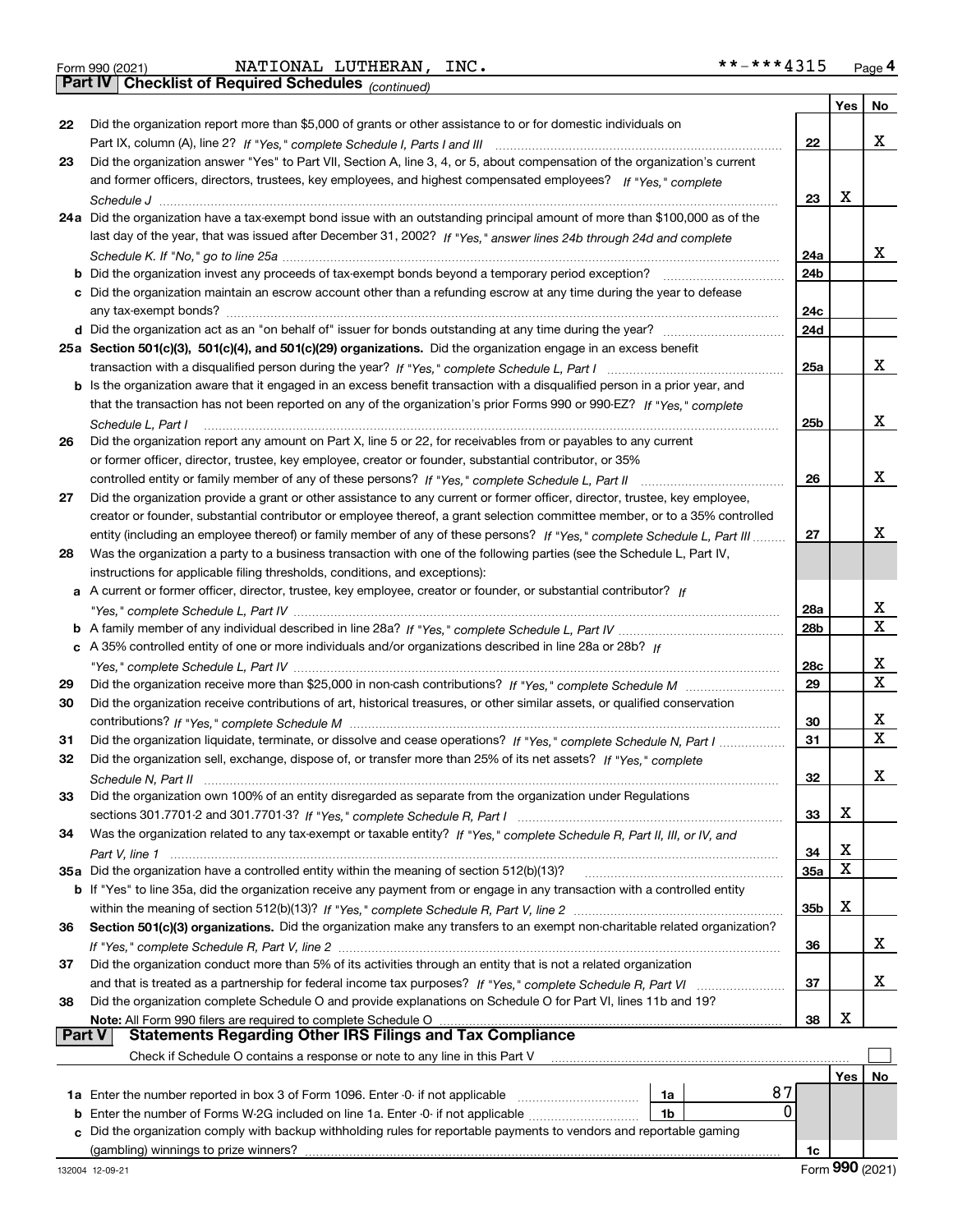|               | **-***4315<br>NATIONAL LUTHERAN, INC.<br>Form 990 (2021)                                                                                                                                                                                                                                |                |   | $Page$ <sup>5</sup> |
|---------------|-----------------------------------------------------------------------------------------------------------------------------------------------------------------------------------------------------------------------------------------------------------------------------------------|----------------|---|---------------------|
| <b>Part V</b> | Statements Regarding Other IRS Filings and Tax Compliance (continued)                                                                                                                                                                                                                   |                |   |                     |
|               |                                                                                                                                                                                                                                                                                         |                |   | Yes   No            |
|               | 2a Enter the number of employees reported on Form W-3, Transmittal of Wage and Tax Statements,                                                                                                                                                                                          |                |   |                     |
|               | 67<br>filed for the calendar year ending with or within the year covered by this return [11] [11] filed for the calendar year ending with or within the year covered by this return<br>2a                                                                                               |                |   |                     |
|               |                                                                                                                                                                                                                                                                                         | 2 <sub>b</sub> | x |                     |
|               | Note: If the sum of lines 1a and 2a is greater than 250, you may be required to $e$ -file. See instructions. $\ldots$ $\ldots$ $\ldots$ $\ldots$ $\ldots$ $\ldots$ $\ldots$ $\ldots$ $\ldots$ $\ldots$ $\ldots$ $\ldots$ $\ldots$ $\ldots$ $\ldots$ $\ldots$ $\ldots$ $\ldots$ $\ldots$ |                |   |                     |
|               | 3a Did the organization have unrelated business gross income of \$1,000 or more during the year?                                                                                                                                                                                        | 3a             | х |                     |
|               |                                                                                                                                                                                                                                                                                         | 3 <sub>b</sub> | х |                     |
|               | 4a At any time during the calendar year, did the organization have an interest in, or a signature or other authority over, a                                                                                                                                                            |                |   |                     |
|               |                                                                                                                                                                                                                                                                                         | 4a             |   | x                   |
|               | <b>b</b> If "Yes," enter the name of the foreign country $\triangleright$                                                                                                                                                                                                               |                |   |                     |
|               | See instructions for filing requirements for FinCEN Form 114, Report of Foreign Bank and Financial Accounts (FBAR).                                                                                                                                                                     |                |   |                     |
|               | 5a Was the organization a party to a prohibited tax shelter transaction at any time during the tax year?                                                                                                                                                                                | 5a             |   | х                   |
| b             |                                                                                                                                                                                                                                                                                         | 5 <sub>b</sub> |   | x                   |
| c             |                                                                                                                                                                                                                                                                                         | 5c             |   |                     |
|               | 6a Does the organization have annual gross receipts that are normally greater than \$100,000, and did the organization solicit                                                                                                                                                          |                |   |                     |
|               | any contributions that were not tax deductible as charitable contributions?                                                                                                                                                                                                             | 6a             |   | x                   |
|               | b If "Yes," did the organization include with every solicitation an express statement that such contributions or gifts                                                                                                                                                                  |                |   |                     |
|               | were not tax deductible?                                                                                                                                                                                                                                                                | 6b             |   |                     |
| 7             | Organizations that may receive deductible contributions under section 170(c).                                                                                                                                                                                                           |                |   |                     |
| а             | Did the organization receive a payment in excess of \$75 made partly as a contribution and partly for goods and services provided to the payor?                                                                                                                                         | 7a             |   | x                   |
| b             | If "Yes," did the organization notify the donor of the value of the goods or services provided?                                                                                                                                                                                         | 7b             |   |                     |
| c             | Did the organization sell, exchange, or otherwise dispose of tangible personal property for which it was required                                                                                                                                                                       |                |   |                     |
|               |                                                                                                                                                                                                                                                                                         | 7c             |   | x                   |
|               | 7d<br>d If "Yes," indicate the number of Forms 8282 filed during the year manufactured in the second of the New York                                                                                                                                                                    |                |   |                     |
| е             | Did the organization receive any funds, directly or indirectly, to pay premiums on a personal benefit contract?                                                                                                                                                                         | 7e             |   |                     |
| f             | Did the organization, during the year, pay premiums, directly or indirectly, on a personal benefit contract?                                                                                                                                                                            | 7f             |   |                     |
| g             | If the organization received a contribution of qualified intellectual property, did the organization file Form 8899 as required?<br>If the organization received a contribution of cars, boats, airplanes, or other vehicles, did the organization file a Form 1098-C?                  | 7g<br>7h       |   |                     |
| h.<br>8       | Sponsoring organizations maintaining donor advised funds. Did a donor advised fund maintained by the                                                                                                                                                                                    |                |   |                     |
|               | sponsoring organization have excess business holdings at any time during the year?                                                                                                                                                                                                      | 8              |   |                     |
| 9             | Sponsoring organizations maintaining donor advised funds.                                                                                                                                                                                                                               |                |   |                     |
| а             | Did the sponsoring organization make any taxable distributions under section 4966?                                                                                                                                                                                                      | 9а             |   |                     |
| b             | Did the sponsoring organization make a distribution to a donor, donor advisor, or related person?                                                                                                                                                                                       | 9b             |   |                     |
| 10            | Section 501(c)(7) organizations. Enter:                                                                                                                                                                                                                                                 |                |   |                     |
|               | 10a                                                                                                                                                                                                                                                                                     |                |   |                     |
| b             | Gross receipts, included on Form 990, Part VIII, line 12, for public use of club facilities<br>10b                                                                                                                                                                                      |                |   |                     |
| 11            | Section 501(c)(12) organizations. Enter:                                                                                                                                                                                                                                                |                |   |                     |
| а             | 11a                                                                                                                                                                                                                                                                                     |                |   |                     |
| b             | Gross income from other sources. (Do not net amounts due or paid to other sources against                                                                                                                                                                                               |                |   |                     |
|               | 11b                                                                                                                                                                                                                                                                                     |                |   |                     |
|               | 12a Section 4947(a)(1) non-exempt charitable trusts. Is the organization filing Form 990 in lieu of Form 1041?                                                                                                                                                                          | 12a            |   |                     |
|               | <b>b</b> If "Yes," enter the amount of tax-exempt interest received or accrued during the year<br>12b                                                                                                                                                                                   |                |   |                     |
| 13            | Section 501(c)(29) qualified nonprofit health insurance issuers.                                                                                                                                                                                                                        |                |   |                     |
|               | <b>a</b> Is the organization licensed to issue qualified health plans in more than one state?                                                                                                                                                                                           | 13а            |   |                     |
|               | Note: See the instructions for additional information the organization must report on Schedule O.                                                                                                                                                                                       |                |   |                     |
|               | <b>b</b> Enter the amount of reserves the organization is required to maintain by the states in which the                                                                                                                                                                               |                |   |                     |
|               | 13 <sub>b</sub>                                                                                                                                                                                                                                                                         |                |   |                     |
|               | 13с                                                                                                                                                                                                                                                                                     |                |   |                     |
| 14a           | Did the organization receive any payments for indoor tanning services during the tax year?                                                                                                                                                                                              | 14a            |   | х                   |
|               |                                                                                                                                                                                                                                                                                         | 14b            |   |                     |
| 15            | Is the organization subject to the section 4960 tax on payment(s) of more than \$1,000,000 in remuneration or                                                                                                                                                                           |                |   |                     |
|               |                                                                                                                                                                                                                                                                                         | 15             |   | х                   |
|               | If "Yes," see the instructions and file Form 4720, Schedule N.                                                                                                                                                                                                                          |                |   |                     |
| 16            | Is the organization an educational institution subject to the section 4968 excise tax on net investment income?<br>.                                                                                                                                                                    | 16             |   | х                   |
|               | If "Yes," complete Form 4720, Schedule O.                                                                                                                                                                                                                                               |                |   |                     |
| 17            | Section 501(c)(21) organizations. Did the trust, any disqualified person, or mine operator engage in any                                                                                                                                                                                |                |   |                     |
|               |                                                                                                                                                                                                                                                                                         | 17             |   |                     |
|               | If "Yes," complete Form 6069.                                                                                                                                                                                                                                                           |                |   |                     |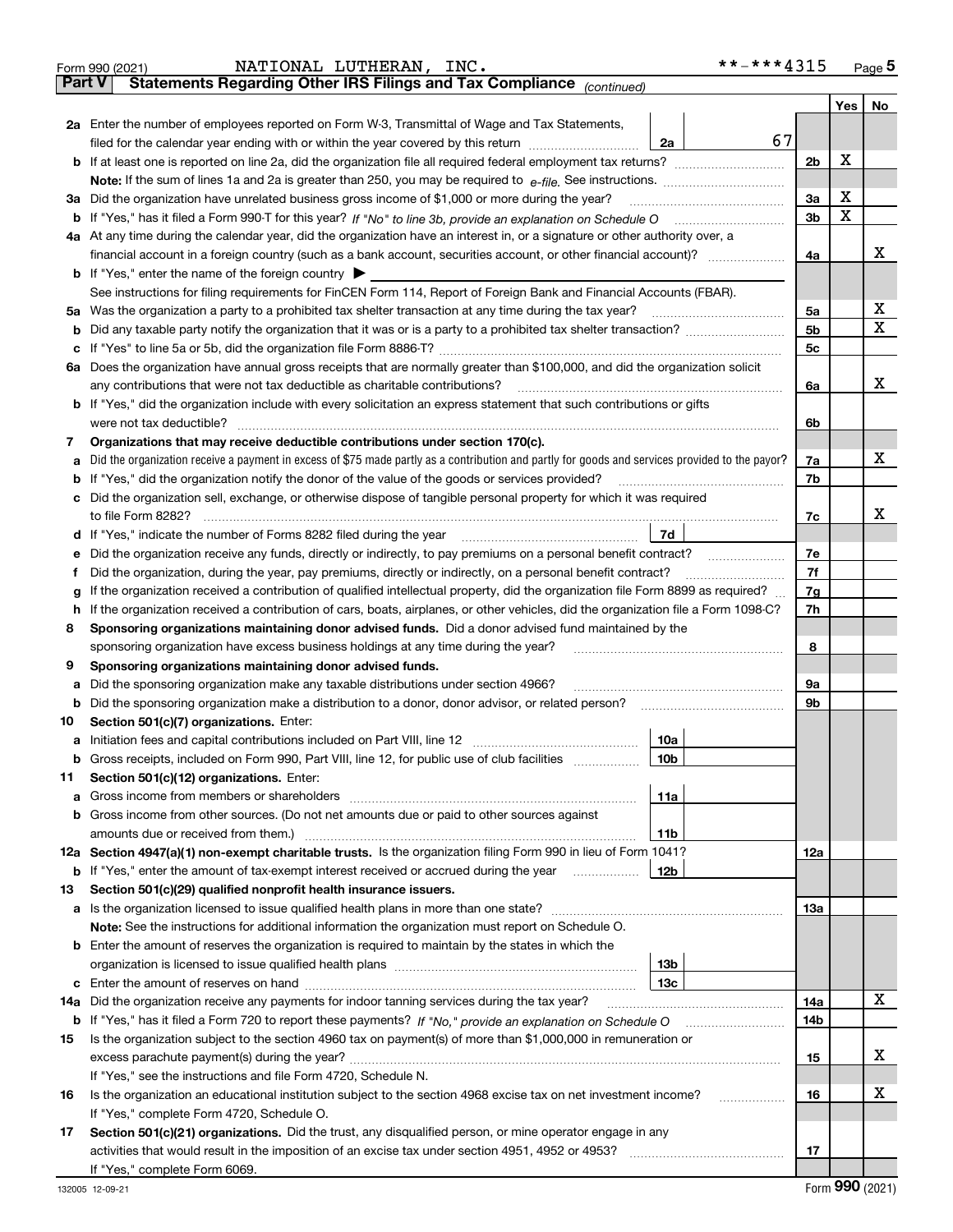|  | Form 990 (2021) |
|--|-----------------|
|  |                 |

|  |  |  |  |  |  |  |  |  | **-***4315 | Page <sup>(</sup> |
|--|--|--|--|--|--|--|--|--|------------|-------------------|
|--|--|--|--|--|--|--|--|--|------------|-------------------|

*For each "Yes" response to lines 2 through 7b below, and for a "No" response to line 8a, 8b, or 10b below, describe the circumstances, processes, or changes on Schedule O. See instructions.* Form 990 (2021) **MATIONAL LUTHERAN, INC.** \*\*-\*\*\*4315 Page 6<br>**Part VI** | Governance, Management, and Disclosure. *For each "Yes" response to lines 2 through 7b below, and for a "No" response* Check if Schedule O contains a response or note to any line in this Part VI

|     | Check if Schedule O contains a response or note to any line in this Part VI                                                                                           |    |                 |     | X           |  |  |  |  |  |
|-----|-----------------------------------------------------------------------------------------------------------------------------------------------------------------------|----|-----------------|-----|-------------|--|--|--|--|--|
|     | <b>Section A. Governing Body and Management</b>                                                                                                                       |    |                 |     |             |  |  |  |  |  |
|     |                                                                                                                                                                       |    |                 | Yes | No          |  |  |  |  |  |
|     | 1a Enter the number of voting members of the governing body at the end of the tax year<br>1a                                                                          | 13 |                 |     |             |  |  |  |  |  |
|     | If there are material differences in voting rights among members of the governing body, or if the governing                                                           |    |                 |     |             |  |  |  |  |  |
|     | body delegated broad authority to an executive committee or similar committee, explain on Schedule O.                                                                 |    |                 |     |             |  |  |  |  |  |
| b   | Enter the number of voting members included on line 1a, above, who are independent<br>1b                                                                              | 12 |                 |     |             |  |  |  |  |  |
| 2   | Did any officer, director, trustee, or key employee have a family relationship or a business relationship with any other                                              |    |                 |     |             |  |  |  |  |  |
|     | officer, director, trustee, or key employee?                                                                                                                          |    | $\mathbf{2}$    |     | х           |  |  |  |  |  |
| 3   | Did the organization delegate control over management duties customarily performed by or under the direct supervision                                                 |    |                 |     |             |  |  |  |  |  |
|     | of officers, directors, trustees, or key employees to a management company or other person?                                                                           |    |                 |     |             |  |  |  |  |  |
| 4   | Did the organization make any significant changes to its governing documents since the prior Form 990 was filed?                                                      |    | 3<br>4          |     | $\mathbf X$ |  |  |  |  |  |
| 5   |                                                                                                                                                                       |    | 5               |     | $\mathbf X$ |  |  |  |  |  |
| 6   | Did the organization have members or stockholders?                                                                                                                    |    | 6               |     | х           |  |  |  |  |  |
| 7a  | Did the organization have members, stockholders, or other persons who had the power to elect or appoint one or                                                        |    |                 |     |             |  |  |  |  |  |
|     | more members of the governing body?                                                                                                                                   |    | 7a              |     | х           |  |  |  |  |  |
|     | <b>b</b> Are any governance decisions of the organization reserved to (or subject to approval by) members, stockholders, or                                           |    |                 |     |             |  |  |  |  |  |
|     | persons other than the governing body?                                                                                                                                |    | 7b              |     | х           |  |  |  |  |  |
| 8   | Did the organization contemporaneously document the meetings held or written actions undertaken during the year by the following:                                     |    |                 |     |             |  |  |  |  |  |
| a   | The governing body?                                                                                                                                                   |    | 8a              | х   |             |  |  |  |  |  |
| b   |                                                                                                                                                                       |    | 8b              | X   |             |  |  |  |  |  |
| 9   | Is there any officer, director, trustee, or key employee listed in Part VII, Section A, who cannot be reached at the                                                  |    |                 |     |             |  |  |  |  |  |
|     |                                                                                                                                                                       |    | 9               |     | x           |  |  |  |  |  |
|     | <b>Section B. Policies</b> (This Section B requests information about policies not required by the Internal Revenue Code.)                                            |    |                 |     |             |  |  |  |  |  |
|     |                                                                                                                                                                       |    |                 | Yes | No          |  |  |  |  |  |
|     |                                                                                                                                                                       |    | 10a             |     | x           |  |  |  |  |  |
|     | <b>b</b> If "Yes," did the organization have written policies and procedures governing the activities of such chapters, affiliates,                                   |    |                 |     |             |  |  |  |  |  |
|     | and branches to ensure their operations are consistent with the organization's exempt purposes?                                                                       |    | 10 <sub>b</sub> |     |             |  |  |  |  |  |
|     | 11a Has the organization provided a complete copy of this Form 990 to all members of its governing body before filing the form?                                       |    | 11a             | X   |             |  |  |  |  |  |
| b   | Describe on Schedule O the process, if any, used by the organization to review this Form 990.                                                                         |    |                 |     |             |  |  |  |  |  |
| 12a |                                                                                                                                                                       |    | 12a             | X   |             |  |  |  |  |  |
| b   |                                                                                                                                                                       |    | 12 <sub>b</sub> | X   |             |  |  |  |  |  |
| с   | Did the organization regularly and consistently monitor and enforce compliance with the policy? If "Yes," describe                                                    |    |                 |     |             |  |  |  |  |  |
|     |                                                                                                                                                                       |    | 12c             | х   |             |  |  |  |  |  |
| 13  | Did the organization have a written whistleblower policy?                                                                                                             |    | 13              | X   |             |  |  |  |  |  |
| 14  | Did the organization have a written document retention and destruction policy?                                                                                        |    | 14              | X   |             |  |  |  |  |  |
| 15  | Did the process for determining compensation of the following persons include a review and approval by independent                                                    |    |                 |     |             |  |  |  |  |  |
|     | persons, comparability data, and contemporaneous substantiation of the deliberation and decision?                                                                     |    |                 |     |             |  |  |  |  |  |
| a   | The organization's CEO, Executive Director, or top management official manufactured content of the organization's CEO, Executive Director, or top management official |    | 15a             | X   |             |  |  |  |  |  |
|     |                                                                                                                                                                       |    | 15 <sub>b</sub> | х   |             |  |  |  |  |  |
|     | If "Yes" to line 15a or 15b, describe the process on Schedule O. See instructions.                                                                                    |    |                 |     |             |  |  |  |  |  |
|     | 16a Did the organization invest in, contribute assets to, or participate in a joint venture or similar arrangement with a                                             |    |                 |     |             |  |  |  |  |  |
|     | taxable entity during the year?                                                                                                                                       |    | 16a             |     | х           |  |  |  |  |  |
|     | b If "Yes," did the organization follow a written policy or procedure requiring the organization to evaluate its participation                                        |    |                 |     |             |  |  |  |  |  |
|     | in joint venture arrangements under applicable federal tax law, and take steps to safeguard the organization's                                                        |    |                 |     |             |  |  |  |  |  |
|     | exempt status with respect to such arrangements?                                                                                                                      |    | 16b             |     |             |  |  |  |  |  |
|     | <b>Section C. Disclosure</b>                                                                                                                                          |    |                 |     |             |  |  |  |  |  |
| 17  | List the states with which a copy of this Form 990 is required to be filed $\blacktriangleright$ MD                                                                   |    |                 |     |             |  |  |  |  |  |
| 18  | Section 6104 requires an organization to make its Forms 1023 (1024 or 1024-A, if applicable), 990, and 990-T (section 501(c)(3)s only) available                      |    |                 |     |             |  |  |  |  |  |
|     | for public inspection. Indicate how you made these available. Check all that apply.                                                                                   |    |                 |     |             |  |  |  |  |  |
|     | $X$ Own website<br>$\lfloor x \rfloor$ Upon request<br>Another's website<br>Other (explain on Schedule O)                                                             |    |                 |     |             |  |  |  |  |  |
| 19  | Describe on Schedule O whether (and if so, how) the organization made its governing documents, conflict of interest policy, and financial                             |    |                 |     |             |  |  |  |  |  |
|     | statements available to the public during the tax year.                                                                                                               |    |                 |     |             |  |  |  |  |  |
| 20  | State the name, address, and telephone number of the person who possesses the organization's books and records                                                        |    |                 |     |             |  |  |  |  |  |
|     | RICHARD MAZZA, CFO - 301-354-2714                                                                                                                                     |    |                 |     |             |  |  |  |  |  |
|     | 21703<br>5275 WESTVIEW DRIVE, SUITE 110, FREDERICK,<br>MD                                                                                                             |    |                 |     |             |  |  |  |  |  |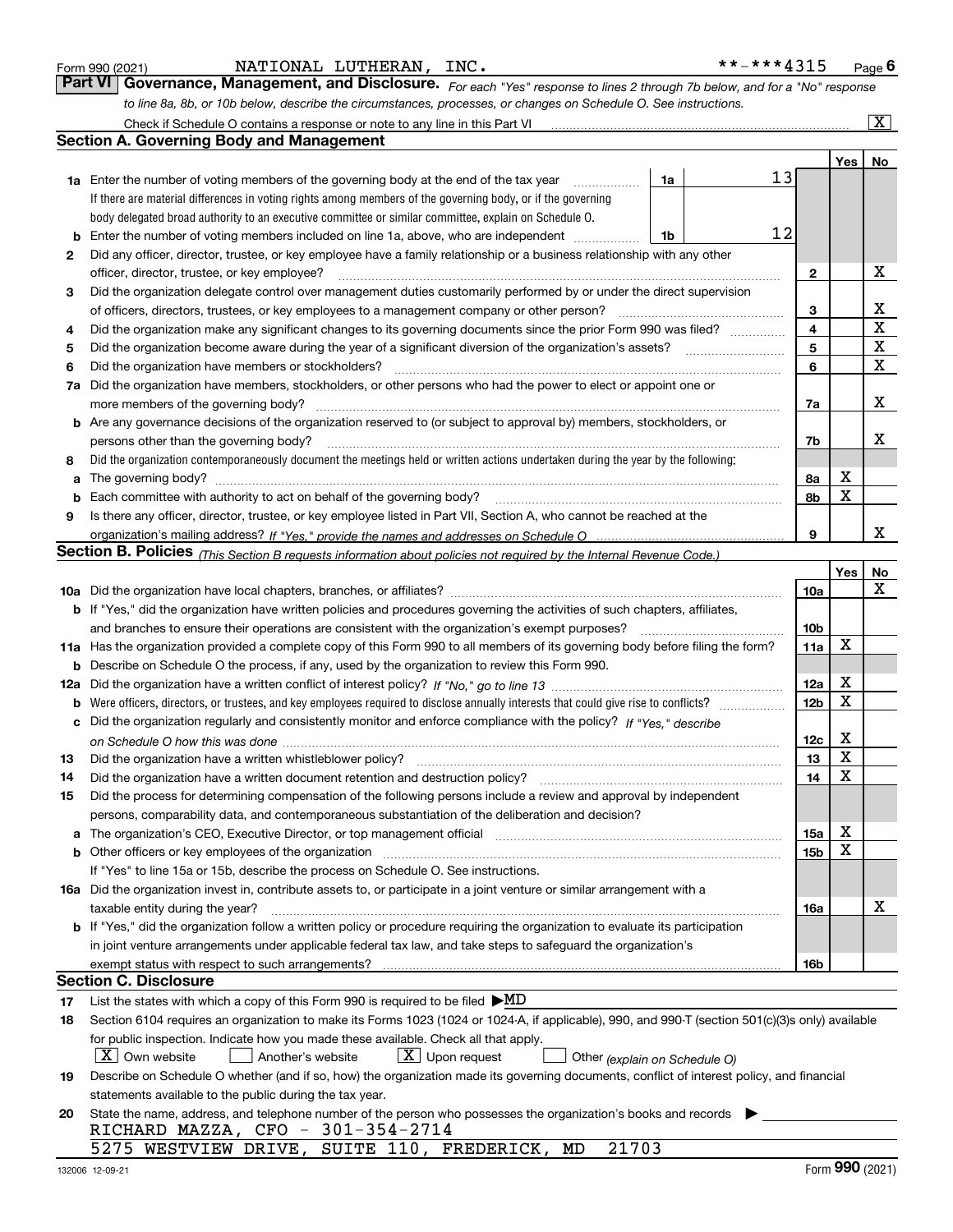$\mathcal{L}^{\text{max}}$ 

# **7Part VII Compensation of Officers, Directors, Trustees, Key Employees, Highest Compensated Employees, and Independent Contractors**

Check if Schedule O contains a response or note to any line in this Part VII

**Section A. Officers, Directors, Trustees, Key Employees, and Highest Compensated Employees**

**1a**  Complete this table for all persons required to be listed. Report compensation for the calendar year ending with or within the organization's tax year. **•** List all of the organization's current officers, directors, trustees (whether individuals or organizations), regardless of amount of compensation.

Enter -0- in columns (D), (E), and (F) if no compensation was paid.

 $\bullet$  List all of the organization's  $\sf current$  key employees, if any. See the instructions for definition of "key employee."

**•** List the organization's five current highest compensated employees (other than an officer, director, trustee, or key employee) who received reportable compensation (box 5 of Form W-2, Form 1099-MISC, and/or box 1 of Form 1099-NEC) of more than \$100,000 from the organization and any related organizations.

**•** List all of the organization's former officers, key employees, and highest compensated employees who received more than \$100,000 of reportable compensation from the organization and any related organizations.

**former directors or trustees**  ¥ List all of the organization's that received, in the capacity as a former director or trustee of the organization, more than \$10,000 of reportable compensation from the organization and any related organizations.

See the instructions for the order in which to list the persons above.

Check this box if neither the organization nor any related organization compensated any current officer, director, or trustee.  $\mathcal{L}^{\text{max}}$ 

| (A)                            | (B)                    | (C)<br>Position                |                                                                  |                         |              |                                  | (D)    | (E)             | (F)                           |                          |  |  |
|--------------------------------|------------------------|--------------------------------|------------------------------------------------------------------|-------------------------|--------------|----------------------------------|--------|-----------------|-------------------------------|--------------------------|--|--|
| Name and title                 | Average                | (do not check more than one    |                                                                  |                         |              |                                  |        | Reportable      | Reportable                    | Estimated                |  |  |
|                                | hours per              |                                | box, unless person is both an<br>officer and a director/trustee) |                         |              |                                  |        | compensation    | compensation                  | amount of                |  |  |
|                                | week                   |                                |                                                                  |                         |              |                                  |        | from<br>the     | from related<br>organizations | other                    |  |  |
|                                | (list any<br>hours for |                                |                                                                  |                         |              |                                  |        | organization    | (W-2/1099-MISC/               | compensation<br>from the |  |  |
|                                | related                |                                |                                                                  |                         |              |                                  |        | (W-2/1099-MISC/ | 1099-NEC)                     | organization             |  |  |
|                                | organizations          |                                |                                                                  |                         |              |                                  |        | 1099-NEC)       |                               | and related              |  |  |
|                                | below                  | Individual trustee or director | nstitutional trustee                                             |                         | Key employee |                                  |        |                 |                               | organizations            |  |  |
|                                | line)                  |                                |                                                                  | Officer                 |              | Highest compensated<br> employee | Former |                 |                               |                          |  |  |
| LAWRENCE R. BRADSHAW<br>(1)    | 10.00                  |                                |                                                                  |                         |              |                                  |        |                 |                               |                          |  |  |
| PRESIDENT/CEO                  | 30.00                  | $\mathbf X$                    |                                                                  | $\mathbf X$             |              |                                  |        | 520,311.        | 0.                            | 23,008.                  |  |  |
| (2)<br>CYNTHIA WALTERS         | 10.00                  |                                |                                                                  |                         |              |                                  |        |                 |                               |                          |  |  |
| PRESIDENT/CEO                  | 30.00                  | $\mathbf X$                    |                                                                  | X                       |              |                                  |        | 405,222.        | $\mathbf 0$ .                 | 29,473.                  |  |  |
| (3) RICHARD MAZZA              | 10.00                  |                                |                                                                  |                         |              |                                  |        |                 |                               |                          |  |  |
| CHIEF FINANCIAL OFFICER        | 30.00                  |                                |                                                                  | $\overline{\textbf{X}}$ |              |                                  |        | 296,602.        | 0.                            | 36,046.                  |  |  |
| LAWRENCE JORDAN III<br>(4)     | 40.00                  |                                |                                                                  |                         |              |                                  |        |                 |                               |                          |  |  |
| GENERAL COUNSEL                |                        |                                |                                                                  |                         |              | $\mathbf X$                      |        | 237,311.        | $\mathbf 0$ .                 | 12,447.                  |  |  |
| (5) KATHLEEN O'HALLORAN        | 40.00                  |                                |                                                                  |                         |              |                                  |        |                 |                               |                          |  |  |
| CHIEF TALENT & CULTURE OFFICER |                        |                                |                                                                  |                         |              | $\mathbf X$                      |        | 179,041.        | $\mathbf 0$ .                 | 19,978.                  |  |  |
| DONNA CASNER<br>(6)            | 40.00                  |                                |                                                                  |                         |              |                                  |        |                 |                               |                          |  |  |
| VICE PRESIDENT OF FINANCE      |                        |                                |                                                                  |                         |              | $\mathbf X$                      |        | 175,933.        | $\mathbf 0$ .                 | 17,089.                  |  |  |
| KAREN SROKA<br>(7)             | 40.00                  |                                |                                                                  |                         |              |                                  |        |                 |                               |                          |  |  |
| CLINICAL SERVICES DIRECTOR     |                        |                                |                                                                  |                         |              | $\mathbf X$                      |        | 168,463.        | $\mathbf 0$ .                 | 16, 515.                 |  |  |
| ALLISON COMBS<br>(8)           | 40.00                  |                                |                                                                  |                         |              |                                  |        |                 |                               |                          |  |  |
| SALES DIRECTOR                 |                        |                                |                                                                  |                         |              | $\rm X$                          |        | 151,571.        | $\mathbf 0$ .                 | 8,411.                   |  |  |
| (9) REGINA FIGUEROA            | 7.50                   |                                |                                                                  |                         |              |                                  |        |                 |                               |                          |  |  |
| CHIEF OPERATING OFFICER        | 32.50                  |                                |                                                                  | X                       |              |                                  |        | 125,499.        | $\mathbf 0$ .                 | 8,713.                   |  |  |
| (10) DONNA DUSS                | 1.00                   |                                |                                                                  |                         |              |                                  |        |                 |                               |                          |  |  |
| CHAIR                          |                        | X                              |                                                                  | $\overline{\textbf{X}}$ |              |                                  |        | 0.              | 0.                            | 0.                       |  |  |
| (11) LISA BEHR                 | 1.00                   |                                |                                                                  |                         |              |                                  |        |                 |                               |                          |  |  |
| IMMEDIATE PAST CHAIR           |                        | $\mathbf X$                    |                                                                  | $\overline{\textbf{X}}$ |              |                                  |        | 0.              | 0.                            | 0.                       |  |  |
| (12) REV. JOHN WERTZ, JR.      | 1.00                   |                                |                                                                  |                         |              |                                  |        |                 |                               |                          |  |  |
| VICE CHAIR                     |                        | $\mathbf x$                    |                                                                  | $\overline{\textbf{X}}$ |              |                                  |        | 0.              | $\mathbf 0$ .                 | 0.                       |  |  |
| (13) CORNELL P. ABOD           | 1.00                   |                                |                                                                  |                         |              |                                  |        |                 |                               |                          |  |  |
| TREASURER/SECRETARY            |                        | $\mathbf X$                    |                                                                  | X                       |              |                                  |        | 0.              | $\mathbf 0$ .                 | $\mathbf 0$ .            |  |  |
| (14) REV. JOSEPH P. LETTRICH   | 1.00                   |                                |                                                                  |                         |              |                                  |        |                 |                               |                          |  |  |
| <b>BOARD MEMBER</b>            |                        | X                              |                                                                  |                         |              |                                  |        | 0.              | 0.                            | $\mathbf 0$ .            |  |  |
| (15) REV. ANNE DWIGGINS        | 1.00                   |                                |                                                                  |                         |              |                                  |        |                 |                               |                          |  |  |
| <b>BOARD MEMBER</b>            |                        | $\mathbf X$                    |                                                                  |                         |              |                                  |        | 0.              | 0.                            | 0.                       |  |  |
| (16) SUSAN DAILEY              | 1.00                   |                                |                                                                  |                         |              |                                  |        |                 |                               |                          |  |  |
| <b>BOARD MEMBER</b>            |                        | X                              |                                                                  |                         |              |                                  |        | 0.              | $\mathbf 0$ .                 | 0.                       |  |  |
| (17) TOM WHITEFORD             | 1.00                   |                                |                                                                  |                         |              |                                  |        |                 |                               |                          |  |  |
| <b>BOARD MEMBER</b>            |                        | $\mathbf x$                    |                                                                  |                         |              |                                  |        | 0.              | $\mathbf 0$ .                 | 0.                       |  |  |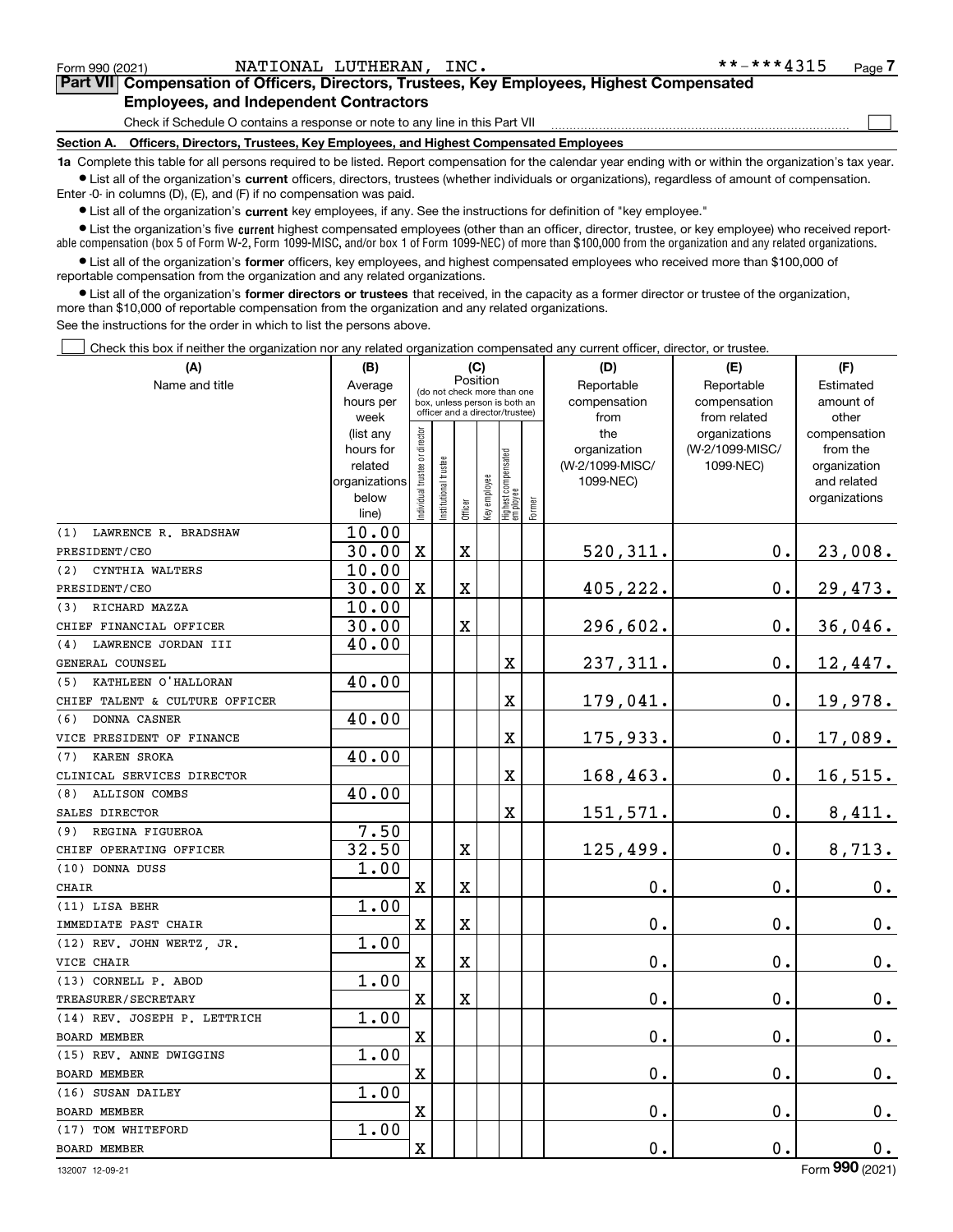| Form 990 (2021) |  |
|-----------------|--|
| $D2$ $H$ $VIII$ |  |

| <b>Part VII</b><br>Section A. Officers, Directors, Trustees, Key Employees, and Highest Compensated Employees (continued)                       |                          |                                |                                                                                                 |          |              |                                  |        |                                |                 |                  |     |               |           |
|-------------------------------------------------------------------------------------------------------------------------------------------------|--------------------------|--------------------------------|-------------------------------------------------------------------------------------------------|----------|--------------|----------------------------------|--------|--------------------------------|-----------------|------------------|-----|---------------|-----------|
| (A)                                                                                                                                             | (B)                      |                                |                                                                                                 | (C)      |              |                                  |        | (D)                            | (E)             |                  |     | (F)           |           |
| Name and title                                                                                                                                  | Average                  |                                |                                                                                                 | Position |              |                                  |        | Reportable                     | Reportable      |                  |     | Estimated     |           |
|                                                                                                                                                 | hours per                |                                | (do not check more than one<br>box, unless person is both an<br>officer and a director/trustee) |          |              |                                  |        | compensation                   | compensation    |                  |     | amount of     |           |
|                                                                                                                                                 | week                     |                                |                                                                                                 |          |              |                                  |        | from                           | from related    |                  |     | other         |           |
|                                                                                                                                                 | (list any                |                                |                                                                                                 |          |              |                                  |        | the                            | organizations   |                  |     | compensation  |           |
|                                                                                                                                                 | hours for                |                                |                                                                                                 |          |              |                                  |        | organization                   | (W-2/1099-MISC/ |                  |     | from the      |           |
|                                                                                                                                                 | related<br>organizations |                                |                                                                                                 |          |              |                                  |        | (W-2/1099-MISC/                | 1099-NEC)       |                  |     | organization  |           |
|                                                                                                                                                 | below                    |                                |                                                                                                 |          |              |                                  |        | 1099-NEC)                      |                 |                  |     | and related   |           |
|                                                                                                                                                 | line)                    | Individual trustee or director | Institutional trustee                                                                           | Officer  | key employee | Highest compensated<br> employee | Former |                                |                 |                  |     | organizations |           |
|                                                                                                                                                 | 1.00                     |                                |                                                                                                 |          |              |                                  |        |                                |                 |                  |     |               |           |
| (18) DR. TOMMIE L. ROBINSON, JR.                                                                                                                |                          |                                |                                                                                                 |          |              |                                  |        |                                |                 |                  |     |               |           |
| <b>BOARD MEMBER</b>                                                                                                                             |                          | $\mathbf X$                    |                                                                                                 |          |              |                                  |        | $0$ .                          |                 | 0.               |     |               | О.        |
| (19) PASTOR LISA LEBER                                                                                                                          | 1.00                     |                                |                                                                                                 |          |              |                                  |        |                                |                 |                  |     |               |           |
| <b>BOARD MEMBER</b>                                                                                                                             |                          | X                              |                                                                                                 |          |              |                                  |        | 0.                             |                 | 0.               |     |               | $0\,.$    |
| (20) JOHN E. HANDLEY                                                                                                                            | 1.00                     |                                |                                                                                                 |          |              |                                  |        |                                |                 |                  |     |               |           |
| <b>BOARD MEMBER</b>                                                                                                                             |                          | X                              |                                                                                                 |          |              |                                  |        | 0.                             |                 | 0.               |     |               | $0\,.$    |
| (21) DR. RACHEL CARLSON                                                                                                                         | 1.00                     |                                |                                                                                                 |          |              |                                  |        |                                |                 |                  |     |               |           |
| <b>BOARD MEMBER</b>                                                                                                                             |                          | X                              |                                                                                                 |          |              |                                  |        | 0.                             |                 | 0.               |     |               | 0.        |
|                                                                                                                                                 |                          |                                |                                                                                                 |          |              |                                  |        |                                |                 |                  |     |               |           |
|                                                                                                                                                 |                          |                                |                                                                                                 |          |              |                                  |        |                                |                 |                  |     |               |           |
|                                                                                                                                                 |                          |                                |                                                                                                 |          |              |                                  |        |                                |                 |                  |     |               |           |
|                                                                                                                                                 |                          |                                |                                                                                                 |          |              |                                  |        |                                |                 |                  |     |               |           |
|                                                                                                                                                 |                          |                                |                                                                                                 |          |              |                                  |        |                                |                 |                  |     |               |           |
|                                                                                                                                                 |                          |                                |                                                                                                 |          |              |                                  |        |                                |                 |                  |     |               |           |
|                                                                                                                                                 |                          |                                |                                                                                                 |          |              |                                  |        |                                |                 |                  |     |               |           |
|                                                                                                                                                 |                          |                                |                                                                                                 |          |              |                                  |        |                                |                 |                  |     |               |           |
|                                                                                                                                                 |                          |                                |                                                                                                 |          |              |                                  |        |                                |                 |                  |     |               |           |
|                                                                                                                                                 |                          |                                |                                                                                                 |          |              |                                  |        |                                |                 |                  |     |               |           |
|                                                                                                                                                 |                          |                                |                                                                                                 |          |              |                                  |        |                                |                 |                  |     |               |           |
|                                                                                                                                                 |                          |                                |                                                                                                 |          |              |                                  |        | 2, 259, 953.                   |                 | 0.               |     | 171, 680.     |           |
| c Total from continuation sheets to Part VII, Section A <b>manual</b> Total Total <b>Democration</b>                                            |                          |                                |                                                                                                 |          |              |                                  |        | 0.                             |                 | $\overline{0}$ . |     |               | 0.        |
|                                                                                                                                                 |                          |                                |                                                                                                 |          |              |                                  |        | 2, 259, 953.                   |                 | $\overline{0}$ . |     | 171,680.      |           |
| Total number of individuals (including but not limited to those listed above) who received more than \$100,000 of reportable<br>$\mathbf{2}$    |                          |                                |                                                                                                 |          |              |                                  |        |                                |                 |                  |     |               |           |
| compensation from the organization $\blacktriangleright$                                                                                        |                          |                                |                                                                                                 |          |              |                                  |        |                                |                 |                  |     |               | 22        |
|                                                                                                                                                 |                          |                                |                                                                                                 |          |              |                                  |        |                                |                 |                  |     | Yes           | <b>No</b> |
| 3<br>Did the organization list any former officer, director, trustee, key employee, or highest compensated employee on                          |                          |                                |                                                                                                 |          |              |                                  |        |                                |                 |                  |     |               |           |
| line 1a? If "Yes," complete Schedule J for such individual manufactured contained and the 1a? If "Yes," complete Schedule J for such individual |                          |                                |                                                                                                 |          |              |                                  |        |                                |                 |                  | 3   |               | x         |
| For any individual listed on line 1a, is the sum of reportable compensation and other compensation from the organization<br>4                   |                          |                                |                                                                                                 |          |              |                                  |        |                                |                 |                  |     |               |           |
|                                                                                                                                                 |                          |                                |                                                                                                 |          |              |                                  |        |                                |                 |                  | 4   | X             |           |
| Did any person listed on line 1a receive or accrue compensation from any unrelated organization or individual for services<br>5                 |                          |                                |                                                                                                 |          |              |                                  |        |                                |                 |                  |     |               |           |
|                                                                                                                                                 |                          |                                |                                                                                                 |          |              |                                  |        |                                |                 |                  | 5   |               | х         |
| <b>Section B. Independent Contractors</b>                                                                                                       |                          |                                |                                                                                                 |          |              |                                  |        |                                |                 |                  |     |               |           |
| 1<br>Complete this table for your five highest compensated independent contractors that received more than \$100,000 of compensation from       |                          |                                |                                                                                                 |          |              |                                  |        |                                |                 |                  |     |               |           |
| the organization. Report compensation for the calendar year ending with or within the organization's tax year.                                  |                          |                                |                                                                                                 |          |              |                                  |        |                                |                 |                  |     |               |           |
|                                                                                                                                                 |                          |                                |                                                                                                 |          |              |                                  |        |                                |                 |                  |     |               |           |
| (A)<br>Name and business address                                                                                                                |                          |                                |                                                                                                 |          |              |                                  |        | (B)<br>Description of services |                 |                  | (C) | Compensation  |           |
|                                                                                                                                                 |                          |                                |                                                                                                 |          |              |                                  |        |                                |                 |                  |     |               |           |
| ARCH CONSULTANTS, 300 KNIGHTSBRIDGE                                                                                                             |                          |                                |                                                                                                 |          |              |                                  |        |                                |                 |                  |     |               |           |
| PARKWAY, STE 340, LINCOLNSHIRE, IL 60069                                                                                                        |                          |                                |                                                                                                 |          |              |                                  |        | CONSULTING SERVICES            |                 |                  |     | 622, 113.     |           |
| PARTNERS PHARMACY OF MARYLAND, LLC, 1235                                                                                                        |                          |                                |                                                                                                 |          |              |                                  |        |                                |                 |                  |     |               |           |
| POTOMAC VALLEY ROAD, ROCKVILLE, MD 20850                                                                                                        |                          |                                |                                                                                                 |          |              |                                  |        | PHARMACY                       |                 |                  |     | 503,427.      |           |
| FIVE19 CREATIVE, LLC                                                                                                                            |                          |                                |                                                                                                 |          |              |                                  |        |                                |                 |                  |     |               |           |
| 15800 DRAYCOT DRIVE, MIDLOTHIAN, VA 23112                                                                                                       |                          |                                |                                                                                                 |          |              |                                  |        | ADVERTISING                    |                 |                  |     | 319,866.      |           |
|                                                                                                                                                 |                          |                                |                                                                                                 |          |              |                                  |        |                                |                 |                  |     |               |           |
|                                                                                                                                                 |                          |                                |                                                                                                 |          |              |                                  |        |                                |                 |                  |     |               |           |
|                                                                                                                                                 |                          |                                |                                                                                                 |          |              |                                  |        |                                |                 |                  |     |               |           |
|                                                                                                                                                 |                          |                                |                                                                                                 |          |              |                                  |        |                                |                 |                  |     |               |           |
| 2 Total number of independent contractors (including but not limited to those listed above) who received more than                              |                          |                                |                                                                                                 |          |              |                                  |        |                                |                 |                  |     |               |           |

**2**Total number of independent contractors (including but not limited to those listed above) who received more than \$100,000 of compensation from the organization 3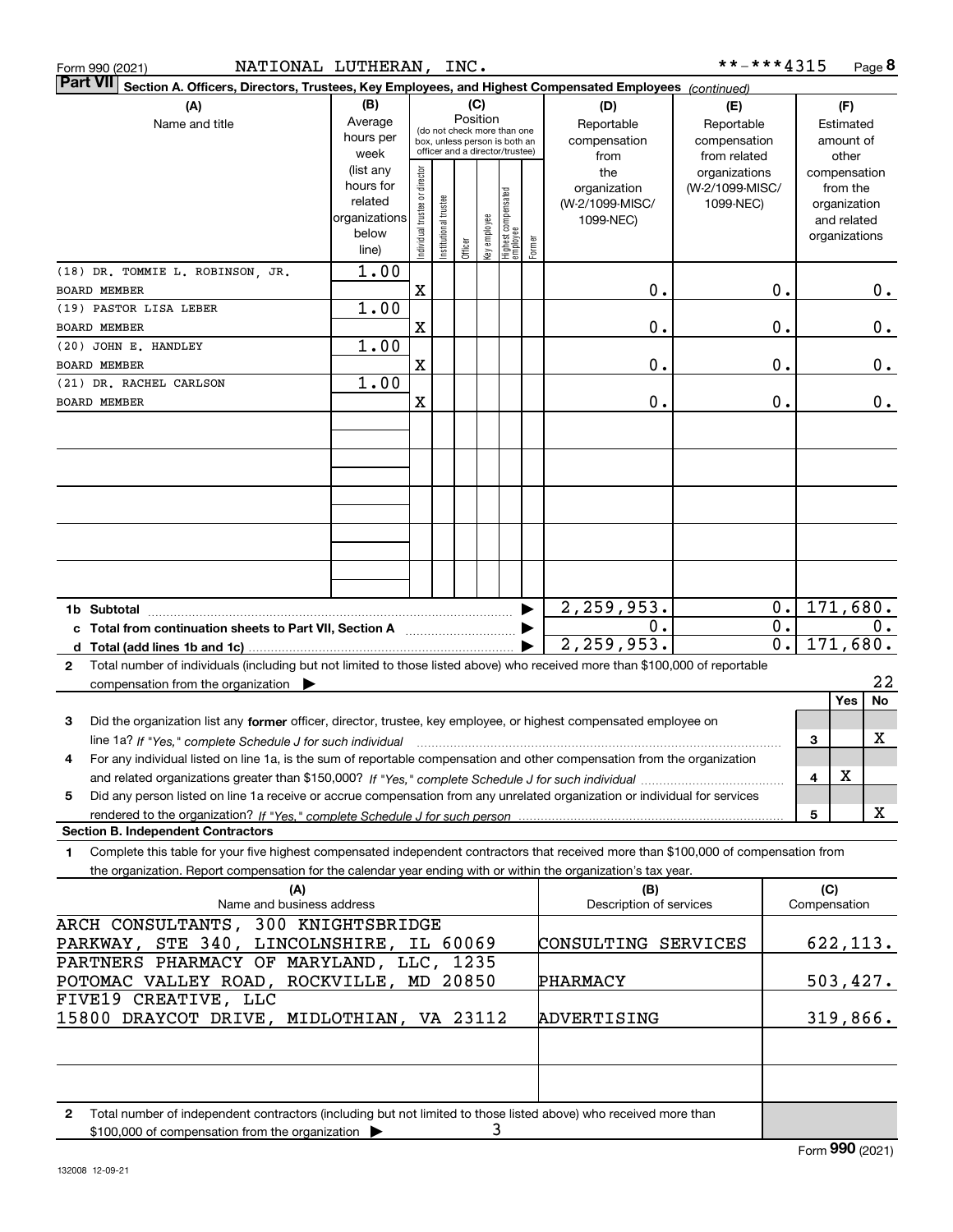|                                                                  |    |   | Form 990 (2021)                                                                 |                |                | NATIONAL LUTHERAN,<br>INC. |                                                 |                   | **-***4315        | Page 9             |
|------------------------------------------------------------------|----|---|---------------------------------------------------------------------------------|----------------|----------------|----------------------------|-------------------------------------------------|-------------------|-------------------|--------------------|
| <b>Part VIII</b>                                                 |    |   | <b>Statement of Revenue</b>                                                     |                |                |                            |                                                 |                   |                   |                    |
|                                                                  |    |   | Check if Schedule O contains a response or note to any line in this Part VIII   |                |                |                            |                                                 |                   |                   |                    |
|                                                                  |    |   |                                                                                 |                |                |                            | (A)                                             | (B)               | $\overline{(C)}$  | (D)                |
|                                                                  |    |   |                                                                                 |                |                |                            | Total revenue                                   | Related or exempt | Unrelated         | Revenue excluded   |
|                                                                  |    |   |                                                                                 |                |                |                            |                                                 | function revenue  | Ibusiness revenue | from tax under     |
|                                                                  |    |   |                                                                                 |                |                |                            |                                                 |                   |                   | sections 512 - 514 |
|                                                                  |    |   | <b>1 a</b> Federated campaigns                                                  |                | 1a             |                            |                                                 |                   |                   |                    |
|                                                                  |    |   |                                                                                 |                | 1 <sub>b</sub> |                            |                                                 |                   |                   |                    |
|                                                                  |    | b | Membership dues                                                                 |                |                |                            |                                                 |                   |                   |                    |
| <b>Contributions, Gifts, Grants</b><br>and Other Similar Amounts |    | с | Fundraising events                                                              |                | 1 <sub>c</sub> |                            |                                                 |                   |                   |                    |
|                                                                  |    | d | Related organizations                                                           |                | 1 <sub>d</sub> |                            |                                                 |                   |                   |                    |
|                                                                  |    | е | Government grants (contributions)                                               |                | 1e             |                            |                                                 |                   |                   |                    |
|                                                                  |    |   | f All other contributions, gifts, grants, and                                   |                |                |                            |                                                 |                   |                   |                    |
|                                                                  |    |   | similar amounts not included above                                              |                | 1f             | 43,475.                    |                                                 |                   |                   |                    |
|                                                                  |    |   |                                                                                 |                |                |                            |                                                 |                   |                   |                    |
|                                                                  |    | g | Noncash contributions included in lines 1a-1f                                   |                | $1g$ \$        |                            |                                                 |                   |                   |                    |
|                                                                  |    |   |                                                                                 |                |                |                            | 43,475.                                         |                   |                   |                    |
|                                                                  |    |   |                                                                                 |                |                | <b>Business Code</b>       |                                                 |                   |                   |                    |
|                                                                  |    |   | 2 a MANAGEMENT FEES                                                             |                |                | 623000                     | 5, 321, 553.5, 321, 553.                        |                   |                   |                    |
| Program Service<br>Revenue                                       |    | b | SKILLED NURSING REVENU                                                          |                |                | 623000                     | 1, 263, 939.1, 263, 939.                        |                   |                   |                    |
|                                                                  |    |   |                                                                                 |                |                |                            |                                                 |                   |                   |                    |
|                                                                  |    | c | the contract of the contract of the contract of the contract of the contract of |                |                |                            |                                                 |                   |                   |                    |
|                                                                  |    | d | <u> 1989 - Johann Stein, marwolaethau (b. 1989)</u>                             |                |                |                            |                                                 |                   |                   |                    |
|                                                                  |    | e |                                                                                 |                |                |                            |                                                 |                   |                   |                    |
|                                                                  |    | f | All other program service revenue                                               |                |                |                            |                                                 |                   |                   |                    |
|                                                                  |    | g |                                                                                 |                |                |                            | 6, 585, 492.                                    |                   |                   |                    |
|                                                                  | 3  |   |                                                                                 |                |                |                            |                                                 |                   |                   |                    |
|                                                                  |    |   | Investment income (including dividends, interest, and                           |                |                |                            |                                                 |                   |                   |                    |
|                                                                  |    |   |                                                                                 |                |                |                            | 35,856.                                         |                   |                   | 35,856.            |
|                                                                  | 4  |   | Income from investment of tax-exempt bond proceeds                              |                |                |                            |                                                 |                   |                   |                    |
|                                                                  | 5  |   |                                                                                 |                |                |                            |                                                 |                   |                   |                    |
|                                                                  |    |   |                                                                                 |                | (i) Real       | (ii) Personal              |                                                 |                   |                   |                    |
|                                                                  |    |   |                                                                                 | 6a             |                |                            |                                                 |                   |                   |                    |
|                                                                  |    |   | 6 a Gross rents                                                                 |                |                |                            |                                                 |                   |                   |                    |
|                                                                  |    | b | Less: rental expenses                                                           | 6 <sub>b</sub> |                |                            |                                                 |                   |                   |                    |
|                                                                  |    | c | Rental income or (loss)                                                         | 6с             |                |                            |                                                 |                   |                   |                    |
|                                                                  |    | d | Net rental income or (loss)                                                     |                |                |                            |                                                 |                   |                   |                    |
|                                                                  |    |   | 7 a Gross amount from sales of                                                  |                | (i) Securities | (ii) Other                 |                                                 |                   |                   |                    |
|                                                                  |    |   | assets other than inventory                                                     | 7a             |                |                            |                                                 |                   |                   |                    |
|                                                                  |    |   |                                                                                 |                |                |                            |                                                 |                   |                   |                    |
|                                                                  |    |   | <b>b</b> Less: cost or other basis                                              |                |                |                            |                                                 |                   |                   |                    |
| evenue                                                           |    |   | and sales expenses                                                              | 7 <sub>b</sub> |                | 83, 345.                   |                                                 |                   |                   |                    |
|                                                                  |    |   | c Gain or (loss)                                                                | <b>7c</b>      |                | 83,345.                    |                                                 |                   |                   |                    |
| Œ                                                                |    |   |                                                                                 |                |                |                            | $-83, 345.$                                     |                   |                   | $-83, 345.$        |
|                                                                  |    |   | 8 a Gross income from fundraising events (not                                   |                |                |                            |                                                 |                   |                   |                    |
| Other                                                            |    |   | including \$<br><u>___________________________</u> _ of                         |                |                |                            |                                                 |                   |                   |                    |
|                                                                  |    |   |                                                                                 |                |                |                            |                                                 |                   |                   |                    |
|                                                                  |    |   | contributions reported on line 1c). See                                         |                |                |                            |                                                 |                   |                   |                    |
|                                                                  |    |   |                                                                                 |                |                | 8a                         |                                                 |                   |                   |                    |
|                                                                  |    |   |                                                                                 |                |                | 8b                         |                                                 |                   |                   |                    |
|                                                                  |    |   | c Net income or (loss) from fundraising events                                  |                |                |                            |                                                 |                   |                   |                    |
|                                                                  |    |   | 9 a Gross income from gaming activities. See                                    |                |                |                            |                                                 |                   |                   |                    |
|                                                                  |    |   |                                                                                 |                |                |                            |                                                 |                   |                   |                    |
|                                                                  |    |   |                                                                                 |                |                | 9a                         |                                                 |                   |                   |                    |
|                                                                  |    |   | <b>b</b> Less: direct expenses <b>manually</b>                                  |                |                | 9 <sub>b</sub>             |                                                 |                   |                   |                    |
|                                                                  |    |   | c Net income or (loss) from gaming activities                                   |                |                |                            |                                                 |                   |                   |                    |
|                                                                  |    |   | 10 a Gross sales of inventory, less returns                                     |                |                |                            |                                                 |                   |                   |                    |
|                                                                  |    |   |                                                                                 |                |                | 10a                        |                                                 |                   |                   |                    |
|                                                                  |    |   | <b>b</b> Less: cost of goods sold                                               |                |                | 10 <sub>b</sub>            |                                                 |                   |                   |                    |
|                                                                  |    |   |                                                                                 |                |                |                            |                                                 |                   |                   |                    |
|                                                                  |    |   | c Net income or (loss) from sales of inventory                                  |                |                |                            |                                                 |                   |                   |                    |
|                                                                  |    |   |                                                                                 |                |                | <b>Business Code</b>       |                                                 |                   |                   |                    |
|                                                                  |    |   | 11 a DEVELOPER FEES                                                             |                |                | 900099                     | 500,000.                                        |                   |                   | 500,000.           |
|                                                                  |    |   | <b>b CONSULTING INCOME</b>                                                      |                |                | 541610                     | 28,500.                                         |                   | 28,500.           |                    |
| Revenue                                                          |    |   | c OTHER INCOME                                                                  |                |                | 623000                     | 1,672.                                          |                   |                   | 1,672.             |
| Miscellaneous                                                    |    |   |                                                                                 |                |                |                            |                                                 |                   |                   |                    |
|                                                                  |    |   |                                                                                 |                |                |                            | 530,172.                                        |                   |                   |                    |
|                                                                  |    |   |                                                                                 |                |                |                            |                                                 |                   |                   |                    |
|                                                                  | 12 |   | Total revenue. See instructions [                                               |                |                |                            | $\blacktriangleright$ 7, 111, 650. 6, 585, 492. |                   | 28,500.           | 454,183.           |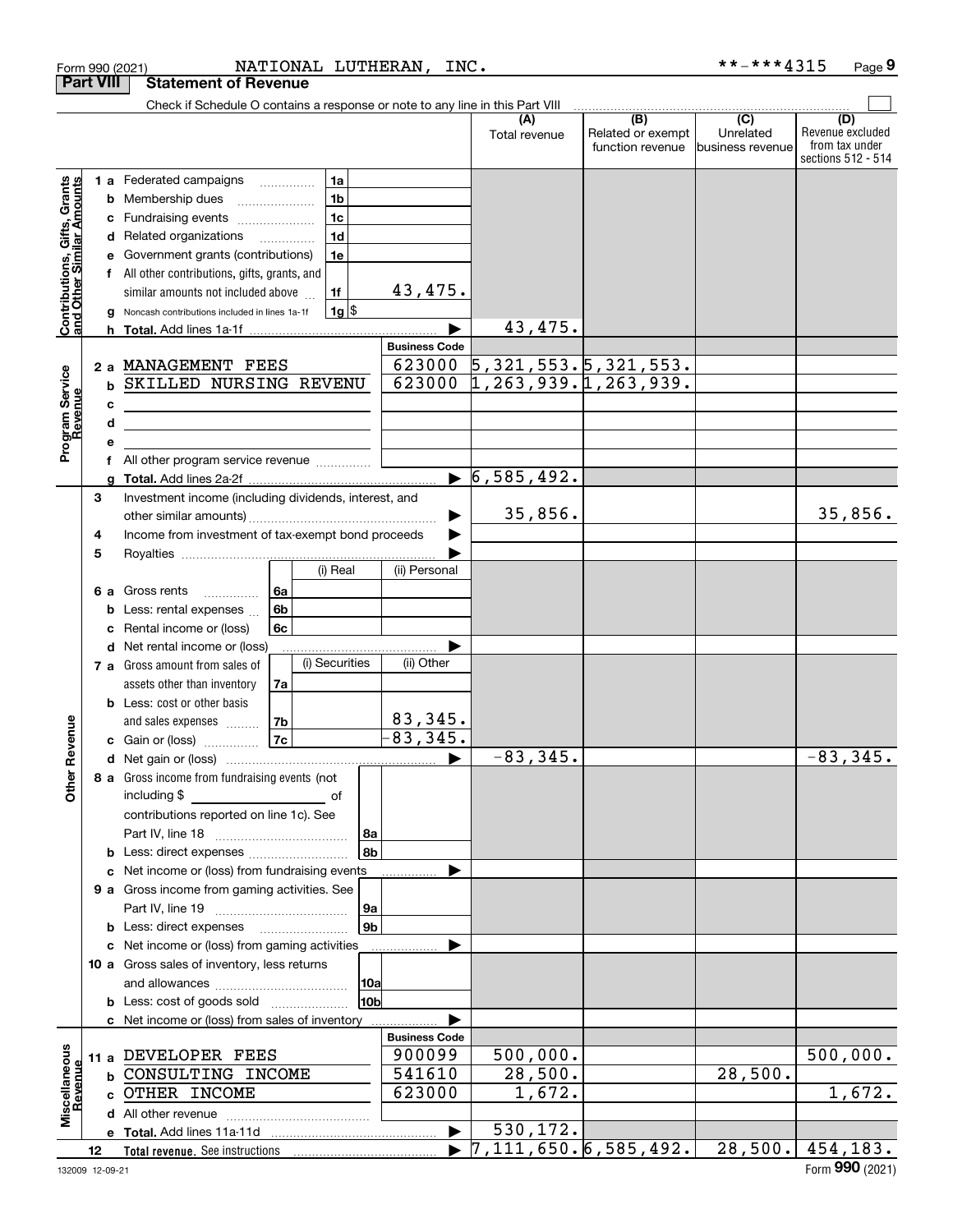Check here  $\blacktriangleright$ 

Check here  $\bullet$  if following SOP 98-2 (ASC 958-720)

reported in column (B) joint costs from a combined educational campaign and fundraising solicitation.

#### Form 990 (2021) NATIONAL LUTHERAN,INC. \*\*-\*\*\*4315 <sub>Page</sub> **Part IX Statement of Functional Expenses**

 $\mathcal{L}^{\text{max}}$ 

|              | Do not include amounts reported on lines 6b,<br>7b, 8b, 9b, and 10b of Part VIII.                                                                                                                            | (A)<br>Total expenses   | (B)<br>Program service<br>expenses | (C)<br>Management and<br>general expenses | (D)<br>Fundraising<br>expenses |
|--------------|--------------------------------------------------------------------------------------------------------------------------------------------------------------------------------------------------------------|-------------------------|------------------------------------|-------------------------------------------|--------------------------------|
| 1.           | Grants and other assistance to domestic organizations                                                                                                                                                        |                         |                                    |                                           |                                |
|              | and domestic governments. See Part IV, line 21                                                                                                                                                               | 177,572.                | 177,572.                           |                                           |                                |
| $\mathbf{2}$ | Grants and other assistance to domestic                                                                                                                                                                      |                         |                                    |                                           |                                |
|              | individuals. See Part IV, line 22                                                                                                                                                                            |                         |                                    |                                           |                                |
| 3            | Grants and other assistance to foreign                                                                                                                                                                       |                         |                                    |                                           |                                |
|              | organizations, foreign governments, and foreign                                                                                                                                                              |                         |                                    |                                           |                                |
|              | individuals. See Part IV, lines 15 and 16                                                                                                                                                                    |                         |                                    |                                           |                                |
| 4            | Benefits paid to or for members                                                                                                                                                                              |                         |                                    |                                           |                                |
| 5            | Compensation of current officers, directors,                                                                                                                                                                 |                         |                                    |                                           |                                |
|              | trustees, and key employees                                                                                                                                                                                  | 1,444,874.              |                                    | 1,444,874.                                |                                |
| 6            | Compensation not included above to disqualified                                                                                                                                                              |                         |                                    |                                           |                                |
|              | persons (as defined under section 4958(f)(1)) and                                                                                                                                                            |                         |                                    |                                           |                                |
|              | persons described in section 4958(c)(3)(B)                                                                                                                                                                   |                         |                                    |                                           |                                |
| 7            |                                                                                                                                                                                                              | 6,328,296.              | 3,848,907.                         | 1,862,331.                                | 617,058.                       |
| 8            | Pension plan accruals and contributions (include                                                                                                                                                             |                         |                                    |                                           |                                |
|              | section 401(k) and 403(b) employer contributions)                                                                                                                                                            | 108,802.                | 46,003.                            | 46,000.                                   | 16,799.                        |
| 9            |                                                                                                                                                                                                              | 869,638.                | 541, 715.                          | 255, 231.                                 | 72,692.                        |
| 10           |                                                                                                                                                                                                              | $\overline{558,508}$ .  | 291,908.                           | 221,853.                                  | 44,747.                        |
| 11           | Fees for services (nonemployees):                                                                                                                                                                            |                         |                                    |                                           |                                |
| a            |                                                                                                                                                                                                              | 222, 263.               |                                    | 222, 263.                                 |                                |
| b            |                                                                                                                                                                                                              | 6,063.                  |                                    | 6,063.                                    |                                |
| c            |                                                                                                                                                                                                              | $\overline{59,038}$ .   |                                    | 59,038.                                   |                                |
| d            |                                                                                                                                                                                                              |                         |                                    |                                           |                                |
| е            | Professional fundraising services. See Part IV, line 17                                                                                                                                                      |                         |                                    |                                           |                                |
| f            | Investment management fees                                                                                                                                                                                   | 3,321.                  |                                    | 3,321.                                    |                                |
| g            | Other. (If line 11g amount exceeds 10% of line 25,                                                                                                                                                           |                         |                                    |                                           |                                |
|              | column (A), amount, list line 11g expenses on Sch O.)                                                                                                                                                        | 1,005,509.              | 168, 194.                          | 837,315.                                  |                                |
| 12           |                                                                                                                                                                                                              | 86,381.                 | 41,651.                            | 20, 207.                                  | 24,523.                        |
| 13           |                                                                                                                                                                                                              | 165,802.                | 78,219.                            | 32,447.                                   | 55,136.                        |
| 14           |                                                                                                                                                                                                              | 200,090.                | 187,439.                           | 12,651.                                   |                                |
| 15           |                                                                                                                                                                                                              |                         |                                    |                                           |                                |
| 16           |                                                                                                                                                                                                              | 292,192.                | 17,727.                            | 274,465.                                  |                                |
| 17           | Travel                                                                                                                                                                                                       | 100,996.                | 40,619.                            | 57,425.                                   | 2,952.                         |
| 18           | Payments of travel or entertainment expenses                                                                                                                                                                 |                         |                                    |                                           |                                |
|              | for any federal, state, or local public officials                                                                                                                                                            |                         |                                    |                                           |                                |
| 19           | Conferences, conventions, and meetings                                                                                                                                                                       | 5,350.                  | 5,350.                             |                                           |                                |
| 20           | Interest                                                                                                                                                                                                     |                         |                                    |                                           |                                |
| 21           |                                                                                                                                                                                                              |                         |                                    |                                           |                                |
| 22           | Depreciation, depletion, and amortization                                                                                                                                                                    | 34,306.                 | 13,909.                            | 20,397.                                   |                                |
| 23           | Insurance                                                                                                                                                                                                    | $\overline{575, 247}$ . | 5,609.                             | 569,638.                                  |                                |
| 24           | Other expenses. Itemize expenses not covered<br>above. (List miscellaneous expenses on line 24e. If<br>line 24e amount exceeds 10% of line 25, column (A),<br>amount, list line 24e expenses on Schedule O.) |                         |                                    |                                           |                                |
| a            | DUES & SUBSCRIPTIONS                                                                                                                                                                                         | 146,155.                | 43,331.                            | 95,475.                                   | 7,349.                         |
| b            | RECRUITMENT                                                                                                                                                                                                  | 47,348.                 | 24,416.                            | 22,932.                                   |                                |
| C            | FOOD                                                                                                                                                                                                         | 23,697.                 | 12,073.                            | 11,624.                                   |                                |
| d            | REPAIRS & MAINTENANCE                                                                                                                                                                                        | 18,135.                 | 1,597.                             | 16,538.                                   |                                |
| е            | All other expenses                                                                                                                                                                                           | 93,862.                 | 37,441.                            | 52,674.                                   | 3,747.                         |
| 25           | Total functional expenses. Add lines 1 through 24e                                                                                                                                                           | 12,573,445.             | 5,583,680.                         | 6, 144, 762.                              | 845,003.                       |
| 26           | Joint costs. Complete this line only if the organization                                                                                                                                                     |                         |                                    |                                           |                                |

*Section 501(c)(3) and 501(c)(4) organizations must complete all columns. All other organizations must complete column (A).* Check if Schedule O contains a response or note to any line in this Part IX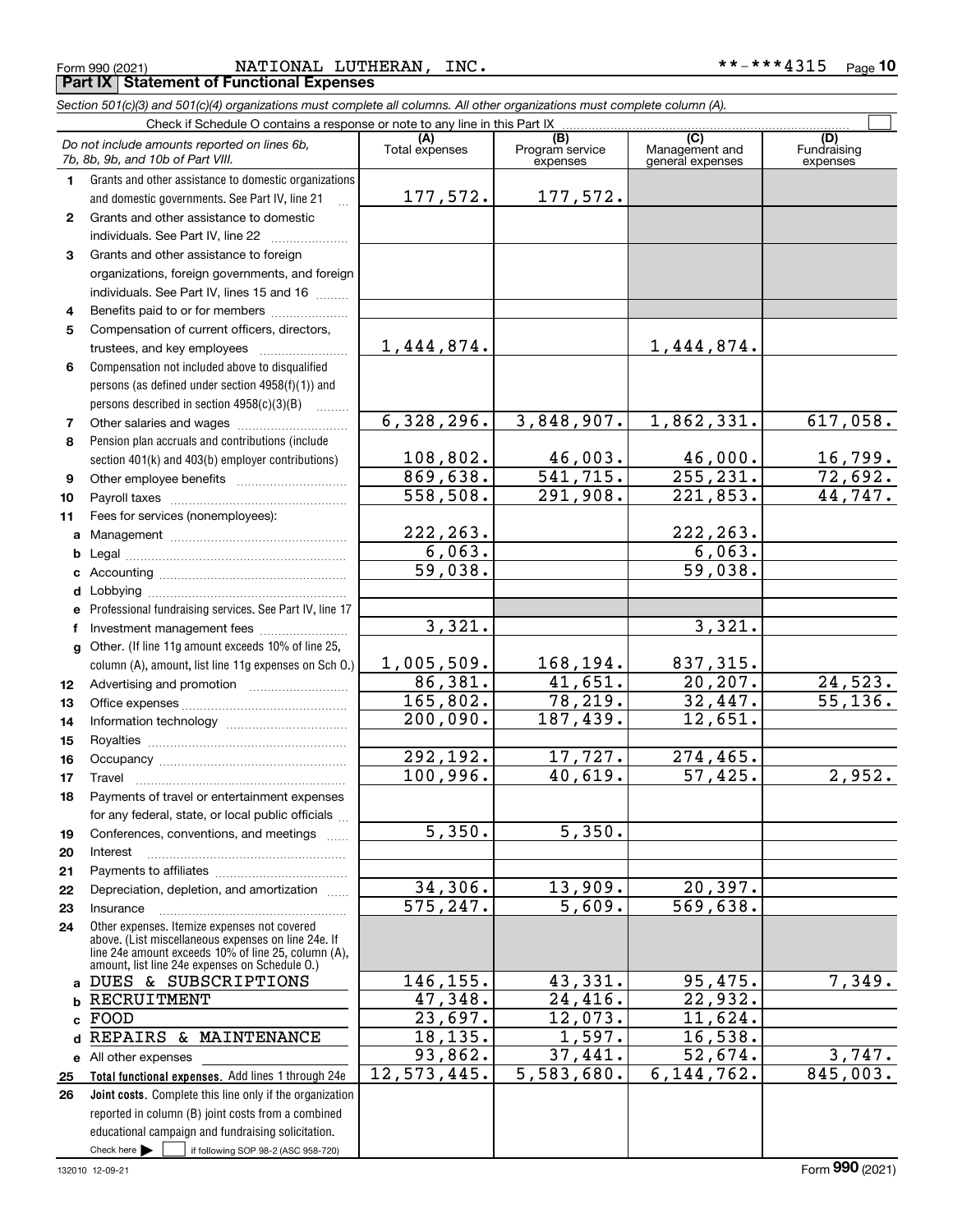| Form 990 (2021) | NATIONAL | LUTHERAN | INC. | .<br>****<br>$***-$<br>≖J⊥J | Page |  |
|-----------------|----------|----------|------|-----------------------------|------|--|
|                 |          |          |      |                             |      |  |

|                             |    |                                                                                                                                                                                                                                |                                     |               | (A)<br>Beginning of year  |                         | (B)<br>End of year |
|-----------------------------|----|--------------------------------------------------------------------------------------------------------------------------------------------------------------------------------------------------------------------------------|-------------------------------------|---------------|---------------------------|-------------------------|--------------------|
|                             | 1  |                                                                                                                                                                                                                                |                                     |               | $\overline{11,031}$ .     | $\mathbf{1}$            | 10, 232.           |
|                             | 2  |                                                                                                                                                                                                                                |                                     |               | 3,005,797.                | $\overline{\mathbf{2}}$ | 2,823,281.         |
|                             | 3  |                                                                                                                                                                                                                                |                                     |               | 51,775.                   | $\mathbf{3}$            | 27,691.            |
|                             | 4  |                                                                                                                                                                                                                                |                                     |               | 1,209,805.                | $\overline{\mathbf{4}}$ | 165, 259.          |
|                             | 5  | Loans and other receivables from any current or former officer, director,                                                                                                                                                      |                                     |               |                           |                         |                    |
|                             |    | trustee, key employee, creator or founder, substantial contributor, or 35%                                                                                                                                                     |                                     |               |                           |                         |                    |
|                             |    | controlled entity or family member of any of these persons                                                                                                                                                                     |                                     |               | 5                         |                         |                    |
|                             | 6  | Loans and other receivables from other disqualified persons (as defined                                                                                                                                                        |                                     |               |                           |                         |                    |
|                             |    | under section $4958(f)(1)$ , and persons described in section $4958(c)(3)(B)$                                                                                                                                                  |                                     | <b>Secure</b> |                           | 6                       |                    |
|                             | 7  |                                                                                                                                                                                                                                |                                     |               |                           | $\overline{7}$          |                    |
| Assets                      | 8  |                                                                                                                                                                                                                                |                                     |               |                           | 8                       |                    |
|                             | 9  | Prepaid expenses and deferred charges                                                                                                                                                                                          |                                     |               | 858,966.                  | $\boldsymbol{9}$        | 1,022,988.         |
|                             |    | 10a Land, buildings, and equipment: cost or other                                                                                                                                                                              |                                     |               |                           |                         |                    |
|                             |    | basis. Complete Part VI of Schedule D  10a                                                                                                                                                                                     |                                     | 146,188.      |                           |                         |                    |
|                             |    | <b>b</b> Less: accumulated depreciation                                                                                                                                                                                        | 10 <sub>b</sub>                     | 71,736.       | 110,947.                  | 10 <sub>c</sub>         | 74,452.            |
|                             | 11 |                                                                                                                                                                                                                                |                                     |               |                           | 11                      |                    |
|                             | 12 |                                                                                                                                                                                                                                |                                     |               | 1,631,497.                | 12                      | 853, 314.          |
|                             | 13 |                                                                                                                                                                                                                                |                                     |               | 13                        |                         |                    |
|                             | 14 |                                                                                                                                                                                                                                |                                     | 14            |                           |                         |                    |
|                             | 15 |                                                                                                                                                                                                                                | 5,052,086.                          | 15            | 759,355.                  |                         |                    |
|                             | 16 |                                                                                                                                                                                                                                | 11,931,904.                         | 16            | 5,736,572.                |                         |                    |
|                             | 17 |                                                                                                                                                                                                                                |                                     |               | 4,352,673.                | 17                      | 3, 257, 662.       |
|                             | 18 |                                                                                                                                                                                                                                |                                     |               | 18                        |                         |                    |
|                             | 19 | Deferred revenue manual contracts and contracts are all the contracts and contracts are contracted and contracts are contracted and contract are contracted and contract are contracted and contract are contracted and contra |                                     |               |                           | 19                      | 4,198.             |
|                             | 20 |                                                                                                                                                                                                                                |                                     |               |                           | 20                      |                    |
|                             | 21 | Escrow or custodial account liability. Complete Part IV of Schedule D                                                                                                                                                          |                                     |               |                           | 21                      |                    |
|                             | 22 | Loans and other payables to any current or former officer, director,                                                                                                                                                           |                                     |               |                           |                         |                    |
|                             |    | trustee, key employee, creator or founder, substantial contributor, or 35%                                                                                                                                                     |                                     |               |                           |                         |                    |
| Liabilities                 |    | controlled entity or family member of any of these persons                                                                                                                                                                     |                                     |               |                           | 22                      |                    |
|                             | 23 |                                                                                                                                                                                                                                |                                     |               |                           | 23                      |                    |
|                             | 24 |                                                                                                                                                                                                                                |                                     |               |                           | 24                      |                    |
|                             | 25 | Other liabilities (including federal income tax, payables to related third                                                                                                                                                     |                                     |               |                           |                         |                    |
|                             |    | parties, and other liabilities not included on lines 17-24). Complete Part X                                                                                                                                                   |                                     |               |                           |                         |                    |
|                             |    | of Schedule D                                                                                                                                                                                                                  | 436, 143.  25                       |               | 3,875,674.                |                         |                    |
|                             | 26 | Total liabilities. Add lines 17 through 25                                                                                                                                                                                     |                                     |               | 4,788,816.                | 26                      | 7,137,534.         |
|                             |    | Organizations that follow FASB ASC 958, check here $\blacktriangleright \lfloor X \rfloor$                                                                                                                                     |                                     |               |                           |                         |                    |
|                             |    | and complete lines 27, 28, 32, and 33.                                                                                                                                                                                         |                                     |               |                           |                         |                    |
|                             | 27 |                                                                                                                                                                                                                                | 6,981,588.<br>$\overline{161,}500.$ | 27            | $-1,679,468.$<br>278,506. |                         |                    |
|                             | 28 |                                                                                                                                                                                                                                |                                     | 28            |                           |                         |                    |
|                             |    | Organizations that do not follow FASB ASC 958, check here ▶ U                                                                                                                                                                  |                                     |               |                           |                         |                    |
|                             |    | and complete lines 29 through 33.                                                                                                                                                                                              |                                     |               |                           |                         |                    |
|                             | 29 |                                                                                                                                                                                                                                |                                     |               |                           | 29                      |                    |
| Net Assets or Fund Balances | 30 | Paid-in or capital surplus, or land, building, or equipment fund                                                                                                                                                               |                                     |               |                           | 30                      |                    |
|                             | 31 | Retained earnings, endowment, accumulated income, or other funds                                                                                                                                                               |                                     |               | 7,143,088.                | 31                      | $-1,400,962.$      |
|                             | 32 |                                                                                                                                                                                                                                |                                     |               | 11,931,904.               | 32                      | 5,736,572.         |
|                             | 33 |                                                                                                                                                                                                                                |                                     |               |                           | 33                      |                    |

Form (2021) **990**

# **Part X Balance Sheet**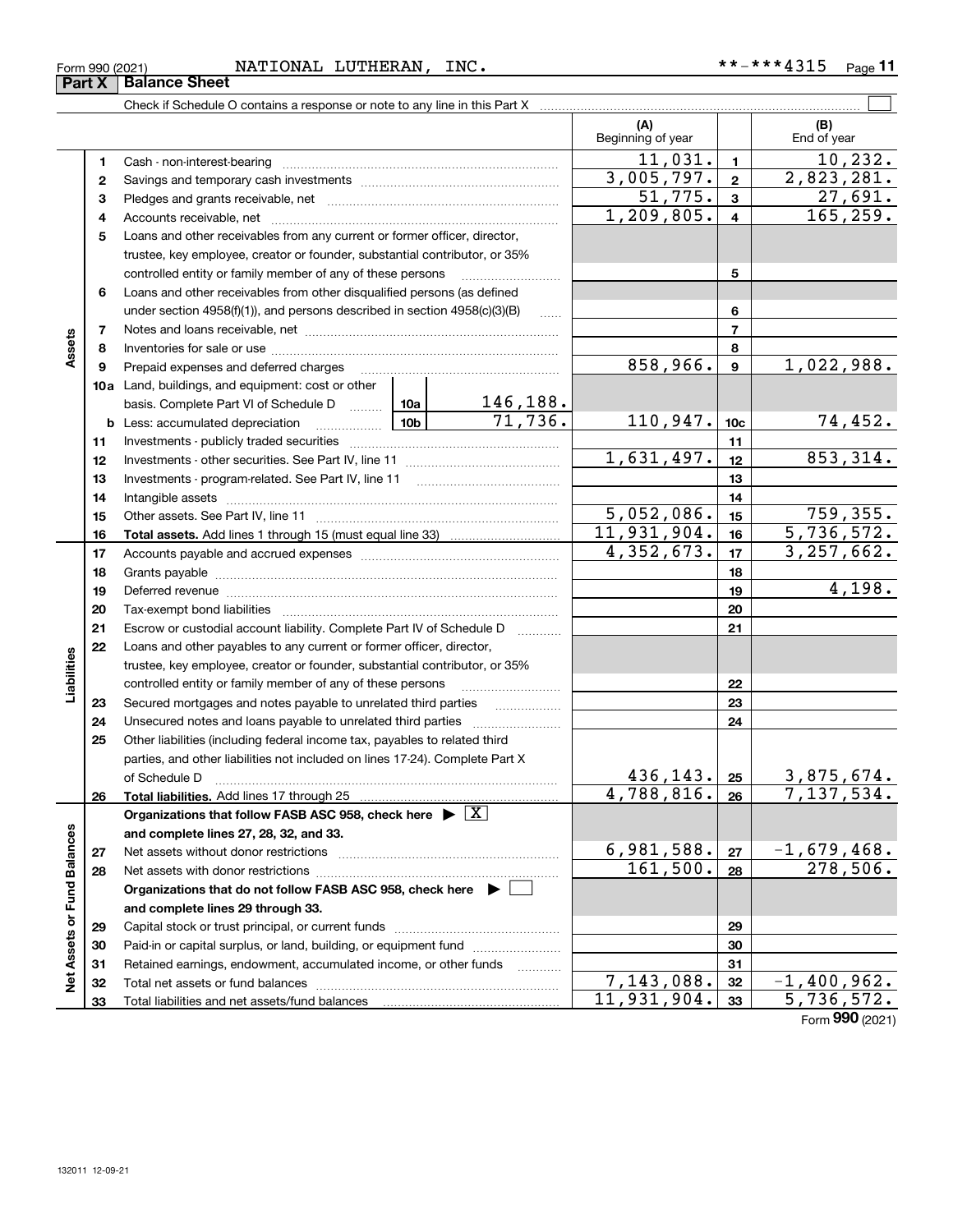|    | NATIONAL LUTHERAN, INC.<br>Form 990 (2021)                                                                                                                                                                                     | **-***4315              |                |            | Page $12$               |  |  |  |
|----|--------------------------------------------------------------------------------------------------------------------------------------------------------------------------------------------------------------------------------|-------------------------|----------------|------------|-------------------------|--|--|--|
|    | <b>Reconciliation of Net Assets</b><br><b>Part XI</b>                                                                                                                                                                          |                         |                |            |                         |  |  |  |
|    |                                                                                                                                                                                                                                |                         |                |            | $\overline{\mathbf{X}}$ |  |  |  |
|    |                                                                                                                                                                                                                                |                         |                |            |                         |  |  |  |
| 1  | Total revenue (must equal Part VIII, column (A), line 12)                                                                                                                                                                      | 1.                      | 7,111,650.     |            |                         |  |  |  |
| 2  | $\overline{12}$ , 573, 445.<br>$\overline{2}$<br>Total expenses (must equal Part IX, column (A), line 25)                                                                                                                      |                         |                |            |                         |  |  |  |
| з  | Revenue less expenses. Subtract line 2 from line 1                                                                                                                                                                             | 3                       | $-5,461,795.$  |            |                         |  |  |  |
| 4  |                                                                                                                                                                                                                                | $\overline{\mathbf{4}}$ | 7,143,088.     |            |                         |  |  |  |
| 5  | Net unrealized gains (losses) on investments                                                                                                                                                                                   | 5                       |                |            |                         |  |  |  |
| 6  | Donated services and use of facilities [111] matter contracts and use of facilities [11] matter contracts and use of facilities [11] matter contracts and use of facilities [11] matter contracts and the service of the servi | 6                       |                |            |                         |  |  |  |
| 7  |                                                                                                                                                                                                                                | $\overline{7}$          |                |            |                         |  |  |  |
| 8  | Prior period adjustments                                                                                                                                                                                                       | 8                       |                |            |                         |  |  |  |
| 9  | Other changes in net assets or fund balances (explain on Schedule O)                                                                                                                                                           | $\mathbf{9}$            | $-3,082,255.$  |            |                         |  |  |  |
| 10 | Net assets or fund balances at end of year. Combine lines 3 through 9 (must equal Part X, line 32,                                                                                                                             |                         |                |            |                         |  |  |  |
|    | column (B))                                                                                                                                                                                                                    | 10                      | $-1,400,962.$  |            |                         |  |  |  |
|    | Part XII Financial Statements and Reporting                                                                                                                                                                                    |                         |                |            |                         |  |  |  |
|    |                                                                                                                                                                                                                                |                         |                |            |                         |  |  |  |
|    |                                                                                                                                                                                                                                |                         |                | <b>Yes</b> | No                      |  |  |  |
| 1. | $\boxed{\mathbf{X}}$ Accrual<br>Accounting method used to prepare the Form 990: <u>[</u> Cash<br>Other                                                                                                                         |                         |                |            |                         |  |  |  |
|    | If the organization changed its method of accounting from a prior year or checked "Other," explain on Schedule O.                                                                                                              |                         |                |            |                         |  |  |  |
|    | 2a Were the organization's financial statements compiled or reviewed by an independent accountant?                                                                                                                             |                         | 2a             |            | х                       |  |  |  |
|    | If "Yes," check a box below to indicate whether the financial statements for the year were compiled or reviewed on a                                                                                                           |                         |                |            |                         |  |  |  |
|    | separate basis, consolidated basis, or both:                                                                                                                                                                                   |                         |                |            |                         |  |  |  |
|    | Separate basis<br>Consolidated basis<br>Both consolidated and separate basis                                                                                                                                                   |                         |                |            |                         |  |  |  |
|    | <b>b</b> Were the organization's financial statements audited by an independent accountant?                                                                                                                                    |                         | 2 <sub>b</sub> | х          |                         |  |  |  |
|    | If "Yes," check a box below to indicate whether the financial statements for the year were audited on a separate basis,                                                                                                        |                         |                |            |                         |  |  |  |
|    | consolidated basis, or both:                                                                                                                                                                                                   |                         |                |            |                         |  |  |  |
|    | $\boxed{\textbf{X}}$ Consolidated basis<br>Both consolidated and separate basis<br>Separate basis                                                                                                                              |                         |                |            |                         |  |  |  |
|    | If "Yes" to line 2a or 2b, does the organization have a committee that assumes responsibility for oversight of the audit,                                                                                                      |                         |                |            |                         |  |  |  |
|    | X<br>review, or compilation of its financial statements and selection of an independent accountant?<br>2c                                                                                                                      |                         |                |            |                         |  |  |  |
|    | If the organization changed either its oversight process or selection process during the tax year, explain on Schedule O.                                                                                                      |                         |                |            |                         |  |  |  |
|    | 3a As a result of a federal award, was the organization required to undergo an audit or audits as set forth in the Single Audit                                                                                                |                         |                |            |                         |  |  |  |
|    |                                                                                                                                                                                                                                |                         | За             |            | х                       |  |  |  |
|    | b If "Yes," did the organization undergo the required audit or audits? If the organization did not undergo the required audit                                                                                                  |                         |                |            |                         |  |  |  |
|    |                                                                                                                                                                                                                                |                         | 3b             |            |                         |  |  |  |

Form (2021) **990**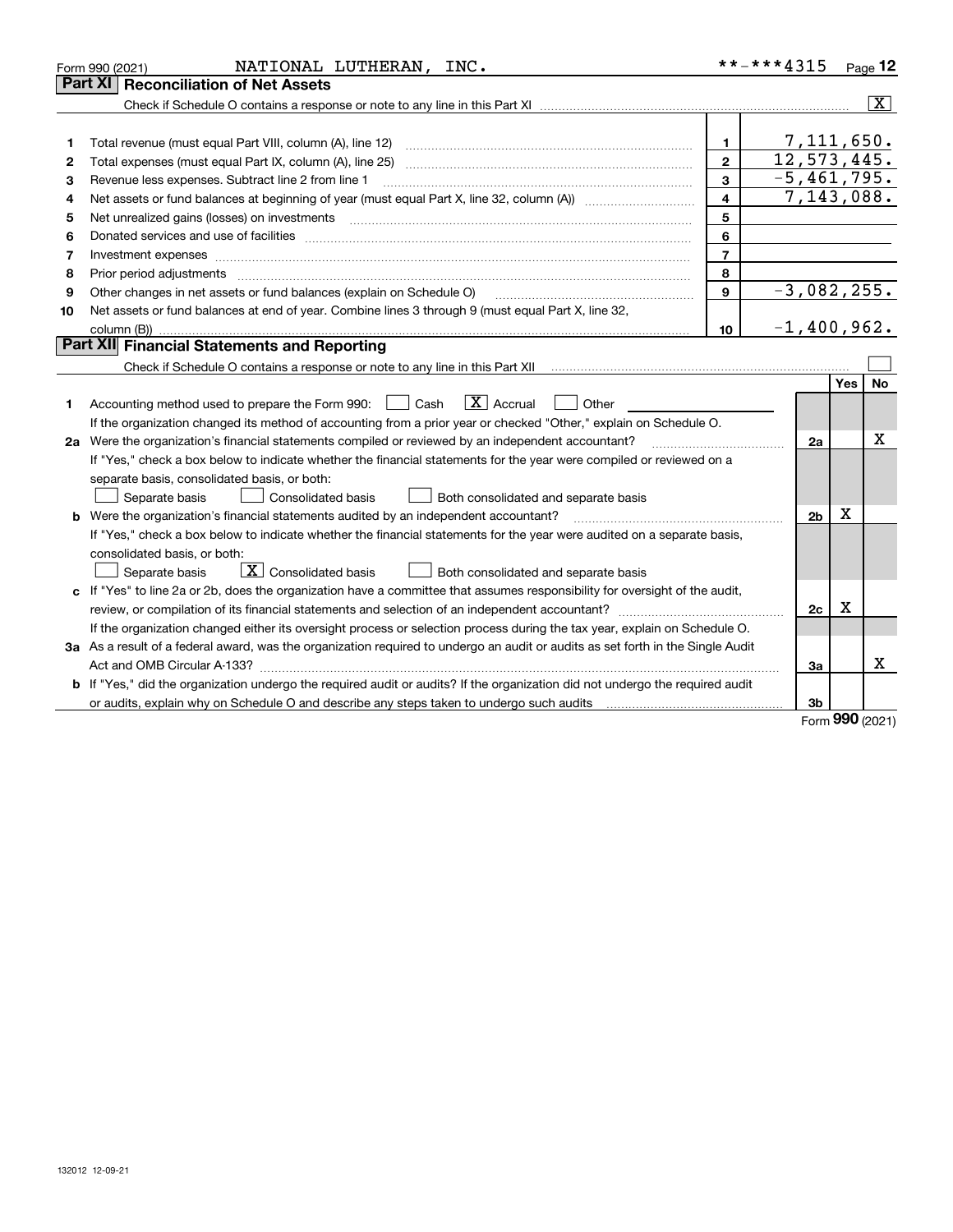Department of the Treasury Internal Revenue Service

**(Form 990)**

# **Public Charity Status and Public Support**

**Complete if the organization is a section 501(c)(3) organization or a section**

**4947(a)(1) nonexempt charitable trust. | Attach to Form 990 or Form 990-EZ.** 

**| Go to www.irs.gov/Form990 for instructions and the latest information.**

| OMB No. 1545-0047                   |
|-------------------------------------|
|                                     |
| <b>Open to Public</b><br>Inspection |

|             | Name of the organization<br><b>Employer identification number</b>                                                 |                                                                                                                                              |                         |                                                       |     |                                   |                            |  |                            |
|-------------|-------------------------------------------------------------------------------------------------------------------|----------------------------------------------------------------------------------------------------------------------------------------------|-------------------------|-------------------------------------------------------|-----|-----------------------------------|----------------------------|--|----------------------------|
|             |                                                                                                                   |                                                                                                                                              | NATIONAL LUTHERAN, INC. |                                                       |     |                                   |                            |  | **-***4315                 |
|             | Reason for Public Charity Status. (All organizations must complete this part.) See instructions.<br><b>Part I</b> |                                                                                                                                              |                         |                                                       |     |                                   |                            |  |                            |
|             |                                                                                                                   | The organization is not a private foundation because it is: (For lines 1 through 12, check only one box.)                                    |                         |                                                       |     |                                   |                            |  |                            |
| 1           |                                                                                                                   | A church, convention of churches, or association of churches described in section 170(b)(1)(A)(i).                                           |                         |                                                       |     |                                   |                            |  |                            |
| 2           |                                                                                                                   | A school described in section 170(b)(1)(A)(ii). (Attach Schedule E (Form 990).)                                                              |                         |                                                       |     |                                   |                            |  |                            |
| 3           |                                                                                                                   | A hospital or a cooperative hospital service organization described in section 170(b)(1)(A)(iii).                                            |                         |                                                       |     |                                   |                            |  |                            |
| 4           |                                                                                                                   | A medical research organization operated in conjunction with a hospital described in section 170(b)(1)(A)(iii). Enter the hospital's name,   |                         |                                                       |     |                                   |                            |  |                            |
|             |                                                                                                                   | city, and state:                                                                                                                             |                         |                                                       |     |                                   |                            |  |                            |
| 5           |                                                                                                                   | An organization operated for the benefit of a college or university owned or operated by a governmental unit described in                    |                         |                                                       |     |                                   |                            |  |                            |
|             |                                                                                                                   | section 170(b)(1)(A)(iv). (Complete Part II.)                                                                                                |                         |                                                       |     |                                   |                            |  |                            |
| 6           |                                                                                                                   | A federal, state, or local government or governmental unit described in section 170(b)(1)(A)(v).                                             |                         |                                                       |     |                                   |                            |  |                            |
| 7           |                                                                                                                   | An organization that normally receives a substantial part of its support from a governmental unit or from the general public described in    |                         |                                                       |     |                                   |                            |  |                            |
|             |                                                                                                                   | section 170(b)(1)(A)(vi). (Complete Part II.)                                                                                                |                         |                                                       |     |                                   |                            |  |                            |
| 8           |                                                                                                                   | A community trust described in section 170(b)(1)(A)(vi). (Complete Part II.)                                                                 |                         |                                                       |     |                                   |                            |  |                            |
| 9           |                                                                                                                   | An agricultural research organization described in section 170(b)(1)(A)(ix) operated in conjunction with a land-grant college                |                         |                                                       |     |                                   |                            |  |                            |
|             |                                                                                                                   | or university or a non-land-grant college of agriculture (see instructions). Enter the name, city, and state of the college or               |                         |                                                       |     |                                   |                            |  |                            |
|             |                                                                                                                   | university:                                                                                                                                  |                         |                                                       |     |                                   |                            |  |                            |
| $10 \mid X$ |                                                                                                                   | An organization that normally receives (1) more than 33 1/3% of its support from contributions, membership fees, and gross receipts from     |                         |                                                       |     |                                   |                            |  |                            |
|             |                                                                                                                   | activities related to its exempt functions, subject to certain exceptions; and (2) no more than 33 1/3% of its support from gross investment |                         |                                                       |     |                                   |                            |  |                            |
|             |                                                                                                                   | income and unrelated business taxable income (less section 511 tax) from businesses acquired by the organization after June 30, 1975.        |                         |                                                       |     |                                   |                            |  |                            |
|             |                                                                                                                   | See section 509(a)(2). (Complete Part III.)                                                                                                  |                         |                                                       |     |                                   |                            |  |                            |
| 11          |                                                                                                                   | An organization organized and operated exclusively to test for public safety. See section 509(a)(4).                                         |                         |                                                       |     |                                   |                            |  |                            |
| 12          |                                                                                                                   | An organization organized and operated exclusively for the benefit of, to perform the functions of, or to carry out the purposes of one or   |                         |                                                       |     |                                   |                            |  |                            |
|             |                                                                                                                   | more publicly supported organizations described in section 509(a)(1) or section 509(a)(2). See section 509(a)(3). Check the box on           |                         |                                                       |     |                                   |                            |  |                            |
|             |                                                                                                                   | lines 12a through 12d that describes the type of supporting organization and complete lines 12e, 12f, and 12g.                               |                         |                                                       |     |                                   |                            |  |                            |
| а           |                                                                                                                   | Type I. A supporting organization operated, supervised, or controlled by its supported organization(s), typically by giving                  |                         |                                                       |     |                                   |                            |  |                            |
|             |                                                                                                                   | the supported organization(s) the power to regularly appoint or elect a majority of the directors or trustees of the supporting              |                         |                                                       |     |                                   |                            |  |                            |
|             |                                                                                                                   | organization. You must complete Part IV, Sections A and B.                                                                                   |                         |                                                       |     |                                   |                            |  |                            |
| b           |                                                                                                                   | Type II. A supporting organization supervised or controlled in connection with its supported organization(s), by having                      |                         |                                                       |     |                                   |                            |  |                            |
|             |                                                                                                                   | control or management of the supporting organization vested in the same persons that control or manage the supported                         |                         |                                                       |     |                                   |                            |  |                            |
|             |                                                                                                                   | organization(s). You must complete Part IV, Sections A and C.                                                                                |                         |                                                       |     |                                   |                            |  |                            |
| c           |                                                                                                                   | Type III functionally integrated. A supporting organization operated in connection with, and functionally integrated with,                   |                         |                                                       |     |                                   |                            |  |                            |
|             |                                                                                                                   | its supported organization(s) (see instructions). You must complete Part IV, Sections A, D, and E.                                           |                         |                                                       |     |                                   |                            |  |                            |
| d           |                                                                                                                   | Type III non-functionally integrated. A supporting organization operated in connection with its supported organization(s)                    |                         |                                                       |     |                                   |                            |  |                            |
|             |                                                                                                                   | that is not functionally integrated. The organization generally must satisfy a distribution requirement and an attentiveness                 |                         |                                                       |     |                                   |                            |  |                            |
|             |                                                                                                                   | requirement (see instructions). You must complete Part IV, Sections A and D, and Part V.                                                     |                         |                                                       |     |                                   |                            |  |                            |
| е           |                                                                                                                   | Check this box if the organization received a written determination from the IRS that it is a Type I, Type II, Type III                      |                         |                                                       |     |                                   |                            |  |                            |
|             |                                                                                                                   | functionally integrated, or Type III non-functionally integrated supporting organization.                                                    |                         |                                                       |     |                                   |                            |  |                            |
|             |                                                                                                                   | f Enter the number of supported organizations<br>Provide the following information about the supported organization(s).                      |                         |                                                       |     |                                   |                            |  |                            |
|             |                                                                                                                   | (i) Name of supported                                                                                                                        | (ii) EIN                | (iii) Type of organization                            |     | (iv) Is the organization listed   | (v) Amount of monetary     |  | (vi) Amount of other       |
|             |                                                                                                                   | organization                                                                                                                                 |                         | (described on lines 1-10<br>above (see instructions)) | Yes | in your governing document?<br>No | support (see instructions) |  | support (see instructions) |
|             |                                                                                                                   |                                                                                                                                              |                         |                                                       |     |                                   |                            |  |                            |
|             |                                                                                                                   |                                                                                                                                              |                         |                                                       |     |                                   |                            |  |                            |
|             |                                                                                                                   |                                                                                                                                              |                         |                                                       |     |                                   |                            |  |                            |
|             |                                                                                                                   |                                                                                                                                              |                         |                                                       |     |                                   |                            |  |                            |
|             |                                                                                                                   |                                                                                                                                              |                         |                                                       |     |                                   |                            |  |                            |
|             |                                                                                                                   |                                                                                                                                              |                         |                                                       |     |                                   |                            |  |                            |
|             |                                                                                                                   |                                                                                                                                              |                         |                                                       |     |                                   |                            |  |                            |
|             |                                                                                                                   |                                                                                                                                              |                         |                                                       |     |                                   |                            |  |                            |
|             |                                                                                                                   |                                                                                                                                              |                         |                                                       |     |                                   |                            |  |                            |
|             |                                                                                                                   |                                                                                                                                              |                         |                                                       |     |                                   |                            |  |                            |
| Total       |                                                                                                                   |                                                                                                                                              |                         |                                                       |     |                                   |                            |  |                            |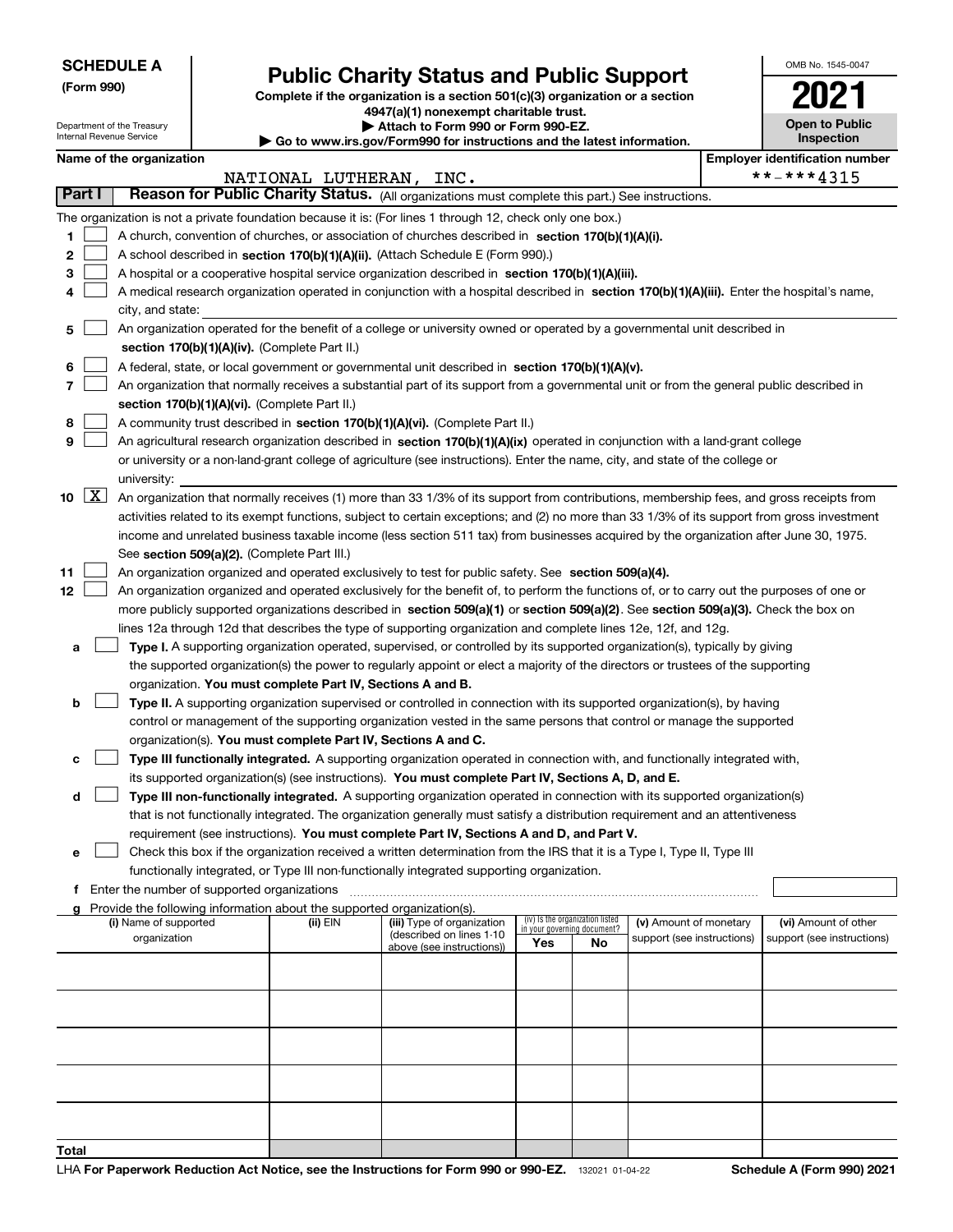| 132022 01-04-22 |
|-----------------|

| 1. | Gifts, grants, contributions, and<br>membership fees received. (Do not                                                                                                                                                         |                 |          |            |            |          |                            |
|----|--------------------------------------------------------------------------------------------------------------------------------------------------------------------------------------------------------------------------------|-----------------|----------|------------|------------|----------|----------------------------|
|    | include any "unusual grants.")                                                                                                                                                                                                 |                 |          |            |            |          |                            |
|    | 2 Tax revenues levied for the organ-<br>ization's benefit and either paid to                                                                                                                                                   |                 |          |            |            |          |                            |
|    | or expended on its behalf                                                                                                                                                                                                      |                 |          |            |            |          |                            |
|    | <b>3</b> The value of services or facilities                                                                                                                                                                                   |                 |          |            |            |          |                            |
|    | furnished by a governmental unit to                                                                                                                                                                                            |                 |          |            |            |          |                            |
|    | the organization without charge                                                                                                                                                                                                |                 |          |            |            |          |                            |
|    | 4 Total. Add lines 1 through 3                                                                                                                                                                                                 |                 |          |            |            |          |                            |
| 5. | The portion of total contributions                                                                                                                                                                                             |                 |          |            |            |          |                            |
|    | by each person (other than a                                                                                                                                                                                                   |                 |          |            |            |          |                            |
|    | governmental unit or publicly                                                                                                                                                                                                  |                 |          |            |            |          |                            |
|    | supported organization) included                                                                                                                                                                                               |                 |          |            |            |          |                            |
|    | on line 1 that exceeds 2% of the                                                                                                                                                                                               |                 |          |            |            |          |                            |
|    | amount shown on line 11,                                                                                                                                                                                                       |                 |          |            |            |          |                            |
|    | column (f)                                                                                                                                                                                                                     |                 |          |            |            |          |                            |
|    | 6 Public support. Subtract line 5 from line 4.                                                                                                                                                                                 |                 |          |            |            |          |                            |
|    | <b>Section B. Total Support</b>                                                                                                                                                                                                |                 |          |            |            |          |                            |
|    | Calendar year (or fiscal year beginning in)                                                                                                                                                                                    | <b>(a)</b> 2017 | (b) 2018 | $(c)$ 2019 | $(d)$ 2020 | (e) 2021 | (f) Total                  |
|    | 7 Amounts from line 4                                                                                                                                                                                                          |                 |          |            |            |          |                            |
|    | 8 Gross income from interest,                                                                                                                                                                                                  |                 |          |            |            |          |                            |
|    | dividends, payments received on                                                                                                                                                                                                |                 |          |            |            |          |                            |
|    | securities loans, rents, royalties,                                                                                                                                                                                            |                 |          |            |            |          |                            |
|    | and income from similar sources                                                                                                                                                                                                |                 |          |            |            |          |                            |
| 9  | Net income from unrelated business                                                                                                                                                                                             |                 |          |            |            |          |                            |
|    | activities, whether or not the                                                                                                                                                                                                 |                 |          |            |            |          |                            |
|    | business is regularly carried on                                                                                                                                                                                               |                 |          |            |            |          |                            |
|    | <b>10</b> Other income. Do not include gain                                                                                                                                                                                    |                 |          |            |            |          |                            |
|    | or loss from the sale of capital                                                                                                                                                                                               |                 |          |            |            |          |                            |
|    | assets (Explain in Part VI.)                                                                                                                                                                                                   |                 |          |            |            |          |                            |
|    | <b>11 Total support.</b> Add lines 7 through 10                                                                                                                                                                                |                 |          |            |            |          |                            |
|    | <b>12</b> Gross receipts from related activities, etc. (see instructions)                                                                                                                                                      |                 |          |            |            | 12       |                            |
|    | 13 First 5 years. If the Form 990 is for the organization's first, second, third, fourth, or fifth tax year as a section 501(c)(3)                                                                                             |                 |          |            |            |          |                            |
|    | organization, check this box and stop here manufactured and content to the state of the state of the state of the state of the state of the state of the state of the state of the state of the state of the state of the stat |                 |          |            |            |          |                            |
|    | <b>Section C. Computation of Public Support Percentage</b>                                                                                                                                                                     |                 |          |            |            |          |                            |
|    |                                                                                                                                                                                                                                |                 |          |            |            | 14       | %                          |
|    | 15 Public support percentage from 2020 Schedule A, Part II, line 14                                                                                                                                                            |                 |          |            |            | 15       | %                          |
|    | 16a 33 1/3% support test - 2021. If the organization did not check the box on line 13, and line 14 is 33 1/3% or more, check this box and                                                                                      |                 |          |            |            |          |                            |
|    |                                                                                                                                                                                                                                |                 |          |            |            |          |                            |
|    | b 33 1/3% support test - 2020. If the organization did not check a box on line 13 or 16a, and line 15 is 33 1/3% or more, check this box                                                                                       |                 |          |            |            |          |                            |
|    |                                                                                                                                                                                                                                |                 |          |            |            |          |                            |
|    | 17a 10% -facts-and-circumstances test - 2021. If the organization did not check a box on line 13, 16a, or 16b, and line 14 is 10% or more,                                                                                     |                 |          |            |            |          |                            |
|    | and if the organization meets the facts-and-circumstances test, check this box and stop here. Explain in Part VI how the organization                                                                                          |                 |          |            |            |          |                            |
|    | meets the facts-and-circumstances test. The organization qualifies as a publicly supported organization                                                                                                                        |                 |          |            |            |          |                            |
|    | <b>b 10% -facts-and-circumstances test - 2020.</b> If the organization did not check a box on line 13, 16a, 16b, or 17a, and line 15 is 10% or                                                                                 |                 |          |            |            |          |                            |
|    | more, and if the organization meets the facts-and-circumstances test, check this box and stop here. Explain in Part VI how the                                                                                                 |                 |          |            |            |          |                            |
|    | organization meets the facts-and-circumstances test. The organization qualifies as a publicly supported organization                                                                                                           |                 |          |            |            |          |                            |
|    | 18 Private foundation. If the organization did not check a box on line 13, 16a, 16b, 17a, or 17b, check this box and see instructions                                                                                          |                 |          |            |            |          |                            |
|    |                                                                                                                                                                                                                                |                 |          |            |            |          | Schedule A (Form 990) 2021 |

(Complete only if you checked the box on line 5, 7, or 8 of Part I or if the organization failed to qualify under Part III. If the organization **Part II Support Schedule for Organizations Described in Sections 170(b)(1)(A)(iv) and 170(b)(1)(A)(vi)**

**(a)** 2017 **(b)** 2018 **(c)** 2019 (**d)** 2020 **(e)** 2021 **(f)** Total

fails to qualify under the tests listed below, please complete Part III.)

(a) 2017

| Schedule A (Form 990) 2021 |  |  |
|----------------------------|--|--|

**Calendar year (or fiscal year beginning in)**  |

**Section A. Public Support**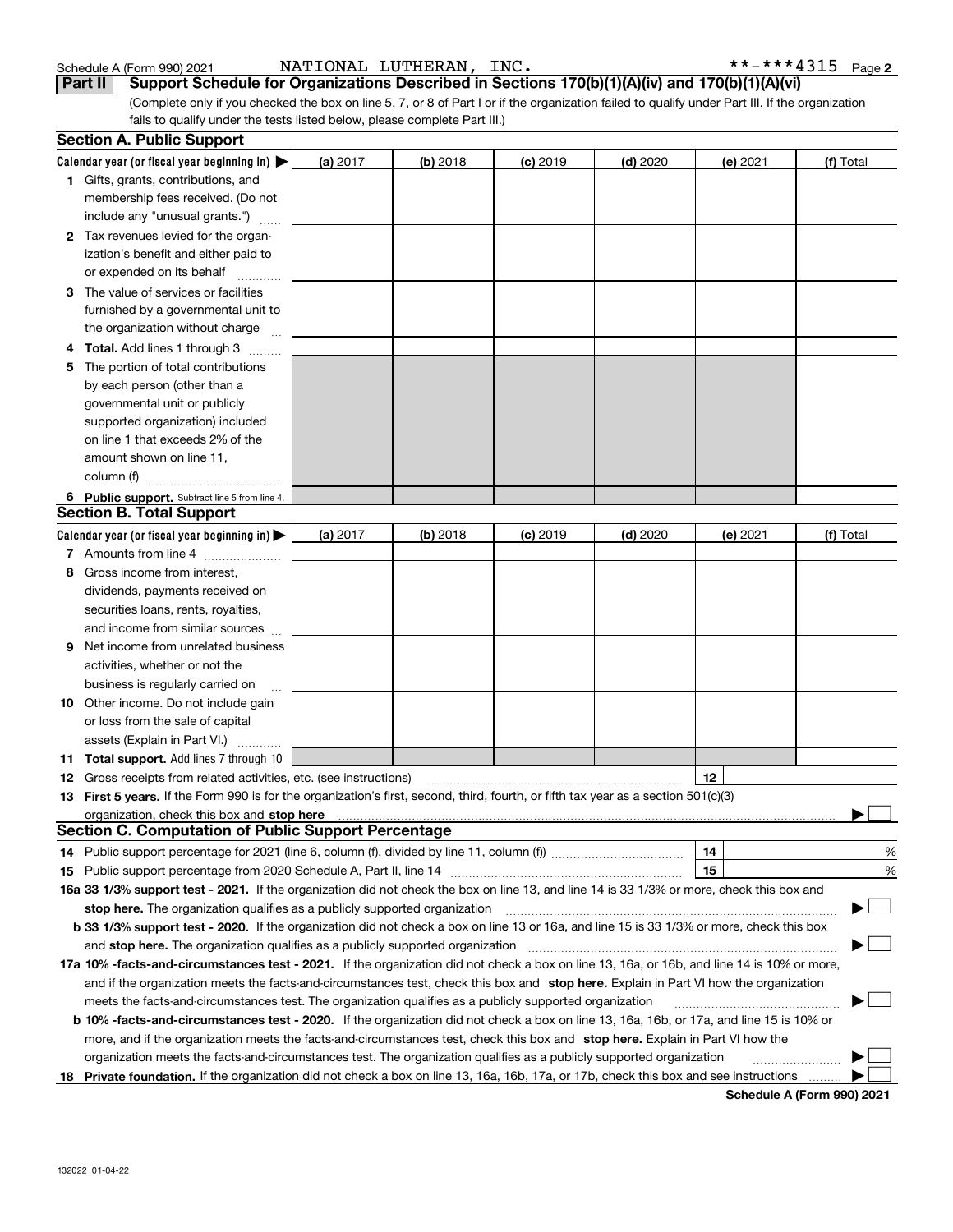Schedule A (Form 990) 2021 Page NATIONAL LUTHERAN, INC. \*\*-\*\*\*4315

**Part III Support Schedule for Organizations Described in Section 509(a)(2)** 

(Complete only if you checked the box on line 10 of Part I or if the organization failed to qualify under Part II. If the organization fails to qualify under the tests listed below, please complete Part II.)

|    | <b>Section A. Public Support</b>                                                                                                                                                                                                                                 |          |            |            |                   |          |                                          |
|----|------------------------------------------------------------------------------------------------------------------------------------------------------------------------------------------------------------------------------------------------------------------|----------|------------|------------|-------------------|----------|------------------------------------------|
|    | Calendar year (or fiscal year beginning in)                                                                                                                                                                                                                      | (a) 2017 | (b) 2018   | $(c)$ 2019 | $(d)$ 2020        | (e) 2021 | (f) Total                                |
|    | 1 Gifts, grants, contributions, and                                                                                                                                                                                                                              |          |            |            |                   |          |                                          |
|    | membership fees received. (Do not                                                                                                                                                                                                                                |          |            |            |                   |          |                                          |
|    | include any "unusual grants.")                                                                                                                                                                                                                                   | 11,615.  | 25, 333.   | 27,205.    | 1613231.          | 43,475.  | 1720859.                                 |
|    | 2 Gross receipts from admissions,<br>merchandise sold or services per-<br>formed, or facilities furnished in<br>any activity that is related to the<br>organization's tax-exempt purpose                                                                         | 5831817. | 6269368.   | 6884674.   | 7531080.          |          | 6585492.33102431.                        |
|    | 3 Gross receipts from activities that                                                                                                                                                                                                                            |          |            |            |                   |          |                                          |
|    | are not an unrelated trade or bus-<br>iness under section 513                                                                                                                                                                                                    |          |            |            |                   |          |                                          |
|    | 4 Tax revenues levied for the organ-                                                                                                                                                                                                                             |          |            |            |                   |          |                                          |
|    | ization's benefit and either paid to<br>or expended on its behalf                                                                                                                                                                                                |          |            |            |                   |          |                                          |
|    | 5 The value of services or facilities                                                                                                                                                                                                                            |          |            |            |                   |          |                                          |
|    | furnished by a governmental unit to<br>the organization without charge                                                                                                                                                                                           |          |            |            |                   |          |                                          |
|    | 6 Total. Add lines 1 through 5                                                                                                                                                                                                                                   | 5843432. | 6294701.   | 6911879.   | 9144311.          |          | 6628967.34823290.                        |
|    | 7a Amounts included on lines 1, 2, and<br>3 received from disqualified persons                                                                                                                                                                                   |          |            |            |                   |          | 0.                                       |
|    | <b>b</b> Amounts included on lines 2 and 3 received<br>from other than disqualified persons that<br>exceed the greater of \$5,000 or 1% of the<br>amount on line 13 for the year                                                                                 |          |            |            |                   |          | $0_{.}$                                  |
|    | c Add lines 7a and 7b                                                                                                                                                                                                                                            |          |            |            |                   |          | $\overline{0}$ .                         |
|    | 8 Public support. (Subtract line 7c from line 6.)                                                                                                                                                                                                                |          |            |            |                   |          | 34823290.                                |
|    | <b>Section B. Total Support</b>                                                                                                                                                                                                                                  |          |            |            |                   |          |                                          |
|    | Calendar year (or fiscal year beginning in)                                                                                                                                                                                                                      | (a) 2017 | $(b)$ 2018 | $(c)$ 2019 | $(d)$ 2020        | (e) 2021 | (f) Total                                |
|    | 9 Amounts from line 6                                                                                                                                                                                                                                            | 5843432. | 6294701.   | 6911879.   | 9144311.          |          | 6628967.34823290.                        |
|    | 10a Gross income from interest,<br>dividends, payments received on<br>securities loans, rents, royalties,<br>and income from similar sources                                                                                                                     | 772.     | 28,692.    | 67,695.    | 76,524.           | 35,856.  | 209,539.                                 |
|    | <b>b</b> Unrelated business taxable income                                                                                                                                                                                                                       |          |            |            |                   |          |                                          |
|    | (less section 511 taxes) from businesses                                                                                                                                                                                                                         |          |            |            |                   |          |                                          |
|    | acquired after June 30, 1975                                                                                                                                                                                                                                     |          |            |            |                   |          |                                          |
|    | c Add lines 10a and 10b                                                                                                                                                                                                                                          | 772.     | 28,692.    | 67,695.    | 76,524.           | 35,856.  | 209,539.                                 |
|    | 11 Net income from unrelated business<br>activities not included on line 10b,<br>whether or not the business is                                                                                                                                                  |          |            |            |                   |          |                                          |
|    | regularly carried on                                                                                                                                                                                                                                             |          | 1,438.     |            |                   | 28,500.  | 29,938.                                  |
|    | 12 Other income. Do not include gain<br>or loss from the sale of capital<br>assets (Explain in Part VI.)                                                                                                                                                         | 74,441.  | 75,324.    | 453,062.   | 954,892.          | 501,672. | 2059391.                                 |
|    | <b>13</b> Total support. (Add lines 9, 10c, 11, and 12.)                                                                                                                                                                                                         | 5918645. | 6400155.   |            | 7432636.10175727. |          | 7194995.37122158.                        |
|    | 14 First 5 years. If the Form 990 is for the organization's first, second, third, fourth, or fifth tax year as a section 501(c)(3) organization,                                                                                                                 |          |            |            |                   |          |                                          |
|    | check this box and stop here www.communication.communication.com/                                                                                                                                                                                                |          |            |            |                   |          |                                          |
|    | <b>Section C. Computation of Public Support Percentage</b>                                                                                                                                                                                                       |          |            |            |                   |          |                                          |
|    | 15 Public support percentage for 2021 (line 8, column (f), divided by line 13, column (f))                                                                                                                                                                       |          |            |            |                   | 15       | 93.81<br>%                               |
| 16 | Public support percentage from 2020 Schedule A, Part III, line 15                                                                                                                                                                                                |          |            |            |                   | 16       | %                                        |
|    | <b>Section D. Computation of Investment Income Percentage</b>                                                                                                                                                                                                    |          |            |            |                   |          |                                          |
| 17 | Investment income percentage for 2021 (line 10c, column (f), divided by line 13, column (f))                                                                                                                                                                     |          |            |            |                   | 17       | .56<br>%                                 |
|    | 18 Investment income percentage from 2020 Schedule A, Part III, line 17                                                                                                                                                                                          |          |            |            |                   | 18       | %                                        |
|    | 19a 33 1/3% support tests - 2021. If the organization did not check the box on line 14, and line 15 is more than 33 1/3%, and line 17 is not<br>more than 33 1/3%, check this box and stop here. The organization qualifies as a publicly supported organization |          |            |            |                   |          | $\blacktriangleright$ $\boxed{\text{X}}$ |
|    | <b>b 33 1/3% support tests - 2020.</b> If the organization did not check a box on line 14 or line 19a, and line 16 is more than 33 1/3%, and                                                                                                                     |          |            |            |                   |          |                                          |
|    | line 18 is not more than 33 1/3%, check this box and stop here. The organization qualifies as a publicly supported organization                                                                                                                                  |          |            |            |                   |          |                                          |
| 20 |                                                                                                                                                                                                                                                                  |          |            |            |                   |          |                                          |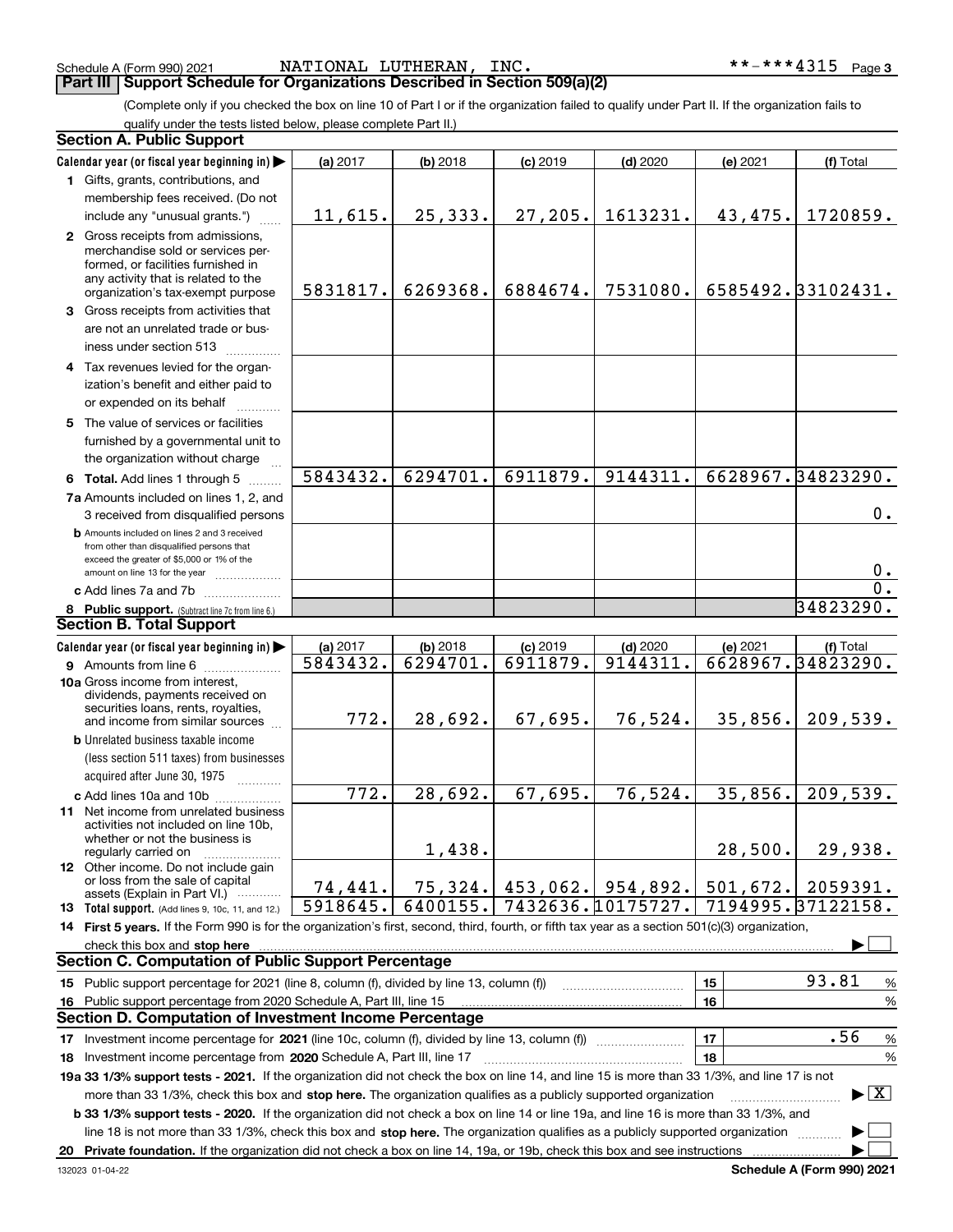Schedule A (Form 990) 2021 Page NATIONAL LUTHERAN, INC. \*\*-\*\*\*4315

**YesNo**

#### **Part IV Supporting Organizations**

(Complete only if you checked a box in line 12 on Part I. If you checked box 12a, Part I, complete Sections A and B. If you checked box 12b, Part I, complete Sections A and C. If you checked box 12c, Part I, complete Sections A, D, and E. If you checked box 12d, Part I, complete Sections A and D, and complete Part V.)

#### **Section A. All Supporting Organizations**

- **1** Are all of the organization's supported organizations listed by name in the organization's governing documents? If "No," describe in **Part VI** how the supported organizations are designated. If designated by *class or purpose, describe the designation. If historic and continuing relationship, explain.*
- **2** Did the organization have any supported organization that does not have an IRS determination of status under section 509(a)(1) or (2)? If "Yes," explain in Part VI how the organization determined that the supported *organization was described in section 509(a)(1) or (2).*
- **3a** Did the organization have a supported organization described in section 501(c)(4), (5), or (6)? If "Yes," answer *lines 3b and 3c below.*
- **b** Did the organization confirm that each supported organization qualified under section 501(c)(4), (5), or (6) and satisfied the public support tests under section 509(a)(2)? If "Yes," describe in **Part VI** when and how the *organization made the determination.*
- **c**Did the organization ensure that all support to such organizations was used exclusively for section 170(c)(2)(B) purposes? If "Yes," explain in **Part VI** what controls the organization put in place to ensure such use.
- **4a***If* Was any supported organization not organized in the United States ("foreign supported organization")? *"Yes," and if you checked box 12a or 12b in Part I, answer lines 4b and 4c below.*
- **b** Did the organization have ultimate control and discretion in deciding whether to make grants to the foreign supported organization? If "Yes," describe in **Part VI** how the organization had such control and discretion *despite being controlled or supervised by or in connection with its supported organizations.*
- **c** Did the organization support any foreign supported organization that does not have an IRS determination under sections 501(c)(3) and 509(a)(1) or (2)? If "Yes," explain in **Part VI** what controls the organization used *to ensure that all support to the foreign supported organization was used exclusively for section 170(c)(2)(B) purposes.*
- **5a***If "Yes,"* Did the organization add, substitute, or remove any supported organizations during the tax year? answer lines 5b and 5c below (if applicable). Also, provide detail in **Part VI,** including (i) the names and EIN *numbers of the supported organizations added, substituted, or removed; (ii) the reasons for each such action; (iii) the authority under the organization's organizing document authorizing such action; and (iv) how the action was accomplished (such as by amendment to the organizing document).*
- **b** Type I or Type II only. Was any added or substituted supported organization part of a class already designated in the organization's organizing document?
- **cSubstitutions only.**  Was the substitution the result of an event beyond the organization's control?
- **6** Did the organization provide support (whether in the form of grants or the provision of services or facilities) to **Part VI.** *If "Yes," provide detail in* support or benefit one or more of the filing organization's supported organizations? anyone other than (i) its supported organizations, (ii) individuals that are part of the charitable class benefited by one or more of its supported organizations, or (iii) other supporting organizations that also
- **7**Did the organization provide a grant, loan, compensation, or other similar payment to a substantial contributor *If "Yes," complete Part I of Schedule L (Form 990).* regard to a substantial contributor? (as defined in section 4958(c)(3)(C)), a family member of a substantial contributor, or a 35% controlled entity with
- **8** Did the organization make a loan to a disqualified person (as defined in section 4958) not described on line 7? *If "Yes," complete Part I of Schedule L (Form 990).*
- **9a** Was the organization controlled directly or indirectly at any time during the tax year by one or more in section 509(a)(1) or (2))? If "Yes," *provide detail in* <code>Part VI.</code> disqualified persons, as defined in section 4946 (other than foundation managers and organizations described
- **b** Did one or more disqualified persons (as defined on line 9a) hold a controlling interest in any entity in which the supporting organization had an interest? If "Yes," provide detail in P**art VI**.
- **c**Did a disqualified person (as defined on line 9a) have an ownership interest in, or derive any personal benefit from, assets in which the supporting organization also had an interest? If "Yes," provide detail in P**art VI.**
- **10a** Was the organization subject to the excess business holdings rules of section 4943 because of section supporting organizations)? If "Yes," answer line 10b below. 4943(f) (regarding certain Type II supporting organizations, and all Type III non-functionally integrated
- **b** Did the organization have any excess business holdings in the tax year? (Use Schedule C, Form 4720, to *determine whether the organization had excess business holdings.)*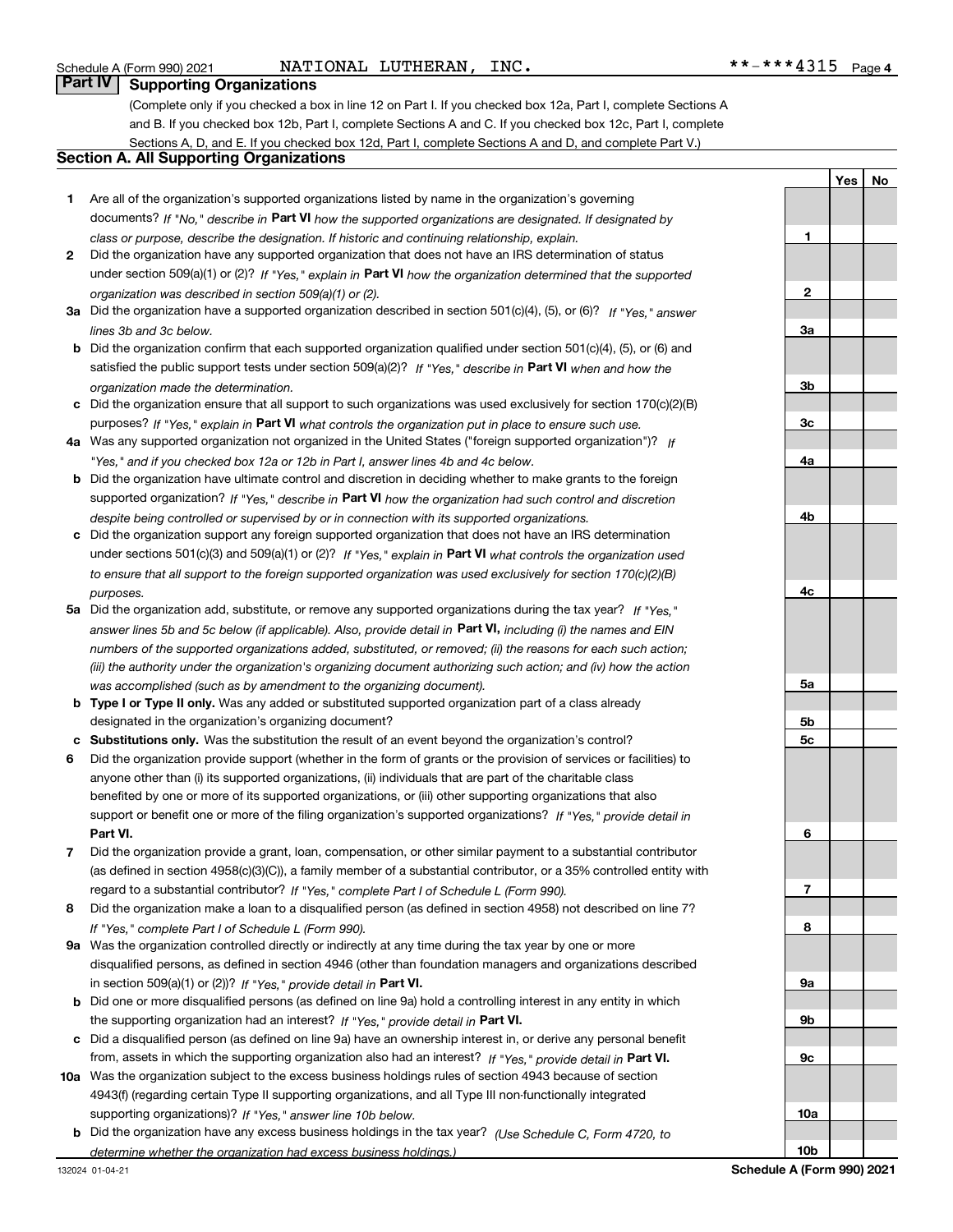**Part IV Supporting Organizations** *(continued)*

|    |                                                                                                                                                                                                                                                                                                                                                                                        |                 | Yes   | No |
|----|----------------------------------------------------------------------------------------------------------------------------------------------------------------------------------------------------------------------------------------------------------------------------------------------------------------------------------------------------------------------------------------|-----------------|-------|----|
| 11 | Has the organization accepted a gift or contribution from any of the following persons?                                                                                                                                                                                                                                                                                                |                 |       |    |
|    | a A person who directly or indirectly controls, either alone or together with persons described on lines 11b and                                                                                                                                                                                                                                                                       |                 |       |    |
|    | 11c below, the governing body of a supported organization?                                                                                                                                                                                                                                                                                                                             | 11a             |       |    |
|    | <b>b</b> A family member of a person described on line 11a above?                                                                                                                                                                                                                                                                                                                      | 11 <sub>b</sub> |       |    |
|    | c A 35% controlled entity of a person described on line 11a or 11b above? If "Yes" to line 11a, 11b, or 11c, provide                                                                                                                                                                                                                                                                   |                 |       |    |
|    | detail in Part VI.                                                                                                                                                                                                                                                                                                                                                                     | 11c             |       |    |
|    | <b>Section B. Type I Supporting Organizations</b>                                                                                                                                                                                                                                                                                                                                      |                 |       |    |
|    |                                                                                                                                                                                                                                                                                                                                                                                        |                 | Yes l | No |
|    | Did the governing body, members of the governing body, officers acting in their official capacity, or membership of one or<br>more supported organizations have the power to regularly appoint or elect at least a majority of the organization's officers,<br>directors, or trustees at all times during the tax year? If "No," describe in Part VI how the supported organization(s) |                 |       |    |

**2** Did the organization operate for the benefit of any supported organization other than the supported *effectively operated, supervised, or controlled the organization's activities. If the organization had more than one supported organization, describe how the powers to appoint and/or remove officers, directors, or trustees were allocated among the supported organizations and what conditions or restrictions, if any, applied to such powers during the tax year. If "Yes," explain in* organization(s) that operated, supervised, or controlled the supporting organization?

**Part VI**  *how providing such benefit carried out the purposes of the supported organization(s) that operated,*

|                                                                                                                  |                                                                                                                                                                                                                                    | Yes | No |  |
|------------------------------------------------------------------------------------------------------------------|------------------------------------------------------------------------------------------------------------------------------------------------------------------------------------------------------------------------------------|-----|----|--|
| Were a majority of the organization's directors or trustees during the tax year also a majority of the directors |                                                                                                                                                                                                                                    |     |    |  |
|                                                                                                                  |                                                                                                                                                                                                                                    |     |    |  |
|                                                                                                                  | <u>____supervised, or controlled the supporting organization._</u><br>Section C. Type II Supporting Organizations<br>or trustees of each of the organization's supported organization(s)? If "No," describe in Part VI how control |     |    |  |

| or management of the supporting organization was vested in the same persons that controlled or managed |
|--------------------------------------------------------------------------------------------------------|
| the sunnorted organization(s)                                                                          |

| ult subbolltud ordanizations).                          |  |
|---------------------------------------------------------|--|
| <b>Section D. All Type III Supporting Organizations</b> |  |

|              |                                                                                                                        |   | Yes l | No |
|--------------|------------------------------------------------------------------------------------------------------------------------|---|-------|----|
|              | Did the organization provide to each of its supported organizations, by the last day of the fifth month of the         |   |       |    |
|              | organization's tax year, (i) a written notice describing the type and amount of support provided during the prior tax  |   |       |    |
|              | year, (ii) a copy of the Form 990 that was most recently filed as of the date of notification, and (iii) copies of the |   |       |    |
|              | organization's governing documents in effect on the date of notification, to the extent not previously provided?       |   |       |    |
| $\mathbf{2}$ | Were any of the organization's officers, directors, or trustees either (i) appointed or elected by the supported       |   |       |    |
|              | organization(s) or (ii) serving on the governing body of a supported organization? If "No," explain in Part VI how     |   |       |    |
|              | the organization maintained a close and continuous working relationship with the supported organization(s).            | 2 |       |    |
| 3            | By reason of the relationship described on line 2, above, did the organization's supported organizations have a        |   |       |    |
|              | significant voice in the organization's investment policies and in directing the use of the organization's             |   |       |    |
|              | income or assets at all times during the tax year? If "Yes," describe in Part VI the role the organization's           |   |       |    |
|              | supported organizations played in this regard                                                                          | з |       |    |

# *supported organizations played in this regard.* **Section E. Type III Functionally Integrated Supporting Organizations**

- **1**Check the box next to the method that the organization used to satisfy the Integral Part Test during the year (see instructions).
- **alinupy** The organization satisfied the Activities Test. Complete line 2 below.
- **b**The organization is the parent of each of its supported organizations. *Complete* line 3 *below.*  $\mathcal{L}^{\text{max}}$

|  | The organization supported a governmental entity. Describe in Part VI how you supported a governmental entity (see instructions). |  |
|--|-----------------------------------------------------------------------------------------------------------------------------------|--|

- **2Answer lines 2a and 2b below. Yes No** Activities Test.
- **a** Did substantially all of the organization's activities during the tax year directly further the exempt purposes of the supported organization(s) to which the organization was responsive? If "Yes," then in **Part VI identify those supported organizations and explain**  *how these activities directly furthered their exempt purposes, how the organization was responsive to those supported organizations, and how the organization determined that these activities constituted substantially all of its activities.*
- **b** Did the activities described on line 2a, above, constitute activities that, but for the organization's involvement, **Part VI**  *the reasons for the organization's position that its supported organization(s) would have engaged in* one or more of the organization's supported organization(s) would have been engaged in? If "Yes," e*xplain in these activities but for the organization's involvement.*
- **3** Parent of Supported Organizations. Answer lines 3a and 3b below.
- **a** Did the organization have the power to regularly appoint or elect a majority of the officers, directors, or trustees of each of the supported organizations? If "Yes" or "No" provide details in P**art VI.**
- **b** Did the organization exercise a substantial degree of direction over the policies, programs, and activities of each of its supported organizations? If "Yes," describe in Part VI the role played by the organization in this regard.

**3bSchedule A (Form 990) 2021**

**2a**

**2b**

**3a**

**1**

**1**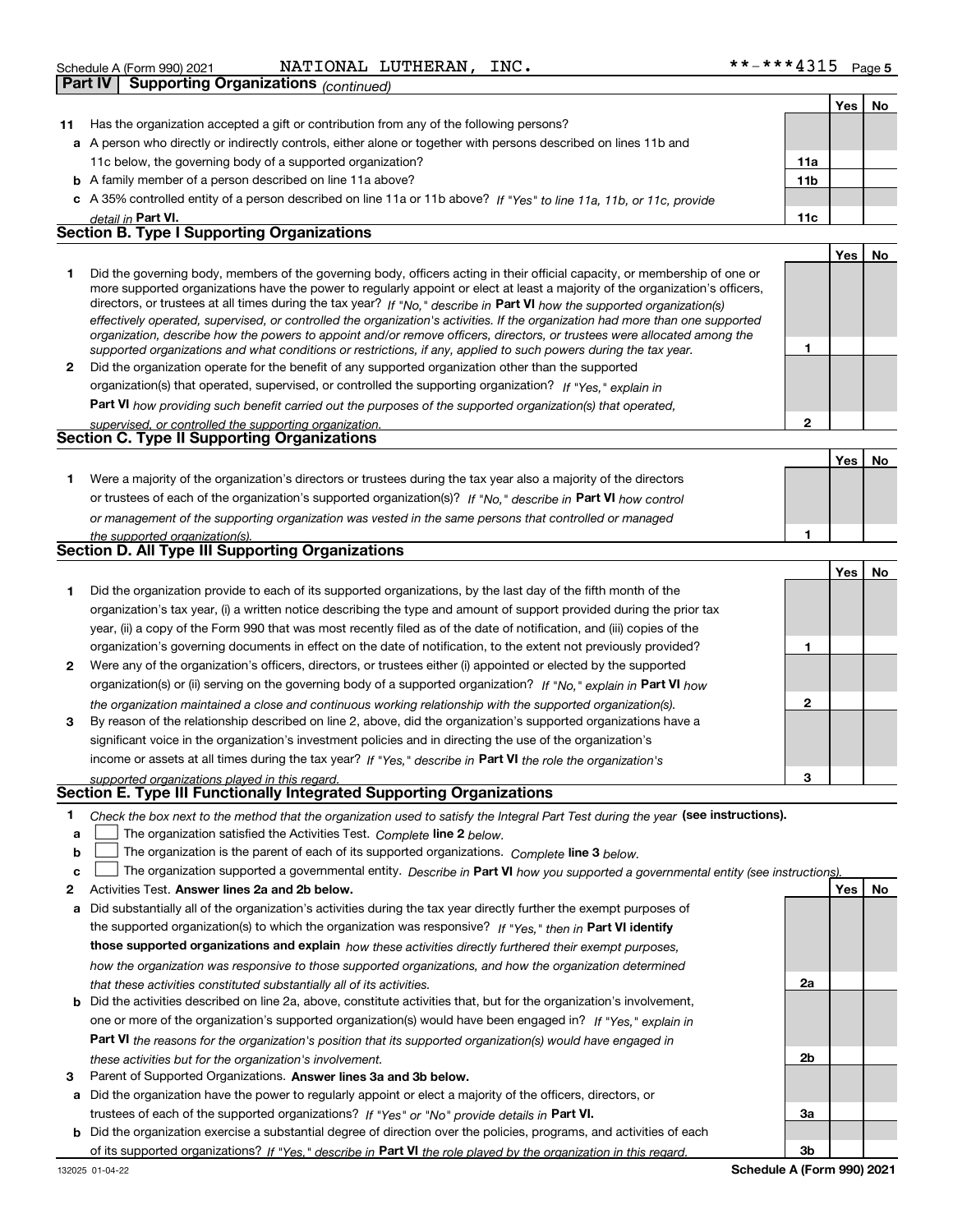| NATIONAL LUTHERAN.<br>INC.<br>Schedule A (Form 990) 2021                                                                                                                                                                                                      |   |                | **-***4315<br>Page             |
|---------------------------------------------------------------------------------------------------------------------------------------------------------------------------------------------------------------------------------------------------------------|---|----------------|--------------------------------|
| Type III Non-Functionally Integrated 509(a)(3) Supporting Organizations<br>Part V                                                                                                                                                                             |   |                |                                |
| Check here if the organization satisfied the Integral Part Test as a qualifying trust on Nov. 20, 1970 (explain in Part VI). See instructions.<br>All other Type III non-functionally integrated supporting organizations must complete Sections A through E. |   |                |                                |
| Section A - Adjusted Net Income                                                                                                                                                                                                                               |   | (A) Prior Year | (B) Current Year<br>(optional) |
| Net short-term capital gain                                                                                                                                                                                                                                   | 1 |                |                                |
| Recoveries of prior-year distributions                                                                                                                                                                                                                        | 2 |                |                                |
| 3<br>Other gross income (see instructions)                                                                                                                                                                                                                    | 3 |                |                                |
| Add lines 1 through 3.<br>4                                                                                                                                                                                                                                   | 4 |                |                                |
| 5<br>Depreciation and depletion                                                                                                                                                                                                                               | 5 |                |                                |
| 6<br>Portion of operating expenses paid or incurred for production or                                                                                                                                                                                         |   |                |                                |
| collection of gross income or for management, conservation, or                                                                                                                                                                                                |   |                |                                |
| maintenance of property held for production of income (see instructions)                                                                                                                                                                                      | 6 |                |                                |
| Other expenses (see instructions)                                                                                                                                                                                                                             | 7 |                |                                |
| Adjusted Net Income (subtract lines 5, 6, and 7 from line 4)<br>8                                                                                                                                                                                             | 8 |                |                                |
| <b>Section B - Minimum Asset Amount</b>                                                                                                                                                                                                                       |   | (A) Prior Year | (B) Current Year<br>(optional) |
| Aggregate fair market value of all non-exempt-use assets (see                                                                                                                                                                                                 |   |                |                                |
| instructions for short tax year or assets held for part of year):                                                                                                                                                                                             |   |                |                                |
|                                                                                                                                                                                                                                                               |   |                |                                |

**2**Acquisition indebtedness applicable to non-exempt-use assets **3** Subtract line 2 from line 1d. **4**Cash deemed held for exempt use. Enter 0.015 of line 3 (for greater amount, **5** Net value of non-exempt-use assets (subtract line 4 from line 3) **6** Multiply line 5 by 0.035. **78a** Average monthly value of securities **b** Average monthly cash balances **c** Fair market value of other non-exempt-use assets **dTotal**  (add lines 1a, 1b, and 1c) **eDiscount** claimed for blockage or other factors **1a 1b1c 1d2345678**(explain in detail in Part VI): **Minimum Asset Amount**  (add line 7 to line 6) **Section C - Distributable Amount 12**Enter 0.85 of line 1. **3** Minimum asset amount for prior year (from Section B, line 8, column A) **456** Distributable Amount. Subtract line 5 from line 4, unless subject to **123456**urrent Year ptional) see instructions). Recoveries of prior-year distributions Current Year Adjusted net income for prior year (from Section A, line 8, column A) Enter greater of line 2 or line 3. Income tax imposed in prior year emergency temporary reduction (see instructions).

**7**Check here if the current year is the organization's first as a non-functionally integrated Type III supporting organization (see instructions). $\mathcal{L}^{\text{max}}$ 

**Schedule A (Form 990) 2021**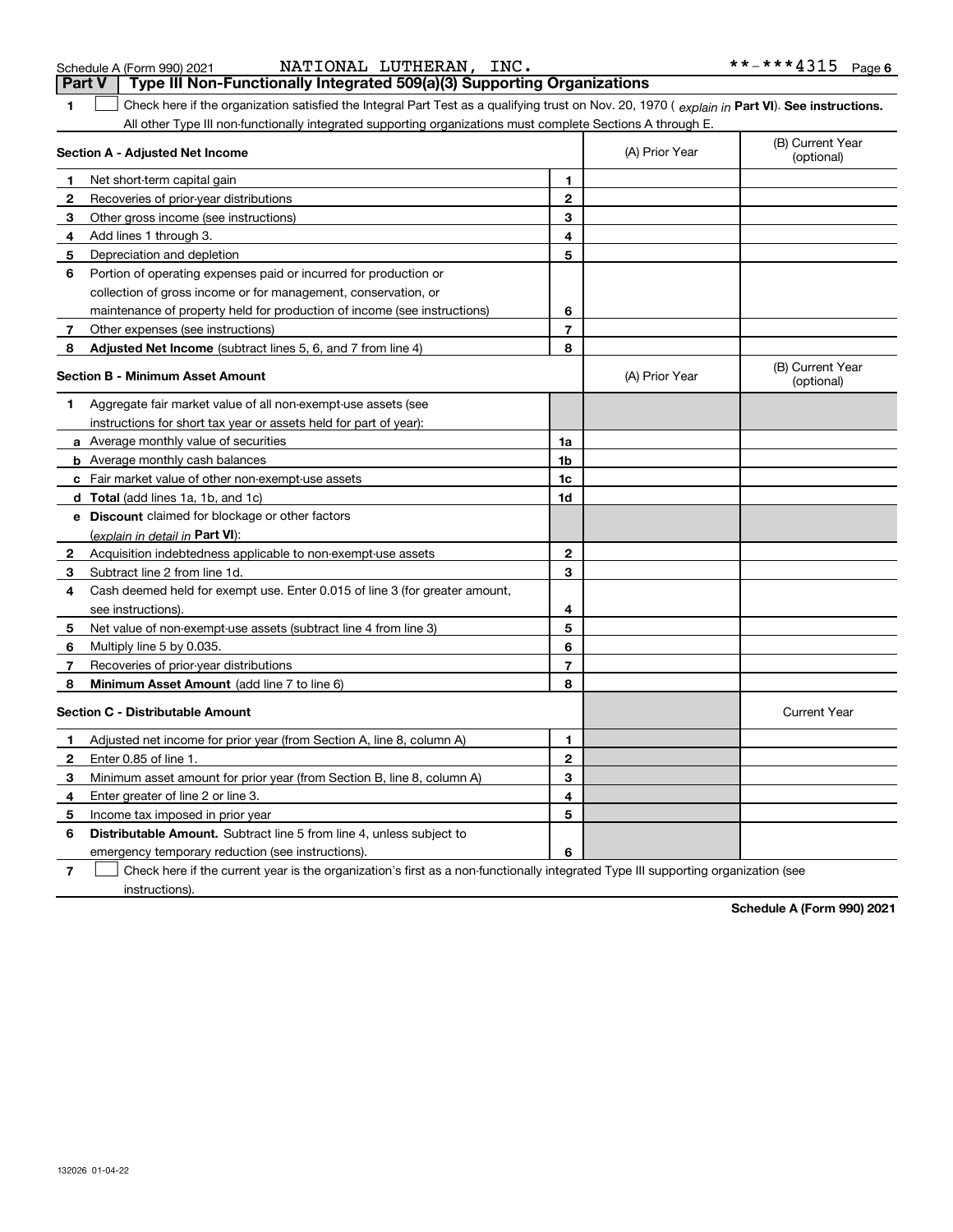|  |  |  | Schedule A (Form 990) 2021 |  |
|--|--|--|----------------------------|--|
|  |  |  |                            |  |

|  | Schedule A (Form 990) 2021 |  | NATIONAL LUTHERAN, | INC. | **_*** <i>\</i> ?1 5<br>ᆂᆚᆂᆚ | Page |  |
|--|----------------------------|--|--------------------|------|------------------------------|------|--|
|--|----------------------------|--|--------------------|------|------------------------------|------|--|

| <b>Part V</b> | Type III Non-Functionally Integrated 509(a)(3) Supporting Organizations                    |                                    | (continued)                                   |    |                                                         |
|---------------|--------------------------------------------------------------------------------------------|------------------------------------|-----------------------------------------------|----|---------------------------------------------------------|
|               | <b>Section D - Distributions</b>                                                           |                                    |                                               |    | <b>Current Year</b>                                     |
| 1             | Amounts paid to supported organizations to accomplish exempt purposes                      |                                    | 1                                             |    |                                                         |
| 2             | Amounts paid to perform activity that directly furthers exempt purposes of supported       |                                    |                                               |    |                                                         |
|               | organizations, in excess of income from activity                                           |                                    | $\mathbf{2}$                                  |    |                                                         |
| 3             | Administrative expenses paid to accomplish exempt purposes of supported organizations      |                                    | 3                                             |    |                                                         |
| 4             | Amounts paid to acquire exempt-use assets                                                  |                                    |                                               | 4  |                                                         |
| 5             | Qualified set-aside amounts (prior IRS approval required - provide details in Part VI)     |                                    |                                               | 5  |                                                         |
| 6             | Other distributions ( <i>describe in</i> Part VI). See instructions.                       |                                    |                                               | 6  |                                                         |
| 7             | Total annual distributions. Add lines 1 through 6.                                         |                                    |                                               | 7  |                                                         |
| 8             | Distributions to attentive supported organizations to which the organization is responsive |                                    |                                               |    |                                                         |
|               | (provide details in Part VI). See instructions.                                            |                                    |                                               | 8  |                                                         |
| 9             | Distributable amount for 2021 from Section C, line 6                                       |                                    |                                               | 9  |                                                         |
| 10            | Line 8 amount divided by line 9 amount                                                     |                                    |                                               | 10 |                                                         |
|               | <b>Section E - Distribution Allocations</b> (see instructions)                             | (i)<br><b>Excess Distributions</b> | (ii)<br><b>Underdistributions</b><br>Pre-2021 |    | (iii)<br><b>Distributable</b><br><b>Amount for 2021</b> |
| 1             | Distributable amount for 2021 from Section C, line 6                                       |                                    |                                               |    |                                                         |
| 2             | Underdistributions, if any, for years prior to 2021 (reason-                               |                                    |                                               |    |                                                         |
|               | able cause required - explain in Part VI). See instructions.                               |                                    |                                               |    |                                                         |
| 3             | Excess distributions carryover, if any, to 2021                                            |                                    |                                               |    |                                                         |
|               | a From 2016                                                                                |                                    |                                               |    |                                                         |
|               | <b>b</b> From 2017                                                                         |                                    |                                               |    |                                                         |
|               | $c$ From 2018                                                                              |                                    |                                               |    |                                                         |
|               | d From 2019                                                                                |                                    |                                               |    |                                                         |
|               | e From 2020                                                                                |                                    |                                               |    |                                                         |
|               | f Total of lines 3a through 3e                                                             |                                    |                                               |    |                                                         |
|               | g Applied to underdistributions of prior years                                             |                                    |                                               |    |                                                         |
|               | <b>h</b> Applied to 2021 distributable amount                                              |                                    |                                               |    |                                                         |
|               | Carryover from 2016 not applied (see instructions)                                         |                                    |                                               |    |                                                         |
|               | Remainder. Subtract lines 3g, 3h, and 3i from line 3f.                                     |                                    |                                               |    |                                                         |
| 4             | Distributions for 2021 from Section D,                                                     |                                    |                                               |    |                                                         |
|               | line $7:$                                                                                  |                                    |                                               |    |                                                         |
|               | a Applied to underdistributions of prior years                                             |                                    |                                               |    |                                                         |
|               | <b>b</b> Applied to 2021 distributable amount                                              |                                    |                                               |    |                                                         |
|               | c Remainder. Subtract lines 4a and 4b from line 4.                                         |                                    |                                               |    |                                                         |
| 5.            | Remaining underdistributions for years prior to 2021, if                                   |                                    |                                               |    |                                                         |
|               | any. Subtract lines 3g and 4a from line 2. For result greater                              |                                    |                                               |    |                                                         |
|               | than zero, explain in Part VI. See instructions.                                           |                                    |                                               |    |                                                         |
| 6             | Remaining underdistributions for 2021. Subtract lines 3h                                   |                                    |                                               |    |                                                         |
|               | and 4b from line 1. For result greater than zero, explain in                               |                                    |                                               |    |                                                         |
|               | Part VI. See instructions.                                                                 |                                    |                                               |    |                                                         |
| 7             | Excess distributions carryover to 2022. Add lines 3j                                       |                                    |                                               |    |                                                         |
|               | and 4c.                                                                                    |                                    |                                               |    |                                                         |
| 8             | Breakdown of line 7:                                                                       |                                    |                                               |    |                                                         |
|               | a Excess from 2017                                                                         |                                    |                                               |    |                                                         |
|               | <b>b</b> Excess from 2018                                                                  |                                    |                                               |    |                                                         |
|               | c Excess from 2019                                                                         |                                    |                                               |    |                                                         |
|               | d Excess from 2020                                                                         |                                    |                                               |    |                                                         |
|               | e Excess from 2021                                                                         |                                    |                                               |    |                                                         |

**Schedule A (Form 990) 2021**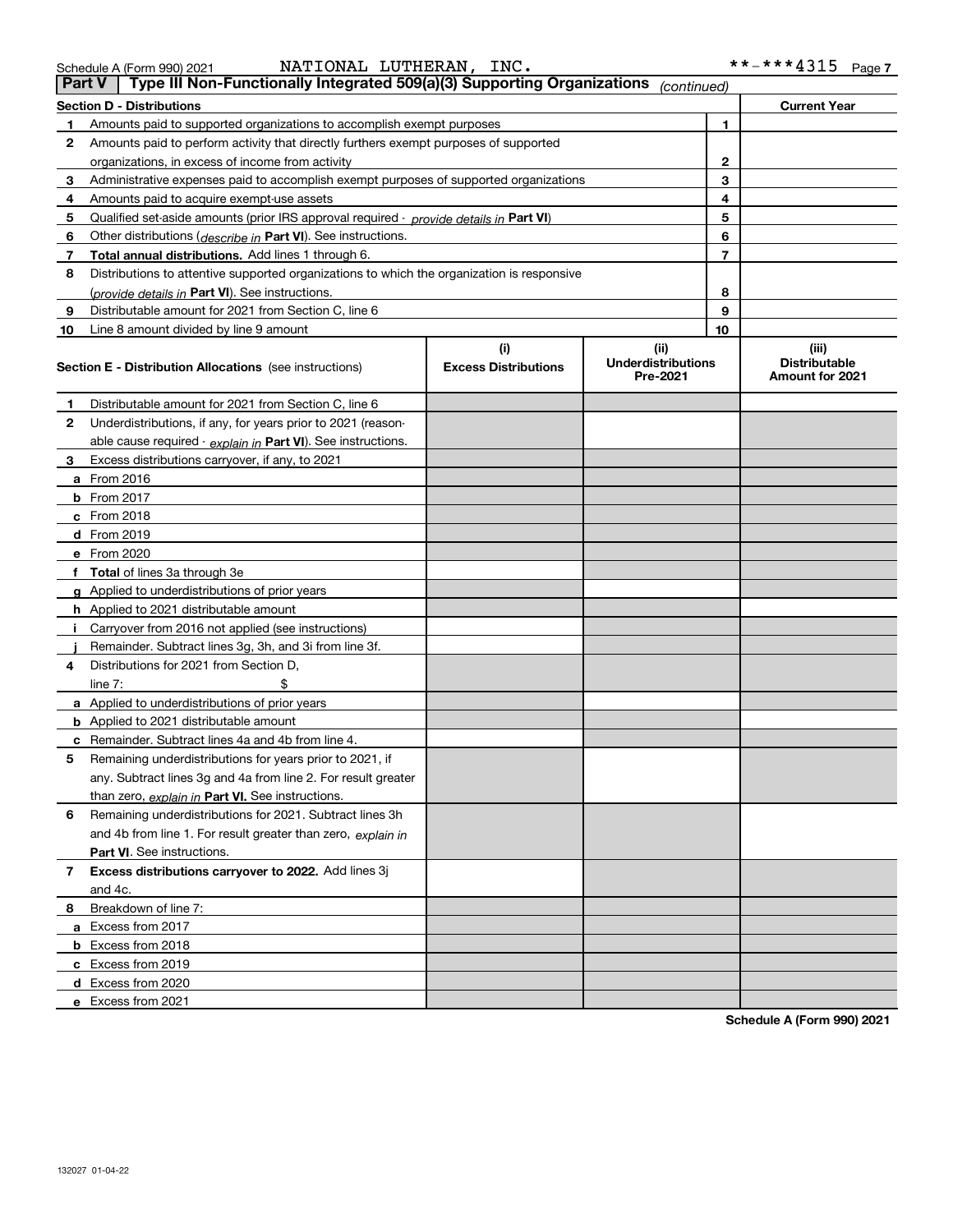Schedule A (Form 990) 2021 Page NATIONAL LUTHERAN, INC.

Part VI | Supplemental Information. Provide the explanations required by Part II, line 10; Part II, line 17a or 17b; Part III, line 12; Part IV, Section A, lines 1, 2, 3b, 3c, 4b, 4c, 5a, 6, 9a, 9b, 9c, 11a, 11b, and 11c; Part IV, Section B, lines 1 and 2; Part IV, Section C, line 1; Part IV, Section D, lines 2 and 3; Part IV, Section E, lines 1c, 2a, 2b, 3a, and 3b; Part V, line 1; Part V, Section B, line 1e; Part V, Section D, lines 5, 6, and 8; and Part V, Section E, lines 2, 5, and 6. Also complete this part for any additional information. (See instructions.)

#### SCHEDULE A, PART III, LINE 12, EXPLANATION FOR OTHER INCOME:

# CONSULTING REVENUE 2017 AMOUNT: \$ 74,441. DEVELOPER FEES 2018 AMOUNT: \$ 74,288. 2019 AMOUNT: \$ 445,128. 2020 AMOUNT: \$ 870,936. 2021 AMOUNT: \$ 500,000. OTHER ANCILLARY REVENUE 2018 AMOUNT: \$ 1,036. OTHER INCOME 2019 AMOUNT: \$ 7,934. 2020 AMOUNT: \$ 8,740. 2021 AMOUNT: \$ 1,672. PROVIDER RELIEF FUNDS 2020 AMOUNT: \$ 75,216.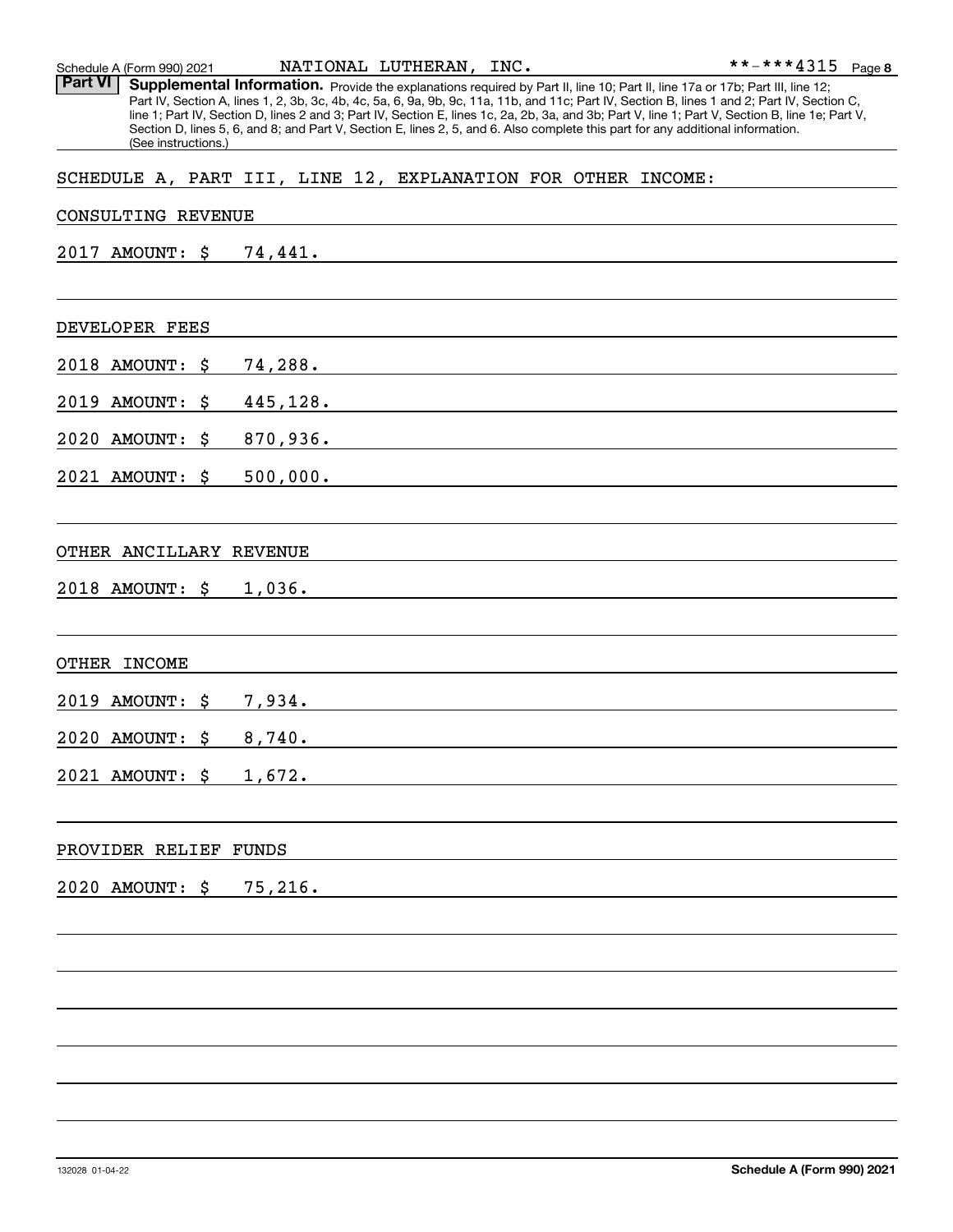Department of the Treasury Internal Revenue Service

Name of the organization

#### \*\* PUBLIC DISCLOSURE COPY \*\*

# **Schedule B Schedule of Contributors**

**(Form 990) | Attach to Form 990 or Form 990-PF. | Go to www.irs.gov/Form990 for the latest information.** OMB No. 1545-0047

# **2021**

**Employer identification number**

|  |  |  |  |  |  |  |  | -***4315 |  |
|--|--|--|--|--|--|--|--|----------|--|
|--|--|--|--|--|--|--|--|----------|--|

| ime of the organization |  |  |  |  |
|-------------------------|--|--|--|--|
| NATIONAL LUTHERAN, INC. |  |  |  |  |

**Organization type** (check one):

| Filers of:         | Section:                                                                    |
|--------------------|-----------------------------------------------------------------------------|
| Form 990 or 990-EZ | $3$ ) (enter number) organization<br>$X$ 501(c)(                            |
|                    | $4947(a)(1)$ nonexempt charitable trust not treated as a private foundation |
|                    | 527 political organization                                                  |
| Form 990-PF        | 501(c)(3) exempt private foundation                                         |
|                    | 4947(a)(1) nonexempt charitable trust treated as a private foundation       |
|                    | 501(c)(3) taxable private foundation                                        |

Check if your organization is covered by the **General Rule** or a **Special Rule. Note:**  Only a section 501(c)(7), (8), or (10) organization can check boxes for both the General Rule and a Special Rule. See instructions.

#### **General Rule**

 $\boxed{\textbf{X}}$  For an organization filing Form 990, 990-EZ, or 990-PF that received, during the year, contributions totaling \$5,000 or more (in money or property) from any one contributor. Complete Parts I and II. See instructions for determining a contributor's total contributions.

#### **Special Rules**

| $\mathbf{1}$ | For an organization described in section 501(c)(3) filing Form 990 or 990-EZ that met the 33 1/3% support test of the regulations under       |
|--------------|-----------------------------------------------------------------------------------------------------------------------------------------------|
|              | sections 509(a)(1) and 170(b)(1)(A)(vi), that checked Schedule A (Form 990), Part II, line 13, 16a, or 16b, and that received from any one    |
|              | contributor, during the year, total contributions of the greater of (1) \$5,000; or (2) 2% of the amount on (i) Form 990, Part VIII, line 1h; |
|              | or (ii) Form 990-EZ, line 1. Complete Parts I and II.                                                                                         |

For an organization described in section 501(c)(7), (8), or (10) filing Form 990 or 990-EZ that received from any one contributor, during the year, total contributions of more than \$1,000 exclusively for religious, charitable, scientific, literary, or educational purposes, or for the prevention of cruelty to children or animals. Complete Parts I (entering "N/A" in column (b) instead of the contributor name and address), II, and III.  $\mathcal{L}^{\text{max}}$ 

purpose. Don't complete any of the parts unless the **General Rule** applies to this organization because it received *nonexclusively* year, contributions <sub>exclusively</sub> for religious, charitable, etc., purposes, but no such contributions totaled more than \$1,000. If this box is checked, enter here the total contributions that were received during the year for an  $\;$ exclusively religious, charitable, etc., For an organization described in section 501(c)(7), (8), or (10) filing Form 990 or 990-EZ that received from any one contributor, during the religious, charitable, etc., contributions totaling \$5,000 or more during the year  $\Box$ — $\Box$  =  $\Box$  $\mathcal{L}^{\text{max}}$ 

Caution: An organization that isn't covered by the General Rule and/or the Special Rules doesn't file Schedule B (Form 990), but it **must** answer "No" on Part IV, line 2, of its Form 990; or check the box on line H of its Form 990-EZ or on its Form 990-PF, Part I, line 2, to certify that it doesn't meet the filing requirements of Schedule B (Form 990).

LHA For Paperwork Reduction Act Notice, see the instructions for Form 990, 990-EZ, or 990-PF. **In the act and Schedule B** (Form 990) (2021)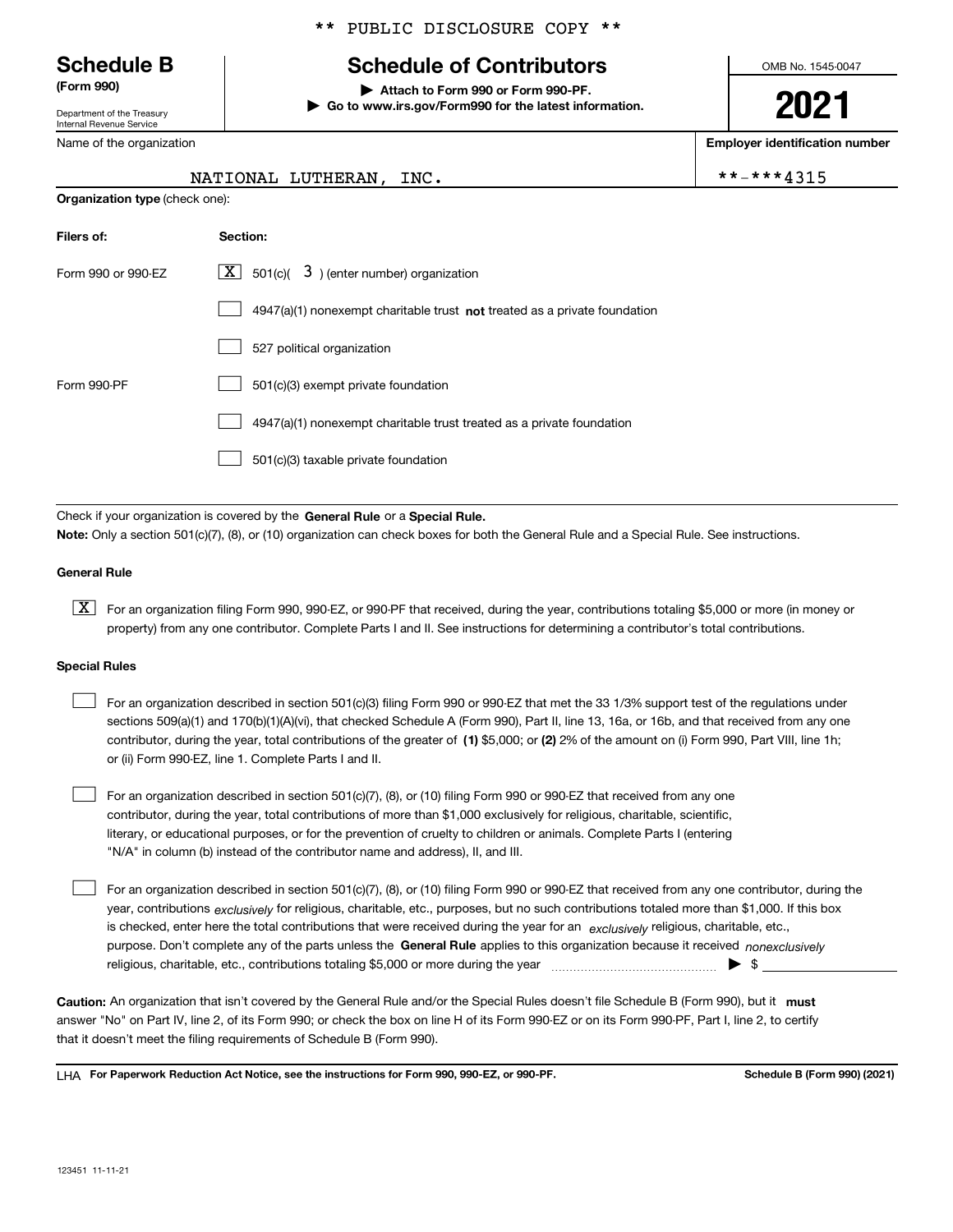## NATIONAL LUTHERAN, INC.  $* * * * * 4315$

|                 | Schedule B (Form 990) (2021)                                                                   |                            |         | Page 2                                                                                                                  |
|-----------------|------------------------------------------------------------------------------------------------|----------------------------|---------|-------------------------------------------------------------------------------------------------------------------------|
|                 | Name of organization                                                                           |                            |         | <b>Employer identification number</b>                                                                                   |
|                 | NATIONAL LUTHERAN, INC.                                                                        |                            |         | **-***4315                                                                                                              |
| Part I          | Contributors (see instructions). Use duplicate copies of Part I if additional space is needed. |                            |         |                                                                                                                         |
| (a)<br>No.      | (b)<br>Name, address, and ZIP + 4                                                              | <b>Total contributions</b> | (c)     | (d)<br>Type of contribution                                                                                             |
| 1               |                                                                                                | \$                         | 16,045. | $\overline{\text{X}}$<br>Person<br>Payroll<br>Noncash<br>(Complete Part II for<br>noncash contributions.)               |
| (a)<br>No.      | (b)<br>Name, address, and ZIP + 4                                                              | <b>Total contributions</b> | (c)     | (d)<br>Type of contribution                                                                                             |
| 2               |                                                                                                | \$                         | 19,544. | Person<br>Payroll<br>Noncash<br>$\overline{\mathbf{X}}$<br>(Complete Part II for<br>noncash contributions.)             |
| (a)<br>No.      | (b)<br>Name, address, and ZIP + 4                                                              | <b>Total contributions</b> | (c)     | (d)<br>Type of contribution                                                                                             |
| 3               |                                                                                                | \$                         | 10,000. | x<br>Person<br>Payroll<br>Noncash<br>(Complete Part II for<br>noncash contributions.)                                   |
| (a)<br>No.      | (b)<br>Name, address, and ZIP + 4                                                              | <b>Total contributions</b> | (c)     | (d)<br>Type of contribution                                                                                             |
|                 |                                                                                                | \$                         |         | Person<br>Payroll<br>Noncash<br>(Complete Part II for<br>noncash contributions.)                                        |
| (a)<br>No.      | (b)<br>Name, address, and ZIP + 4                                                              | <b>Total contributions</b> | (c)     | (d)<br>Type of contribution                                                                                             |
|                 |                                                                                                | \$                         |         | Person<br>Payroll<br>Noncash<br>(Complete Part II for<br>noncash contributions.)                                        |
| (a)<br>No.      | (b)<br>Name, address, and ZIP + 4                                                              | <b>Total contributions</b> | (c)     | (d)<br>Type of contribution                                                                                             |
| 123452 11-11-21 |                                                                                                | \$                         |         | Person<br>Payroll<br>Noncash<br>(Complete Part II for<br>noncash contributions.)<br><b>Schedule B (Form 990) (2021)</b> |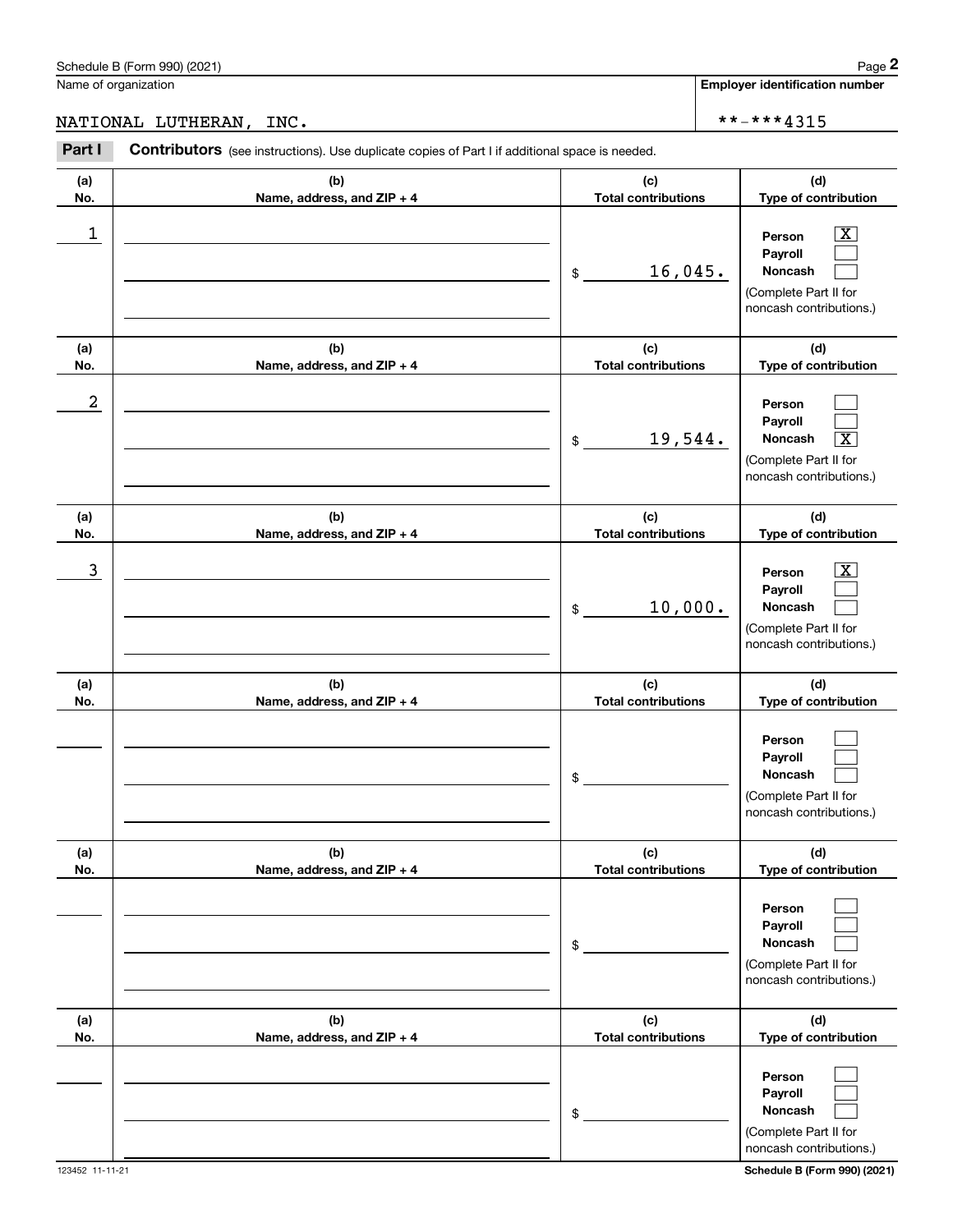| Part I                       |                                                                                                                                                                                                                               | (See instructions.)                             |                      |
|------------------------------|-------------------------------------------------------------------------------------------------------------------------------------------------------------------------------------------------------------------------------|-------------------------------------------------|----------------------|
| 2                            | 312 SHARES STEEL DYNAMICS<br><u> 1980 - Johann Barn, amerikan besteman besteman besteman besteman besteman besteman besteman besteman bestema</u>                                                                             |                                                 |                      |
|                              |                                                                                                                                                                                                                               | 19,544.<br>$\frac{1}{2}$                        | 10/19/21             |
| (a)<br>No.<br>from<br>Part I | (b)<br>Description of noncash property given                                                                                                                                                                                  | (c)<br>FMV (or estimate)<br>(See instructions.) | (d)<br>Date received |
|                              | the control of the control of the control of the control of the control of the control of                                                                                                                                     | $\mathsf{\$}$                                   |                      |
| (a)<br>No.<br>from<br>Part I | (b)<br>Description of noncash property given                                                                                                                                                                                  | (c)<br>FMV (or estimate)<br>(See instructions.) | (d)<br>Date received |
|                              | the control of the control of the control of the control of the control of the control of the control of the control of the control of the control of the control of the control of the control of the control of the control | $\mathsf{\$}$                                   |                      |
| (a)<br>No.<br>from<br>Part I | (b)<br>Description of noncash property given                                                                                                                                                                                  | (c)<br>FMV (or estimate)<br>(See instructions.) | (d)<br>Date received |
|                              | the control of the control of the control of the control of the control of the control of                                                                                                                                     | $\mathsf{\$}$                                   |                      |
| (a)<br>No.<br>from<br>Part I | (b)<br>Description of noncash property given                                                                                                                                                                                  | (c)<br>FMV (or estimate)<br>(See instructions.) | (d)<br>Date received |
|                              |                                                                                                                                                                                                                               | \$                                              |                      |
| (a)<br>No.<br>from<br>Part I | (b)<br>Description of noncash property given                                                                                                                                                                                  | (c)<br>FMV (or estimate)<br>(See instructions.) | (d)<br>Date received |
|                              |                                                                                                                                                                                                                               |                                                 |                      |

\$

**(b) Description of noncash property given**

Name of organization

**(a) No.from**

(see instructions). Use duplicate copies of Part II if additional space is needed.<br> **3Part II Noncash Property** (see instructions). Use duplicate copies of Part II if additional space is needed. NATIONAL LUTHERAN, INC.  $\vert$  \*\*-\*\*\*4315

> **(c) FMV (or estimate)**

(See instructions.)

**Employer identification number**

**(d) Date received**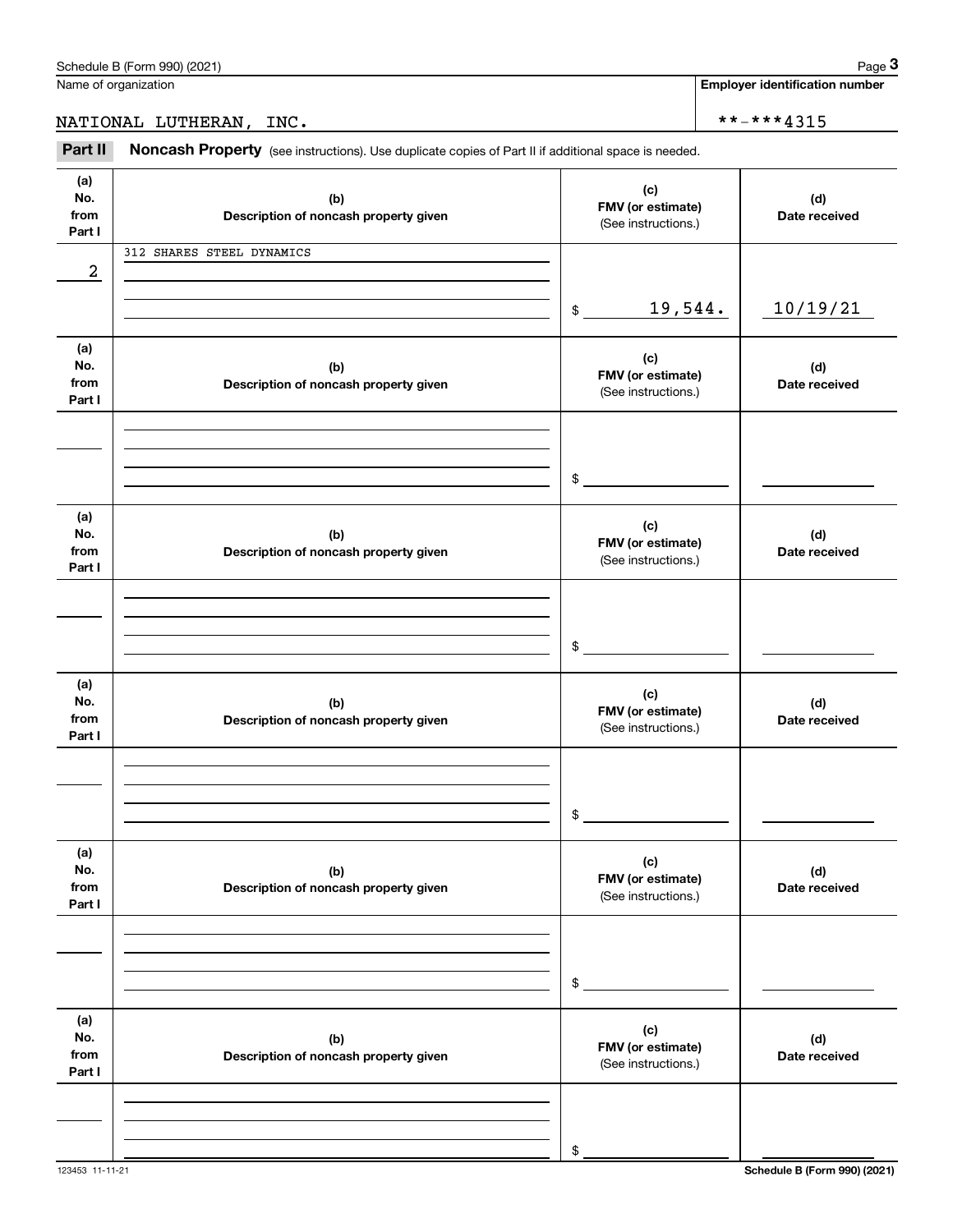|                           | Schedule B (Form 990) (2021)                                                                                                                                 |                      | Page 4                                                                                                                                                         |  |  |  |  |  |
|---------------------------|--------------------------------------------------------------------------------------------------------------------------------------------------------------|----------------------|----------------------------------------------------------------------------------------------------------------------------------------------------------------|--|--|--|--|--|
|                           | Name of organization                                                                                                                                         |                      | <b>Employer identification number</b>                                                                                                                          |  |  |  |  |  |
|                           | NATIONAL LUTHERAN, INC.                                                                                                                                      |                      | **-***4315                                                                                                                                                     |  |  |  |  |  |
| Part III                  | from any one contributor. Complete columns (a) through (e) and the following line entry. For organizations                                                   |                      | Exclusively religious, charitable, etc., contributions to organizations described in section 501(c)(7), (8), or (10) that total more than \$1,000 for the year |  |  |  |  |  |
|                           | completing Part III, enter the total of exclusively religious, charitable, etc., contributions of \$1,000 or less for the year. (Enter this info. once.) \\$ |                      |                                                                                                                                                                |  |  |  |  |  |
| (a) No.                   | Use duplicate copies of Part III if additional space is needed.                                                                                              |                      |                                                                                                                                                                |  |  |  |  |  |
| from<br>Part I            | (b) Purpose of gift                                                                                                                                          | (c) Use of gift      | (d) Description of how gift is held                                                                                                                            |  |  |  |  |  |
|                           |                                                                                                                                                              |                      |                                                                                                                                                                |  |  |  |  |  |
|                           |                                                                                                                                                              |                      |                                                                                                                                                                |  |  |  |  |  |
|                           |                                                                                                                                                              |                      |                                                                                                                                                                |  |  |  |  |  |
|                           |                                                                                                                                                              | (e) Transfer of gift |                                                                                                                                                                |  |  |  |  |  |
|                           | Transferee's name, address, and ZIP + 4                                                                                                                      |                      | Relationship of transferor to transferee                                                                                                                       |  |  |  |  |  |
|                           |                                                                                                                                                              |                      |                                                                                                                                                                |  |  |  |  |  |
|                           |                                                                                                                                                              |                      |                                                                                                                                                                |  |  |  |  |  |
|                           |                                                                                                                                                              |                      |                                                                                                                                                                |  |  |  |  |  |
| (a) No.<br>from           | (b) Purpose of gift                                                                                                                                          | (c) Use of gift      | (d) Description of how gift is held                                                                                                                            |  |  |  |  |  |
| Part I                    |                                                                                                                                                              |                      |                                                                                                                                                                |  |  |  |  |  |
|                           |                                                                                                                                                              |                      |                                                                                                                                                                |  |  |  |  |  |
|                           |                                                                                                                                                              |                      |                                                                                                                                                                |  |  |  |  |  |
|                           |                                                                                                                                                              | (e) Transfer of gift |                                                                                                                                                                |  |  |  |  |  |
|                           |                                                                                                                                                              |                      |                                                                                                                                                                |  |  |  |  |  |
|                           | Transferee's name, address, and ZIP + 4                                                                                                                      |                      | Relationship of transferor to transferee                                                                                                                       |  |  |  |  |  |
|                           |                                                                                                                                                              |                      |                                                                                                                                                                |  |  |  |  |  |
|                           |                                                                                                                                                              |                      |                                                                                                                                                                |  |  |  |  |  |
| (a) No.<br>from           |                                                                                                                                                              |                      |                                                                                                                                                                |  |  |  |  |  |
| Part I                    | (b) Purpose of gift                                                                                                                                          | (c) Use of gift      | (d) Description of how gift is held                                                                                                                            |  |  |  |  |  |
|                           |                                                                                                                                                              |                      |                                                                                                                                                                |  |  |  |  |  |
|                           |                                                                                                                                                              |                      |                                                                                                                                                                |  |  |  |  |  |
|                           |                                                                                                                                                              |                      |                                                                                                                                                                |  |  |  |  |  |
|                           |                                                                                                                                                              | (e) Transfer of gift |                                                                                                                                                                |  |  |  |  |  |
|                           | Transferee's name, address, and ZIP + 4                                                                                                                      |                      | Relationship of transferor to transferee                                                                                                                       |  |  |  |  |  |
|                           |                                                                                                                                                              |                      |                                                                                                                                                                |  |  |  |  |  |
|                           |                                                                                                                                                              |                      |                                                                                                                                                                |  |  |  |  |  |
|                           |                                                                                                                                                              |                      |                                                                                                                                                                |  |  |  |  |  |
| (a) No.<br>from<br>Part I | (b) Purpose of gift                                                                                                                                          | (c) Use of gift      | (d) Description of how gift is held                                                                                                                            |  |  |  |  |  |
|                           |                                                                                                                                                              |                      |                                                                                                                                                                |  |  |  |  |  |
|                           |                                                                                                                                                              |                      |                                                                                                                                                                |  |  |  |  |  |
|                           |                                                                                                                                                              |                      |                                                                                                                                                                |  |  |  |  |  |
|                           |                                                                                                                                                              | (e) Transfer of gift |                                                                                                                                                                |  |  |  |  |  |
|                           | Transferee's name, address, and $ZIP + 4$                                                                                                                    |                      | Relationship of transferor to transferee                                                                                                                       |  |  |  |  |  |
|                           |                                                                                                                                                              |                      |                                                                                                                                                                |  |  |  |  |  |
|                           |                                                                                                                                                              |                      |                                                                                                                                                                |  |  |  |  |  |
|                           |                                                                                                                                                              |                      |                                                                                                                                                                |  |  |  |  |  |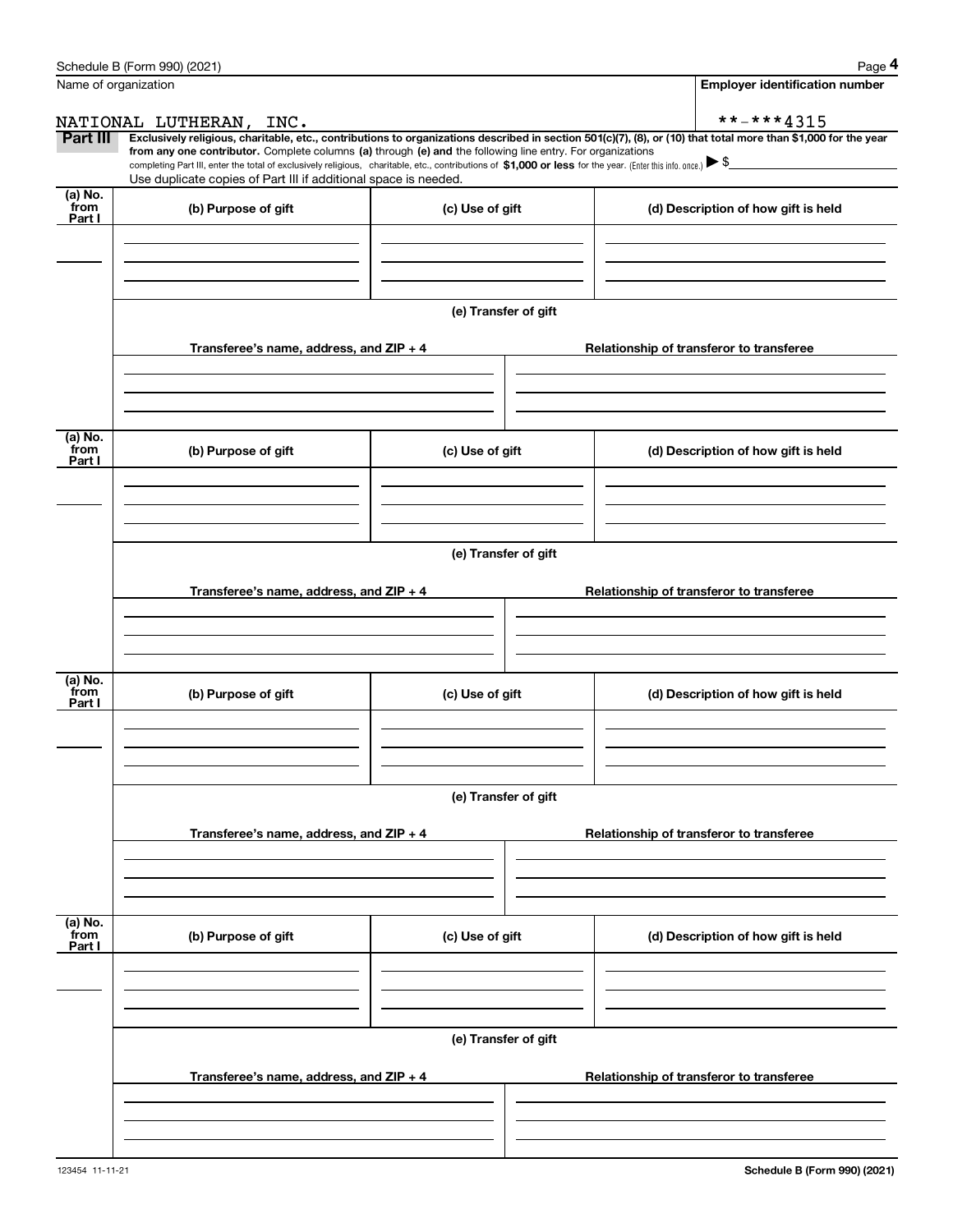| <b>SCHEDULE C</b>                                                                           | <b>Political Campaign and Lobbying Activities</b>                      | OMB No. 1545-0047                                                                                                                                                                                                                                  |         |                                               |                          |                                                       |
|---------------------------------------------------------------------------------------------|------------------------------------------------------------------------|----------------------------------------------------------------------------------------------------------------------------------------------------------------------------------------------------------------------------------------------------|---------|-----------------------------------------------|--------------------------|-------------------------------------------------------|
| (Form 990)<br>For Organizations Exempt From Income Tax Under section 501(c) and section 527 |                                                                        |                                                                                                                                                                                                                                                    |         |                                               |                          |                                                       |
|                                                                                             |                                                                        | ▶ Complete if the organization is described below. ▶ Attach to Form 990 or Form 990-EZ.                                                                                                                                                            |         |                                               |                          | <b>Open to Public</b>                                 |
| Department of the Treasury<br>Internal Revenue Service                                      | Go to www.irs.gov/Form990 for instructions and the latest information. |                                                                                                                                                                                                                                                    |         |                                               |                          |                                                       |
|                                                                                             |                                                                        | If the organization answered "Yes," on Form 990, Part IV, line 3, or Form 990-EZ, Part V, line 46 (Political Campaign Activities), then                                                                                                            |         |                                               |                          |                                                       |
|                                                                                             |                                                                        | • Section 501(c)(3) organizations: Complete Parts I-A and B. Do not complete Part I-C.                                                                                                                                                             |         |                                               |                          |                                                       |
|                                                                                             |                                                                        | • Section 501(c) (other than section 501(c)(3)) organizations: Complete Parts I-A and C below. Do not complete Part I-B.                                                                                                                           |         |                                               |                          |                                                       |
| • Section 527 organizations: Complete Part I-A only.                                        |                                                                        |                                                                                                                                                                                                                                                    |         |                                               |                          |                                                       |
|                                                                                             |                                                                        | If the organization answered "Yes," on Form 990, Part IV, line 4, or Form 990-EZ, Part VI, line 47 (Lobbying Activities), then                                                                                                                     |         |                                               |                          |                                                       |
|                                                                                             |                                                                        | • Section 501(c)(3) organizations that have filed Form 5768 (election under section 501(h)): Complete Part II-A. Do not complete Part II-B.                                                                                                        |         |                                               |                          |                                                       |
|                                                                                             |                                                                        | • Section 501(c)(3) organizations that have NOT filed Form 5768 (election under section 501(h)): Complete Part II-B. Do not complete Part II-A.                                                                                                    |         |                                               |                          |                                                       |
|                                                                                             |                                                                        | If the organization answered "Yes," on Form 990, Part IV, line 5 (Proxy Tax) (See separate instructions) or Form 990-EZ, Part V, line 35c (Proxy                                                                                                   |         |                                               |                          |                                                       |
| Tax) (See separate instructions), then                                                      |                                                                        |                                                                                                                                                                                                                                                    |         |                                               |                          |                                                       |
| Name of organization                                                                        |                                                                        | • Section 501(c)(4), (5), or (6) organizations: Complete Part III.                                                                                                                                                                                 |         |                                               |                          |                                                       |
|                                                                                             |                                                                        |                                                                                                                                                                                                                                                    |         |                                               |                          | <b>Employer identification number</b><br>**-***4315   |
| Part I-A                                                                                    |                                                                        | NATIONAL LUTHERAN, INC.<br>Complete if the organization is exempt under section 501(c) or is a section 527 organization.                                                                                                                           |         |                                               |                          |                                                       |
|                                                                                             |                                                                        |                                                                                                                                                                                                                                                    |         |                                               |                          |                                                       |
|                                                                                             |                                                                        | 1 Provide a description of the organization's direct and indirect political campaign activities in Part IV.                                                                                                                                        |         |                                               |                          |                                                       |
| Political campaign activity expenditures<br>2                                               |                                                                        |                                                                                                                                                                                                                                                    |         |                                               |                          | $\triangleright$ \$                                   |
| 3 Volunteer hours for political campaign activities                                         |                                                                        |                                                                                                                                                                                                                                                    |         |                                               |                          |                                                       |
|                                                                                             |                                                                        |                                                                                                                                                                                                                                                    |         |                                               |                          |                                                       |
| Part I-B                                                                                    |                                                                        | Complete if the organization is exempt under section 501(c)(3).                                                                                                                                                                                    |         |                                               |                          |                                                       |
|                                                                                             |                                                                        | 1 Enter the amount of any excise tax incurred by the organization under section 4955                                                                                                                                                               |         | $\bullet \mathsf{s}$                          |                          |                                                       |
|                                                                                             |                                                                        |                                                                                                                                                                                                                                                    |         |                                               |                          |                                                       |
|                                                                                             |                                                                        |                                                                                                                                                                                                                                                    |         |                                               |                          | Yes<br>No                                             |
|                                                                                             |                                                                        |                                                                                                                                                                                                                                                    |         |                                               |                          | Yes<br>No                                             |
| <b>b</b> If "Yes," describe in Part IV.                                                     |                                                                        |                                                                                                                                                                                                                                                    |         |                                               |                          |                                                       |
|                                                                                             |                                                                        | Part I-C Complete if the organization is exempt under section 501(c), except section 501(c)(3).                                                                                                                                                    |         |                                               |                          |                                                       |
|                                                                                             |                                                                        | 1 Enter the amount directly expended by the filing organization for section 527 exempt function activities                                                                                                                                         |         |                                               | $\blacktriangleright$ \$ |                                                       |
|                                                                                             |                                                                        | 2 Enter the amount of the filing organization's funds contributed to other organizations for section 527                                                                                                                                           |         |                                               |                          |                                                       |
| exempt function activities                                                                  |                                                                        |                                                                                                                                                                                                                                                    |         |                                               | $\blacktriangleright$ \$ |                                                       |
|                                                                                             |                                                                        | 3 Total exempt function expenditures. Add lines 1 and 2. Enter here and on Form 1120-POL,                                                                                                                                                          |         |                                               |                          |                                                       |
|                                                                                             |                                                                        |                                                                                                                                                                                                                                                    |         |                                               | $\triangleright$ \$      |                                                       |
|                                                                                             |                                                                        | Did the filing organization file Form 1120-POL for this year?                                                                                                                                                                                      |         |                                               |                          | Yes<br><b>No</b>                                      |
|                                                                                             |                                                                        | 5 Enter the names, addresses and employer identification number (EIN) of all section 527 political organizations to which the filing organization                                                                                                  |         |                                               |                          |                                                       |
|                                                                                             |                                                                        | made payments. For each organization listed, enter the amount paid from the filing organization's funds. Also enter the amount of political                                                                                                        |         |                                               |                          |                                                       |
|                                                                                             |                                                                        | contributions received that were promptly and directly delivered to a separate political organization, such as a separate segregated fund or a<br>political action committee (PAC). If additional space is needed, provide information in Part IV. |         |                                               |                          |                                                       |
|                                                                                             |                                                                        |                                                                                                                                                                                                                                                    |         |                                               |                          |                                                       |
| (a) Name                                                                                    |                                                                        | (b) Address                                                                                                                                                                                                                                        | (c) EIN | (d) Amount paid from<br>filing organization's |                          | (e) Amount of political<br>contributions received and |
|                                                                                             |                                                                        |                                                                                                                                                                                                                                                    |         | funds. If none, enter -0-.                    |                          | promptly and directly                                 |
|                                                                                             |                                                                        |                                                                                                                                                                                                                                                    |         |                                               |                          | delivered to a separate<br>political organization.    |
|                                                                                             |                                                                        |                                                                                                                                                                                                                                                    |         |                                               |                          | If none, enter -0-.                                   |
|                                                                                             |                                                                        |                                                                                                                                                                                                                                                    |         |                                               |                          |                                                       |
|                                                                                             |                                                                        |                                                                                                                                                                                                                                                    |         |                                               |                          |                                                       |
|                                                                                             |                                                                        |                                                                                                                                                                                                                                                    |         |                                               |                          |                                                       |
|                                                                                             |                                                                        |                                                                                                                                                                                                                                                    |         |                                               |                          |                                                       |
|                                                                                             |                                                                        |                                                                                                                                                                                                                                                    |         |                                               |                          |                                                       |
|                                                                                             |                                                                        |                                                                                                                                                                                                                                                    |         |                                               |                          |                                                       |
|                                                                                             |                                                                        |                                                                                                                                                                                                                                                    |         |                                               |                          |                                                       |
|                                                                                             |                                                                        |                                                                                                                                                                                                                                                    |         |                                               |                          |                                                       |
|                                                                                             |                                                                        |                                                                                                                                                                                                                                                    |         |                                               |                          |                                                       |
|                                                                                             |                                                                        |                                                                                                                                                                                                                                                    |         |                                               |                          |                                                       |
|                                                                                             |                                                                        |                                                                                                                                                                                                                                                    |         |                                               |                          |                                                       |
|                                                                                             |                                                                        |                                                                                                                                                                                                                                                    |         |                                               |                          |                                                       |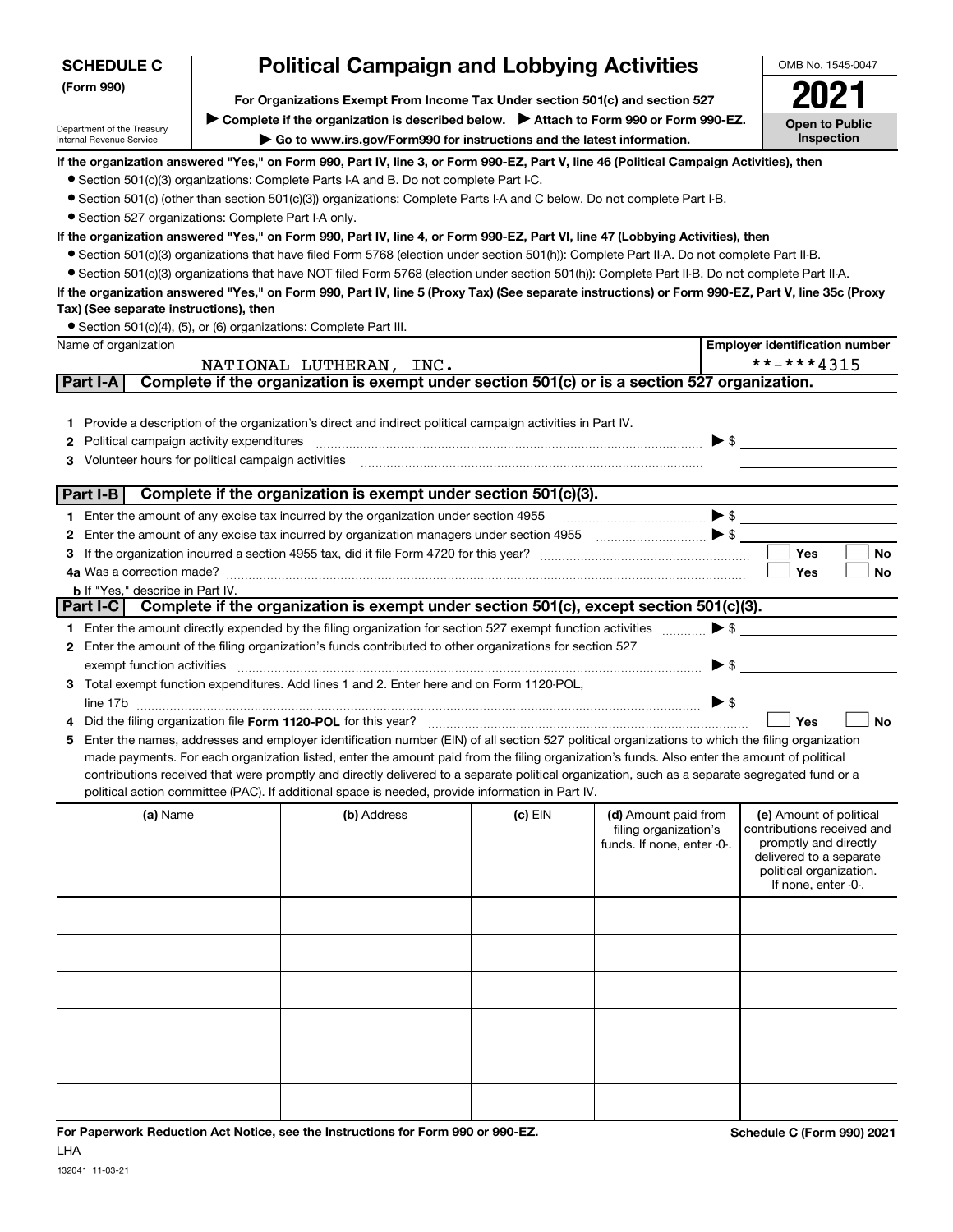| Schedule C (Form 990) 2021                                                                                                          |                                        | NATIONAL LUTHERAN, INC.                                                          |                                                                                                                                   |                                        | **-***4315 Page 2              |
|-------------------------------------------------------------------------------------------------------------------------------------|----------------------------------------|----------------------------------------------------------------------------------|-----------------------------------------------------------------------------------------------------------------------------------|----------------------------------------|--------------------------------|
| Complete if the organization is exempt under section 501(c)(3) and filed Form 5768 (election under<br>Part II-A<br>section 501(h)). |                                        |                                                                                  |                                                                                                                                   |                                        |                                |
| A Check $\blacktriangleright$                                                                                                       |                                        |                                                                                  | if the filing organization belongs to an affiliated group (and list in Part IV each affiliated group member's name, address, EIN, |                                        |                                |
| expenses, and share of excess lobbying expenditures).                                                                               |                                        |                                                                                  |                                                                                                                                   |                                        |                                |
| <b>B</b> Check $\blacktriangleright$                                                                                                |                                        | if the filing organization checked box A and "limited control" provisions apply. |                                                                                                                                   |                                        |                                |
|                                                                                                                                     | <b>Limits on Lobbying Expenditures</b> | (The term "expenditures" means amounts paid or incurred.)                        |                                                                                                                                   | (a) Filing<br>organization's<br>totals | (b) Affiliated group<br>totals |
| 1a Total lobbying expenditures to influence public opinion (grassroots lobbying)                                                    |                                        |                                                                                  |                                                                                                                                   |                                        |                                |
| <b>b</b> Total lobbying expenditures to influence a legislative body (direct lobbying)                                              |                                        |                                                                                  |                                                                                                                                   |                                        |                                |
|                                                                                                                                     |                                        |                                                                                  |                                                                                                                                   |                                        |                                |
| <b>d</b> Other exempt purpose expenditures                                                                                          |                                        |                                                                                  |                                                                                                                                   |                                        |                                |
|                                                                                                                                     |                                        |                                                                                  |                                                                                                                                   |                                        |                                |
| Lobbying nontaxable amount. Enter the amount from the following table in both columns.<br>f                                         |                                        |                                                                                  |                                                                                                                                   |                                        |                                |
| If the amount on line 1e, column $(a)$ or $(b)$ is:                                                                                 |                                        | The lobbying nontaxable amount is:                                               |                                                                                                                                   |                                        |                                |
| Not over \$500,000                                                                                                                  |                                        | 20% of the amount on line 1e.                                                    |                                                                                                                                   |                                        |                                |
| Over \$500,000 but not over \$1,000,000                                                                                             |                                        | \$100,000 plus 15% of the excess over \$500,000.                                 |                                                                                                                                   |                                        |                                |
| Over \$1,000,000 but not over \$1,500,000                                                                                           |                                        | \$175,000 plus 10% of the excess over \$1,000,000.                               |                                                                                                                                   |                                        |                                |
| Over \$1,500,000 but not over \$17,000,000                                                                                          |                                        | \$225,000 plus 5% of the excess over \$1,500,000.                                |                                                                                                                                   |                                        |                                |
| Over \$17,000,000                                                                                                                   |                                        | \$1,000,000.                                                                     |                                                                                                                                   |                                        |                                |
|                                                                                                                                     |                                        |                                                                                  |                                                                                                                                   |                                        |                                |
| g Grassroots nontaxable amount (enter 25% of line 1f)                                                                               |                                        |                                                                                  |                                                                                                                                   |                                        |                                |
| <b>h</b> Subtract line 1g from line 1a. If zero or less, enter 0-                                                                   |                                        |                                                                                  |                                                                                                                                   |                                        |                                |
| Subtract line 1f from line 1c. If zero or less, enter 0                                                                             |                                        |                                                                                  |                                                                                                                                   |                                        |                                |
| If there is an amount other than zero on either line 1h or line 1i, did the organization file Form 4720                             |                                        |                                                                                  |                                                                                                                                   |                                        |                                |
| reporting section 4911 tax for this year?                                                                                           |                                        |                                                                                  |                                                                                                                                   |                                        | Yes<br>No                      |
|                                                                                                                                     |                                        | 4-Year Averaging Period Under Section 501(h)                                     |                                                                                                                                   |                                        |                                |
| (Some organizations that made a section 501(h) election do not have to complete all of the five columns below.                      |                                        | See the separate instructions for lines 2a through 2f.)                          |                                                                                                                                   |                                        |                                |
|                                                                                                                                     |                                        | Lobbying Expenditures During 4-Year Averaging Period                             |                                                                                                                                   |                                        |                                |
| Calendar year<br>(or fiscal year beginning in)                                                                                      | (a) 2018                               | (b) 2019                                                                         | $(c)$ 2020                                                                                                                        | $(d)$ 2021                             | (e) Total                      |
| 2a Lobbying nontaxable amount                                                                                                       |                                        |                                                                                  |                                                                                                                                   |                                        |                                |
| <b>b</b> Lobbying ceiling amount<br>(150% of line 2a, column(e))                                                                    |                                        |                                                                                  |                                                                                                                                   |                                        |                                |
| c Total lobbying expenditures                                                                                                       |                                        |                                                                                  |                                                                                                                                   |                                        |                                |
| d Grassroots nontaxable amount                                                                                                      |                                        |                                                                                  |                                                                                                                                   |                                        |                                |
| e Grassroots ceiling amount<br>(150% of line 2d, column (e))                                                                        |                                        |                                                                                  |                                                                                                                                   |                                        |                                |
| f Grassroots lobbying expenditures                                                                                                  |                                        |                                                                                  |                                                                                                                                   | Sabadula C (Farm 000) 2021             |                                |

**Schedule C (Form 990) 2021**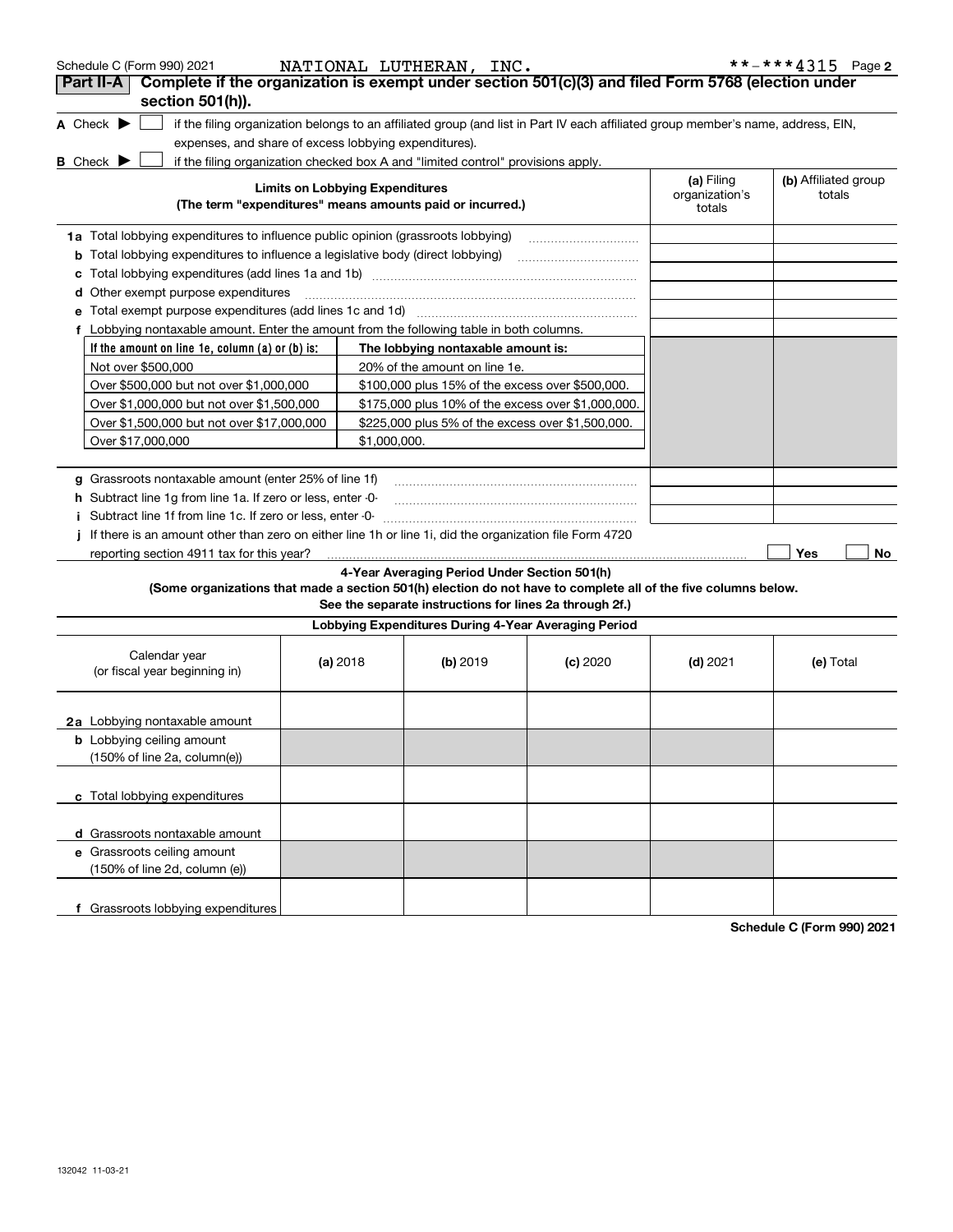#### **Part II-B Complete if the organization is exempt under section 501(c)(3) and has NOT filed Form 5768 (election under section 501(h)).**

|         | For each "Yes" response on lines 1a through 1i below, provide in Part IV a detailed description                                                                                                                                     | (a) |              |     | (b)    |
|---------|-------------------------------------------------------------------------------------------------------------------------------------------------------------------------------------------------------------------------------------|-----|--------------|-----|--------|
|         | of the lobbying activity.                                                                                                                                                                                                           | Yes | No           |     | Amount |
| 1.      | During the year, did the filing organization attempt to influence foreign, national, state, or                                                                                                                                      |     |              |     |        |
|         | local legislation, including any attempt to influence public opinion on a legislative matter<br>or referendum, through the use of:                                                                                                  |     |              |     |        |
|         |                                                                                                                                                                                                                                     |     | x            |     |        |
|         | b Paid staff or management (include compensation in expenses reported on lines 1c through 1i)?                                                                                                                                      |     | X            |     |        |
|         | $\sim$                                                                                                                                                                                                                              |     | X            |     |        |
|         |                                                                                                                                                                                                                                     |     | X            |     |        |
|         | e Publications, or published or broadcast statements?                                                                                                                                                                               |     | X            |     |        |
|         | f Grants to other organizations for lobbying purposes?                                                                                                                                                                              |     | X            |     |        |
|         | g Direct contact with legislators, their staffs, government officials, or a legislative body?                                                                                                                                       |     | X            |     |        |
|         | h Rallies, demonstrations, seminars, conventions, speeches, lectures, or any similar means?                                                                                                                                         |     | X            |     |        |
|         | <i>i</i> Other activities?                                                                                                                                                                                                          | X   |              |     | 2,968. |
|         |                                                                                                                                                                                                                                     |     |              |     | 2,968. |
|         | 2a Did the activities in line 1 cause the organization to be not described in section 501(c)(3)?                                                                                                                                    |     | х            |     |        |
|         |                                                                                                                                                                                                                                     |     |              |     |        |
|         | c If "Yes," enter the amount of any tax incurred by organization managers under section 4912                                                                                                                                        |     |              |     |        |
|         | d If the filing organization incurred a section 4912 tax, did it file Form 4720 for this year?                                                                                                                                      |     |              |     |        |
|         | Complete if the organization is exempt under section 501(c)(4), section 501(c)(5), or section<br> Part III-A                                                                                                                        |     |              |     |        |
|         | $501(c)(6)$ .                                                                                                                                                                                                                       |     |              |     |        |
|         |                                                                                                                                                                                                                                     |     |              | Yes | No     |
| 1.      |                                                                                                                                                                                                                                     |     | 1            |     |        |
| 2       |                                                                                                                                                                                                                                     |     | $\mathbf{2}$ |     |        |
| 3       | Did the organization agree to carry over lobbying and political campaign activity expenditures from the prior year?                                                                                                                 |     | 3            |     |        |
|         | Part III-B Complete if the organization is exempt under section 501(c)(4), section 501(c)(5), or section                                                                                                                            |     |              |     |        |
|         | 501(c)(6) and if either (a) BOTH Part III-A, lines 1 and 2, are answered "No" OR (b) Part III-A, line 3, is                                                                                                                         |     |              |     |        |
|         | answered "Yes."                                                                                                                                                                                                                     |     |              |     |        |
| 1.      | Dues, assessments and similar amounts from members [11] matter content to the state of the state of the state of the state of the state of the state of the state of the state of the state of the state of the state of the s      |     | 1.           |     |        |
| 2       | Section 162(e) nondeductible lobbying and political expenditures (do not include amounts of political                                                                                                                               |     |              |     |        |
|         | expenses for which the section 527(f) tax was paid).                                                                                                                                                                                |     |              |     |        |
|         | <b>a</b> Current year                                                                                                                                                                                                               |     | 2a           |     |        |
|         | <b>b</b> Carryover from last year manufactured and contain the control of the control of the control of the control of the control of the control of the control of the control of the control of the control of the control of the |     | 2b           |     |        |
| c       |                                                                                                                                                                                                                                     |     | 2c           |     |        |
| з       | Aggregate amount reported in section 6033(e)(1)(A) notices of nondeductible section 162(e) dues                                                                                                                                     |     | 3            |     |        |
| 4       | If notices were sent and the amount on line 2c exceeds the amount on line 3, what portion of the excess                                                                                                                             |     |              |     |        |
|         | does the organization agree to carryover to the reasonable estimate of nondeductible lobbying and political                                                                                                                         |     |              |     |        |
|         | expenditure next year?                                                                                                                                                                                                              |     | 4            |     |        |
| 5       | Taxable amount of lobbying and political expenditures. See instructions                                                                                                                                                             |     | 5            |     |        |
| Part IV | <b>Supplemental Information</b>                                                                                                                                                                                                     |     |              |     |        |
|         | Provide the descriptions required for Part I-A, line 1; Part I-B, line 4; Part I-C, line 5; Part II-A (affiliated group list); Part II-A, lines 1 and 2 (See                                                                        |     |              |     |        |
|         | instructions); and Part II-B, line 1. Also, complete this part for any additional information.                                                                                                                                      |     |              |     |        |
|         | PART II-B, LINE 1, LOBBYING ACTIVITIES:                                                                                                                                                                                             |     |              |     |        |
|         |                                                                                                                                                                                                                                     |     |              |     |        |
|         | NATIONAL LUTHERAN, INC. PAYS DUES TO LUTHERAN SERVICES IN AMERICA. A                                                                                                                                                                |     |              |     |        |
|         | PORTION OF THE DUES PAID TO THIS ORGANIZATION ARE ALLOCABLE TO LOBBYING                                                                                                                                                             |     |              |     |        |
|         |                                                                                                                                                                                                                                     |     |              |     |        |

EXPENSES.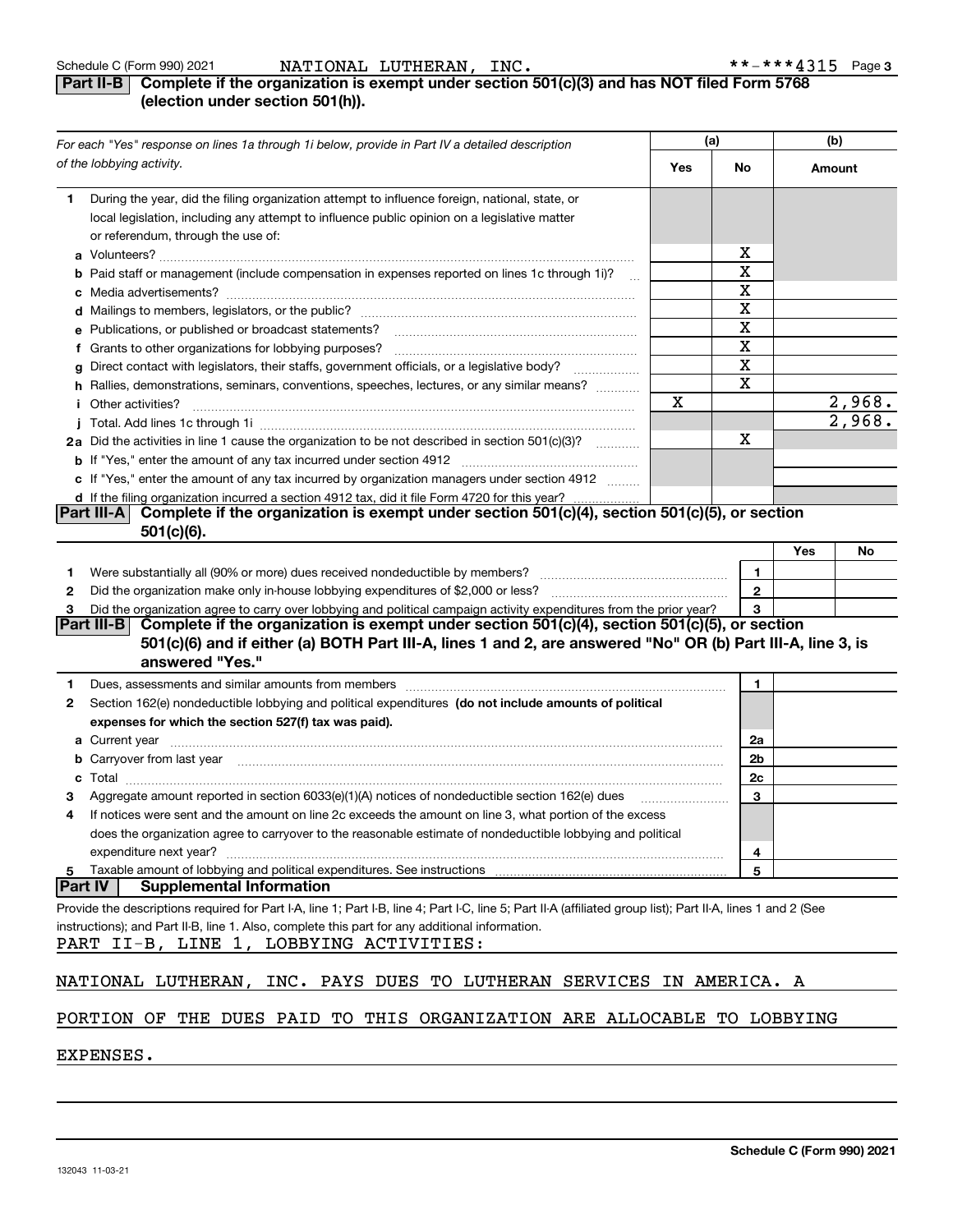|         |                                                        |                                                                                                        |                                                                                                                                                                                                                                               |                | OMB No. 1545-0047                     |  |
|---------|--------------------------------------------------------|--------------------------------------------------------------------------------------------------------|-----------------------------------------------------------------------------------------------------------------------------------------------------------------------------------------------------------------------------------------------|----------------|---------------------------------------|--|
|         | <b>SCHEDULE D</b>                                      |                                                                                                        | <b>Supplemental Financial Statements</b>                                                                                                                                                                                                      |                |                                       |  |
|         | (Form 990)                                             |                                                                                                        | Complete if the organization answered "Yes" on Form 990,<br>Part IV, line 6, 7, 8, 9, 10, 11a, 11b, 11c, 11d, 11e, 11f, 12a, or 12b.                                                                                                          |                |                                       |  |
|         | Department of the Treasury<br>Internal Revenue Service |                                                                                                        | Attach to Form 990.<br>Go to www.irs.gov/Form990 for instructions and the latest information.                                                                                                                                                 |                | <b>Open to Public</b><br>Inspection   |  |
|         | Name of the organization                               |                                                                                                        |                                                                                                                                                                                                                                               |                | <b>Employer identification number</b> |  |
|         |                                                        | NATIONAL LUTHERAN, INC.                                                                                |                                                                                                                                                                                                                                               |                | **-***4315                            |  |
| Part I  |                                                        |                                                                                                        | Organizations Maintaining Donor Advised Funds or Other Similar Funds or Accounts. Complete if the                                                                                                                                             |                |                                       |  |
|         |                                                        | organization answered "Yes" on Form 990, Part IV, line 6.                                              |                                                                                                                                                                                                                                               |                |                                       |  |
|         |                                                        |                                                                                                        | (a) Donor advised funds                                                                                                                                                                                                                       |                | (b) Funds and other accounts          |  |
| 1       |                                                        |                                                                                                        |                                                                                                                                                                                                                                               |                |                                       |  |
| 2       |                                                        | Aggregate value of contributions to (during year)                                                      |                                                                                                                                                                                                                                               |                |                                       |  |
| 3<br>4  |                                                        |                                                                                                        |                                                                                                                                                                                                                                               |                |                                       |  |
| 5       |                                                        |                                                                                                        | Did the organization inform all donors and donor advisors in writing that the assets held in donor advised funds                                                                                                                              |                |                                       |  |
|         |                                                        |                                                                                                        |                                                                                                                                                                                                                                               |                | Yes<br>No                             |  |
| 6       |                                                        |                                                                                                        | Did the organization inform all grantees, donors, and donor advisors in writing that grant funds can be used only                                                                                                                             |                |                                       |  |
|         |                                                        |                                                                                                        | for charitable purposes and not for the benefit of the donor or donor advisor, or for any other purpose conferring                                                                                                                            |                |                                       |  |
|         | impermissible private benefit?                         |                                                                                                        |                                                                                                                                                                                                                                               |                | Yes<br>No                             |  |
| Part II |                                                        |                                                                                                        | Conservation Easements. Complete if the organization answered "Yes" on Form 990, Part IV, line 7.                                                                                                                                             |                |                                       |  |
| 1       |                                                        | Purpose(s) of conservation easements held by the organization (check all that apply).                  |                                                                                                                                                                                                                                               |                |                                       |  |
|         |                                                        | Preservation of land for public use (for example, recreation or education)                             | Preservation of a historically important land area                                                                                                                                                                                            |                |                                       |  |
|         |                                                        | Protection of natural habitat                                                                          | Preservation of a certified historic structure                                                                                                                                                                                                |                |                                       |  |
|         |                                                        | Preservation of open space                                                                             |                                                                                                                                                                                                                                               |                |                                       |  |
| 2       | day of the tax year.                                   |                                                                                                        | Complete lines 2a through 2d if the organization held a qualified conservation contribution in the form of a conservation easement on the last                                                                                                |                | Held at the End of the Tax Year       |  |
|         |                                                        | a Total number of conservation easements                                                               |                                                                                                                                                                                                                                               | 2a             |                                       |  |
| b       |                                                        | Total acreage restricted by conservation easements                                                     |                                                                                                                                                                                                                                               | 2 <sub>b</sub> |                                       |  |
| c       |                                                        |                                                                                                        |                                                                                                                                                                                                                                               | 2c             |                                       |  |
| d       |                                                        |                                                                                                        | Number of conservation easements included in (c) acquired after 7/25/06, and not on a historic structure                                                                                                                                      |                |                                       |  |
|         |                                                        |                                                                                                        | listed in the National Register [111] Marshall Register [11] Marshall Register [11] Marshall Register [11] Marshall Register [11] Marshall Register [11] Marshall Register [11] Marshall Register [11] Marshall Register [11]                 | 2d             |                                       |  |
| 3       |                                                        |                                                                                                        | Number of conservation easements modified, transferred, released, extinguished, or terminated by the organization during the tax                                                                                                              |                |                                       |  |
|         | $year \blacktriangleright$                             |                                                                                                        |                                                                                                                                                                                                                                               |                |                                       |  |
| 4       |                                                        | Number of states where property subject to conservation easement is located                            |                                                                                                                                                                                                                                               |                |                                       |  |
| 5       |                                                        | Does the organization have a written policy regarding the periodic monitoring, inspection, handling of |                                                                                                                                                                                                                                               |                |                                       |  |
|         |                                                        | violations, and enforcement of the conservation easements it holds?                                    |                                                                                                                                                                                                                                               |                | <b>No</b><br>Yes                      |  |
| 6       |                                                        |                                                                                                        | Staff and volunteer hours devoted to monitoring, inspecting, handling of violations, and enforcing conservation easements during the year                                                                                                     |                |                                       |  |
| 7       |                                                        |                                                                                                        | Amount of expenses incurred in monitoring, inspecting, handling of violations, and enforcing conservation easements during the year                                                                                                           |                |                                       |  |
|         | $\blacktriangleright$ \$                               |                                                                                                        |                                                                                                                                                                                                                                               |                |                                       |  |
| 8       |                                                        |                                                                                                        | Does each conservation easement reported on line 2(d) above satisfy the requirements of section 170(h)(4)(B)(i)                                                                                                                               |                |                                       |  |
|         |                                                        |                                                                                                        |                                                                                                                                                                                                                                               |                | Yes<br>No                             |  |
| 9       |                                                        |                                                                                                        | In Part XIII, describe how the organization reports conservation easements in its revenue and expense statement and                                                                                                                           |                |                                       |  |
|         |                                                        |                                                                                                        | balance sheet, and include, if applicable, the text of the footnote to the organization's financial statements that describes the                                                                                                             |                |                                       |  |
|         |                                                        | organization's accounting for conservation easements.                                                  |                                                                                                                                                                                                                                               |                |                                       |  |
|         | Part III                                               |                                                                                                        | Organizations Maintaining Collections of Art, Historical Treasures, or Other Similar Assets.                                                                                                                                                  |                |                                       |  |
|         |                                                        | Complete if the organization answered "Yes" on Form 990, Part IV, line 8.                              |                                                                                                                                                                                                                                               |                |                                       |  |
|         |                                                        |                                                                                                        | 1a If the organization elected, as permitted under FASB ASC 958, not to report in its revenue statement and balance sheet works                                                                                                               |                |                                       |  |
|         |                                                        |                                                                                                        | of art, historical treasures, or other similar assets held for public exhibition, education, or research in furtherance of public                                                                                                             |                |                                       |  |
| b       |                                                        |                                                                                                        | service, provide in Part XIII the text of the footnote to its financial statements that describes these items.<br>If the organization elected, as permitted under FASB ASC 958, to report in its revenue statement and balance sheet works of |                |                                       |  |
|         |                                                        |                                                                                                        | art, historical treasures, or other similar assets held for public exhibition, education, or research in furtherance of public service,                                                                                                       |                |                                       |  |
|         |                                                        | provide the following amounts relating to these items:                                                 |                                                                                                                                                                                                                                               |                |                                       |  |
|         |                                                        |                                                                                                        |                                                                                                                                                                                                                                               |                |                                       |  |
|         |                                                        |                                                                                                        |                                                                                                                                                                                                                                               |                | $\bullet$ \$                          |  |
| 2       |                                                        |                                                                                                        | If the organization received or held works of art, historical treasures, or other similar assets for financial gain, provide                                                                                                                  |                |                                       |  |
|         |                                                        | the following amounts required to be reported under FASB ASC 958 relating to these items:              |                                                                                                                                                                                                                                               |                |                                       |  |
|         | -\$                                                    |                                                                                                        |                                                                                                                                                                                                                                               |                |                                       |  |

| 990<br>$Part \wedge$<br>Form.<br>uncluded in F<br>Accatc<br>າວວອເວ |  |
|--------------------------------------------------------------------|--|
|                                                                    |  |

132051 10-28-21 **For Paperwork Reduction Act Notice, see the Instructions for Form 990. Schedule D (Form 990) 2021** LHA

Schedule D (Form 990) 2021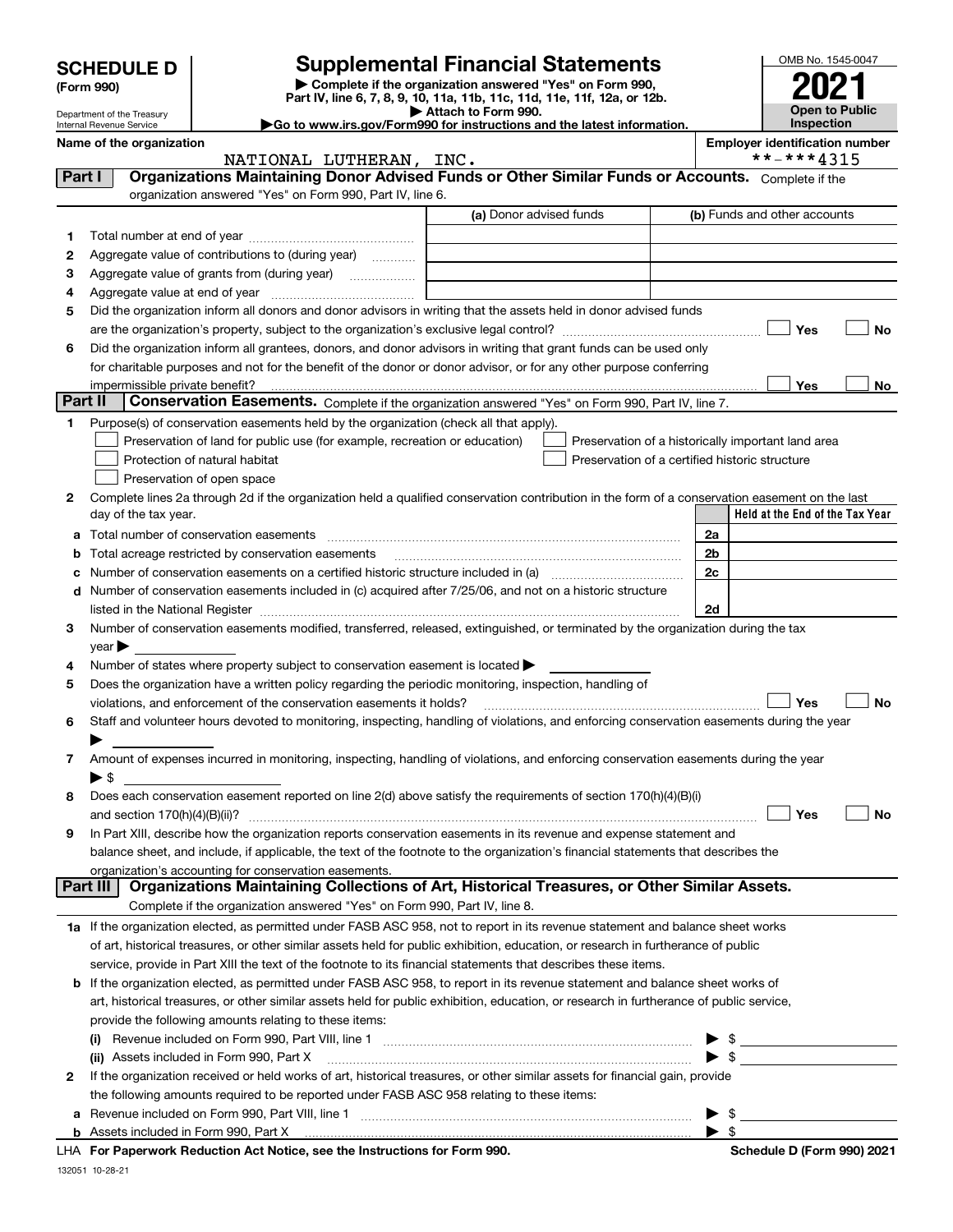|          | Schedule D (Form 990) 2021                                                                                                                                                                                                     | NATIONAL LUTHERAN, INC. |   |                |                                                   |                                                          | **-***4315 |                |         | Page $2$ |
|----------|--------------------------------------------------------------------------------------------------------------------------------------------------------------------------------------------------------------------------------|-------------------------|---|----------------|---------------------------------------------------|----------------------------------------------------------|------------|----------------|---------|----------|
| Part III | Organizations Maintaining Collections of Art, Historical Treasures, or Other Similar Assets (continued)                                                                                                                        |                         |   |                |                                                   |                                                          |            |                |         |          |
| 3        | Using the organization's acquisition, accession, and other records, check any of the following that make significant use of its                                                                                                |                         |   |                |                                                   |                                                          |            |                |         |          |
|          | collection items (check all that apply):                                                                                                                                                                                       |                         |   |                |                                                   |                                                          |            |                |         |          |
| a        | Public exhibition                                                                                                                                                                                                              |                         |   |                | Loan or exchange program                          |                                                          |            |                |         |          |
| b        | Scholarly research                                                                                                                                                                                                             | e                       |   |                | Other <u>with the contract of the contract of</u> |                                                          |            |                |         |          |
| c        | Preservation for future generations                                                                                                                                                                                            |                         |   |                |                                                   |                                                          |            |                |         |          |
|          | Provide a description of the organization's collections and explain how they further the organization's exempt purpose in Part XIII.                                                                                           |                         |   |                |                                                   |                                                          |            |                |         |          |
| 5        | During the year, did the organization solicit or receive donations of art, historical treasures, or other similar assets                                                                                                       |                         |   |                |                                                   |                                                          |            |                |         |          |
|          | to be sold to raise funds rather than to be maintained as part of the organization's collection?                                                                                                                               |                         |   |                |                                                   |                                                          |            | Yes            |         | No       |
|          | Part IV<br>Escrow and Custodial Arrangements. Complete if the organization answered "Yes" on Form 990, Part IV, line 9, or                                                                                                     |                         |   |                |                                                   |                                                          |            |                |         |          |
|          | reported an amount on Form 990, Part X, line 21.                                                                                                                                                                               |                         |   |                |                                                   |                                                          |            |                |         |          |
|          | 1a Is the organization an agent, trustee, custodian or other intermediary for contributions or other assets not included                                                                                                       |                         |   |                |                                                   |                                                          |            |                |         |          |
|          | on Form 990, Part X? [11] matter contracts and contracts and contracts are contracted as a form 990, Part X?                                                                                                                   |                         |   |                |                                                   |                                                          |            | Yes            |         | No       |
|          | b If "Yes," explain the arrangement in Part XIII and complete the following table:                                                                                                                                             |                         |   |                |                                                   |                                                          |            | Amount         |         |          |
|          |                                                                                                                                                                                                                                |                         |   |                |                                                   |                                                          |            |                |         |          |
|          |                                                                                                                                                                                                                                |                         |   |                |                                                   | 1c<br>1d                                                 |            |                |         |          |
|          |                                                                                                                                                                                                                                |                         |   |                |                                                   | 1e                                                       |            |                |         |          |
|          | e Distributions during the year manufactured and continuum and contract the contract of the contract of the contract of the contract of the contract of the contract of the contract of the contract of the contract of the co |                         |   |                |                                                   | 1f                                                       |            |                |         |          |
|          | 2a Did the organization include an amount on Form 990, Part X, line 21, for escrow or custodial account liability?                                                                                                             |                         |   |                |                                                   |                                                          | .          | Yes            |         | No       |
|          | <b>b</b> If "Yes," explain the arrangement in Part XIII. Check here if the explanation has been provided on Part XIII                                                                                                          |                         |   |                |                                                   |                                                          |            |                |         |          |
| Part V   | <b>Endowment Funds.</b> Complete if the organization answered "Yes" on Form 990, Part IV, line 10.                                                                                                                             |                         |   |                |                                                   |                                                          |            |                |         |          |
|          |                                                                                                                                                                                                                                | (a) Current year        |   | (b) Prior year | (c) Two years back                                | $\vert$ (d) Three years back $\vert$ (e) Four years back |            |                |         |          |
|          | 1a Beginning of year balance                                                                                                                                                                                                   |                         |   |                |                                                   |                                                          |            |                |         |          |
|          |                                                                                                                                                                                                                                |                         |   |                |                                                   |                                                          |            |                |         |          |
|          | Net investment earnings, gains, and losses                                                                                                                                                                                     |                         |   |                |                                                   |                                                          |            |                |         |          |
|          |                                                                                                                                                                                                                                |                         |   |                |                                                   |                                                          |            |                |         |          |
|          | e Other expenditures for facilities                                                                                                                                                                                            |                         |   |                |                                                   |                                                          |            |                |         |          |
|          |                                                                                                                                                                                                                                |                         |   |                |                                                   |                                                          |            |                |         |          |
|          |                                                                                                                                                                                                                                |                         |   |                |                                                   |                                                          |            |                |         |          |
| g        | End of year balance                                                                                                                                                                                                            |                         |   |                |                                                   |                                                          |            |                |         |          |
| 2        | Provide the estimated percentage of the current year end balance (line 1g, column (a)) held as:                                                                                                                                |                         |   |                |                                                   |                                                          |            |                |         |          |
| а        | Board designated or quasi-endowment                                                                                                                                                                                            |                         | % |                |                                                   |                                                          |            |                |         |          |
|          | <b>b</b> Permanent endowment > <u>example</u>                                                                                                                                                                                  | %                       |   |                |                                                   |                                                          |            |                |         |          |
|          | Term endowment $\blacktriangleright$                                                                                                                                                                                           | %                       |   |                |                                                   |                                                          |            |                |         |          |
|          | The percentages on lines 2a, 2b, and 2c should equal 100%.                                                                                                                                                                     |                         |   |                |                                                   |                                                          |            |                |         |          |
|          | 3a Are there endowment funds not in the possession of the organization that are held and administered for the organization                                                                                                     |                         |   |                |                                                   |                                                          |            |                |         |          |
|          | by:                                                                                                                                                                                                                            |                         |   |                |                                                   |                                                          |            |                | Yes     | No       |
|          | (i)                                                                                                                                                                                                                            |                         |   |                |                                                   |                                                          |            | 3a(i)          |         |          |
|          |                                                                                                                                                                                                                                |                         |   |                |                                                   |                                                          |            | 3a(ii)         |         |          |
|          |                                                                                                                                                                                                                                |                         |   |                |                                                   |                                                          |            | 3b             |         |          |
|          | Describe in Part XIII the intended uses of the organization's endowment funds.<br><b>Part VI</b><br>Land, Buildings, and Equipment.                                                                                            |                         |   |                |                                                   |                                                          |            |                |         |          |
|          | Complete if the organization answered "Yes" on Form 990, Part IV, line 11a. See Form 990, Part X, line 10.                                                                                                                     |                         |   |                |                                                   |                                                          |            |                |         |          |
|          | Description of property                                                                                                                                                                                                        | (a) Cost or other       |   |                | (b) Cost or other                                 | (c) Accumulated                                          |            | (d) Book value |         |          |
|          |                                                                                                                                                                                                                                | basis (investment)      |   | basis (other)  |                                                   | depreciation                                             |            |                |         |          |
|          |                                                                                                                                                                                                                                |                         |   |                |                                                   |                                                          |            |                |         |          |
|          |                                                                                                                                                                                                                                |                         |   |                |                                                   |                                                          |            |                |         |          |
|          |                                                                                                                                                                                                                                |                         |   |                |                                                   |                                                          |            |                |         |          |
|          |                                                                                                                                                                                                                                |                         |   |                | 146,188.                                          | 71,736.                                                  |            |                | 74,452. |          |
|          | e Other                                                                                                                                                                                                                        |                         |   |                |                                                   |                                                          |            |                |         |          |
|          |                                                                                                                                                                                                                                |                         |   |                |                                                   |                                                          |            |                | 74,452. |          |
|          |                                                                                                                                                                                                                                |                         |   |                |                                                   |                                                          |            |                |         |          |

**Schedule D (Form 990) 2021**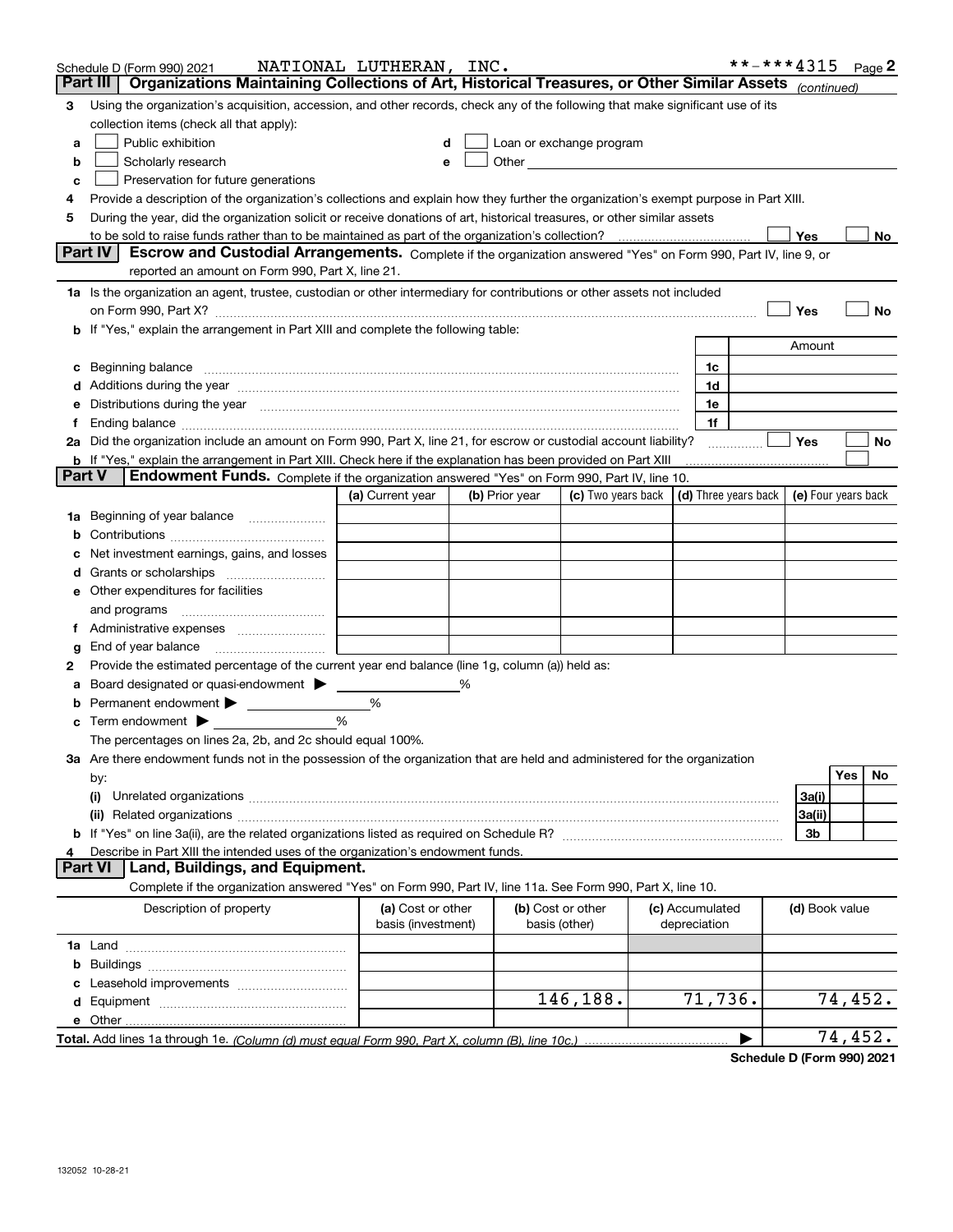| Schedule D (Form 990) 2021 |                                          | NATIONAL LUTHERAN, | INC. | **-***4315 | Page J |
|----------------------------|------------------------------------------|--------------------|------|------------|--------|
|                            | Part VII Investments - Other Securities. |                    |      |            |        |

| Part VIII Investments - Other Securities. |  |
|-------------------------------------------|--|
|                                           |  |

Complete if the organization answered "Yes" on Form 990, Part IV, line 11b. See Form 990, Part X, line 12.

| (a) Description of security or category (including name of security)                   | (b) Book value | (c) Method of valuation: Cost or end-of-year market value |
|----------------------------------------------------------------------------------------|----------------|-----------------------------------------------------------|
| (1) Financial derivatives                                                              |                |                                                           |
| (2) Closely held equity interests                                                      |                |                                                           |
| $(3)$ Other                                                                            |                |                                                           |
| OTHER<br>(A)                                                                           | 853,314.       | <b>COST</b>                                               |
| (B)                                                                                    |                |                                                           |
| (C)                                                                                    |                |                                                           |
| (D)                                                                                    |                |                                                           |
| (E)                                                                                    |                |                                                           |
| (F)                                                                                    |                |                                                           |
| (G)                                                                                    |                |                                                           |
| (H)                                                                                    |                |                                                           |
| Total. (Col. (b) must equal Form 990, Part X, col. (B) line 12.) $\blacktriangleright$ | 853,314.       |                                                           |

#### **Part VIII Investments - Program Related.**

Complete if the organization answered "Yes" on Form 990, Part IV, line 11c. See Form 990, Part X, line 13.

| (a) Description of investment                                    | (b) Book value | (c) Method of valuation: Cost or end-of-year market value |
|------------------------------------------------------------------|----------------|-----------------------------------------------------------|
| (1)                                                              |                |                                                           |
| (2)                                                              |                |                                                           |
| (3)                                                              |                |                                                           |
| (4)                                                              |                |                                                           |
| $\frac{1}{2}$                                                    |                |                                                           |
| (6)                                                              |                |                                                           |
| (7)                                                              |                |                                                           |
| (8)                                                              |                |                                                           |
| (9)                                                              |                |                                                           |
| Total. (Col. (b) must equal Form 990, Part X, col. (B) line 13.) |                |                                                           |

#### **Part IX Other Assets.**

Complete if the organization answered "Yes" on Form 990, Part IV, line 11d. See Form 990, Part X, line 15.

| (a) Description                                                                                                   | (b) Book value |
|-------------------------------------------------------------------------------------------------------------------|----------------|
| OF-USE ASSETS<br>RIGHT<br>(1)                                                                                     | 759,355.       |
| (2)                                                                                                               |                |
| (3)                                                                                                               |                |
| (4)                                                                                                               |                |
| (5)                                                                                                               |                |
| (6)                                                                                                               |                |
| (7)                                                                                                               |                |
| (8)                                                                                                               |                |
| (9)                                                                                                               |                |
| Total. (Column (b) must equal Form 990, Part X, col. (B) line 15.)                                                | 759,355.       |
| <b>Other Liabilities.</b><br>Part X                                                                               |                |
| Complete if the organization answered "Yes" on Form 990, Part IV, line 11e or 11f. See Form 990, Part X, line 25. |                |
| (a) Description of liability<br>1.                                                                                | (b) Book value |
| Federal income taxes                                                                                              |                |
| LEASE LIABILITY<br>(2)                                                                                            | 759,355.       |
| DUE TO AFFILIATES<br>(3)                                                                                          | 3, 116, 319.   |
| (4)                                                                                                               |                |

| (6) |  |
|-----|--|
|     |  |
| (8) |  |
| (9) |  |
|     |  |

**Total.**  *(Column (b) must equal Form 990, Part X, col. (B) line 25.)* 

**2.** Liability for uncertain tax positions. In Part XIII, provide the text of the footnote to the organization's financial statements that reports the

organization's liability for uncertain tax positions under FASB ASC 740. Check here if the text of the footnote has been provided in Part XIII

 $\mathcal{L}^{\text{max}}$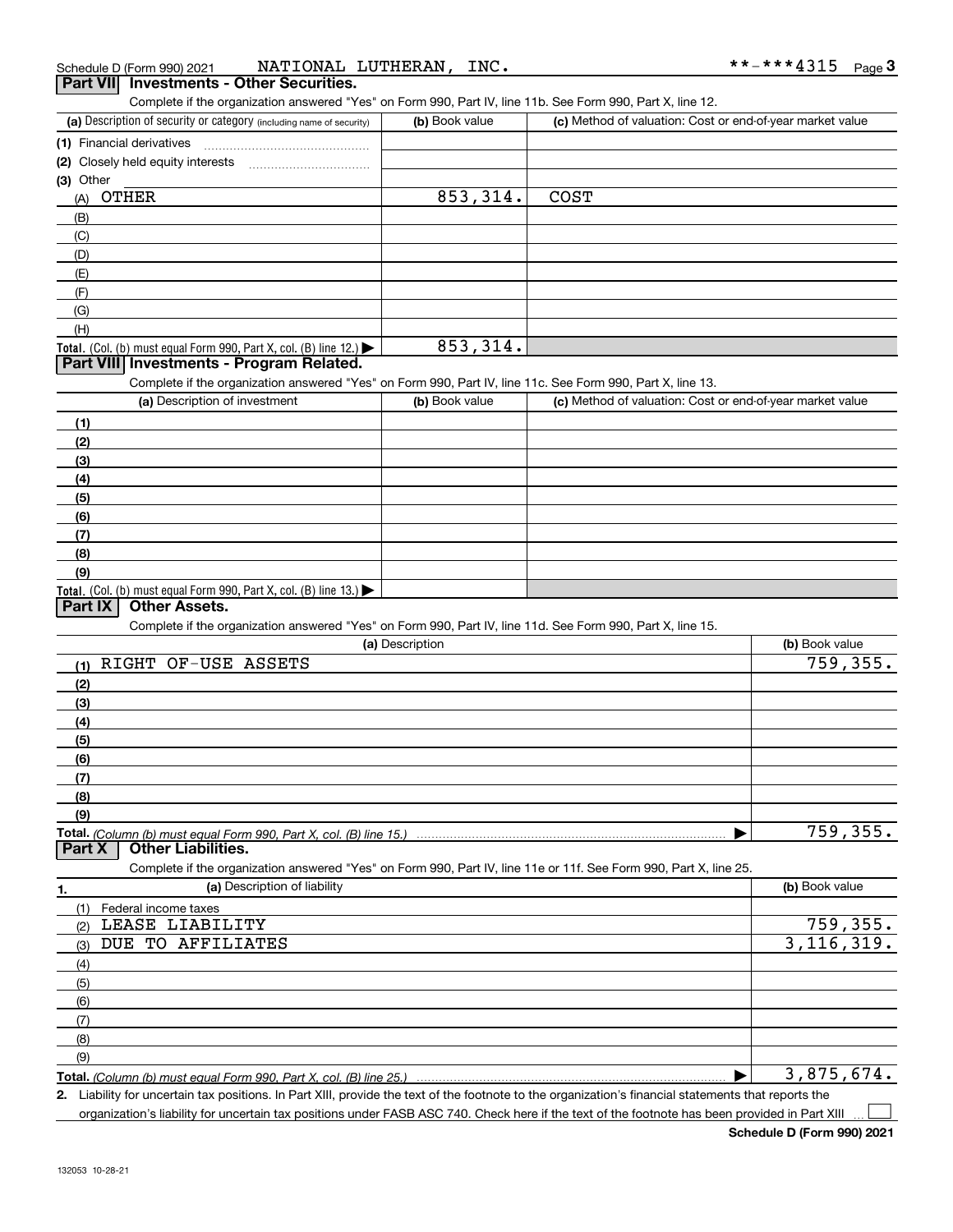|   | NATIONAL LUTHERAN, INC.<br>Schedule D (Form 990) 2021                                                                                                                                                                               |                |          |                | **-***4315      | Page 4 |
|---|-------------------------------------------------------------------------------------------------------------------------------------------------------------------------------------------------------------------------------------|----------------|----------|----------------|-----------------|--------|
|   | Reconciliation of Revenue per Audited Financial Statements With Revenue per Return.<br>Part XI                                                                                                                                      |                |          |                |                 |        |
|   | Complete if the organization answered "Yes" on Form 990, Part IV, line 12a.                                                                                                                                                         |                |          |                |                 |        |
| 1 | Total revenue, gains, and other support per audited financial statements                                                                                                                                                            |                |          | $\blacksquare$ | 6,331,928.      |        |
| 2 | Amounts included on line 1 but not on Form 990, Part VIII, line 12:                                                                                                                                                                 |                |          |                |                 |        |
| a | Net unrealized gains (losses) on investments [11] matter contracts and the unrealized gains (losses) on investments                                                                                                                 | 2a             |          |                |                 |        |
| b |                                                                                                                                                                                                                                     | 2 <sub>b</sub> |          |                |                 |        |
| с |                                                                                                                                                                                                                                     | 2c             |          |                |                 |        |
| d | Other (Describe in Part XIII.)                                                                                                                                                                                                      | 2d             | 13,000.  |                |                 |        |
| е | Add lines 2a through 2d                                                                                                                                                                                                             |                |          | 2e             | 13,000.         |        |
| 3 |                                                                                                                                                                                                                                     |                |          | 3              | 6,318,928.      |        |
| 4 | Amounts included on Form 990, Part VIII, line 12, but not on line 1:                                                                                                                                                                |                |          |                |                 |        |
| a |                                                                                                                                                                                                                                     | 4a             |          |                |                 |        |
| b | Other (Describe in Part XIII.) <b>Construction Contract Construction</b> Chern Construction Chern Chern Chern Chern Chern Chern Chern Chern Chern Chern Chern Chern Chern Chern Chern Chern Chern Chern Chern Chern Chern Chern Che | 4b             | 792,722. |                |                 |        |
|   | Add lines 4a and 4b                                                                                                                                                                                                                 |                |          | 4с             | <u>792,722.</u> |        |
| 5 |                                                                                                                                                                                                                                     |                |          | 5              | 7,111,650.      |        |
|   | Part XII   Reconciliation of Expenses per Audited Financial Statements With Expenses per Return.                                                                                                                                    |                |          |                |                 |        |
|   | Complete if the organization answered "Yes" on Form 990, Part IV, line 12a.                                                                                                                                                         |                |          |                |                 |        |
| 1 | Total expenses and losses per audited financial statements [111] [12] contain an interview and losses per audited financial statements [11] [12] contain an interview and the statements of the statements of the statements a      |                |          | $\mathbf{1}$   | 12,573,445.     |        |
| 2 | Amounts included on line 1 but not on Form 990, Part IX, line 25:                                                                                                                                                                   |                |          |                |                 |        |
| a |                                                                                                                                                                                                                                     | 2a             |          |                |                 |        |
| b |                                                                                                                                                                                                                                     | 2 <sub>b</sub> |          |                |                 |        |
| c |                                                                                                                                                                                                                                     | 2c             |          |                |                 |        |
| d |                                                                                                                                                                                                                                     | 2d             |          |                |                 |        |
| e | Add lines 2a through 2d                                                                                                                                                                                                             |                |          | 2e             |                 |        |
| 3 |                                                                                                                                                                                                                                     |                |          | $\mathbf{a}$   | 12,573,445      |        |
| 4 | Amounts included on Form 990, Part IX, line 25, but not on line 1:                                                                                                                                                                  |                |          |                |                 |        |
| a |                                                                                                                                                                                                                                     | 4a             |          |                |                 |        |
| b | Other (Describe in Part XIII.)                                                                                                                                                                                                      | 4b             |          |                |                 |        |
|   | Add lines 4a and 4b                                                                                                                                                                                                                 |                |          | 4c             |                 |        |
|   |                                                                                                                                                                                                                                     |                |          | 5              | 12,573,445.     |        |
|   | Part XIII Supplemental Information.                                                                                                                                                                                                 |                |          |                |                 |        |
|   | Provide the descriptions required for Part II, lines 3, 5, and 9; Part III, lines 1a and 4; Part IV, lines 1b and 2b; Part V, line 4; Part X, line 2; Part XI,                                                                      |                |          |                |                 |        |
|   | lines 2d and 4b; and Part XII, lines 2d and 4b. Also complete this part to provide any additional information.                                                                                                                      |                |          |                |                 |        |
|   |                                                                                                                                                                                                                                     |                |          |                |                 |        |
|   |                                                                                                                                                                                                                                     |                |          |                |                 |        |
|   |                                                                                                                                                                                                                                     |                |          |                |                 |        |

#### PART XI, LINE 2D - OTHER ADJUSTMENTS:

#### NET ASSETS RELEASED FROM RESTRICTION 13,000.

| PART XI, LINE 4B - OTHER ADJUSTMENTS: |          |
|---------------------------------------|----------|
| DONOR RESTRICTED CONTRIBUTIONS        | 42,722.  |
| REALIZED LOSS FROM OPERATIONS         | 750,000. |
| TOTAL TO SCHEDULE D, PART XI, LINE 4B | 792,722. |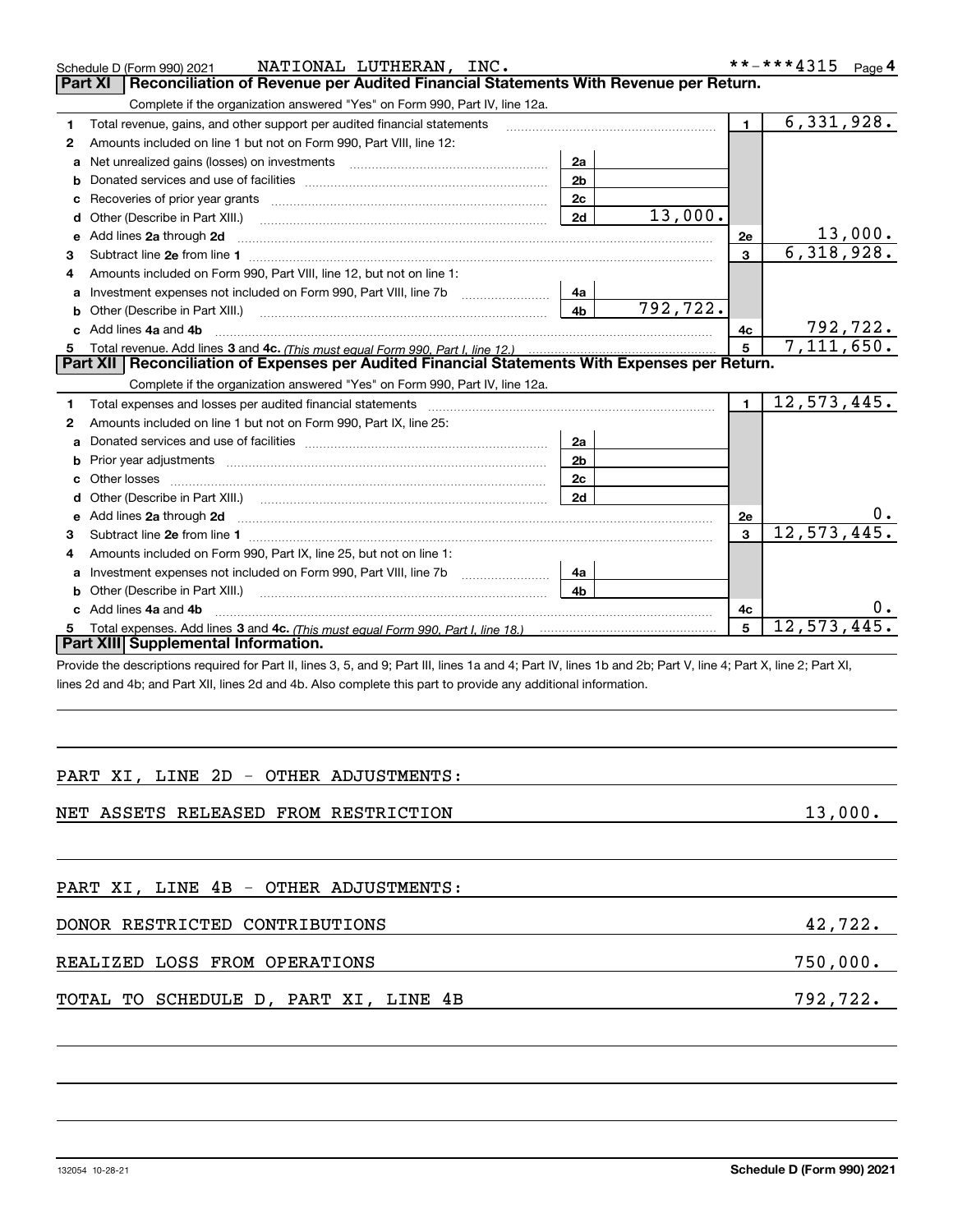| <b>SCHEDULE I</b><br>(Form 990)                                                                                                                                                                                                                                                                                |                                                                                                         | <b>Grants and Other Assistance to Organizations,</b><br>Governments, and Individuals in the United States |                                                                              |                                        |                                                                |                                          | OMB No. 1545-0047<br>2021             |
|----------------------------------------------------------------------------------------------------------------------------------------------------------------------------------------------------------------------------------------------------------------------------------------------------------------|---------------------------------------------------------------------------------------------------------|-----------------------------------------------------------------------------------------------------------|------------------------------------------------------------------------------|----------------------------------------|----------------------------------------------------------------|------------------------------------------|---------------------------------------|
|                                                                                                                                                                                                                                                                                                                |                                                                                                         | Complete if the organization answered "Yes" on Form 990, Part IV, line 21 or 22.                          |                                                                              |                                        |                                                                |                                          |                                       |
| Department of the Treasury<br>Internal Revenue Service                                                                                                                                                                                                                                                         |                                                                                                         |                                                                                                           | Attach to Form 990.<br>Go to www.irs.gov/Form990 for the latest information. |                                        |                                                                |                                          | <b>Open to Public</b><br>Inspection   |
| Name of the organization                                                                                                                                                                                                                                                                                       |                                                                                                         |                                                                                                           |                                                                              |                                        |                                                                |                                          | <b>Employer identification number</b> |
|                                                                                                                                                                                                                                                                                                                | NATIONAL LUTHERAN,                                                                                      | INC.                                                                                                      |                                                                              |                                        |                                                                |                                          | **-***4315                            |
| Part I<br><b>General Information on Grants and Assistance</b><br>Does the organization maintain records to substantiate the amount of the grants or assistance, the grantees' eligibility for the grants or assistance, and the selection<br>$\mathbf 1$                                                       |                                                                                                         |                                                                                                           |                                                                              |                                        |                                                                |                                          | $\boxed{\text{X}}$ Yes<br>  No        |
| Describe in Part IV the organization's procedures for monitoring the use of grant funds in the United States.<br>$\mathbf{2}$<br>Part II<br>Grants and Other Assistance to Domestic Organizations and Domestic Governments. Complete if the organization answered "Yes" on Form 990, Part IV, line 21, for any |                                                                                                         |                                                                                                           |                                                                              |                                        |                                                                |                                          |                                       |
| recipient that received more than \$5,000. Part II can be duplicated if additional space is needed.                                                                                                                                                                                                            |                                                                                                         |                                                                                                           |                                                                              |                                        |                                                                |                                          |                                       |
| <b>1 (a)</b> Name and address of organization<br>or government                                                                                                                                                                                                                                                 | $(b)$ EIN                                                                                               | (c) IRC section<br>(if applicable)                                                                        | (d) Amount of<br>cash grant                                                  | (e) Amount of<br>noncash<br>assistance | (f) Method of<br>valuation (book,<br>FMV, appraisal,<br>other) | (g) Description of<br>noncash assistance | (h) Purpose of grant<br>or assistance |
|                                                                                                                                                                                                                                                                                                                |                                                                                                         |                                                                                                           |                                                                              |                                        |                                                                |                                          | EXPANSION OF "REACH" FOOD             |
| BLUE RIDGE AREA FOOD BANK                                                                                                                                                                                                                                                                                      |                                                                                                         |                                                                                                           |                                                                              |                                        |                                                                |                                          | PROGRAM FOR OLDER ADULTS              |
| PO BOX 937                                                                                                                                                                                                                                                                                                     |                                                                                                         |                                                                                                           |                                                                              |                                        |                                                                |                                          | LIVING JUST ABOVE THE                 |
| VERONA, VA 24482                                                                                                                                                                                                                                                                                               | $\bullet \bullet \star : \star \_ \star \star \_ \star \star \star \star \star \star \star \star \star$ |                                                                                                           | 10,000                                                                       | 0.                                     |                                                                |                                          | POVERTY LINE                          |
|                                                                                                                                                                                                                                                                                                                |                                                                                                         |                                                                                                           |                                                                              |                                        |                                                                |                                          | DISTRIBUTION OF "FRESH                |
| CROSSROADS COMMUNITY FOOD NETWORK,                                                                                                                                                                                                                                                                             |                                                                                                         |                                                                                                           |                                                                              |                                        |                                                                |                                          | CHECKS" AT LOCAL FARMERS              |
| INC. - 6930 CARROLL AVENUE, SUITE                                                                                                                                                                                                                                                                              |                                                                                                         |                                                                                                           |                                                                              |                                        |                                                                |                                          | MARKET AND ASSISTANCE                 |
| 426 - TAKOMA PARK, MD 20912                                                                                                                                                                                                                                                                                    | $\bullet \bullet \star : \star \_ \star \star \_ \star \star \star \star \star \star \star$             |                                                                                                           | 7,500                                                                        | 0.                                     |                                                                |                                          | WITH ELIGIBILITY FOR                  |
|                                                                                                                                                                                                                                                                                                                |                                                                                                         |                                                                                                           |                                                                              |                                        |                                                                |                                          | YEAR-ROUND LIFE                       |
| EDLAVITCH DC JEWISH COMM CENTER                                                                                                                                                                                                                                                                                |                                                                                                         |                                                                                                           |                                                                              |                                        |                                                                |                                          | ENRICHMENT AND HOT MEAL               |
| 1529 16TH STREET NW                                                                                                                                                                                                                                                                                            |                                                                                                         |                                                                                                           |                                                                              |                                        |                                                                |                                          | PROGRAM FOR OLDER ADULTS              |
| WASHINGTON, DC 20036                                                                                                                                                                                                                                                                                           | $\bullet \bullet \star : \star \_ \star \star \_ \star \star \star \star \star \star \star \star$       |                                                                                                           | 12,000                                                                       | $\mathbf{0}$                           |                                                                |                                          | IN THE DISTRICT OF                    |
|                                                                                                                                                                                                                                                                                                                |                                                                                                         |                                                                                                           |                                                                              |                                        |                                                                |                                          | CHAPLAIN AT DEERFIELD                 |
| GRACEINSIDE                                                                                                                                                                                                                                                                                                    |                                                                                                         |                                                                                                           |                                                                              |                                        |                                                                |                                          | CORRECTIONAL CENTER. A                |
| 2828 EMERYWOOD PARKWAY                                                                                                                                                                                                                                                                                         |                                                                                                         |                                                                                                           |                                                                              |                                        |                                                                |                                          | PRISON FOR MALE GERIATRIC             |
| RICHMOND, VA 23294                                                                                                                                                                                                                                                                                             | $\bullet \bullet \star : \star \_ \star \star \_ \star \star \star \star \star \cdot$ 2300              |                                                                                                           | 15,000                                                                       | $\mathbf{0}$                           |                                                                |                                          | PRISONERS, WHO IS ALSO                |
|                                                                                                                                                                                                                                                                                                                |                                                                                                         |                                                                                                           |                                                                              |                                        |                                                                |                                          | HEALTH, EDUCATION, STABLE             |
| GREATER BALTIMORE AHC INC.                                                                                                                                                                                                                                                                                     |                                                                                                         |                                                                                                           |                                                                              |                                        |                                                                |                                          | HOUSING AND SOCIALIZATION             |
| 1501 SAINT PAUL STREET, SUITE 111                                                                                                                                                                                                                                                                              |                                                                                                         |                                                                                                           |                                                                              |                                        |                                                                |                                          | PROGRAM FOR LOW INCOME                |
| BALTIMORE, MD 21202                                                                                                                                                                                                                                                                                            | $\bullet \bullet^* :^* \rightarrow \bullet^* \bullet^* \bullet^* \bullet 4573$                          |                                                                                                           | 10,000                                                                       | $\mathbf{0}$ .                         |                                                                |                                          | SENIORS AT MONTEVERDE                 |
|                                                                                                                                                                                                                                                                                                                |                                                                                                         |                                                                                                           |                                                                              |                                        |                                                                |                                          | 'MEMORY CAF" FOR                      |
| JEWISH FAMILY SERVICES OF DELAWARE                                                                                                                                                                                                                                                                             |                                                                                                         |                                                                                                           |                                                                              |                                        |                                                                |                                          | INDIVIDUALS WITH DEMENTIA             |
| INC. - 99 PASSMORE ROAD -                                                                                                                                                                                                                                                                                      |                                                                                                         |                                                                                                           |                                                                              |                                        |                                                                |                                          | TO PROMOTE SOCIALIZATION.             |
| WILMINGTON, DE 19803                                                                                                                                                                                                                                                                                           | $\bullet \bullet \star : \star \_ \star \star \_ \star \_ \star \star \to 7026$                         |                                                                                                           | 7,500,                                                                       | 0.                                     |                                                                |                                          | STIMULATE COGNITIVE                   |
| Enter total number of section $501(c)(3)$ and government organizations listed in the line 1 table<br>$\mathbf{2}$                                                                                                                                                                                              |                                                                                                         |                                                                                                           |                                                                              |                                        |                                                                |                                          | 18.                                   |
| Enter total number of other organizations listed in the line 1 table<br>3                                                                                                                                                                                                                                      |                                                                                                         |                                                                                                           |                                                                              |                                        |                                                                |                                          |                                       |
| LHA For Paperwork Reduction Act Notice, see the Instructions for Form 990.                                                                                                                                                                                                                                     |                                                                                                         |                                                                                                           |                                                                              |                                        |                                                                |                                          | Schedule I (Form 990) 2021            |

SEE PART IV FOR COLUMN (H) DESCRIPTIONS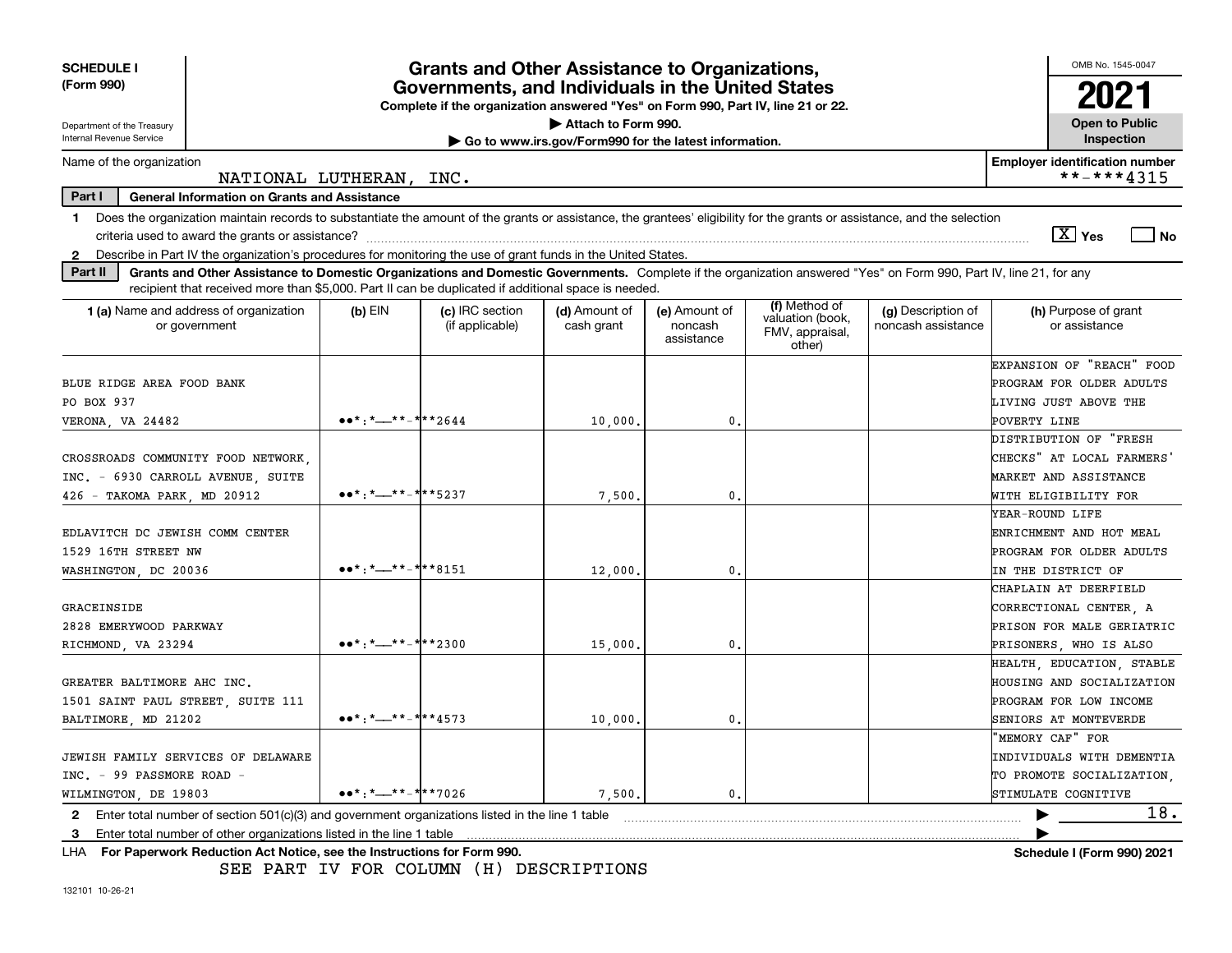#### Schedule I (Form 990) <code>NATIONAL LUTHERAN</code> , <code>INC</code> . \*\*-\*\*\*4315 Page 1

| Part II   Continuation of Grants and Other Assistance to Domestic Organizations and Domestic Governments (Schedule I (Form 990), Part II.) |                                                                                                                                                                                                                                                                                                                                                                                                                                                                                                                                                                    |                                  |                             |                                        |                                                                |                                           |                                       |
|--------------------------------------------------------------------------------------------------------------------------------------------|--------------------------------------------------------------------------------------------------------------------------------------------------------------------------------------------------------------------------------------------------------------------------------------------------------------------------------------------------------------------------------------------------------------------------------------------------------------------------------------------------------------------------------------------------------------------|----------------------------------|-----------------------------|----------------------------------------|----------------------------------------------------------------|-------------------------------------------|---------------------------------------|
| (a) Name and address of<br>organization or government                                                                                      | $(b)$ EIN                                                                                                                                                                                                                                                                                                                                                                                                                                                                                                                                                          | (c) IRC section<br>if applicable | (d) Amount of<br>cash grant | (e) Amount of<br>noncash<br>assistance | (f) Method of<br>valuation<br>(book, FMV,<br>appraisal, other) | (g) Description of<br>non-cash assistance | (h) Purpose of grant<br>or assistance |
| MONTGOMERY COUNTY COALITION FOR                                                                                                            |                                                                                                                                                                                                                                                                                                                                                                                                                                                                                                                                                                    |                                  |                             |                                        |                                                                |                                           | PROVISION OF URGENT NEEDS             |
| THE HOMELESS, INC. - 405 EAST GUDE                                                                                                         |                                                                                                                                                                                                                                                                                                                                                                                                                                                                                                                                                                    |                                  |                             |                                        |                                                                |                                           | TO ASSIST IN HEALTH AND               |
| DRIVE, SUITE 209 - ROCKVILLE, MD                                                                                                           |                                                                                                                                                                                                                                                                                                                                                                                                                                                                                                                                                                    |                                  |                             |                                        |                                                                |                                           | SAFETY OF FORMERLY                    |
| 20850                                                                                                                                      | $\bullet \bullet^* :^* \rightarrow \bullet^* \bullet^* \bullet^* \bullet^* \bullet^* \bullet^* \bullet^* \bullet^*$                                                                                                                                                                                                                                                                                                                                                                                                                                                |                                  | 7,500.                      | 0.                                     |                                                                |                                           | HOMELESS OLDER ADULTS IN              |
|                                                                                                                                            |                                                                                                                                                                                                                                                                                                                                                                                                                                                                                                                                                                    |                                  |                             |                                        |                                                                |                                           | EXPANSION OF SUBSIDIZED               |
| NEIGHBOR RIDE, INC.                                                                                                                        |                                                                                                                                                                                                                                                                                                                                                                                                                                                                                                                                                                    |                                  |                             |                                        |                                                                |                                           | TRANSPORTATION PROGRAM                |
| 5570 STERRETT PLACE, SUITE 102                                                                                                             |                                                                                                                                                                                                                                                                                                                                                                                                                                                                                                                                                                    |                                  |                             |                                        |                                                                |                                           | FOR OLDER ADULTS IN                   |
| COLUMBIA, MD 21044                                                                                                                         | $\bullet \bullet \ast : \ast \_ \ast \ast \_ \ast \ast \ast \ast \ast \ast \ast \ast$                                                                                                                                                                                                                                                                                                                                                                                                                                                                              |                                  | 10,000.                     | 0.                                     |                                                                |                                           | HOWARD COUNTY, MARYLAND               |
|                                                                                                                                            |                                                                                                                                                                                                                                                                                                                                                                                                                                                                                                                                                                    |                                  |                             |                                        |                                                                |                                           | MOBILITY COORDINATION                 |
| NEW RIVER VALLEY SENIOR SERVICES,                                                                                                          |                                                                                                                                                                                                                                                                                                                                                                                                                                                                                                                                                                    |                                  |                             |                                        |                                                                |                                           | PROGRAM PROVIDES                      |
| INC. - 6226 UNIVERSITY PARK DRIVE,                                                                                                         |                                                                                                                                                                                                                                                                                                                                                                                                                                                                                                                                                                    |                                  |                             |                                        |                                                                |                                           | NON-EMERGENCY                         |
| SUITE 3100 - FAIRLAWN, VA 24141                                                                                                            | $\bullet \bullet \ast : \ast \_ \ast \ast \ast \ast \ast \ast \ast \ast \ast \ast \ast \ast$                                                                                                                                                                                                                                                                                                                                                                                                                                                                       |                                  | 10,000.                     | 0.                                     |                                                                |                                           | TRANSPORTATION FOR                    |
|                                                                                                                                            |                                                                                                                                                                                                                                                                                                                                                                                                                                                                                                                                                                    |                                  |                             |                                        |                                                                |                                           | TRANSPORTATION FOR OLDER              |
| NEWARK SENIOR CENTER, INC.                                                                                                                 |                                                                                                                                                                                                                                                                                                                                                                                                                                                                                                                                                                    |                                  |                             |                                        |                                                                |                                           | ADULTS WHO PARTICIPATE IN             |
| 200 WHITE CHAPEL DRIVE                                                                                                                     |                                                                                                                                                                                                                                                                                                                                                                                                                                                                                                                                                                    |                                  |                             |                                        |                                                                |                                           | FIVE-DAY PER WEEK PROGRAM             |
| NEWARK, DE 19713                                                                                                                           | $\bullet \bullet \star : \star \_ \star \star \_ \star \sharp \star 4695$                                                                                                                                                                                                                                                                                                                                                                                                                                                                                          |                                  | 10,000.                     | 0.                                     |                                                                |                                           | FOR PERSONS WITH                      |
|                                                                                                                                            |                                                                                                                                                                                                                                                                                                                                                                                                                                                                                                                                                                    |                                  |                             |                                        |                                                                |                                           | PROVISION OF MEDICAL                  |
| PIEDMONT SENIOR RESOURCES AREA                                                                                                             |                                                                                                                                                                                                                                                                                                                                                                                                                                                                                                                                                                    |                                  |                             |                                        |                                                                |                                           | TRANSPORTATION FOR VERY               |
| AGENCY ON AGING, INC. - 1413 SOUTH                                                                                                         |                                                                                                                                                                                                                                                                                                                                                                                                                                                                                                                                                                    |                                  |                             |                                        |                                                                |                                           | LOW INCOME, RURAL OLDER               |
| MAIN STREET - FARMVILLE, VA 23901                                                                                                          | $\bullet \bullet \star : \star \_ \star \star \_ \star \_ \sharp \star \frac{1}{3}$                                                                                                                                                                                                                                                                                                                                                                                                                                                                                |                                  | 10,000.                     | $\mathbf{0}$                           |                                                                |                                           | ADULTS                                |
|                                                                                                                                            |                                                                                                                                                                                                                                                                                                                                                                                                                                                                                                                                                                    |                                  |                             |                                        |                                                                |                                           | MINOR REPAIRS IN HOMES OF             |
| REBUILDING TOGETHER ALEXANDRIA                                                                                                             |                                                                                                                                                                                                                                                                                                                                                                                                                                                                                                                                                                    |                                  |                             |                                        |                                                                |                                           | OLDER ADULTS TO ENABLE                |
| 10723 MAIN STREET, SUITE 135                                                                                                               |                                                                                                                                                                                                                                                                                                                                                                                                                                                                                                                                                                    |                                  |                             |                                        |                                                                |                                           | RESIDENTS TO LIVE SAFELY              |
| FAIRFAX, VA 22030                                                                                                                          | $\bullet\bullet^*$ : $*$ $\frac{1}{2}$ $\bullet^*$ $\frac{1}{2}$ $\bullet$ 8090                                                                                                                                                                                                                                                                                                                                                                                                                                                                                    |                                  | 10,000.                     | 0.                                     |                                                                |                                           | IN THEIR RESIDENCES,                  |
| REBUILDING                                                                                                                                 |                                                                                                                                                                                                                                                                                                                                                                                                                                                                                                                                                                    |                                  |                             |                                        |                                                                |                                           | CONTINUATION OF                       |
| TOGETHER/ARLINGTON/FAIRFAX/FALLS                                                                                                           |                                                                                                                                                                                                                                                                                                                                                                                                                                                                                                                                                                    |                                  |                             |                                        |                                                                |                                           | REBUILDING TOGETHER                   |
| CHURCH, INC. - 700 PRINCESS                                                                                                                |                                                                                                                                                                                                                                                                                                                                                                                                                                                                                                                                                                    |                                  |                             |                                        |                                                                |                                           | <b>EXPRESS TO ADDRESS HEALTH</b>      |
| STREET, SUITE 206 - ALEXANDRIA, VA                                                                                                         | $\bullet \bullet \star : \star \_ \star \_ \star \_ \star \_ \sharp \star \circ$ 286                                                                                                                                                                                                                                                                                                                                                                                                                                                                               |                                  | 12,000.                     | 0.                                     |                                                                |                                           | AND SAFETY HAZARDS IN                 |
|                                                                                                                                            |                                                                                                                                                                                                                                                                                                                                                                                                                                                                                                                                                                    |                                  |                             |                                        |                                                                |                                           | <b>EXPANSION OF SENIOR</b>            |
| SENIOR SERVICES OF ALEXANDRIA                                                                                                              |                                                                                                                                                                                                                                                                                                                                                                                                                                                                                                                                                                    |                                  |                             |                                        |                                                                |                                           | AMBASSADOR PROGRAM AND OF             |
| 206 N WASHINGTON STREET, SUITE 301                                                                                                         |                                                                                                                                                                                                                                                                                                                                                                                                                                                                                                                                                                    |                                  |                             |                                        |                                                                |                                           | COMMUNITY OUTREACH                    |
| ALEXANDRIA, VA 22314                                                                                                                       | $\bullet \bullet \ast : \ast \_ \ast \ast \ast \ast \ast \ast \ast \ast \ast \ast$                                                                                                                                                                                                                                                                                                                                                                                                                                                                                 |                                  | 7,500.                      | 0.                                     |                                                                |                                           | PROGRAMS SUCH AS DEMENTIA             |
|                                                                                                                                            |                                                                                                                                                                                                                                                                                                                                                                                                                                                                                                                                                                    |                                  |                             |                                        |                                                                |                                           | FINAL DEVELOPMENT OF                  |
| VIRGINIA TECH ADULT DAY SERVICES                                                                                                           |                                                                                                                                                                                                                                                                                                                                                                                                                                                                                                                                                                    |                                  |                             |                                        |                                                                |                                           | MULTI-WEEK PROGRAM FOR                |
| 102 WALLACE HALL, UNIT 0416                                                                                                                |                                                                                                                                                                                                                                                                                                                                                                                                                                                                                                                                                                    |                                  |                             |                                        |                                                                |                                           | OLDER ADULTS WHO HAVE                 |
| BLACKSBURG, VA 24060                                                                                                                       | $\bullet \bullet \star : \star \text{---} \star \star \text{---} \star \star \text{---} \star \text{---} \star \text{---} \star \text{---} \star \text{---} \star \text{---} \star \text{---} \star \text{---} \star \text{---} \star \text{---} \star \text{---} \star \text{---} \star \text{---} \star \text{---} \star \text{---} \star \text{---} \star \text{---} \star \text{---} \star \text{---} \star \text{---} \star \text{---} \star \text{---} \star \text{---} \star \text{---} \star \text{---} \star \text{---} \star \text{---} \star \text{---$ |                                  | 10.572.                     | 0.                                     |                                                                |                                           | <b>JUST BEEN DIAGNOSED WITH</b>       |

**Schedule I (Form 990)**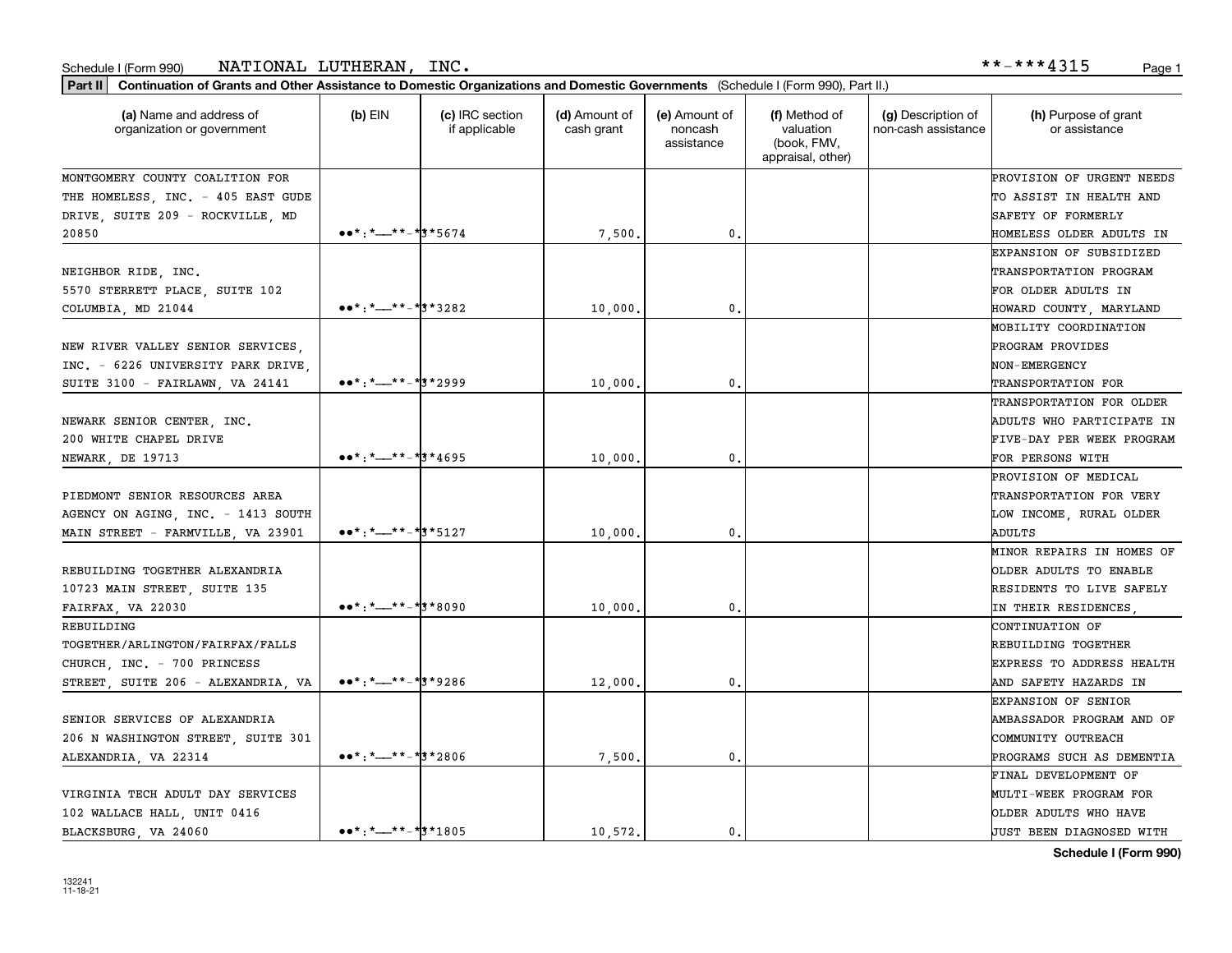| <b>NATIONAL</b><br>LUTHERAN<br>INC.<br>.<br>.<br>. .<br>Schedule I (Form 990)<br>. .<br>$\sim$<br>. .<br>$\overline{\phantom{0}}$ | Page<br>ᆂᇦᆂᇦ |  |
|-----------------------------------------------------------------------------------------------------------------------------------|--------------|--|
|-----------------------------------------------------------------------------------------------------------------------------------|--------------|--|

| Part II   Continuation of Grants and Other Assistance to Domestic Organizations and Domestic Governments (Schedule I (Form 990), Part II.) |                                                                              |                                  |                             |                                        |                                                                |                                           |                                                                                    |
|--------------------------------------------------------------------------------------------------------------------------------------------|------------------------------------------------------------------------------|----------------------------------|-----------------------------|----------------------------------------|----------------------------------------------------------------|-------------------------------------------|------------------------------------------------------------------------------------|
| (a) Name and address of<br>organization or government                                                                                      | $(b)$ EIN                                                                    | (c) IRC section<br>if applicable | (d) Amount of<br>cash grant | (e) Amount of<br>noncash<br>assistance | (f) Method of<br>valuation<br>(book, FMV,<br>appraisal, other) | (g) Description of<br>non-cash assistance | (h) Purpose of grant<br>or assistance                                              |
| WOODLEY HOUSE, INC.<br>3000 CONNECTICUT AVE NW, SUITE 108                                                                                  |                                                                              |                                  |                             |                                        |                                                                |                                           | ASSIST OLDER ADULTS WITH<br>SEVERE MENTAL ILLNESS WHO<br>HAVE A HISTORY OF CHRONIC |
| WASHINGTON, DC 20008                                                                                                                       | $\bullet \bullet \star : \star \_ \star \star \_ \star \_ \sharp \star 5460$ |                                  | 15,000.                     | $\mathfrak o$ .                        |                                                                |                                           | HOMELESSNESS.                                                                      |
|                                                                                                                                            |                                                                              |                                  |                             |                                        |                                                                |                                           |                                                                                    |
|                                                                                                                                            |                                                                              |                                  |                             |                                        |                                                                |                                           |                                                                                    |
|                                                                                                                                            |                                                                              |                                  |                             |                                        |                                                                |                                           |                                                                                    |
|                                                                                                                                            |                                                                              |                                  |                             |                                        |                                                                |                                           |                                                                                    |
|                                                                                                                                            |                                                                              |                                  |                             |                                        |                                                                |                                           |                                                                                    |
|                                                                                                                                            |                                                                              |                                  |                             |                                        |                                                                |                                           |                                                                                    |
|                                                                                                                                            |                                                                              |                                  |                             |                                        |                                                                |                                           |                                                                                    |
|                                                                                                                                            |                                                                              |                                  |                             |                                        |                                                                |                                           |                                                                                    |
|                                                                                                                                            |                                                                              |                                  |                             |                                        |                                                                |                                           |                                                                                    |
|                                                                                                                                            |                                                                              |                                  |                             |                                        |                                                                |                                           |                                                                                    |
|                                                                                                                                            |                                                                              |                                  |                             |                                        |                                                                |                                           |                                                                                    |
|                                                                                                                                            |                                                                              |                                  |                             |                                        |                                                                |                                           |                                                                                    |
|                                                                                                                                            |                                                                              |                                  |                             |                                        |                                                                |                                           |                                                                                    |
|                                                                                                                                            |                                                                              |                                  |                             |                                        |                                                                |                                           |                                                                                    |
|                                                                                                                                            |                                                                              |                                  |                             |                                        |                                                                |                                           |                                                                                    |
|                                                                                                                                            |                                                                              |                                  |                             |                                        |                                                                |                                           |                                                                                    |
|                                                                                                                                            |                                                                              |                                  |                             |                                        |                                                                |                                           |                                                                                    |
|                                                                                                                                            |                                                                              |                                  |                             |                                        |                                                                |                                           |                                                                                    |
|                                                                                                                                            |                                                                              |                                  |                             |                                        |                                                                |                                           |                                                                                    |
|                                                                                                                                            |                                                                              |                                  |                             |                                        |                                                                |                                           |                                                                                    |
|                                                                                                                                            |                                                                              |                                  |                             |                                        |                                                                |                                           |                                                                                    |
|                                                                                                                                            |                                                                              |                                  |                             |                                        |                                                                |                                           |                                                                                    |
|                                                                                                                                            |                                                                              |                                  |                             |                                        |                                                                |                                           |                                                                                    |
|                                                                                                                                            |                                                                              |                                  |                             |                                        |                                                                |                                           |                                                                                    |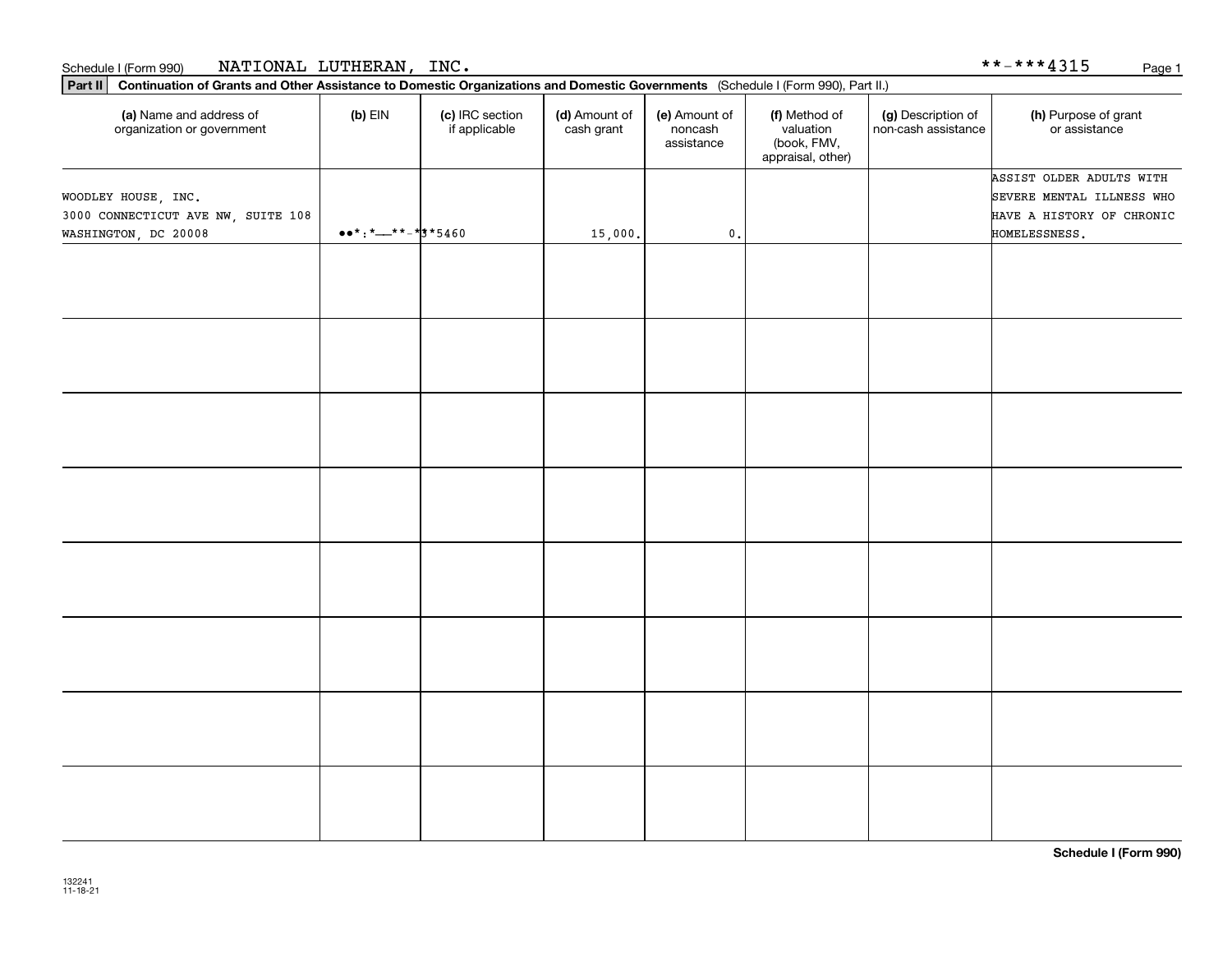Schedule I (Form 990) 2021 **NATIONAL LUTHERAN, INC.** \* \*-\* \* \* 4 3 1 5 Page

**2**

**Part III Grants and Other Assistance to Domestic Individuals.**  Complete if the organization answered "Yes" on Form 990, Part IV, line 22. Part III can be duplicated if additional space is needed.

| (a) Type of grant or assistance | (b) Number of<br>recipients | (c) Amount of<br>cash grant | (d) Amount of non-<br>cash assistance | (e) Method of valuation<br>(book, FMV, appraisal, other) | (f) Description of noncash assistance |
|---------------------------------|-----------------------------|-----------------------------|---------------------------------------|----------------------------------------------------------|---------------------------------------|
|                                 |                             |                             |                                       |                                                          |                                       |
|                                 |                             |                             |                                       |                                                          |                                       |
|                                 |                             |                             |                                       |                                                          |                                       |
|                                 |                             |                             |                                       |                                                          |                                       |
|                                 |                             |                             |                                       |                                                          |                                       |
|                                 |                             |                             |                                       |                                                          |                                       |
|                                 |                             |                             |                                       |                                                          |                                       |
|                                 |                             |                             |                                       |                                                          |                                       |
|                                 |                             |                             |                                       |                                                          |                                       |
|                                 |                             |                             |                                       |                                                          |                                       |

Part IV | Supplemental Information. Provide the information required in Part I, line 2; Part III, column (b); and any other additional information.

PART I, LINE 2:

ALL GRANT RECIPIENTS ARE REQUIRED TO AGREE TO THE TERMS & CONDITIONS WHICH

SPECIFY THAT A REPRESENTATIVE OF IMPACT 1890 MAY INSPECT THE BOOKS AND

RECORDS OF THE GRANT RECIPIENT AS RELATED TO THE GRANT. ALL GRANT

RECIPIENTS COMPLETE AN END OF YEAR REPORT, WHICH INCLUDES A FINANCIAL

RECONCILIATION OF AMOUNT AWARDED AND AMOUNTS SPENT, INCLUDING THE PURPOSES

FOR WHICH GRANT MONIES WERE EXPENSED. GRANT RECIPIENTS RECEIVING MORE THAN

\$5,000 RECEIVE THE FIRST HALF OF THE AWARD UPON RECEIPT OF THE SIGNED TERMS

#### & CONDITIONS; THE SECOND PAYMENT IS MADE FOLLOWING RECEIPT OF A MID-YEAR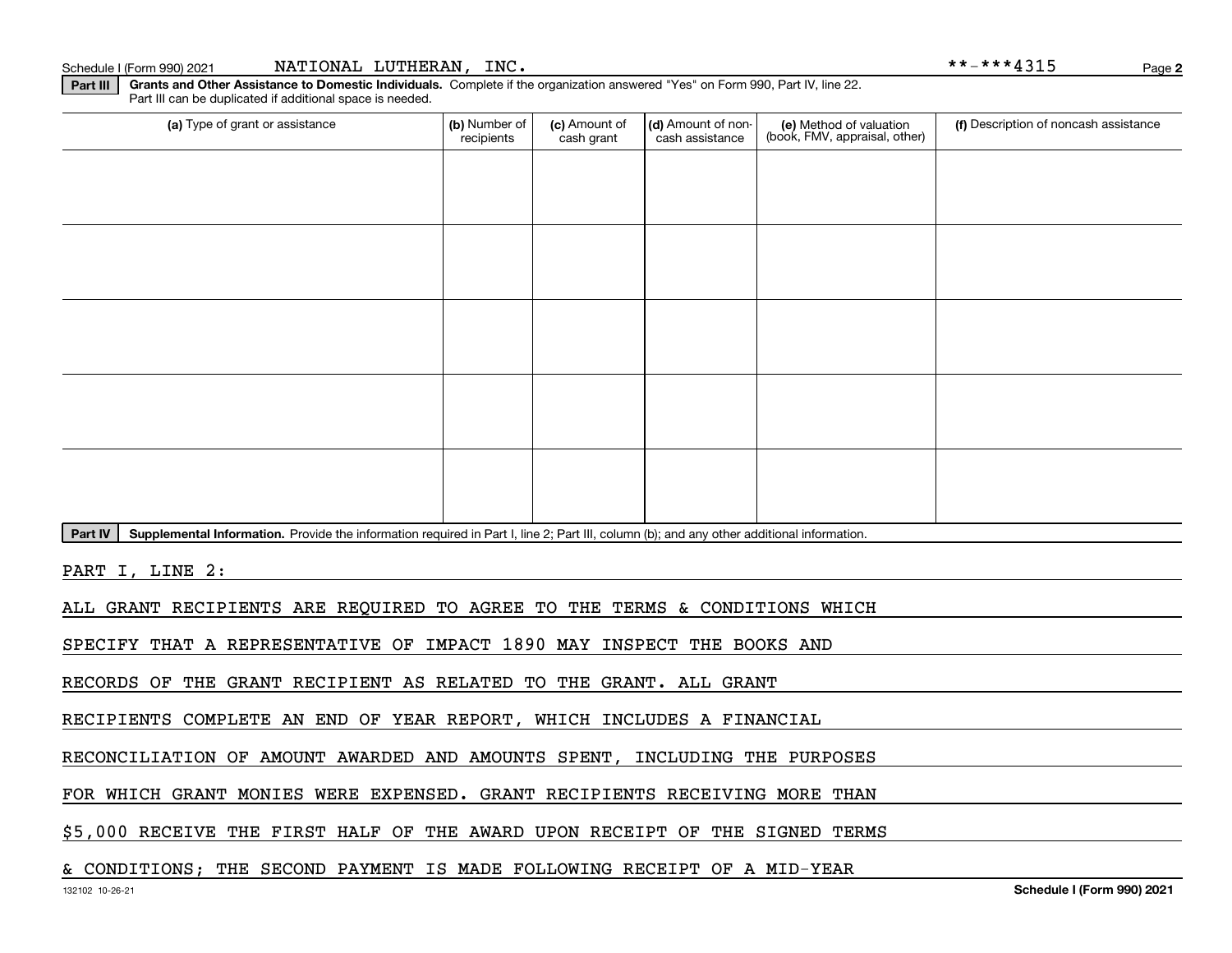|                                           | Schedule I (Form 990) <b>NATIONAL LUTHERAN, INC.</b>                      | **-***4315 Page 2 |
|-------------------------------------------|---------------------------------------------------------------------------|-------------------|
| <b>Part IV   Supplemental Information</b> |                                                                           |                   |
|                                           | REPORT, WHICH INCLUDES INFORMATION AS TO THE EXPENDITURE OF FUNDS AND     |                   |
|                                           | PURPOSES OF SUCH EXPENDITURES. FINALLY, ALL GRANT RECEIPTS, REGARDLESS OF |                   |
|                                           | THE SIZE OF THE GRANT, ARE VISITED DURING THE GRANT PERIOD BY A MEMBER OF |                   |
|                                           | THE IMPACT 1890 STAFF AND, AT TIMES, MEMBERS OF THE IMPACT 1890 BOARD OF  |                   |
|                                           | DIRECTORS (BOARD), THE GROUP GRANTED AUTHORITY BY THE NATIONAL LUTHERAN,  |                   |
|                                           | INC. TO AWARD THE GRANTS. ANY FUNDS REMAINING AT THE END OF THE GRANT     |                   |
|                                           | PERIOD MUST EITHER BE RETURNED TO IMPACT 1890 OR MAY BE SPENT DOWN IN     |                   |
|                                           | ACCORDANCE WITH A SPEND DOWN PLAN APPROVED BY THE BOARD.                  |                   |

PART II, LINE 1, COLUMN (H):

NAME OF ORGANIZATION OR GOVERNMENT: ART ON WHEELS, NFP

(H) PURPOSE OF GRANT OR ASSISTANCE: CREATIVE ENGAGEMENT FOR SENIORS

THROUGH VISUAL ARTS, MUSIC AND MOVEMENT. NOW PROVIDING KITS, WHICH ALLOW

FOR SELF-GUDIDED, DISTANCED CREATIVE ENGAGEMENT.

NAME OF ORGANIZATION OR GOVERNMENT: CAPITOL HILL VILLAGE

(H) PURPOSE OF GRANT OR ASSISTANCE: INCREASE WORK AND VIRTUAL OUTREACH

IN LOW-INCOME HOUSING COMMUNITIES INCLUDING PEER TO PEER HEALTH SUPPORT

NETWORK

NAME OF ORGANIZATION OR GOVERNMENT:

CROSSROADS COMMUNITY FOOD NETWORK, INC.

(H) PURPOSE OF GRANT OR ASSISTANCE: DISTRIBUTION OF "FRESH CHECKS" AT

LOCAL FARMERS' MARKET AND ASSISTANCE WITH ELIGIBILITY FOR VARIOUS SUPPORT

SERVICES FOR LOW INCOME OLDER ADULTS. DELIVERY OF ITEMS TO OLDER ADULTS

EVEN MORE ISOLATED DURING THE PANDEMIC.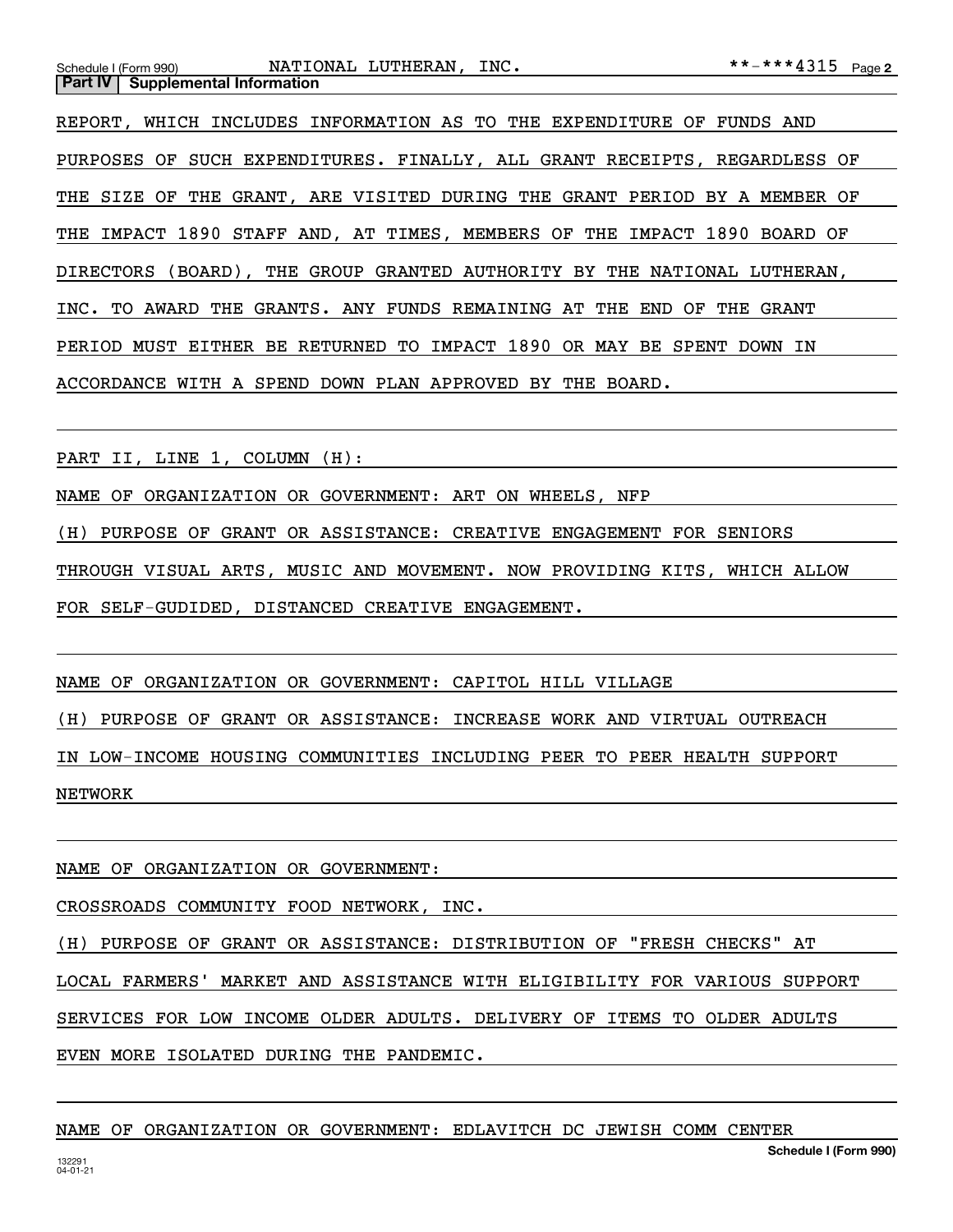(H) PURPOSE OF GRANT OR ASSISTANCE: YEAR-ROUND LIFE ENRICHMENT AND HOT

MEAL PROGRAM FOR OLDER ADULTS IN THE DISTRICT OF COLUMBIA AND SUPPORT OF

PROVIDING VIRUTAL ENGAGEMENT PROGRAMS.

NAME OF ORGANIZATION OR GOVERNMENT: GRACEINSIDE

(H) PURPOSE OF GRANT OR ASSISTANCE: CHAPLAIN AT DEERFIELD CORRECTIONAL

CENTER, A PRISON FOR MALE GERIATRIC PRISONERS, WHO IS ALSO PROVIDING

VIRTUAL SPIRITUAL CARE DURING THE PANDEMIC.

NAME OF ORGANIZATION OR GOVERNMENT: GREATER BALTIMORE AHC INC.

(H) PURPOSE OF GRANT OR ASSISTANCE: HEALTH, EDUCATION, STABLE HOUSING

AND SOCIALIZATION PROGRAM FOR LOW INCOME SENIORS AT MONTEVERDE HOUSING,

WITH AN INCREASED FOCUS ON PROVIDING TECHNOLOGY REQUIRED TO FACILATE

PROGRAMING VIRTUALLY.

NAME OF ORGANIZATION OR GOVERNMENT:

JEWISH FAMILY SERVICES OF DELAWARE INC.

(H) PURPOSE OF GRANT OR ASSISTANCE: "MEMORY CAF" FOR INDIVIDUALS WITH

DEMENTIA TO PROMOTE SOCIALIZATION, STIMULATE COGNITIVE SKILLS, EASE THE

STRESS OF CAREGIVERS AND INCREASE PUBLIC UNDERSTANDING OF DEMENTIA AND

SUPPORTING IT'S TRANSITION TO VIRTUAL PROGRAMMING.

NAME OF ORGANIZATION OR GOVERNMENT:

MONTGOMERY COUNTY COALITION FOR THE HOMELESS, INC.

(H) PURPOSE OF GRANT OR ASSISTANCE: PROVISION OF URGENT NEEDS TO ASSIST

IN HEALTH AND SAFETY OF FORMERLY HOMELESS OLDER ADULTS IN SUPPORTIVE

HOUSING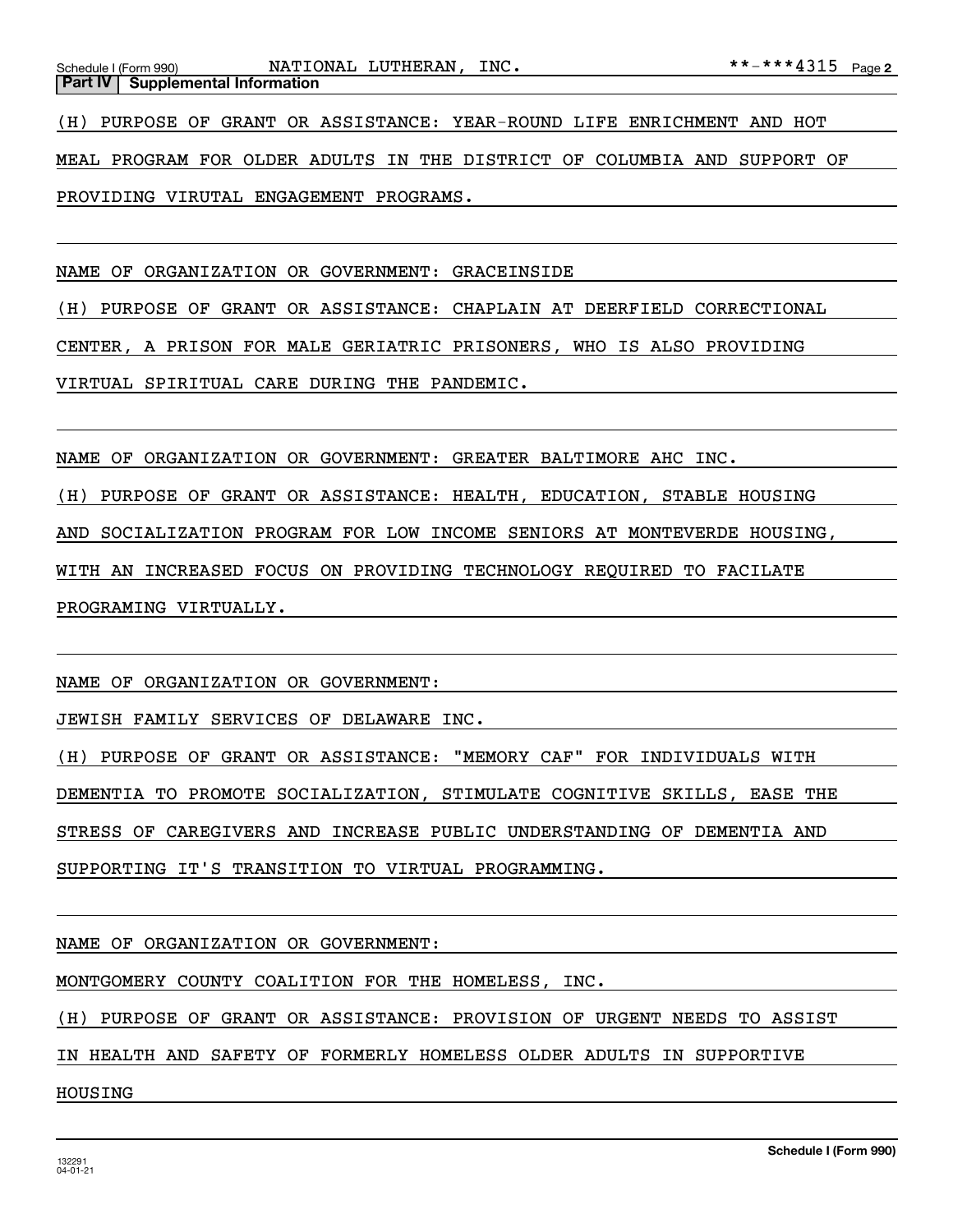Schedule I (Form 990) NATIONAL LUTHERAN, INC. \*\*-\*\*\*4315 Page **Part IV** Supplemental Information

NAME OF ORGANIZATION OR GOVERNMENT: NEIGHBOR RIDE, INC.

(H) PURPOSE OF GRANT OR ASSISTANCE: EXPANSION OF SUBSIDIZED

TRANSPORTATION PROGRAM FOR OLDER ADULTS IN HOWARD COUNTY, MARYLAND AND

SUPPORT ITS NEW INITIATIVE OF HELPING DELIVER FOOD AND NEEDED SUPPLIES TO

OLDER ADULTS ISOLATED AT HOME.

NAME OF ORGANIZATION OR GOVERNMENT:

NEW RIVER VALLEY SENIOR SERVICES, INC.

(H) PURPOSE OF GRANT OR ASSISTANCE: MOBILITY COORDINATION PROGRAM

PROVIDES NON-EMERGENCY TRANSPORTATION FOR MEDICAL PURPOSES AND TO OBTAIN GROCERIES

NAME OF ORGANIZATION OR GOVERNMENT: NEWARK SENIOR CENTER, INC.

(H) PURPOSE OF GRANT OR ASSISTANCE: TRANSPORTATION FOR OLDER ADULTS WHO

PARTICIPATE IN FIVE-DAY PER WEEK PROGRAM FOR PERSONS WITH DEMENTIA.

NAME OF ORGANIZATION OR GOVERNMENT: REBUILDING TOGETHER ALEXANDRIA

(H) PURPOSE OF GRANT OR ASSISTANCE: MINOR REPAIRS IN HOMES OF OLDER

ADULTS TO ENABLE RESIDENTS TO LIVE SAFELY IN THEIR RESIDENCES, OFTEN

PREVENTING RE-HOSPITALIZATION

NAME OF ORGANIZATION OR GOVERNMENT:

REBUILDING TOGETHER/ARLINGTON/FAIRFAX/FALLS CHURCH, INC.

(H) PURPOSE OF GRANT OR ASSISTANCE: CONTINUATION OF REBUILDING TOGETHER

EXPRESS TO ADDRESS HEALTH AND SAFETY HAZARDS IN HOMES OF LOW INCOME

SENIORS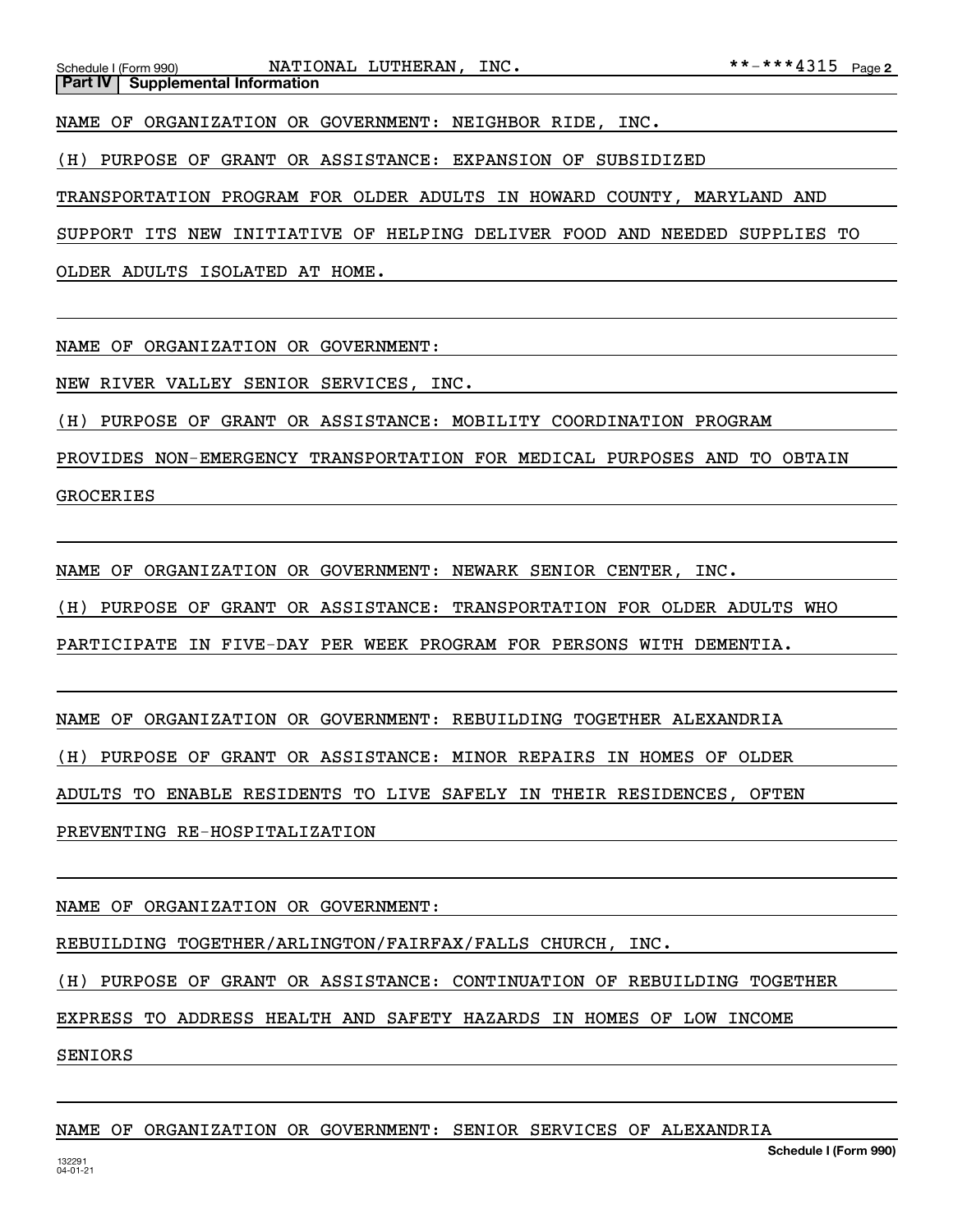| NATIONAL LUTHERAN, INC.<br>Schedule I (Form 990)                        | **-***4315 Page 2 |  |
|-------------------------------------------------------------------------|-------------------|--|
| <b>Supplemental Information</b><br><b>Part IV</b>                       |                   |  |
| (H) PURPOSE OF GRANT OR ASSISTANCE: EXPANSION OF SENIOR AMBASSADOR      |                   |  |
| PROGRAM AND OF COMMUNITY OUTREACH PROGRAMS SUCH AS DEMENTIA FRIENDLY    |                   |  |
| ALEXANDRIA. AS WELL AS THE PROVISION OF PPE SUPPLIES FOR OLDER ADULTS.  |                   |  |
|                                                                         |                   |  |
| NAME OF ORGANIZATION OR GOVERNMENT: VIRGINIA TECH ADULT DAY SERVICES    |                   |  |
| PURPOSE OF GRANT OR ASSISTANCE: FINAL DEVELOPMENT OF MULTI-WEEK<br>(H)  |                   |  |
| PROGRAM FOR OLDER ADULTS WHO HAVE JUST BEEN DIAGNOSED WITH DEMENTIA AND |                   |  |
| THEIR CAREGIVERS AND SUPPORT FOR ITS TRANSITION TO A VIRTUAL FORMAT.    |                   |  |
|                                                                         |                   |  |
|                                                                         |                   |  |
|                                                                         |                   |  |
|                                                                         |                   |  |
|                                                                         |                   |  |
|                                                                         |                   |  |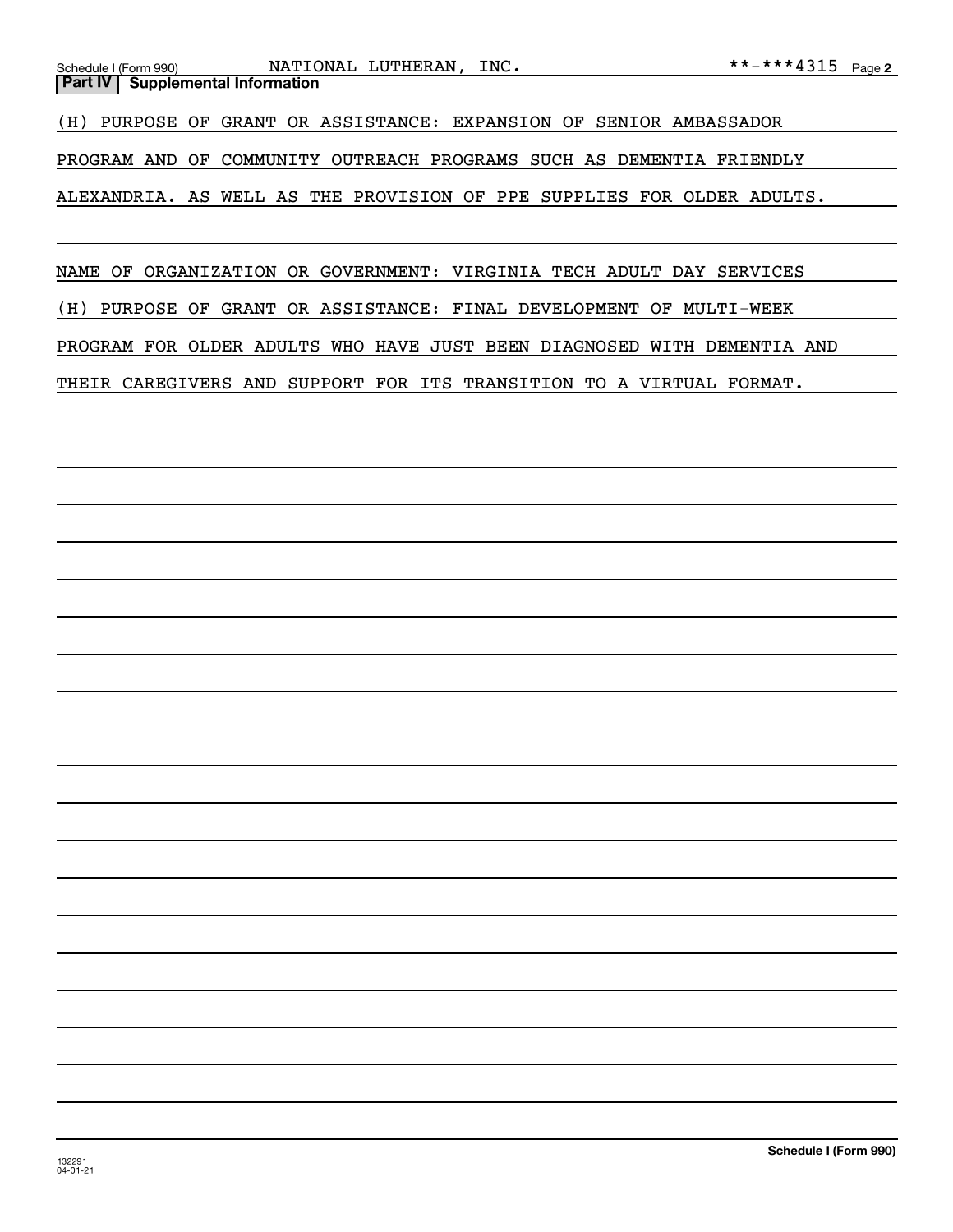|    | <b>SCHEDULE J</b>                                      | <b>Compensation Information</b>                                                                                                                                                                                                      | OMB No. 1545-0047                     |     |             |
|----|--------------------------------------------------------|--------------------------------------------------------------------------------------------------------------------------------------------------------------------------------------------------------------------------------------|---------------------------------------|-----|-------------|
|    | (Form 990)                                             | For certain Officers, Directors, Trustees, Key Employees, and Highest                                                                                                                                                                |                                       |     |             |
|    |                                                        | <b>Compensated Employees</b>                                                                                                                                                                                                         | 2021                                  |     |             |
|    |                                                        | Complete if the organization answered "Yes" on Form 990, Part IV, line 23.<br>Attach to Form 990.                                                                                                                                    | <b>Open to Public</b>                 |     |             |
|    | Department of the Treasury<br>Internal Revenue Service | ► Go to www.irs.gov/Form990 for instructions and the latest information.                                                                                                                                                             | Inspection                            |     |             |
|    | Name of the organization                               |                                                                                                                                                                                                                                      | <b>Employer identification number</b> |     |             |
|    |                                                        | NATIONAL LUTHERAN,<br>INC.                                                                                                                                                                                                           | **-***4315                            |     |             |
|    | Part I                                                 | <b>Questions Regarding Compensation</b>                                                                                                                                                                                              |                                       |     |             |
|    |                                                        |                                                                                                                                                                                                                                      |                                       | Yes | No          |
|    |                                                        | <b>1a</b> Check the appropriate box(es) if the organization provided any of the following to or for a person listed on Form 990,                                                                                                     |                                       |     |             |
|    |                                                        | Part VII, Section A, line 1a. Complete Part III to provide any relevant information regarding these items.                                                                                                                           |                                       |     |             |
|    | First-class or charter travel                          | $\mathbf{X}$ Housing allowance or residence for personal use                                                                                                                                                                         |                                       |     |             |
|    | Travel for companions                                  | Payments for business use of personal residence                                                                                                                                                                                      |                                       |     |             |
|    |                                                        | Tax indemnification and gross-up payments<br>Health or social club dues or initiation fees                                                                                                                                           |                                       |     |             |
|    |                                                        | Discretionary spending account<br>Personal services (such as maid, chauffeur, chef)                                                                                                                                                  |                                       |     |             |
|    |                                                        |                                                                                                                                                                                                                                      |                                       |     |             |
|    |                                                        | <b>b</b> If any of the boxes on line 1a are checked, did the organization follow a written policy regarding payment or                                                                                                               |                                       |     |             |
|    |                                                        | reimbursement or provision of all of the expenses described above? If "No," complete Part III to explain                                                                                                                             | 1b                                    |     | х           |
| 2  |                                                        | Did the organization require substantiation prior to reimbursing or allowing expenses incurred by all directors,                                                                                                                     |                                       |     |             |
|    |                                                        |                                                                                                                                                                                                                                      | $\mathbf{2}$                          |     | X           |
|    |                                                        |                                                                                                                                                                                                                                      |                                       |     |             |
| з  |                                                        | Indicate which, if any, of the following the organization used to establish the compensation of the organization's                                                                                                                   |                                       |     |             |
|    |                                                        | CEO/Executive Director. Check all that apply. Do not check any boxes for methods used by a related organization to                                                                                                                   |                                       |     |             |
|    |                                                        | establish compensation of the CEO/Executive Director, but explain in Part III.                                                                                                                                                       |                                       |     |             |
|    | $X$ Compensation committee                             | Written employment contract                                                                                                                                                                                                          |                                       |     |             |
|    | ΧI                                                     | $ \mathbf{X} $ Compensation survey or study<br>Independent compensation consultant                                                                                                                                                   |                                       |     |             |
|    | $\boxed{\text{X}}$ Form 990 of other organizations     | $X$ Approval by the board or compensation committee                                                                                                                                                                                  |                                       |     |             |
|    |                                                        |                                                                                                                                                                                                                                      |                                       |     |             |
| 4  |                                                        | During the year, did any person listed on Form 990, Part VII, Section A, line 1a, with respect to the filing                                                                                                                         |                                       |     |             |
|    | organization or a related organization:                |                                                                                                                                                                                                                                      |                                       |     |             |
| а  |                                                        | Receive a severance payment or change-of-control payment?                                                                                                                                                                            | 4a                                    |     | х           |
| b  |                                                        | Participate in or receive payment from a supplemental nonqualified retirement plan?                                                                                                                                                  | 4b                                    |     | X           |
|    |                                                        | Participate in or receive payment from an equity-based compensation arrangement?                                                                                                                                                     | 4с                                    |     | $\mathbf X$ |
|    |                                                        | If "Yes" to any of lines 4a-c, list the persons and provide the applicable amounts for each item in Part III.                                                                                                                        |                                       |     |             |
|    |                                                        |                                                                                                                                                                                                                                      |                                       |     |             |
|    |                                                        | Only section 501(c)(3), 501(c)(4), and 501(c)(29) organizations must complete lines 5-9.                                                                                                                                             |                                       |     |             |
|    |                                                        | For persons listed on Form 990, Part VII, Section A, line 1a, did the organization pay or accrue any compensation                                                                                                                    |                                       |     |             |
|    | contingent on the revenues of:                         |                                                                                                                                                                                                                                      |                                       |     |             |
|    |                                                        | a The organization? <b>With the Contract of the Contract of the Contract of The Organization?</b>                                                                                                                                    | 5a                                    |     | х<br>х      |
|    |                                                        |                                                                                                                                                                                                                                      | 5b                                    |     |             |
|    |                                                        | If "Yes" on line 5a or 5b, describe in Part III.                                                                                                                                                                                     |                                       |     |             |
| 6. |                                                        | For persons listed on Form 990, Part VII, Section A, line 1a, did the organization pay or accrue any compensation                                                                                                                    |                                       |     |             |
|    | contingent on the net earnings of:                     |                                                                                                                                                                                                                                      |                                       |     |             |
|    |                                                        | a The organization? <b>Entitled Strategies and Strategies and Strategies and Strategies and Strategies and Strategies and Strategies and Strategies and Strategies and Strategies and Strategies and Strategies and Strategies a</b> | 6a                                    |     | х<br>х      |
|    |                                                        |                                                                                                                                                                                                                                      | 6b                                    |     |             |
|    |                                                        | If "Yes" on line 6a or 6b, describe in Part III.                                                                                                                                                                                     |                                       |     |             |
|    |                                                        | 7 For persons listed on Form 990, Part VII, Section A, line 1a, did the organization provide any nonfixed payments                                                                                                                   |                                       | Х   |             |
|    |                                                        |                                                                                                                                                                                                                                      | $\overline{7}$                        |     |             |
| 8  |                                                        | Were any amounts reported on Form 990, Part VII, paid or accrued pursuant to a contract that was subject to the                                                                                                                      |                                       |     | x           |
|    |                                                        | initial contract exception described in Regulations section 53.4958-4(a)(3)? If "Yes," describe in Part III                                                                                                                          | 8                                     |     |             |
| 9  |                                                        | If "Yes" on line 8, did the organization also follow the rebuttable presumption procedure described in                                                                                                                               |                                       |     |             |
|    |                                                        | successive Department of Anti-Additional and the Instructions for Forms 000.                                                                                                                                                         | 9                                     |     |             |

LHA For Paperwork Reduction Act Notice, see the Instructions for Form 990. Schedule J (Form 990) 2021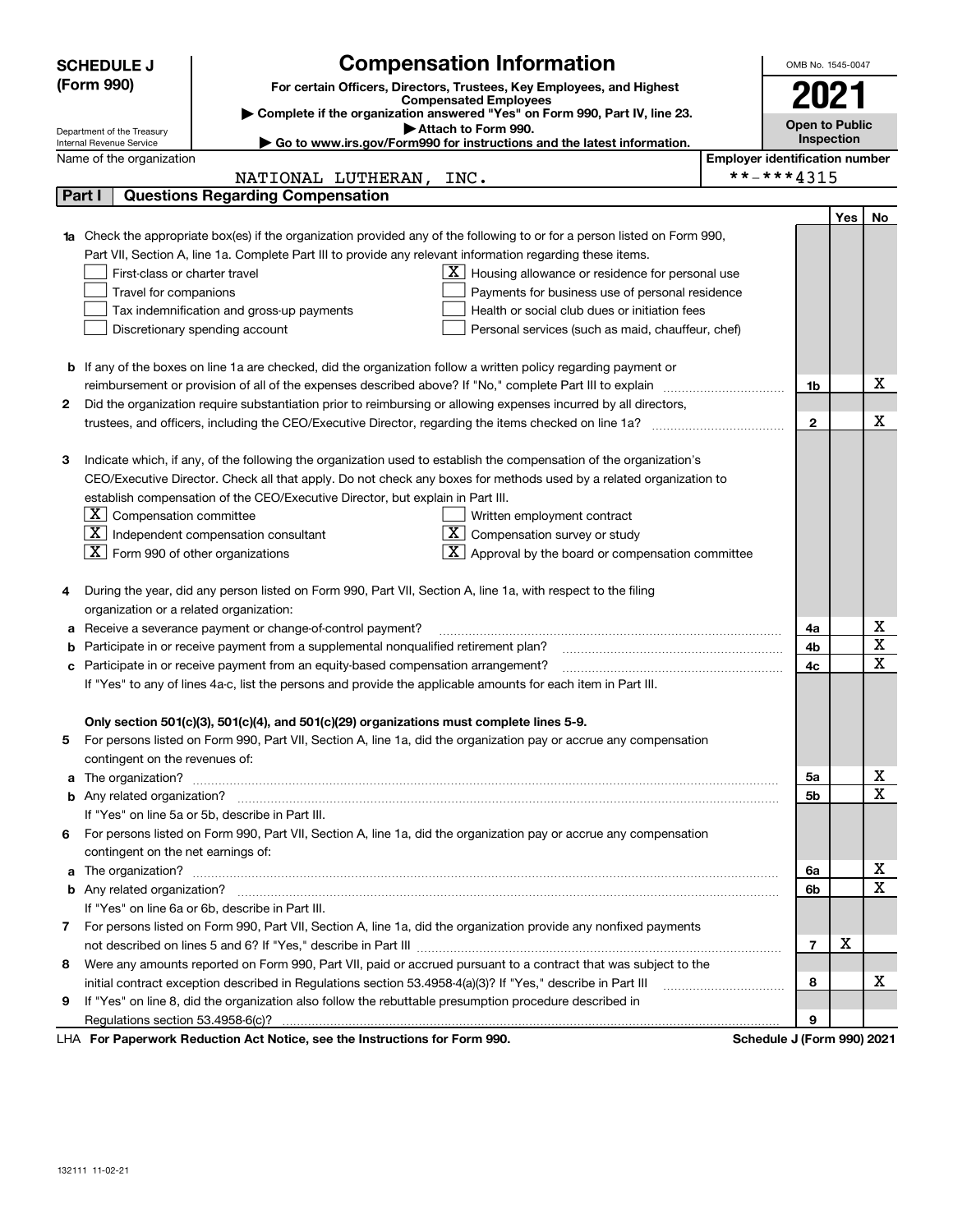\*\*-\*\*\*4315

# **Part II Officers, Directors, Trustees, Key Employees, and Highest Compensated Employees.**  Schedule J (Form 990) 2021 Page Use duplicate copies if additional space is needed.

For each individual whose compensation must be reported on Schedule J, report compensation from the organization on row (i) and from related organizations, described in the instructions, on row (ii). Do not list any individuals that aren't listed on Form 990, Part VII.

**Note:**  The sum of columns (B)(i)-(iii) for each listed individual must equal the total amount of Form 990, Part VII, Section A, line 1a, applicable column (D) and (E) amounts for that individual.

|                                |       | (B) Breakdown of W-2 and/or 1099-MISC and/or 1099-NEC<br>compensation |                                           |                                           | (C) Retirement and<br>other deferred | (D) Nontaxable<br>benefits | (E) Total of columns<br>$(B)(i)-(D)$ | (F) Compensation<br>in column (B)         |
|--------------------------------|-------|-----------------------------------------------------------------------|-------------------------------------------|-------------------------------------------|--------------------------------------|----------------------------|--------------------------------------|-------------------------------------------|
| (A) Name and Title             |       | (i) Base<br>compensation                                              | (ii) Bonus &<br>incentive<br>compensation | (iii) Other<br>reportable<br>compensation | compensation                         |                            |                                      | reported as deferred<br>on prior Form 990 |
| LAWRENCE R. BRADSHAW<br>(1)    | (i)   | 433,805.                                                              | 83,817.                                   | 2,689.                                    | 11,600.                              | 11,408.                    | 543, 319                             | 0.                                        |
| PRESIDENT/CEO                  | (i)   | $\mathbf 0$ .                                                         | о.                                        | 0.                                        | 0.                                   | о.                         | 0.                                   | 0.                                        |
| CYNTHIA WALTERS<br>(2)         | (i)   | 334, 171.                                                             | 43,836.                                   | 27, 215.                                  | 11,600.                              | 17,873.                    | 434,695.                             | $\overline{0}$ .                          |
| PRESIDENT/CEO                  | (ii)  | $\mathbf 0$ .                                                         | 0.                                        | 0.                                        | $\mathbf 0$ .                        | $\mathbf 0$ .              | $\Omega$ .                           | $\overline{0}$ .                          |
| (3) RICHARD MAZZA              | (i)   | 244,706.                                                              | 33,523.                                   | 18,373.                                   | 9,958.                               | 26,088.                    | 332,648                              | $\overline{0}$ .                          |
| CHIEF FINANCIAL OFFICER        | (iii) | 0.                                                                    | 0.                                        | 0.                                        | $\mathbf 0$ .                        | $\mathbf 0$ .              | 0.                                   | $\overline{0}$ .                          |
| LAWRENCE JORDAN III<br>(4)     | (i)   | 221,868.                                                              | 14,411.                                   | 1,032.                                    | 7,681.                               | 4,766.                     | 249,758.                             | $\overline{0}$ .                          |
| GENERAL COUNSEL                | (ii)  | 0.                                                                    | 0.                                        | 0.                                        | $\mathbf 0$ .                        | 0.                         | 0.                                   | 0.                                        |
| KATHLEEN O'HALLORAN<br>(5)     | (i)   | 163,695.                                                              | 14,314.                                   | 1,032.                                    | 6,795.                               | 13, 183.                   | 199,019.                             | 0.                                        |
| CHIEF TALENT & CULTURE OFFICER | (ii)  | 0.                                                                    | 0.                                        | 0.                                        | $\mathbf{0}$ .                       | 0.                         | 0.                                   | 0.                                        |
| DONNA CASNER<br>(6)            | (i)   | 167,782.                                                              | 7,599.                                    | 552.                                      | 6, 579.                              | 10, 510.                   | 193, 022.                            | $\overline{0}$ .                          |
| VICE PRESIDENT OF FINANCE      | (ii)  | 0.                                                                    | 0.                                        | 0.                                        | $\mathbf 0$ .                        | $\mathbf 0$ .              | $\mathbf 0$ .                        | $\overline{0}$ .                          |
| <b>KAREN SROKA</b><br>(7)      | (i)   | 160,682.                                                              | 7,234.                                    | 547.                                      | 6,036.                               | 10,479.                    | 184,978.                             | 0.                                        |
| CLINICAL SERVICES DIRECTOR     | (ii)  | 0.                                                                    | 0.                                        | 0.                                        | $\mathbf 0$ .                        | $\mathbf 0$ .              | $\mathbf 0$ .                        | 0.                                        |
| ALLISON COMBS<br>(8)           | (i)   | 144,673.                                                              | 6,594.                                    | 304.                                      | 5,815.                               | 2,596.                     | 159,982.                             | 0.                                        |
| SALES DIRECTOR                 | (ii)  | 0.                                                                    | 0.                                        | 0.                                        | $\mathbf 0$ .                        | 0.                         | 0.                                   | 0.                                        |
|                                | (i)   |                                                                       |                                           |                                           |                                      |                            |                                      |                                           |
|                                | (i)   |                                                                       |                                           |                                           |                                      |                            |                                      |                                           |
|                                | (i)   |                                                                       |                                           |                                           |                                      |                            |                                      |                                           |
|                                | (i)   |                                                                       |                                           |                                           |                                      |                            |                                      |                                           |
|                                | (i)   |                                                                       |                                           |                                           |                                      |                            |                                      |                                           |
|                                | (ii)  |                                                                       |                                           |                                           |                                      |                            |                                      |                                           |
|                                | (i)   |                                                                       |                                           |                                           |                                      |                            |                                      |                                           |
|                                | (ii)  |                                                                       |                                           |                                           |                                      |                            |                                      |                                           |
|                                | (i)   |                                                                       |                                           |                                           |                                      |                            |                                      |                                           |
|                                | (ii)  |                                                                       |                                           |                                           |                                      |                            |                                      |                                           |
|                                | (i)   |                                                                       |                                           |                                           |                                      |                            |                                      |                                           |
|                                | (ii)  |                                                                       |                                           |                                           |                                      |                            |                                      |                                           |
|                                | (i)   |                                                                       |                                           |                                           |                                      |                            |                                      |                                           |
|                                | (ii)  |                                                                       |                                           |                                           |                                      |                            |                                      |                                           |
|                                | (i)   |                                                                       |                                           |                                           |                                      |                            |                                      |                                           |
|                                | (ii)  |                                                                       |                                           |                                           |                                      |                            |                                      |                                           |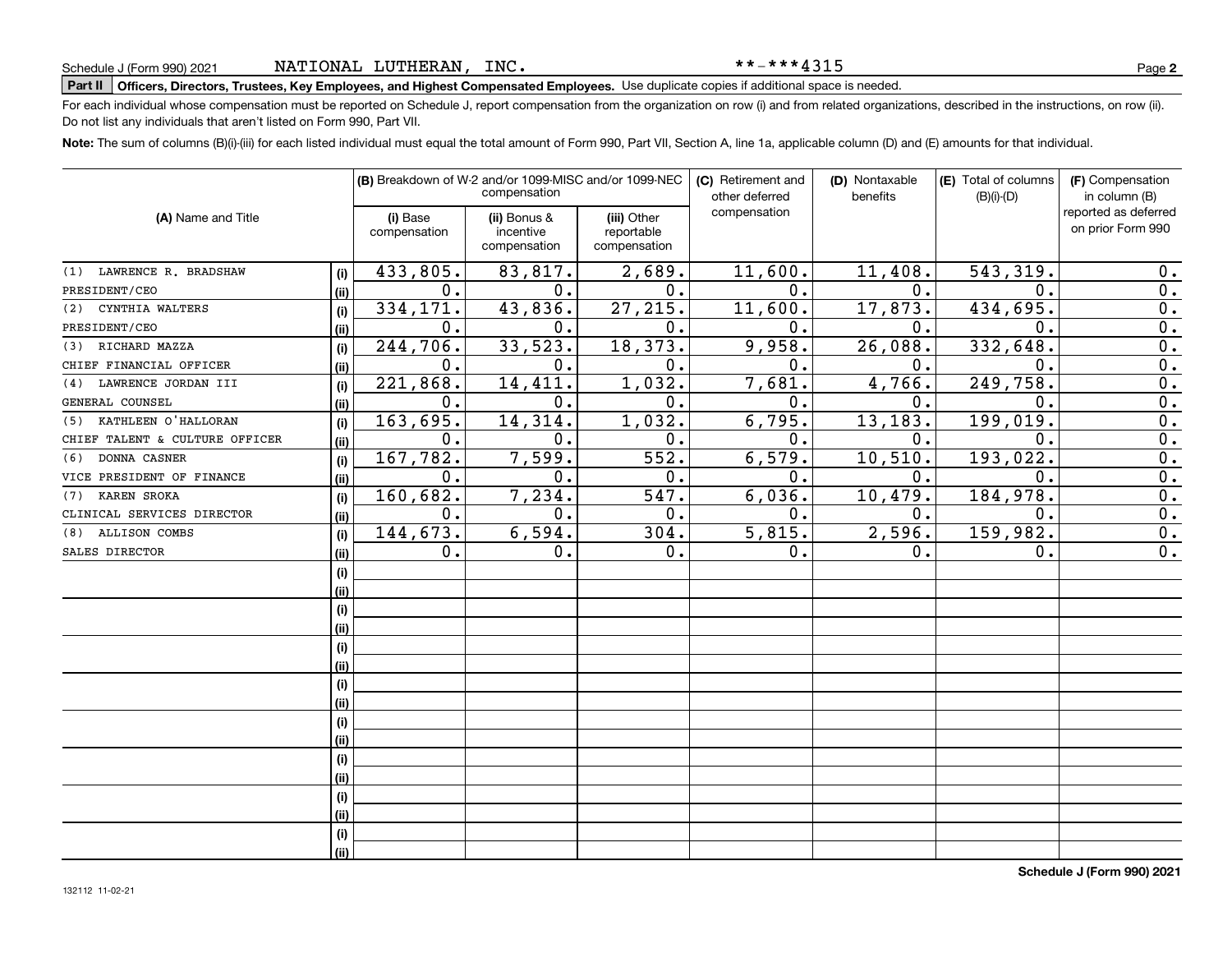#### **Part III Supplemental Information**

Schedule J (Form 990) 2021 NATIONAL LUTHERAN, INC.<br>Part III Supplemental Information<br>Provide the information, explanation, or descriptions required for Part I, lines 1a, 1b, 3, 4a, 4b, 4c, 5a, 5b, 6a, 6b, 7, and 8, and for

#### PART I, LINE 1A:

EXECUTIVE APARTMENTS WERE PROVIDED FOR USE BY CYNTHIA WALTERS, CEO &

RICHARD MAZZA, CFO. THIS WAS REPORTED AS TAXABLE COMPENSATION ON THEIR

FORMS W-2.

PART I, LINE 7:

BONUSES ARE DETERMINED AND APPROVED BY THE EXECUTIVE COMMITTEE OF THE BOARD

AND ARE BASED ON A VARIETY OF FACTORS SUCH AS WHETHER CAMPUS BUDGETS ARE

MET, HOW EACH CAMPUS DOES ON ITS RESPECTIVE NURSING/HEALTH CARE SURVEY AND

HOW EACH SENIOR LEADER DOES IN OBTAINING HIS OR HER GOALS FOR THE YEAR.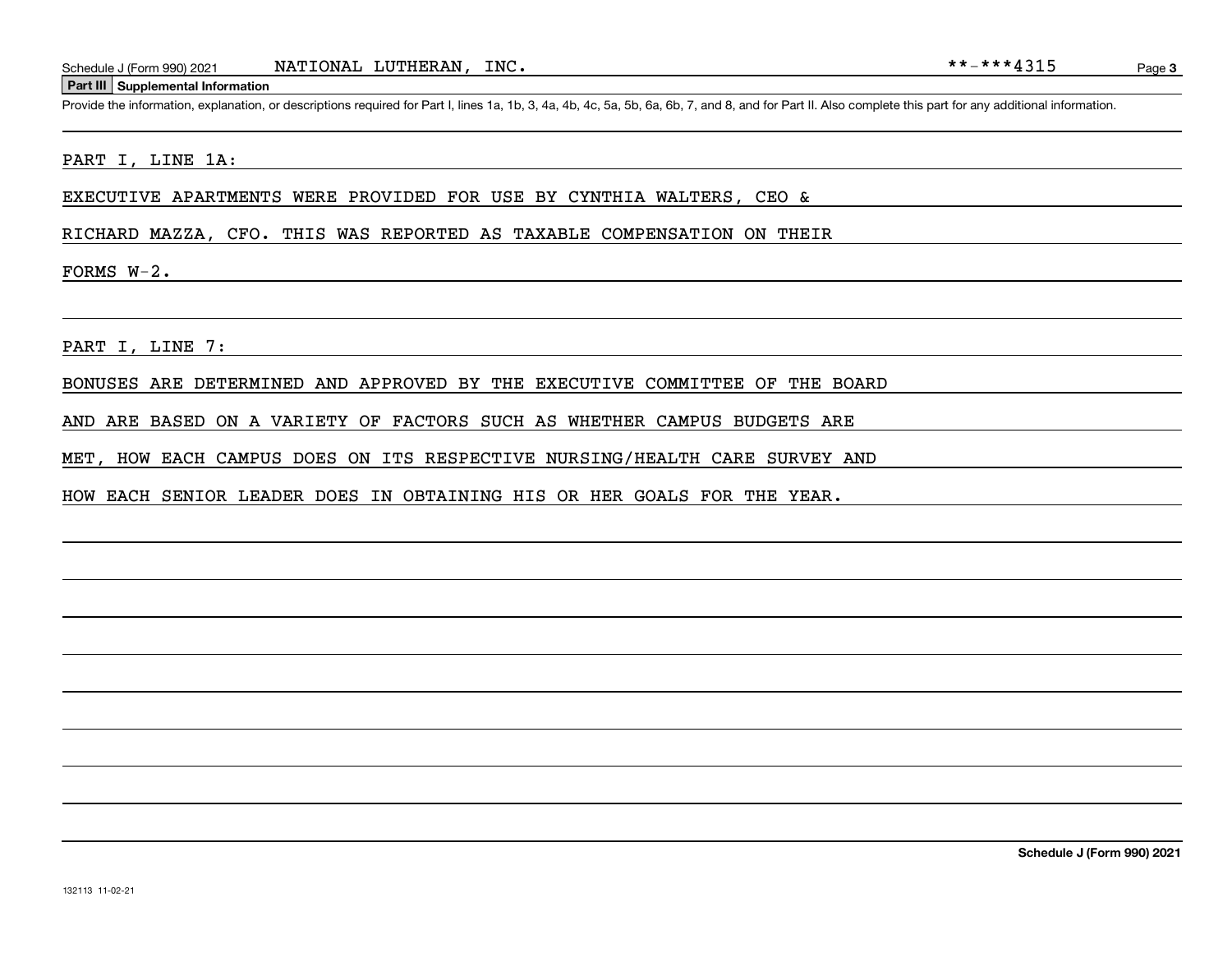**(Form 990)**

Department of the Treasury Internal Revenue Service

Name of the organization

# **SCHEDULE O Supplemental Information to Form 990 or 990-EZ**

**Complete to provide information for responses to specific questions on Form 990 or 990-EZ or to provide any additional information. | Attach to Form 990 or Form 990-EZ. | Go to www.irs.gov/Form990 for the latest information.**



**Employer identification number**<br>\* \* - \* \* \*  $4315$ 

FORM 990, ITEM C, DOING BUSINESS AS:

NATIONAL LUTHERAN COMMUNITIES & SERVICES

NATIONAL LUTHERAN, INC.

FORM 990, PART VI, SECTION B, LINE 11B:

THE CFO AND PRESIDENT PERFORM AN INITIAL REVIEW OF THE FORM 990. UPON

APPROVAL, THE FORM 990 IS MADE AVAILABLE TO EACH BOARD MEMBER FOR REVIEW

AND APPROVAL AT A BOARD MEETING PRIOR TO TRANSMISSION OF THE RETURN TO THE

IRS.

FORM 990, PART VI, SECTION B, LINE 12C:

BOARD MEMBERS AND KEY EMPLOYEES SIGN A CONFLICT OF INTEREST STATEMENT EACH YEAR. IF I CONFLICT IS IDENTIFIED, IT IS 1) IDENTIFIED AND DISCUSSED WITH THE BOARD 2) REVIEWED AND DOCUMENTED BY MANAGEMENT. IF AN ACTUAL OR POTENTIAL CONFLICT IS IDENTIFIED, THE BOARD MEMBER, OFFICER, OR EMPLOYEE WILL RECUSE HIM OR HERSELF FROM ANY CONVERSATION, DECISIONS, OR OTHER ACTIVITIES AND DISCUSSIONS INVOLVING THE CONFLICT. FAMILY AND BUSINESS RELATIONSHIPS ARE EXPRESSLY MENTIONED IN THE CONFLICT OF INTEREST POLICY AS POTENTIAL SOURCES OF CONFLICTS WITH INTERESTED PERSONS.

FORM 990, PART VI, SECTION B, LINE 15:

132211 11-11-21 LHA For Paperwork Reduction Act Notice, see the Instructions for Form 990 or 990-EZ. Schedule O (Form 990) 2021 THE BOARD DETERMINES THE COMPENSATION FOR THE CEO THROUGH THE COMBINED USE OF SEVERAL METHODS. THE EXECUTIVE COMMITTEE SERVES AS A COMPENSATION COMMITTEE WHICH OVERSEES THE PROCESS. COMPENSATION SURVEYS ARE PERFORMED BY AN OUTSIDE HR CONSULTING FIRM, PRM, USING LOCAL MARKET DATA. THE CEO, EXECUTIVE DIRECTOR, AND DIRECTOR OF HUMAN RESOURCES USE SALARY SURVEYS TO DETERMINE THE COMPENSATION FOR OTHER OFFICERS AND KEY EMPLOYEES TO ENSURE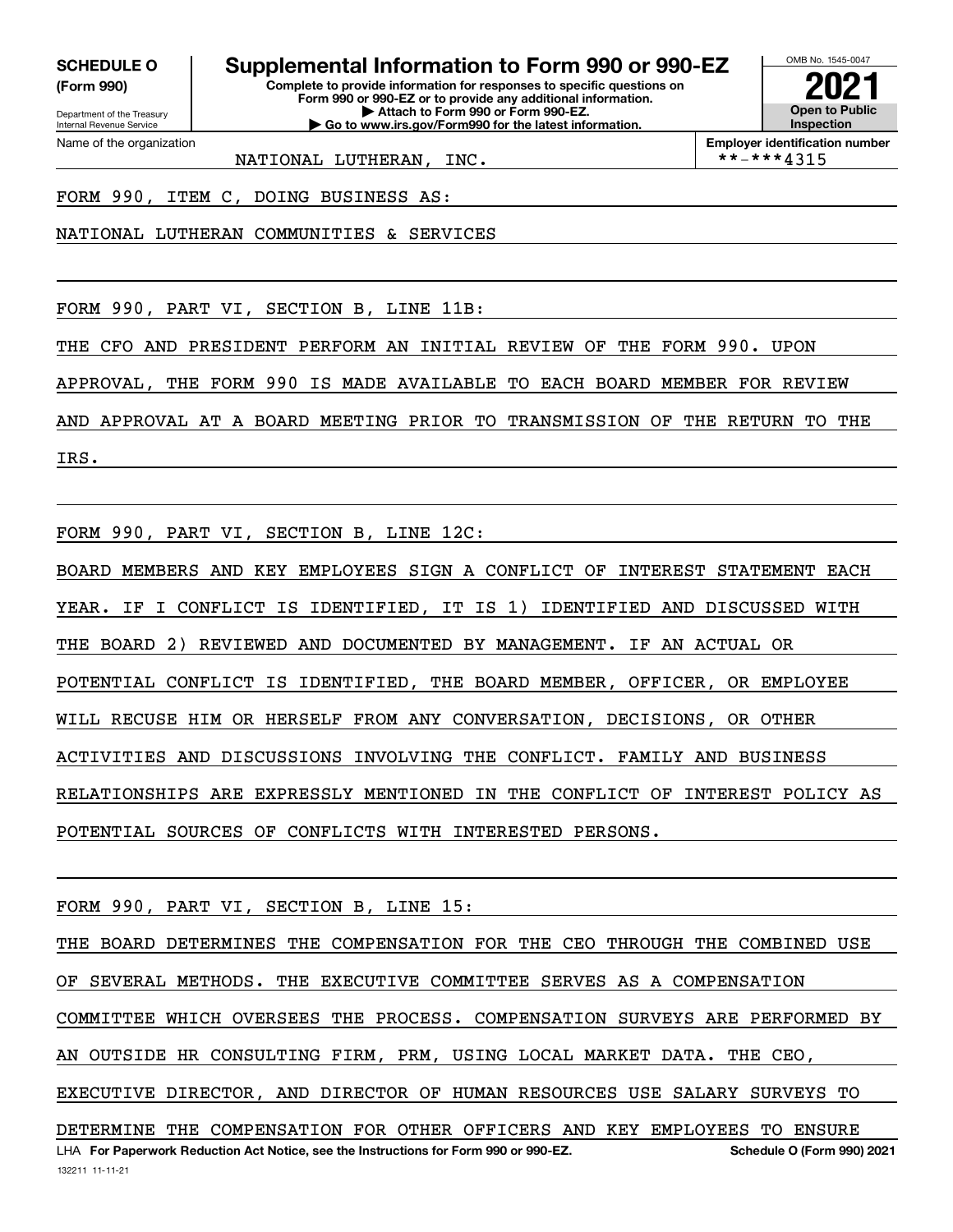| Schedule O (Form 990) 2021                                                  | Page 2                                |
|-----------------------------------------------------------------------------|---------------------------------------|
| Name of the organization                                                    | <b>Employer identification number</b> |
| NATIONAL LUTHERAN.<br>INC.                                                  | $***$ -***4315                        |
| WITHIN THE LOCAL MARKET RANGE. THE SERVICES THE INDIVIDUAL<br>ARE<br>THEY   |                                       |
|                                                                             |                                       |
| PROVIDES TO THE ORGANIZATION AND THE TENURE OF THE OFFICER ARE ALSO FACTORS |                                       |
| SALARY DETERMINATIONS. ONCE THE EXECUTIVE<br>CONSIDERED<br>IN.              | COMMITTEE<br>ITS<br>GIVES             |
| APPROVAL, ITS DECISIONS ARE NOTED AT THE BOARD LEVEL.                       |                                       |
|                                                                             |                                       |
|                                                                             |                                       |

FORM 990, PART VI, SECTION C, LINE 19:

THE ORGANIZATION MAKES ITS GOVERNING DOCUMENTS, CONFLICTS OF INTEREST POLICY, AND FINANCIAL STATEMENTS AVAILABLE TO THE PUBLIC UPON REQUEST AND AT NO COST. THE DOCUMENTS WILL ALSO BE MADE AVAILABLE TO THE PUBLIC ON THE ORGANIZATION'S WEBSITE.

| FORM 990, PART XI, LINE 9, CHANGES IN NET ASSETS: |                 |
|---------------------------------------------------|-----------------|
| INHERENT CONTRIBUTIONS TO AFFILIATES              | $-1, 200, 000.$ |
| LOSS FROM DISCONTINUED OPERATIONS                 | $-1,882,255.$   |
| TOTAL TO FORM 990, PART XI, LINE 9                | $-3,082,255.$   |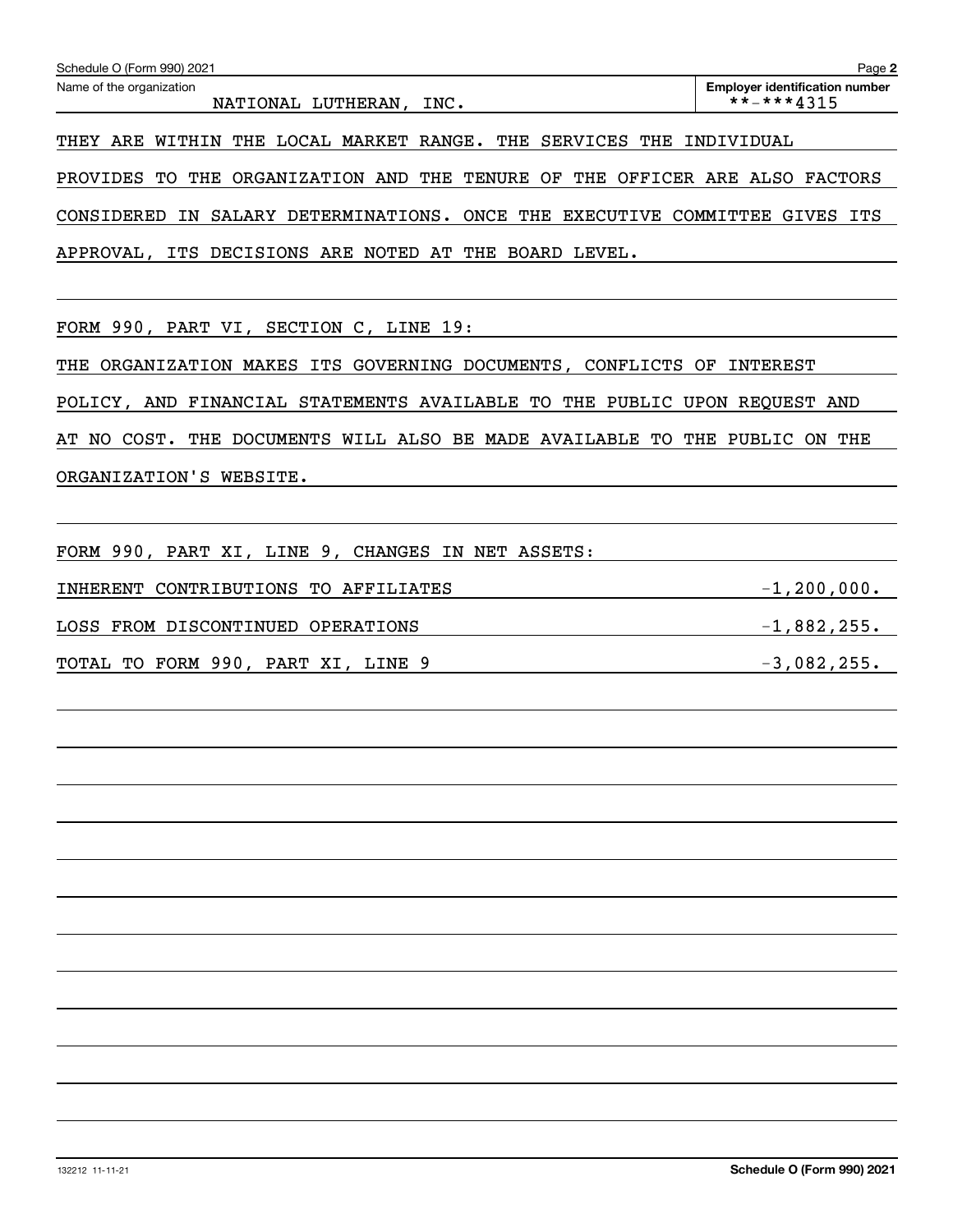**SCHEDULE R**

**(Form 990)**

#### **Related Organizations and Unrelated Partnerships**

**Complete if the organization answered "Yes" on Form 990, Part IV, line 33, 34, 35b, 36, or 37.** |

**Attach to Form 990.**  |

OMB No. 1545-0047

**Open to Public 2021**

**Employer identification number**

 $***$  \*\*\*\* 4315

Department of the Treasury Internal Revenue Service

**| Go to www.irs.gov/Form990 for instructions and the latest information. Inspection**

Name of the organization

NATIONAL LUTHERAN, INC.

**Part I Identification of Disregarded Entities.**  Complete if the organization answered "Yes" on Form 990, Part IV, line 33.

| (a)<br>Name, address, and EIN (if applicable)<br>of disregarded entity | (b)<br>Primary activity | (c)<br>Legal domicile (state or<br>foreign country) | (d)<br>Total income | (e)<br>End-of-year assets | (f)<br>Direct controlling<br>entity |  |
|------------------------------------------------------------------------|-------------------------|-----------------------------------------------------|---------------------|---------------------------|-------------------------------------|--|
| COMMUNITY SERVICES, LLC - 37-1843616                                   |                         |                                                     |                     |                           |                                     |  |
| 5275 WESTVIEW DRIVE, SUITE 110                                         |                         |                                                     |                     |                           |                                     |  |
| FREDERICK, MD 21703                                                    | PROJECT MANAGEMENT      | MARYLAND                                            |                     |                           | NATIONAL LUTHERAN, INC.             |  |
| MYPOTENTIAL MD - 81-2686381                                            |                         |                                                     |                     |                           |                                     |  |
| 5275 WESTVIEW DRIVE, SUITE 110                                         |                         |                                                     |                     |                           |                                     |  |
| FREDERICK, MD 21703                                                    | HEALTH CLINIC           | MARYLAND                                            | 609, 208.           |                           | 66,754. COMMUNITY SERVICES, LLC     |  |
| MYPOTENTIAL VA - 47-4102818                                            |                         |                                                     |                     |                           |                                     |  |
| 5275 WESTVIEW DRIVE, SUITE 110                                         |                         |                                                     |                     |                           |                                     |  |
| FREDERICK, MD 21703                                                    | HEALTH CLINIC           | <b>VIRGINIA</b>                                     | 654,731.            |                           | 94.493. COMMUNITY SERVICES. LLC     |  |
| TVOR CLINIC, LLC - 30-0962299                                          |                         |                                                     |                     |                           |                                     |  |
| 5275 WESTVIEW DRIVE, SUITE 110                                         |                         |                                                     |                     |                           |                                     |  |
| FREDERICK, MD 21703                                                    | HEALTH CLINIC           | MARYLAND                                            | 0.                  |                           | 12.794. COMMUNITY SERVICES. LLC     |  |

**Identification of Related Tax-Exempt Organizations.** Complete if the organization answered "Yes" on Form 990, Part IV, line 34, because it had one or more related tax-exempt **Part II** organizations during the tax year.

| (a)<br>Name, address, and EIN<br>of related organization | (b)<br>Primary activity    | (c)<br>Legal domicile (state or<br>foreign country) | (d)<br>Exempt Code<br>section | (e)<br>Public charity<br>status (if section | (f)<br>Direct controlling<br>entity | $(g)$<br>Section 512(b)(13)<br>controlled<br>entity? |    |
|----------------------------------------------------------|----------------------------|-----------------------------------------------------|-------------------------------|---------------------------------------------|-------------------------------------|------------------------------------------------------|----|
|                                                          |                            |                                                     |                               | 501(c)(3)                                   |                                     | Yes                                                  | No |
| THE VILLAGE AT ORCHARD RIDGE, INC. -                     |                            |                                                     |                               |                                             |                                     |                                                      |    |
| 26-3445374, 400 CLOCKTOWER RIDGE DRIVE,                  | CONTINUING CARE RETIREMENT |                                                     |                               |                                             | NATIONAL                            |                                                      |    |
| WINCHESTER, VA 22603                                     | COMMUNITY                  | WIRGINIA                                            | 501(C)(3)                     | LINE 10                                     | LUTHERAN, INC.                      | X                                                    |    |
| THE VILLAGE AT ROCKVILLE, INC. - 53-0196624              |                            |                                                     |                               |                                             |                                     |                                                      |    |
| 9701 VEIRS DRIVE                                         | CONTINUING CARE RETIREMENT |                                                     |                               |                                             | NATIONAL                            |                                                      |    |
| ROCKVILLE, MD 20850                                      | COMMUNITY                  | MARYLAND                                            | 501(C)(3)                     | LINE 10                                     | LUTHERAN, INC.                      | х                                                    |    |
| THE LEGACY AT NORTH AUGUSTA, INC. -                      |                            |                                                     |                               |                                             |                                     |                                                      |    |
| 45-2857307, 1410 A NORTH AUGUSTA STREET,                 | RESIDENTAL CARE AND        |                                                     |                               |                                             | NATIONAL                            |                                                      |    |
| STAUNTON, VA 24401                                       | ASSISTED LIVING FACILITY   | VIRGINIA                                            | 501(C)(3)                     | LINE 10                                     | LUTHERAN, INC.                      | х                                                    |    |
| THE VILLAGE AT PROVIDENCE POINT INC. -                   |                            |                                                     |                               |                                             |                                     |                                                      |    |
| 45-4024593, 5275 WESTVIEW DRIVE, SUITE 110,              | CONTINUING CARE RETIREMENT |                                                     |                               |                                             | NATIONAL                            |                                                      |    |
| FREDERICK, MD 21703                                      | COMMUNITY                  | MARYLAND                                            | 501(C)(3)                     | LINE 10                                     | LUTHERAN, INC.                      | x                                                    |    |

**For Paperwork Reduction Act Notice, see the Instructions for Form 990. Schedule R (Form 990) 2021**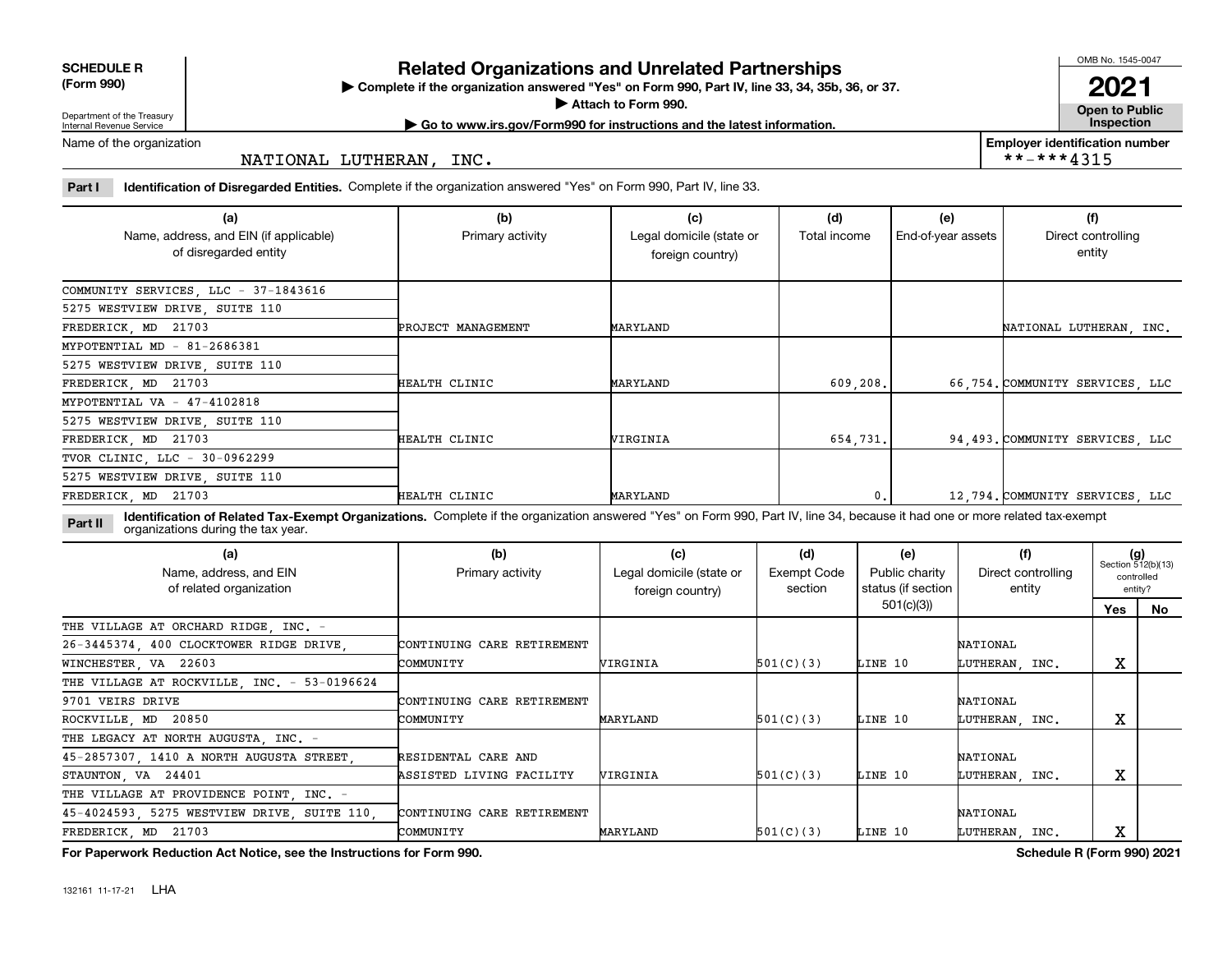**Part I Continuation of Identification of Disregarded Entities**

| (a)                                             | (b)              | (c)                                          | (d)            | (e)                | (f)                            |
|-------------------------------------------------|------------------|----------------------------------------------|----------------|--------------------|--------------------------------|
| Name, address, and EIN<br>of disregarded entity | Primary activity | Legal domicile (state or<br>foreign country) | Total income   | End-of-year assets | Direct controlling<br>entity   |
| IMPACT 1890, LLC - 30-1007964                   |                  |                                              |                |                    |                                |
| 5275 WESTVIEW DRIVE, SUITE 110                  |                  |                                              |                |                    |                                |
| FREDERICK, MD 21703                             | GRANT PAYMENTS   | MARYLAND                                     | $\mathbf{0}$ . |                    | 2,963. NATIONAL LUTHERAN, INC. |
|                                                 |                  |                                              |                |                    |                                |
|                                                 |                  |                                              |                |                    |                                |
|                                                 |                  |                                              |                |                    |                                |
|                                                 |                  |                                              |                |                    |                                |
|                                                 |                  |                                              |                |                    |                                |
|                                                 |                  |                                              |                |                    |                                |
|                                                 |                  |                                              |                |                    |                                |
|                                                 |                  |                                              |                |                    |                                |
|                                                 |                  |                                              |                |                    |                                |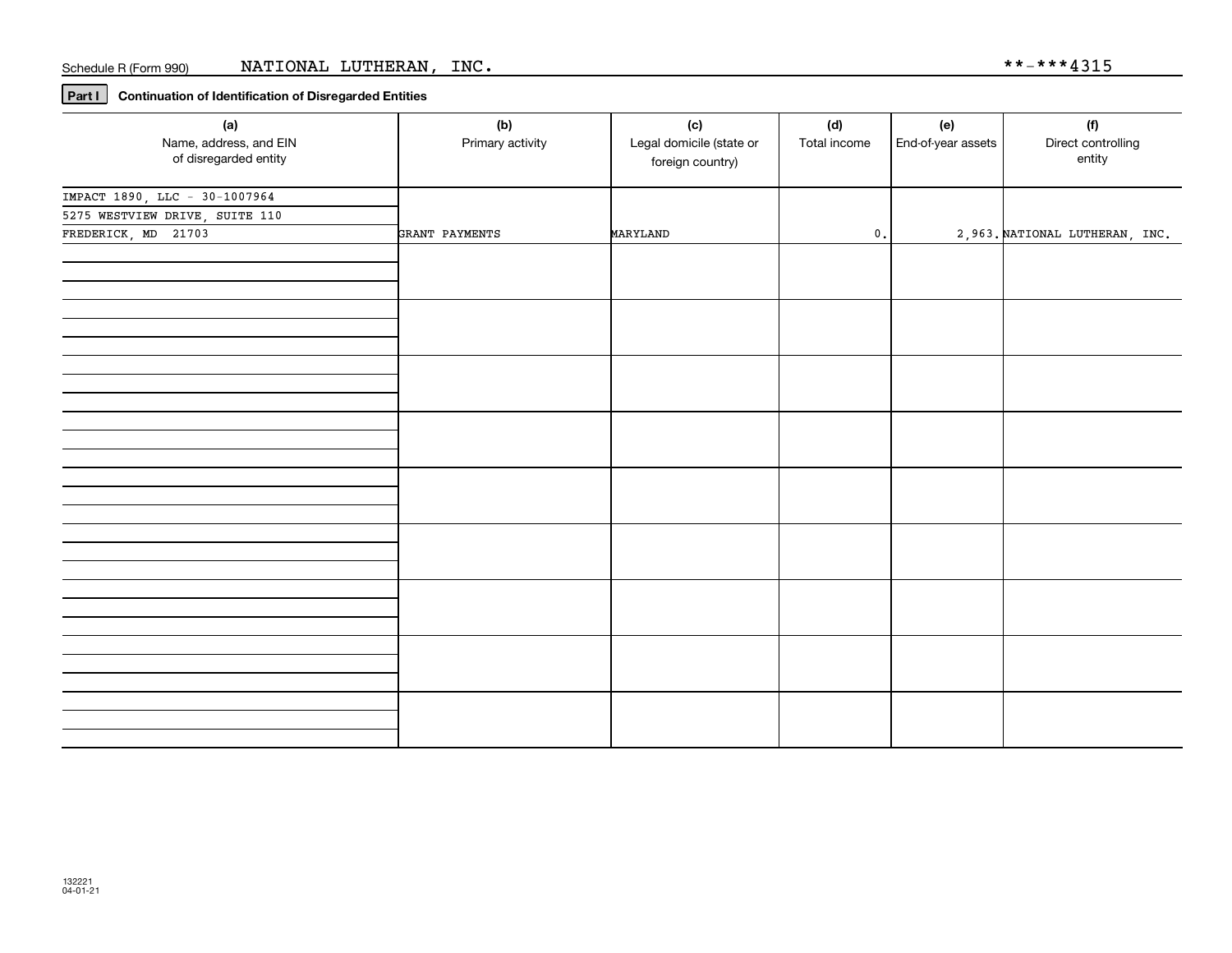**Part II Continuation of Identification of Related Tax-Exempt Organizations**

| (a)<br>Name, address, and EIN<br>of related organization | (b)<br>Primary activity    | (c)<br>Legal domicile (state or<br>foreign country) | (d)<br>Exempt Code<br>section | (e)<br>Public charity<br>status (if section | (f)<br>Direct controlling<br>entity | $(g)$<br>Section 512(b)(13)<br>controlled<br>organization? |    |
|----------------------------------------------------------|----------------------------|-----------------------------------------------------|-------------------------------|---------------------------------------------|-------------------------------------|------------------------------------------------------------|----|
|                                                          |                            |                                                     |                               | 501(c)(3)                                   |                                     | Yes                                                        | No |
| NATIONAL LUTHERAN HOME FOR THE AGED, INC. -              |                            |                                                     |                               |                                             |                                     |                                                            |    |
| 26-2222476, 5275 WESTVIEW DRIVE, SUITE 110,              |                            |                                                     |                               |                                             | <b>NATIONAL</b>                     |                                                            |    |
| FREDERICK, MD 21703                                      | SUPPORTING ORGANIZATION    | MARYLAND                                            | 501(C)(3)                     | LINE 10                                     | LUTHERAN, INC.                      | X                                                          |    |
| AUGSBURG LUTHERAN HOME OF MD, INC. -                     |                            |                                                     |                               |                                             |                                     |                                                            |    |
| 52-0696196, 6811 CAMPFIELD ROAD, BALTIMORE,              | CONTINUING CARE RETIREMENT |                                                     |                               |                                             | NATIONAL                            |                                                            |    |
| MD 21207                                                 | COMMUNITY                  | MARYLAND                                            | 501(C)(3)                     | LINE 7                                      | LUTHERAN, INC.                      | $\mathbf X$                                                |    |
|                                                          |                            |                                                     |                               |                                             |                                     |                                                            |    |
|                                                          |                            |                                                     |                               |                                             |                                     |                                                            |    |
|                                                          |                            |                                                     |                               |                                             |                                     |                                                            |    |
|                                                          |                            |                                                     |                               |                                             |                                     |                                                            |    |
|                                                          |                            |                                                     |                               |                                             |                                     |                                                            |    |
|                                                          |                            |                                                     |                               |                                             |                                     |                                                            |    |
|                                                          |                            |                                                     |                               |                                             |                                     |                                                            |    |
|                                                          |                            |                                                     |                               |                                             |                                     |                                                            |    |
|                                                          |                            |                                                     |                               |                                             |                                     |                                                            |    |
|                                                          |                            |                                                     |                               |                                             |                                     |                                                            |    |
|                                                          |                            |                                                     |                               |                                             |                                     |                                                            |    |
|                                                          |                            |                                                     |                               |                                             |                                     |                                                            |    |
|                                                          |                            |                                                     |                               |                                             |                                     |                                                            |    |
|                                                          |                            |                                                     |                               |                                             |                                     |                                                            |    |
|                                                          |                            |                                                     |                               |                                             |                                     |                                                            |    |
|                                                          |                            |                                                     |                               |                                             |                                     |                                                            |    |
|                                                          |                            |                                                     |                               |                                             |                                     |                                                            |    |
|                                                          |                            |                                                     |                               |                                             |                                     |                                                            |    |
|                                                          |                            |                                                     |                               |                                             |                                     |                                                            |    |
|                                                          |                            |                                                     |                               |                                             |                                     |                                                            |    |
|                                                          |                            |                                                     |                               |                                             |                                     |                                                            |    |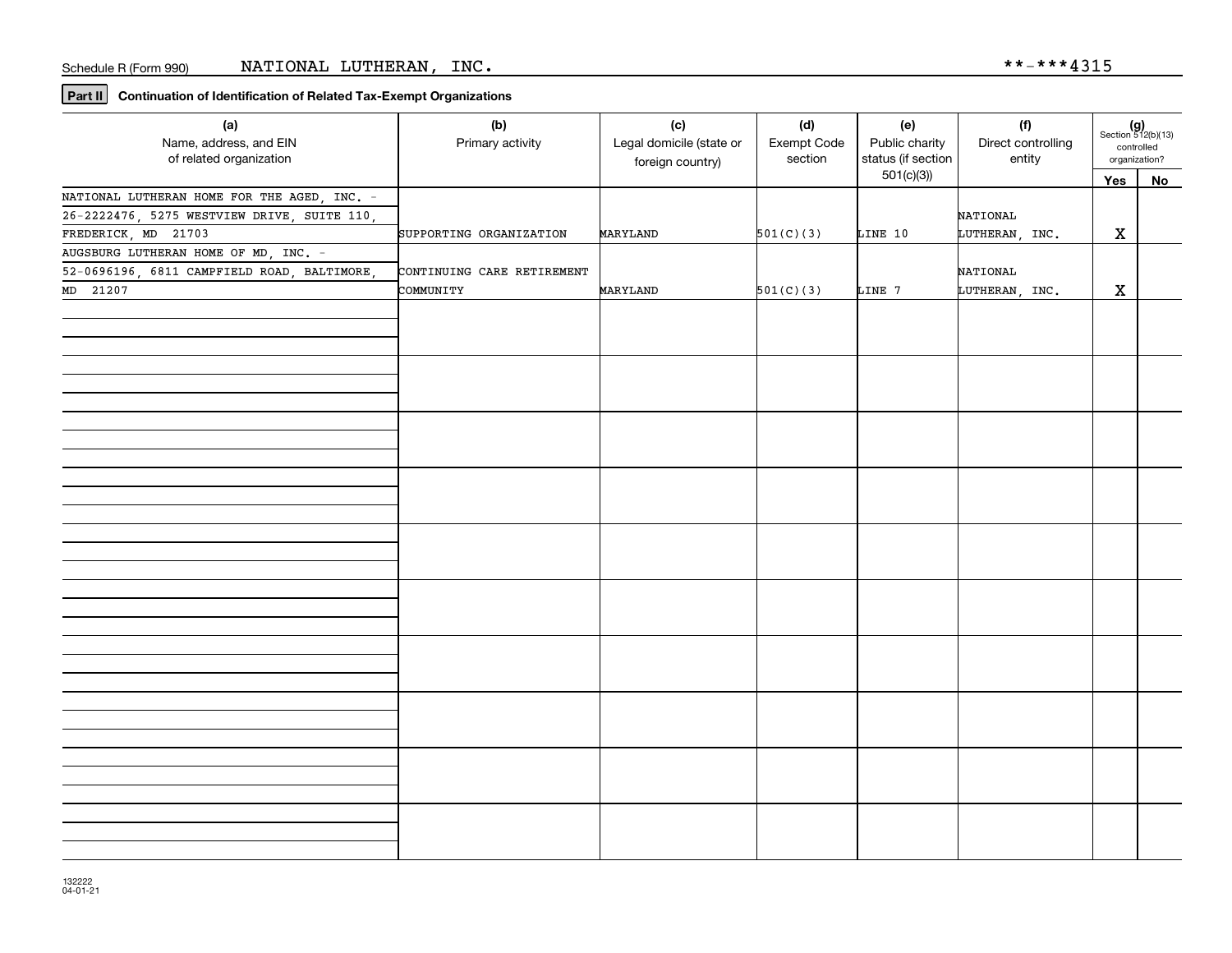#### Schedule R (Form 990) 2021  $NATIONAL$   $LUTHERAN$  ,  $\_INC$  .  $\_$  .  $\_$  .  $\_$  .  $\_$  .  $\_$  .  $\_$  .  $\frac{1}{2}$  .  $\frac{1}{2}$  .  $\_$  .  $\frac{1}{2}$  .  $\_$  .  $\_$  .  $\_$  .  $\_$  .  $\_$  .  $\_$  .  $\_$  .  $\_$  .  $\_$  .  $\_$  .  $\_$  .  $\_$  .  $\_$  .  $\_$  .  $\_$  .  $\_$

**Identification of Related Organizations Taxable as a Partnership.** Complete if the organization answered "Yes" on Form 990, Part IV, line 34, because it had one or more related **Part III** organizations treated as a partnership during the tax year.

| (a)                                               | (b)              | (c)                  | (d)                          | (e)                                                                                        | (f)                      | (g)                     |                                  | (h) | (i)                                                       | (i) | (k)                                                       |
|---------------------------------------------------|------------------|----------------------|------------------------------|--------------------------------------------------------------------------------------------|--------------------------|-------------------------|----------------------------------|-----|-----------------------------------------------------------|-----|-----------------------------------------------------------|
| Name, address, and EIN<br>of related organization | Primary activity | Legal<br>domicile    | Direct controlling<br>entity | Predominant income<br>(related, unrelated,<br>excluded from tax under<br>sections 512-514) | Share of total<br>income | Share of<br>end-of-year | Disproportionate<br>allocations? |     | Code V-UBI                                                |     | General or Percentage<br>managing<br>partner?<br>partner? |
|                                                   |                  | (state or<br>foreign |                              |                                                                                            |                          | assets                  |                                  |     |                                                           |     |                                                           |
|                                                   |                  | country)             |                              |                                                                                            |                          |                         | Yes $ $                          | No  | amount in box<br>20 of Schedule<br>K-1 (Form 1065) Yes No |     |                                                           |
|                                                   |                  |                      |                              |                                                                                            |                          |                         |                                  |     |                                                           |     |                                                           |
|                                                   |                  |                      |                              |                                                                                            |                          |                         |                                  |     |                                                           |     |                                                           |
|                                                   |                  |                      |                              |                                                                                            |                          |                         |                                  |     |                                                           |     |                                                           |
|                                                   |                  |                      |                              |                                                                                            |                          |                         |                                  |     |                                                           |     |                                                           |
|                                                   |                  |                      |                              |                                                                                            |                          |                         |                                  |     |                                                           |     |                                                           |
|                                                   |                  |                      |                              |                                                                                            |                          |                         |                                  |     |                                                           |     |                                                           |
|                                                   |                  |                      |                              |                                                                                            |                          |                         |                                  |     |                                                           |     |                                                           |
|                                                   |                  |                      |                              |                                                                                            |                          |                         |                                  |     |                                                           |     |                                                           |
|                                                   |                  |                      |                              |                                                                                            |                          |                         |                                  |     |                                                           |     |                                                           |
|                                                   |                  |                      |                              |                                                                                            |                          |                         |                                  |     |                                                           |     |                                                           |
|                                                   |                  |                      |                              |                                                                                            |                          |                         |                                  |     |                                                           |     |                                                           |
|                                                   |                  |                      |                              |                                                                                            |                          |                         |                                  |     |                                                           |     |                                                           |
|                                                   |                  |                      |                              |                                                                                            |                          |                         |                                  |     |                                                           |     |                                                           |
|                                                   |                  |                      |                              |                                                                                            |                          |                         |                                  |     |                                                           |     |                                                           |
|                                                   |                  |                      |                              |                                                                                            |                          |                         |                                  |     |                                                           |     |                                                           |
|                                                   |                  |                      |                              |                                                                                            |                          |                         |                                  |     |                                                           |     |                                                           |
|                                                   |                  |                      |                              |                                                                                            |                          |                         |                                  |     |                                                           |     |                                                           |

**Identification of Related Organizations Taxable as a Corporation or Trust.** Complete if the organization answered "Yes" on Form 990, Part IV, line 34, because it had one or more related **Part IV** organizations treated as a corporation or trust during the tax year.

| (a)<br>Name, address, and EIN<br>of related organization | (b)<br>Primary activity | (c)<br>Legal domicile<br>(state or<br>foreign | (d)<br>Direct controlling<br>entity | (e)<br>Type of entity<br>(C corp, S corp,<br>or trust) | (f)<br>Share of total<br>income | (g)<br>Share of<br>end-of-year<br>assets | (h)<br>Percentage<br>ownership | $\begin{array}{c} \textbf{(i)}\\ \text{Section}\\ 512 \text{(b)} \text{(13)}\\ \text{controlled}\\ \text{entity?} \end{array}$ |  |  |  |  |
|----------------------------------------------------------|-------------------------|-----------------------------------------------|-------------------------------------|--------------------------------------------------------|---------------------------------|------------------------------------------|--------------------------------|--------------------------------------------------------------------------------------------------------------------------------|--|--|--|--|
|                                                          |                         | country)                                      |                                     |                                                        |                                 |                                          |                                | Yes   No                                                                                                                       |  |  |  |  |
|                                                          |                         |                                               |                                     |                                                        |                                 |                                          |                                |                                                                                                                                |  |  |  |  |
|                                                          |                         |                                               |                                     |                                                        |                                 |                                          |                                |                                                                                                                                |  |  |  |  |
|                                                          |                         |                                               |                                     |                                                        |                                 |                                          |                                |                                                                                                                                |  |  |  |  |
|                                                          |                         |                                               |                                     |                                                        |                                 |                                          |                                |                                                                                                                                |  |  |  |  |
|                                                          |                         |                                               |                                     |                                                        |                                 |                                          |                                |                                                                                                                                |  |  |  |  |
|                                                          |                         |                                               |                                     |                                                        |                                 |                                          |                                |                                                                                                                                |  |  |  |  |
|                                                          |                         |                                               |                                     |                                                        |                                 |                                          |                                |                                                                                                                                |  |  |  |  |
|                                                          |                         |                                               |                                     |                                                        |                                 |                                          |                                |                                                                                                                                |  |  |  |  |
|                                                          |                         |                                               |                                     |                                                        |                                 |                                          |                                |                                                                                                                                |  |  |  |  |
|                                                          |                         |                                               |                                     |                                                        |                                 |                                          |                                |                                                                                                                                |  |  |  |  |
|                                                          |                         |                                               |                                     |                                                        |                                 |                                          |                                |                                                                                                                                |  |  |  |  |
|                                                          |                         |                                               |                                     |                                                        |                                 |                                          |                                |                                                                                                                                |  |  |  |  |
|                                                          |                         |                                               |                                     |                                                        |                                 |                                          |                                |                                                                                                                                |  |  |  |  |
|                                                          |                         |                                               |                                     |                                                        |                                 |                                          |                                |                                                                                                                                |  |  |  |  |
|                                                          |                         |                                               |                                     |                                                        |                                 |                                          |                                |                                                                                                                                |  |  |  |  |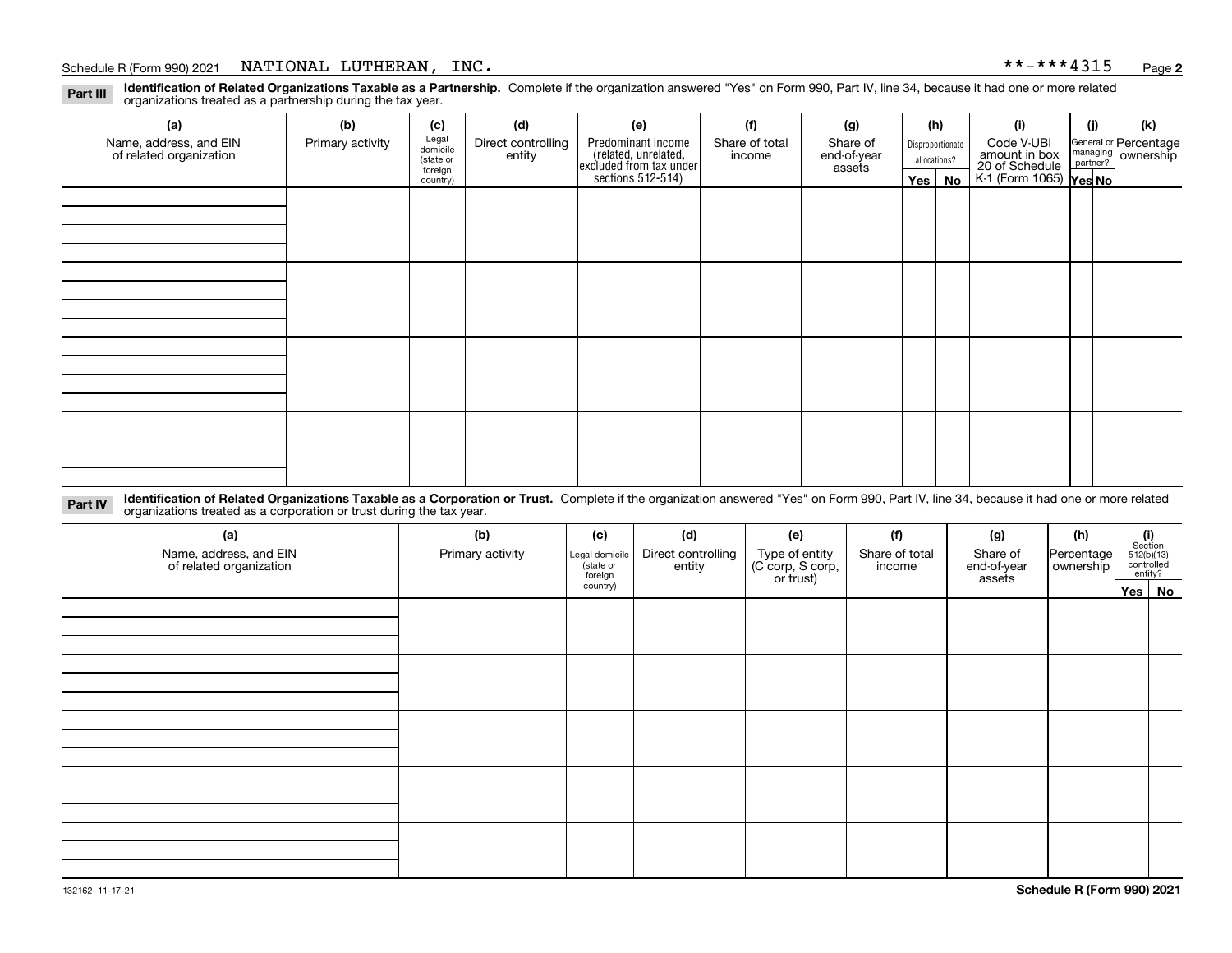#### Schedule R (Form 990) 2021  $NATIONAL$   $LUTHERAN$  ,  $\_INC$  .  $\_$  .  $\_$  .  $\_$  .  $\_$  .  $\_$  .  $\_$  .  $\frac{1}{2}$  .  $\frac{1}{2}$  .  $\_$  .  $\frac{1}{2}$  .  $\_$  .  $\_$  .  $\_$  .  $\_$  .  $\_$  .  $\_$  .  $\_$  .  $\_$  .  $\_$  .  $\_$  .  $\_$  .  $\_$  .  $\_$  .  $\_$  .  $\_$  .  $\_$

**Part V** T**ransactions With Related Organizations.** Complete if the organization answered "Yes" on Form 990, Part IV, line 34, 35b, or 36.

| Note: Complete line 1 if any entity is listed in Parts II, III, or IV of this schedule.                                                                                                                                        |                | <b>Yes</b> | No          |
|--------------------------------------------------------------------------------------------------------------------------------------------------------------------------------------------------------------------------------|----------------|------------|-------------|
| During the tax year, did the organization engage in any of the following transactions with one or more related organizations listed in Parts II-IV?                                                                            |                |            |             |
|                                                                                                                                                                                                                                |                |            | X           |
|                                                                                                                                                                                                                                | 1b             |            | X           |
| c Gift, grant, or capital contribution from related organization(s) manufaction contains and content of the contribution from related organization(s) manufaction contains and contribution from related organization(s) manuf | 1c             |            | X           |
|                                                                                                                                                                                                                                | 1 <sub>d</sub> | X          |             |
|                                                                                                                                                                                                                                | 1e             |            |             |
|                                                                                                                                                                                                                                |                |            |             |
| f Dividends from related organization(s) manufactured contains and contained a series of the contact of the contact of the contact of the contact of the contact of the contact of the contact of the contact of the contact o | 1f             |            | х           |
| g Sale of assets to related organization(s) www.assettion.com/www.assettion.com/www.assettion.com/www.assettion.com/www.assettion.com/www.assettion.com/www.assettion.com/www.assettion.com/www.assettion.com/www.assettion.co | 1g             |            | X           |
| h Purchase of assets from related organization(s) manufactured and content to the content of the content of the content of the content of the content of the content of the content of the content of the content of the conte | 1h             |            | X           |
| Exchange of assets with related organization(s) www.communically.communically contract and a strategy of assets with related organization(s) www.communically.communically contract and a strategy of a strategy of a strategy | 1i.            |            | $\mathbf X$ |
|                                                                                                                                                                                                                                | 1i.            |            | X           |
|                                                                                                                                                                                                                                |                |            |             |
| k Lease of facilities, equipment, or other assets from related organization(s) manufaction content and content to the content of facilities, equipment, or other assets from related organization(s) manufaction content and c | 1k             |            | X           |
| Performance of services or membership or fundraising solicitations for related organization(s)                                                                                                                                 | 11             | X          |             |
| m Performance of services or membership or fundraising solicitations by related organization(s)                                                                                                                                | 1m             |            | X           |
|                                                                                                                                                                                                                                | 1n             |            | $\mathbf x$ |
| <b>o</b> Sharing of paid employees with related organization(s)                                                                                                                                                                | 1o             | X          |             |
|                                                                                                                                                                                                                                |                |            |             |
| p Reimbursement paid to related organization(s) for expenses [1111] and manufacture manufacture manufacture manufacture manufacture manufacture manufacture manufacture manufacture manufacture manufacture manufacture manufa | 1p             |            | х           |
|                                                                                                                                                                                                                                | 1a             |            | X           |
|                                                                                                                                                                                                                                |                |            |             |
| r Other transfer of cash or property to related organization(s)                                                                                                                                                                | 1r             |            | X           |
|                                                                                                                                                                                                                                |                |            | X           |

**2**If the answer to any of the above is "Yes," see the instructions for information on who must complete this line, including covered relationships and transaction thresholds.

| (a)<br>Name of related organization           | (b)<br>Transaction<br>type (a-s) | (c)<br>Amount involved | (d)<br>Method of determining amount involved |
|-----------------------------------------------|----------------------------------|------------------------|----------------------------------------------|
| $(1)$ THE VILLAGE AT ROCKVILLE, INC.          | D                                | 14, 151, 942. COST     |                                              |
| (2) THE LEGACY AT NORTH AUGUSTA, INC.         | D                                | 9,745,835.COST         |                                              |
| (3) THE VILLAGE AT ORCHARD RIDGE, INC.        | D                                | 14,975,366.COST        |                                              |
| (4) THE VILLAGE AT ROCKVILLE, INC.            | Е                                | 5,808,784.COST         |                                              |
| (5) NATIONAL LUTHERAN HOME FOR THE AGED, INC. | Е.                               | 59,738,244.COST        |                                              |
| (6) THE VILLAGE AT ROCKVILLE, INC.            |                                  | $2,892,600$ . $COST$   |                                              |

 $\overline{\phantom{a}}$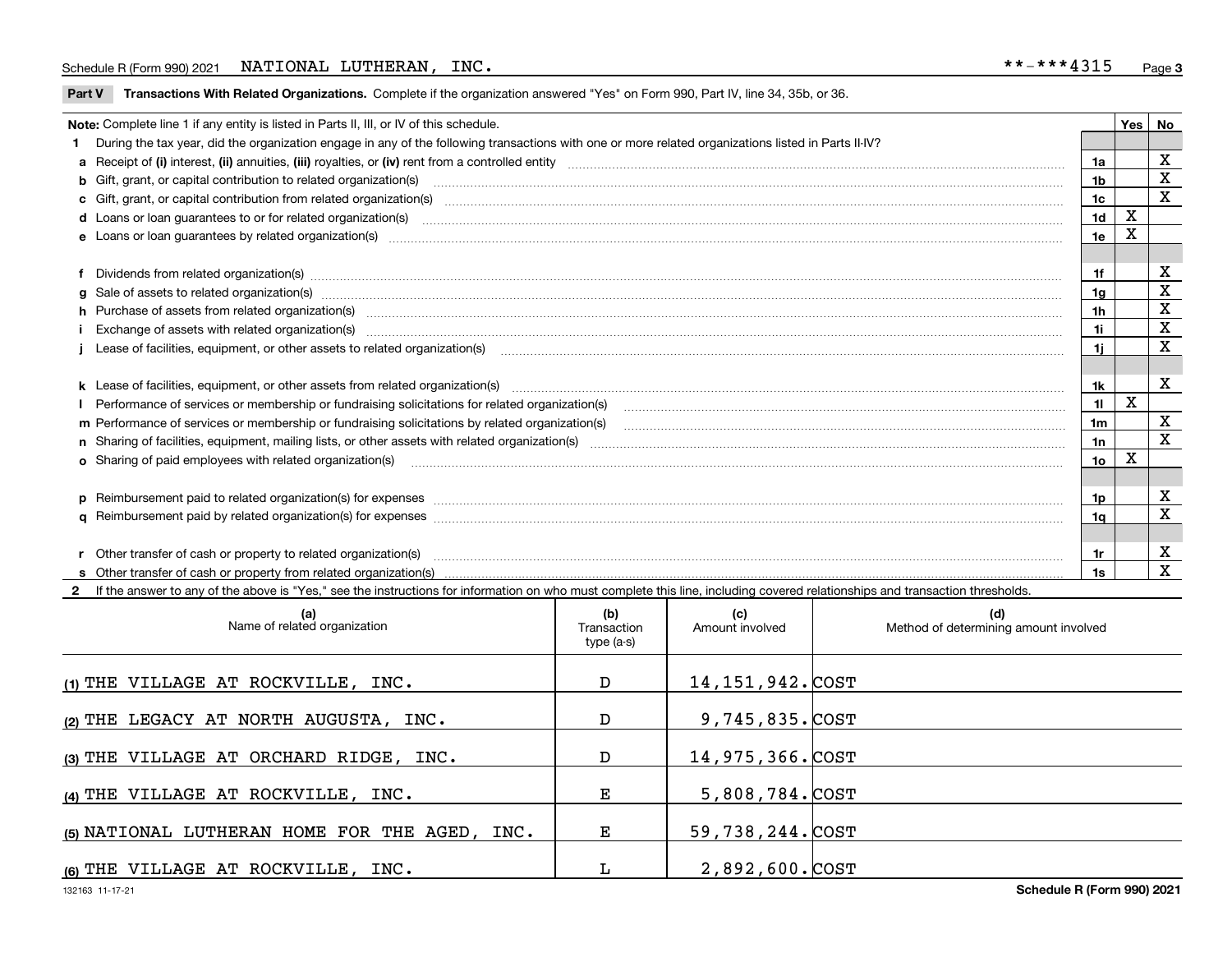**Part V Continuation of Transactions With Related Organizations**  (Schedule R (Form 990), Part V, line 2)

| (a)<br>Name of other organization       | (b)<br>Transaction<br>type (a-s) | (c)<br>Amount involved | (d)<br>Method of determining<br>amount involved |
|-----------------------------------------|----------------------------------|------------------------|-------------------------------------------------|
| (7) THE VILLAGE AT ORCHARD RIDGE, INC.  | L                                | 1,693,918. COST        |                                                 |
| (8) THE LEGACY AT NORTH AUGUSTA, INC.   | L                                | $501,750.$ COST        |                                                 |
| (9) THE VILLAGE AT ROCKVILLE, INC.      | $\mathsf O$                      | 152,767. COST          |                                                 |
| (10) THE VILLAGE AT ORCHARD RIDGE, INC. | $\mathsf O$                      | 152,767. COST          |                                                 |
| (11) THE LEGACY AT NORTH AUGUSTA, INC.  | $\mathsf O$                      | 152,767. COST          |                                                 |
| (12) AUGSBURG LUTHERAN HOME OF MD, INC. | $\mathsf O$                      | 152,767. COST          |                                                 |
| (13)                                    |                                  |                        |                                                 |
| (14)                                    |                                  |                        |                                                 |
| (15)                                    |                                  |                        |                                                 |
| (16)                                    |                                  |                        |                                                 |
|                                         |                                  |                        |                                                 |
| (17)                                    |                                  |                        |                                                 |
| (18)                                    |                                  |                        |                                                 |
| (19)                                    |                                  |                        |                                                 |
| (20)                                    |                                  |                        |                                                 |
| (21)                                    |                                  |                        |                                                 |
| (22)                                    |                                  |                        |                                                 |
| (23)                                    |                                  |                        |                                                 |
| (24)                                    |                                  |                        |                                                 |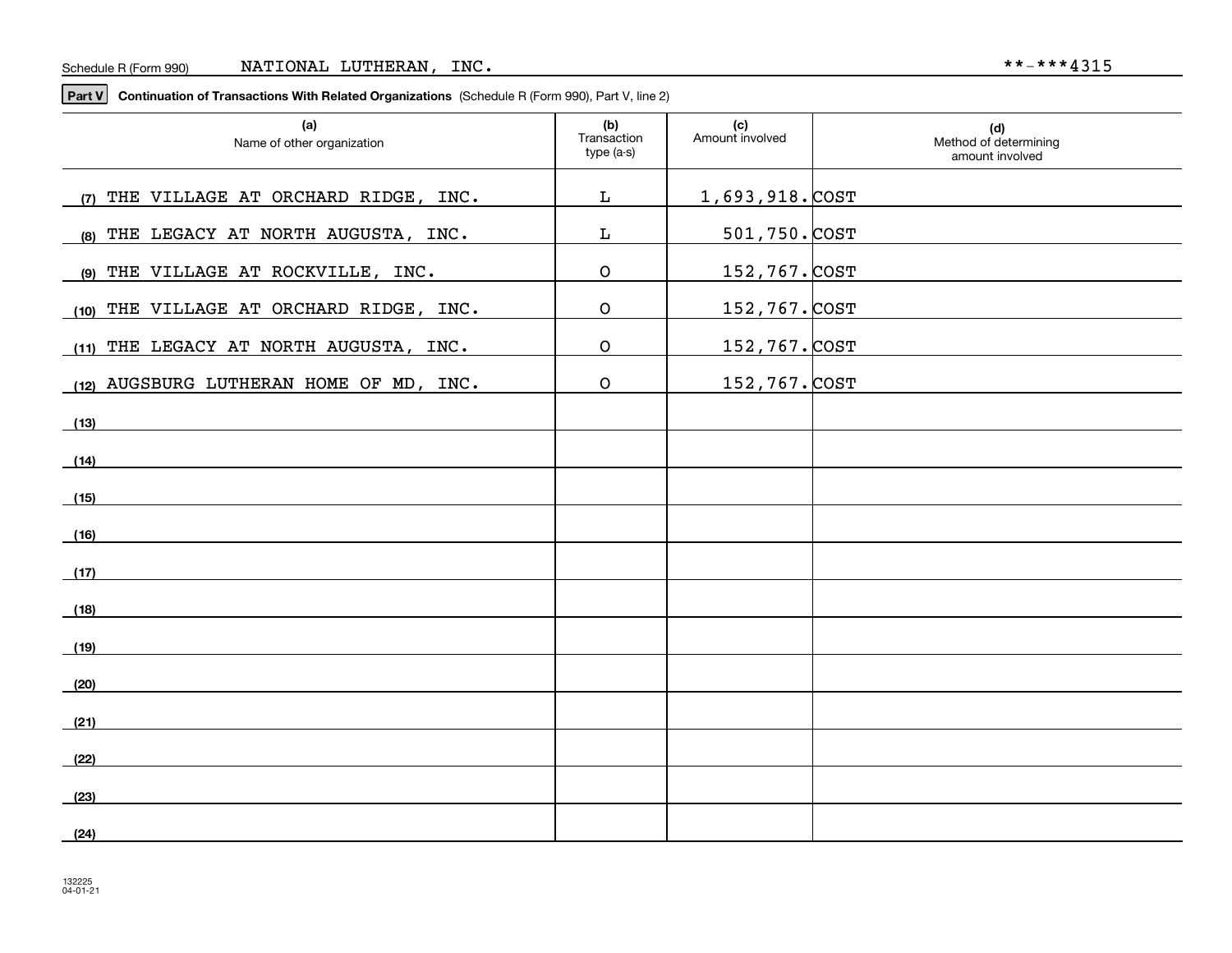#### Schedule R (Form 990) 2021  $NATIONAL$   $LUTHERAN$  ,  $\_INC$  .  $\_$  .  $\_$  .  $\_$  .  $\_$  .  $\_$  .  $\_$  .  $\frac{1}{2}$  .  $\frac{1}{2}$  .  $\_$  .  $\frac{1}{2}$  .  $\_$  .  $\_$  .  $\_$  .  $\_$  .  $\_$  .  $\_$  .  $\_$  .  $\_$  .  $\_$  .  $\_$  .  $\_$  .  $\_$  .  $\_$  .  $\_$  .  $\_$  .  $\_$

**Part VI Unrelated Organizations Taxable as a Partnership. Complete if the organization answered "Yes" on Form 990, Part IV, line 37.** 

Provide the following information for each entity taxed as a partnership through which the organization conducted more than five percent of its activities (measured by total assets or gross revenue) that was not a related organization. See instructions regarding exclusion for certain investment partnerships.

| ີ<br>(a)<br>Name, address, and EIN<br>of entity | $\tilde{}$<br>(b)<br>Primary activity | (c)<br>Legal domicile<br>(state or foreign<br>country) | (d)<br>Predominant income<br>(related, unrelated,<br>excluded from tax under<br>sections 512-514) | $(e)$<br>Are all<br>partners sec.<br>$501(c)(3)$<br>$orgs.?$<br>Yes No | (f)<br>Share of<br>total<br>income | (g)<br>Share of<br>end-of-year<br>assets | (h)<br>Dispropor-<br>tionate<br>allocations?<br>Yes No | (i)<br>Code V-UBI<br>amount in box 20 managing<br>of Schedule K-1 partner? ownership<br>(Form 1065)<br>ves No | (i)<br>Yes No | (k) |
|-------------------------------------------------|---------------------------------------|--------------------------------------------------------|---------------------------------------------------------------------------------------------------|------------------------------------------------------------------------|------------------------------------|------------------------------------------|--------------------------------------------------------|---------------------------------------------------------------------------------------------------------------|---------------|-----|
|                                                 |                                       |                                                        |                                                                                                   |                                                                        |                                    |                                          |                                                        |                                                                                                               |               |     |
|                                                 |                                       |                                                        |                                                                                                   |                                                                        |                                    |                                          |                                                        |                                                                                                               |               |     |
|                                                 |                                       |                                                        |                                                                                                   |                                                                        |                                    |                                          |                                                        |                                                                                                               |               |     |
|                                                 |                                       |                                                        |                                                                                                   |                                                                        |                                    |                                          |                                                        |                                                                                                               |               |     |
|                                                 |                                       |                                                        |                                                                                                   |                                                                        |                                    |                                          |                                                        |                                                                                                               |               |     |
|                                                 |                                       |                                                        |                                                                                                   |                                                                        |                                    |                                          |                                                        |                                                                                                               |               |     |
|                                                 |                                       |                                                        |                                                                                                   |                                                                        |                                    |                                          |                                                        |                                                                                                               |               |     |
|                                                 |                                       |                                                        |                                                                                                   |                                                                        |                                    |                                          |                                                        |                                                                                                               |               |     |

**Schedule R (Form 990) 2021**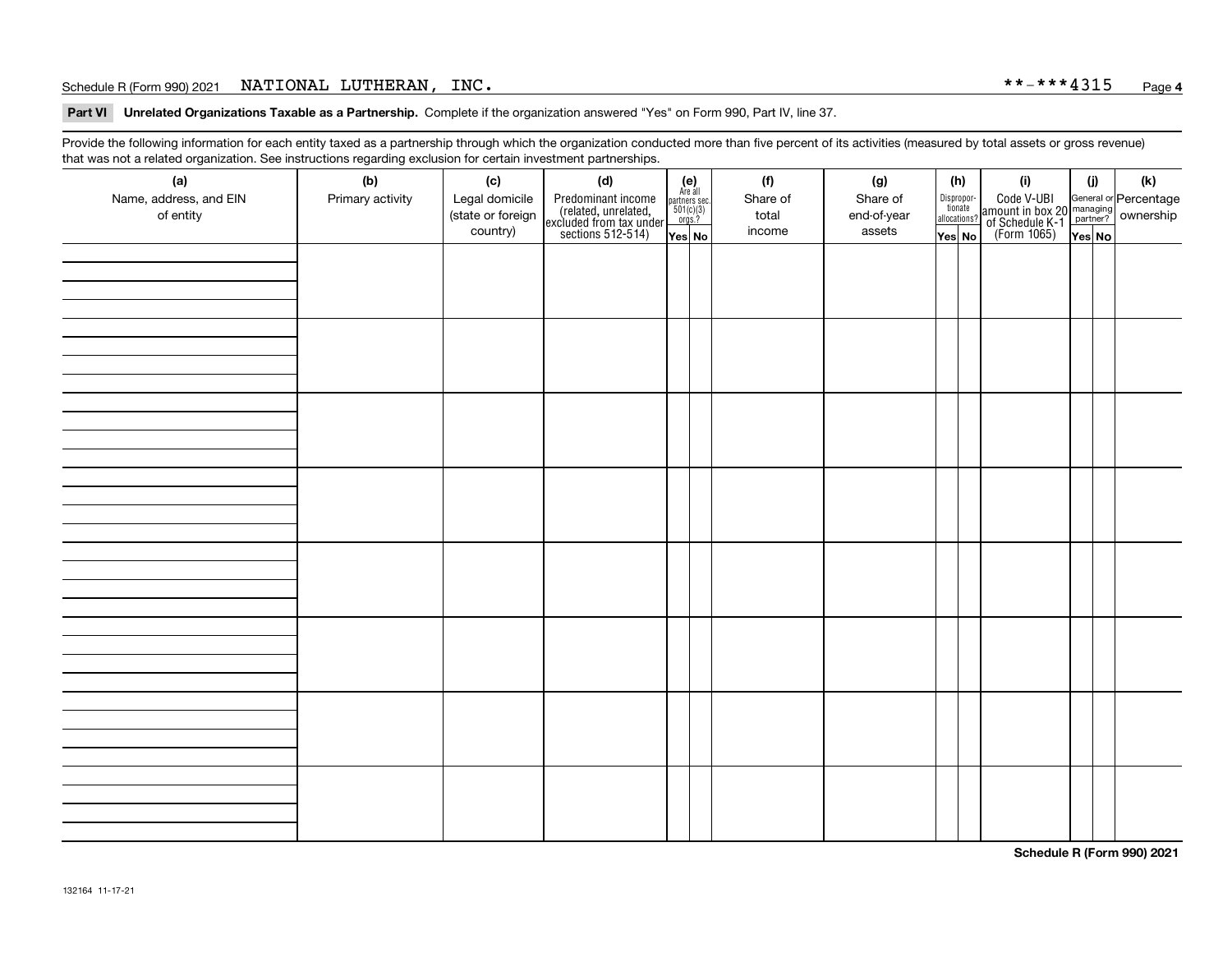Schedule R (Form 990) 2021 Page NATIONAL LUTHERAN, INC. \*\*-\*\*\*4315

|  | Part VII Supplemental Information |
|--|-----------------------------------|
|--|-----------------------------------|

Provide additional information for responses to questions on Schedule R. See instructions.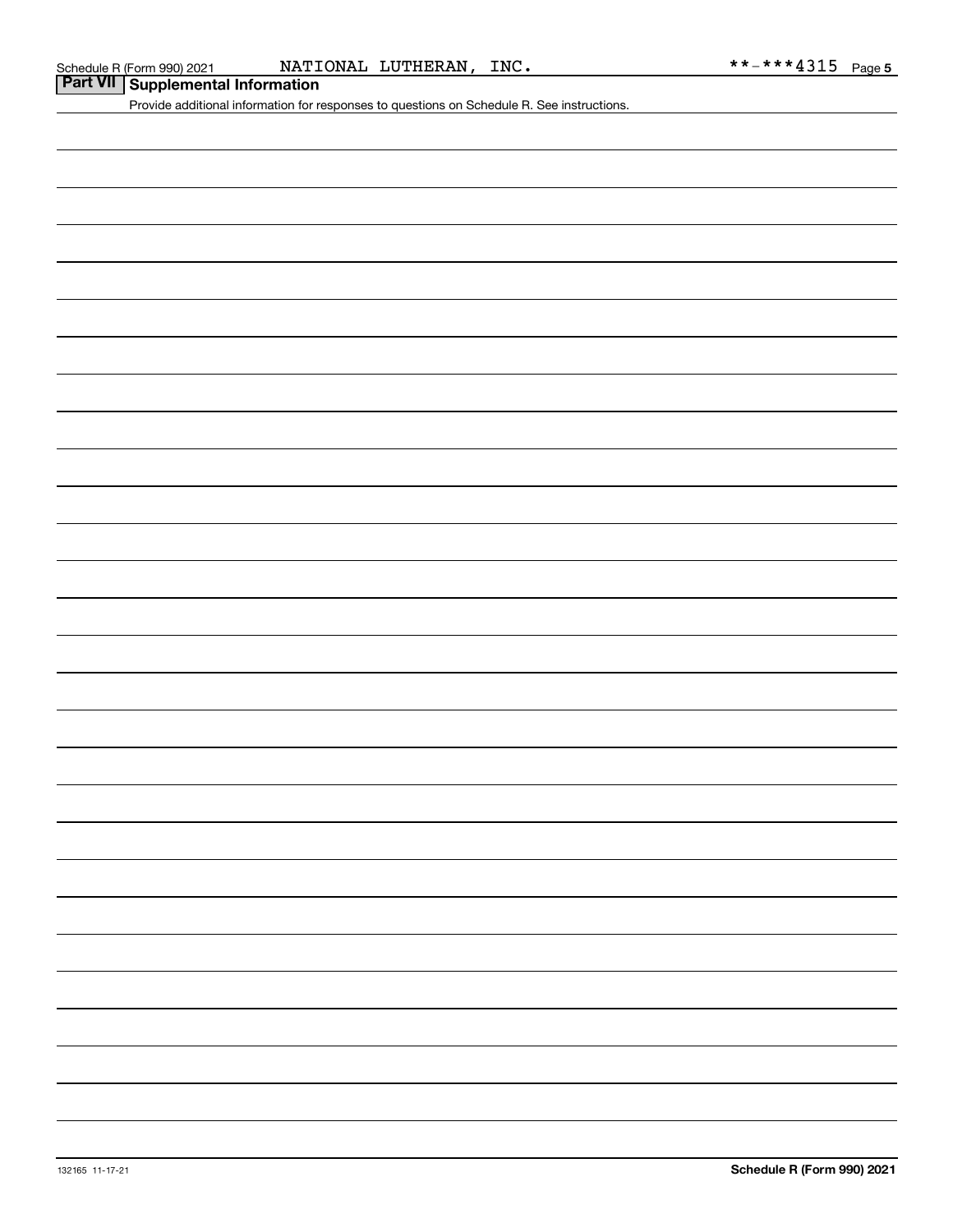# **CARRYOVER DATA TO 2022**

| Name<br>NATIONAL LUTHERAN, INC.                                                                                | <b>Employer Identification Number</b><br>**-***4315 |              |
|----------------------------------------------------------------------------------------------------------------|-----------------------------------------------------|--------------|
| Based on the information provided with this return, the following are possible carryover amounts to next year. |                                                     |              |
| FEDERAL POST-2017 NET OPERATING LOSS - PARTNERSHIP INCOME FR                                                   |                                                     | 1, 211, 770. |
|                                                                                                                |                                                     |              |
|                                                                                                                |                                                     |              |
|                                                                                                                |                                                     |              |
|                                                                                                                |                                                     |              |
|                                                                                                                |                                                     |              |
|                                                                                                                |                                                     |              |
|                                                                                                                |                                                     |              |
|                                                                                                                |                                                     |              |
|                                                                                                                |                                                     |              |
|                                                                                                                |                                                     |              |
|                                                                                                                |                                                     |              |
|                                                                                                                |                                                     |              |
|                                                                                                                |                                                     |              |
|                                                                                                                |                                                     |              |
|                                                                                                                |                                                     |              |
|                                                                                                                |                                                     |              |
|                                                                                                                |                                                     |              |
|                                                                                                                |                                                     |              |
|                                                                                                                |                                                     |              |
|                                                                                                                |                                                     |              |
|                                                                                                                |                                                     |              |
|                                                                                                                |                                                     |              |
|                                                                                                                |                                                     |              |
|                                                                                                                |                                                     |              |
|                                                                                                                |                                                     |              |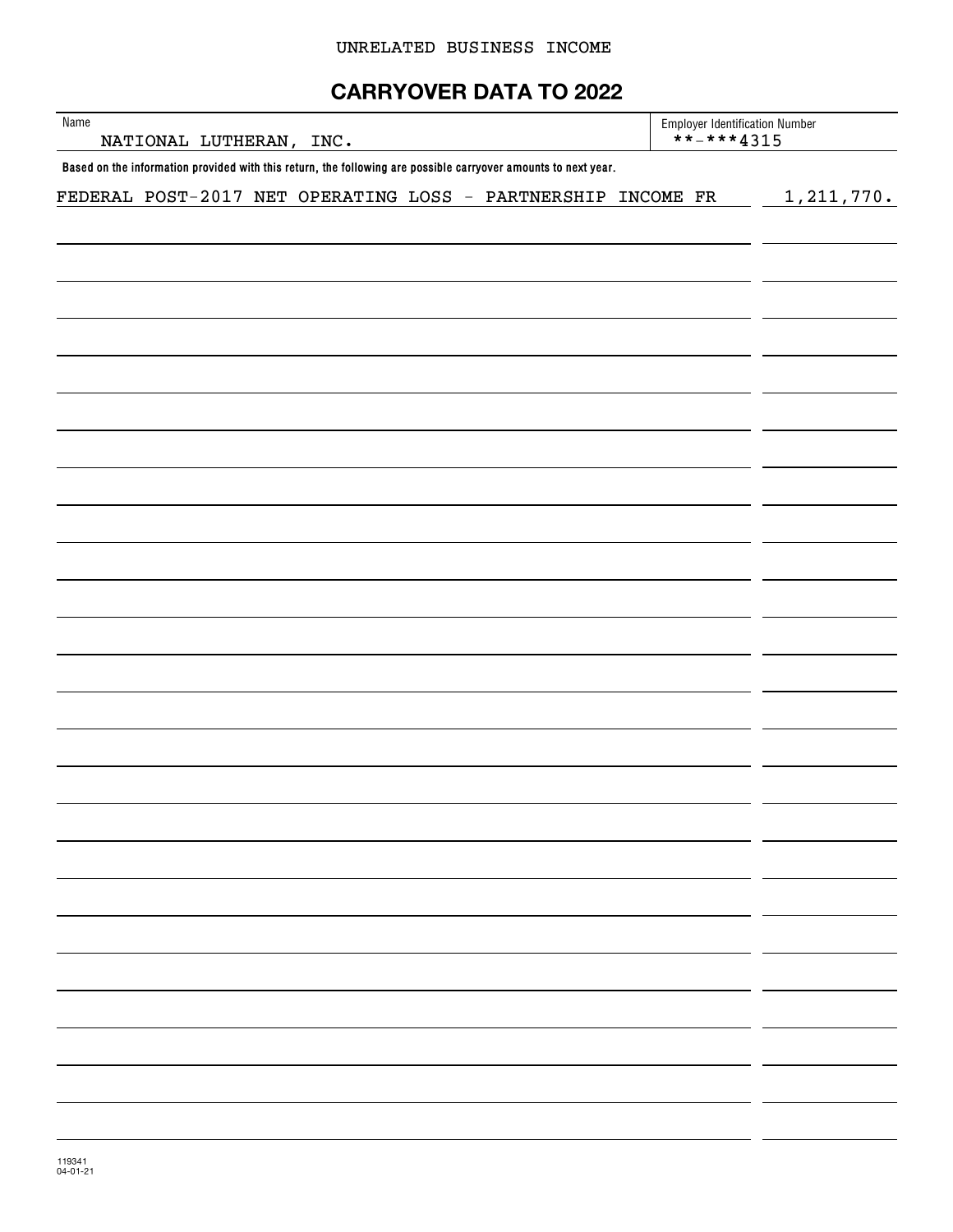|                                                                                                                       |   | Name: NATIONAL LUTHERAN, INC.                     |                            |                       |                    |                    |                                  |                    |                    |                    | FEIN:              | **_****4315        |
|-----------------------------------------------------------------------------------------------------------------------|---|---------------------------------------------------|----------------------------|-----------------------|--------------------|--------------------|----------------------------------|--------------------|--------------------|--------------------|--------------------|--------------------|
|                                                                                                                       |   | Type and Entity:<br>Section 382 Annual Limitation | PARTNERSHIP INCOME FRO FED | Section 382 Carryover |                    |                    | <b>DETAIL CARRYOVER SCHEDULE</b> |                    |                    |                    |                    |                    |
| Year<br>Origi-<br>nated                                                                                               |   | Original<br>Carryover<br>Amount                   | Total<br>Amount<br>Used    | Amount<br>Used for    | Amount<br>Used for | Amount<br>Used for | Amount<br>Used for               | Amount<br>Used for | Amount<br>Used for | Amount<br>Used for | Amount<br>Used for | Amount<br>Used for |
| 2019<br>ABCDEFGHI<br>2020<br>$\sf J$                                                                                  |   | 762,850.<br>448,920.                              |                            |                       |                    |                    |                                  |                    |                    |                    |                    |                    |
| $\vdash \emptyset \land \neg \bigcirc \neg \bigcirc \neg \neg \neg \neg \neg \neg$<br>$\mathsf U$<br>$\mathsf V$<br>W | Е | Amount                                            | Amount                     | Amount                | Amount             | Amount             | Amount                           | Amount             | Amount             | Amount             | Amount             | Amount             |
| Detail S<br>Type B<br>C<br>$\begin{array}{c}\n - \bot & \square & \square & \square & \square & \square\n\end{array}$ |   | Used for                                          | Used for                   | Used for              | Used for           | Used for           | Used for                         | Used for           | Used for           | Used for           | Used for           | Used for           |
| ${\sf W}$                                                                                                             |   |                                                   |                            |                       |                    |                    |                                  |                    |                    |                    |                    |                    |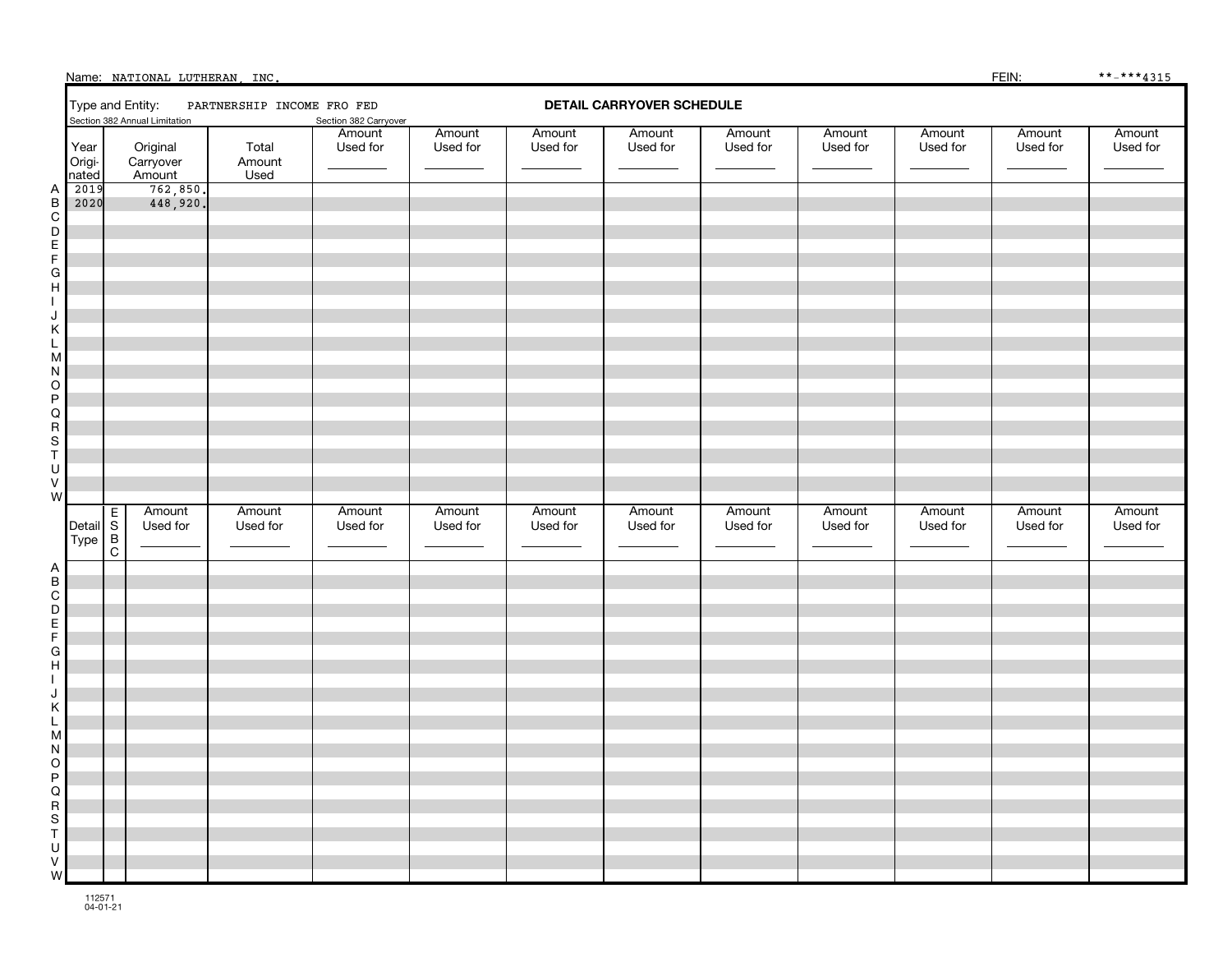|                | Form $990 - T$                                                                         |            | <b>Exempt Organization Business Income Tax Return</b>                                                                                                                                                                          |                                                | OMB No. 1545-0047                                             |  |  |
|----------------|----------------------------------------------------------------------------------------|------------|--------------------------------------------------------------------------------------------------------------------------------------------------------------------------------------------------------------------------------|------------------------------------------------|---------------------------------------------------------------|--|--|
|                |                                                                                        |            | (and proxy tax under section 6033(e))                                                                                                                                                                                          |                                                |                                                               |  |  |
|                |                                                                                        |            | For calendar year 2021 or other tax year beginning<br>and ending, and ending                                                                                                                                                   |                                                | 2021                                                          |  |  |
|                | Department of the Treasury<br>Internal Revenue Service                                 |            | Go to www.irs.gov/Form990T for instructions and the latest information.<br>$\triangleright$ Do not enter SSN numbers on this form as it may be made public if your organization is a 501(c)(3).                                |                                                | Open to Public Inspection for<br>501(c)(3) Organizations Only |  |  |
|                | $\mathbf{A} \begin{bmatrix} \mathbf{X} \end{bmatrix}$ Check box if<br>address changed. |            | Name of organization $($ $\Box$ Check box if name changed and see instructions.)                                                                                                                                               |                                                | <b>DEmployer identification number</b>                        |  |  |
|                | <b>B</b> Exempt under section                                                          |            | Print   NATIONAL LUTHERAN, INC.                                                                                                                                                                                                |                                                | **-***4315                                                    |  |  |
|                | $X \ 501(c)$ (3<br>7220(e)<br>408(e)                                                   | 0r<br>Type | Number, street, and room or suite no. If a P.O. box, see instructions.<br>5275 WESTVIEW DRIVE, 110                                                                                                                             | F Group exemption number<br>(see instructions) |                                                               |  |  |
|                | 530(a) <br>408A<br>529S<br>529(a)                                                      |            | City or town, state or province, country, and ZIP or foreign postal code<br>FREDERICK, MD<br>21703                                                                                                                             |                                                | Check box if                                                  |  |  |
|                |                                                                                        |            | 5,736,572.<br>C Book value of all assets at end of year                                                                                                                                                                        |                                                | an amended return.                                            |  |  |
| G              |                                                                                        |            | Check organization type $\blacktriangleright \lfloor \underline{X} \rfloor$ 501(c) corporation<br>$501(c)$ trust<br>$401(a)$ trust<br>Other trust                                                                              |                                                |                                                               |  |  |
| н.             | Check if filing only to $\blacktriangleright$                                          |            | Claim credit from Form 8941<br>Claim a refund shown on Form 2439                                                                                                                                                               |                                                |                                                               |  |  |
|                |                                                                                        |            |                                                                                                                                                                                                                                |                                                |                                                               |  |  |
| J              |                                                                                        |            | Enter the number of attached Schedules A (Form 990-T)                                                                                                                                                                          |                                                | 2                                                             |  |  |
| K.             |                                                                                        |            | During the tax year, was the corporation a subsidiary in an affiliated group or a parent-subsidiary controlled group?                                                                                                          |                                                | $\boxed{\text{X}}$ No<br>Yes                                  |  |  |
|                |                                                                                        |            | If "Yes," enter the name and identifying number of the parent corporation.                                                                                                                                                     |                                                |                                                               |  |  |
|                |                                                                                        |            | Telephone number $\triangleright$ 301-354-2714<br>The books are in care of RICHARD MAZZA, CFO                                                                                                                                  |                                                |                                                               |  |  |
| Part I         |                                                                                        |            | <b>Total Unrelated Business Taxable Income</b>                                                                                                                                                                                 |                                                |                                                               |  |  |
| 1              |                                                                                        |            | Total of unrelated business taxable income computed from all unrelated trades or businesses (see                                                                                                                               |                                                |                                                               |  |  |
|                | instructions)                                                                          |            |                                                                                                                                                                                                                                | 1                                              | 15,389.                                                       |  |  |
| $\mathbf{2}$   | Reserved                                                                               |            |                                                                                                                                                                                                                                | 2                                              |                                                               |  |  |
| 3              | Add lines 1 and 2                                                                      |            |                                                                                                                                                                                                                                | 3                                              | 15,389.                                                       |  |  |
| 4              |                                                                                        |            | Charitable contributions (see instructions for limitation rules)                                                                                                                                                               | 4                                              | 0.                                                            |  |  |
| 5              |                                                                                        |            |                                                                                                                                                                                                                                | 5                                              | 15,389.                                                       |  |  |
| 6              |                                                                                        |            | Deduction for net operating loss. See instructions                                                                                                                                                                             | 6                                              |                                                               |  |  |
| $\overline{7}$ |                                                                                        |            | Total of unrelated business taxable income before specific deduction and section 199A deduction.                                                                                                                               |                                                |                                                               |  |  |
|                | Subtract line 6 from line 5                                                            |            |                                                                                                                                                                                                                                | $\overline{7}$                                 | $\frac{15,389.}{1,000.}$                                      |  |  |
| 8              |                                                                                        |            | Specific deduction (generally \$1,000, but see instructions for exceptions) manufactured contains an exception of                                                                                                              | 8                                              |                                                               |  |  |
| 9              |                                                                                        |            | Trusts. Section 199A deduction. See instructions [11] material content in the section 199A deduction. See instructions [11] material content in the section of the section of the section of the section of the section of the | 9                                              |                                                               |  |  |
| 10             | Total deductions. Add lines 8 and 9                                                    |            |                                                                                                                                                                                                                                | 10                                             | 1,000.                                                        |  |  |
| 11             |                                                                                        |            | Unrelated business taxable income. Subtract line 10 from line 7. If line 10 is greater than line 7.                                                                                                                            |                                                |                                                               |  |  |
| Part II        | enter zero<br><b>Tax Computation</b>                                                   |            |                                                                                                                                                                                                                                | 11                                             | 14,389.                                                       |  |  |
|                |                                                                                        |            |                                                                                                                                                                                                                                |                                                | 3,022.                                                        |  |  |
|                |                                                                                        |            | Organizations taxable as corporations. Multiply Part I, line 11 by 21% (0.21)                                                                                                                                                  | 1                                              |                                                               |  |  |
| 2              |                                                                                        |            | Trusts taxable at trust rates. See instructions for tax computation. Income tax on the amount on                                                                                                                               |                                                |                                                               |  |  |
|                | Part I, line 11 from:                                                                  |            | Tax rate schedule or                                                                                                                                                                                                           | 2                                              |                                                               |  |  |
| з              | Proxy tax. See instructions                                                            |            |                                                                                                                                                                                                                                | 3                                              |                                                               |  |  |
| 4              | Other tax amounts. See instructions                                                    |            |                                                                                                                                                                                                                                | 4                                              |                                                               |  |  |
| 5              | Alternative minimum tax (trusts only)                                                  |            |                                                                                                                                                                                                                                | 5                                              |                                                               |  |  |
| 6              |                                                                                        |            | Tax on noncompliant facility income. See instructions                                                                                                                                                                          | 6                                              | 3,022.                                                        |  |  |
| 7              |                                                                                        |            | Total. Add lines 3 through 6 to line 1 or 2, whichever applies                                                                                                                                                                 | $\overline{7}$                                 | Form 990-T (2021)                                             |  |  |
| LHA            |                                                                                        |            | For Paperwork Reduction Act Notice, see instructions.                                                                                                                                                                          |                                                |                                                               |  |  |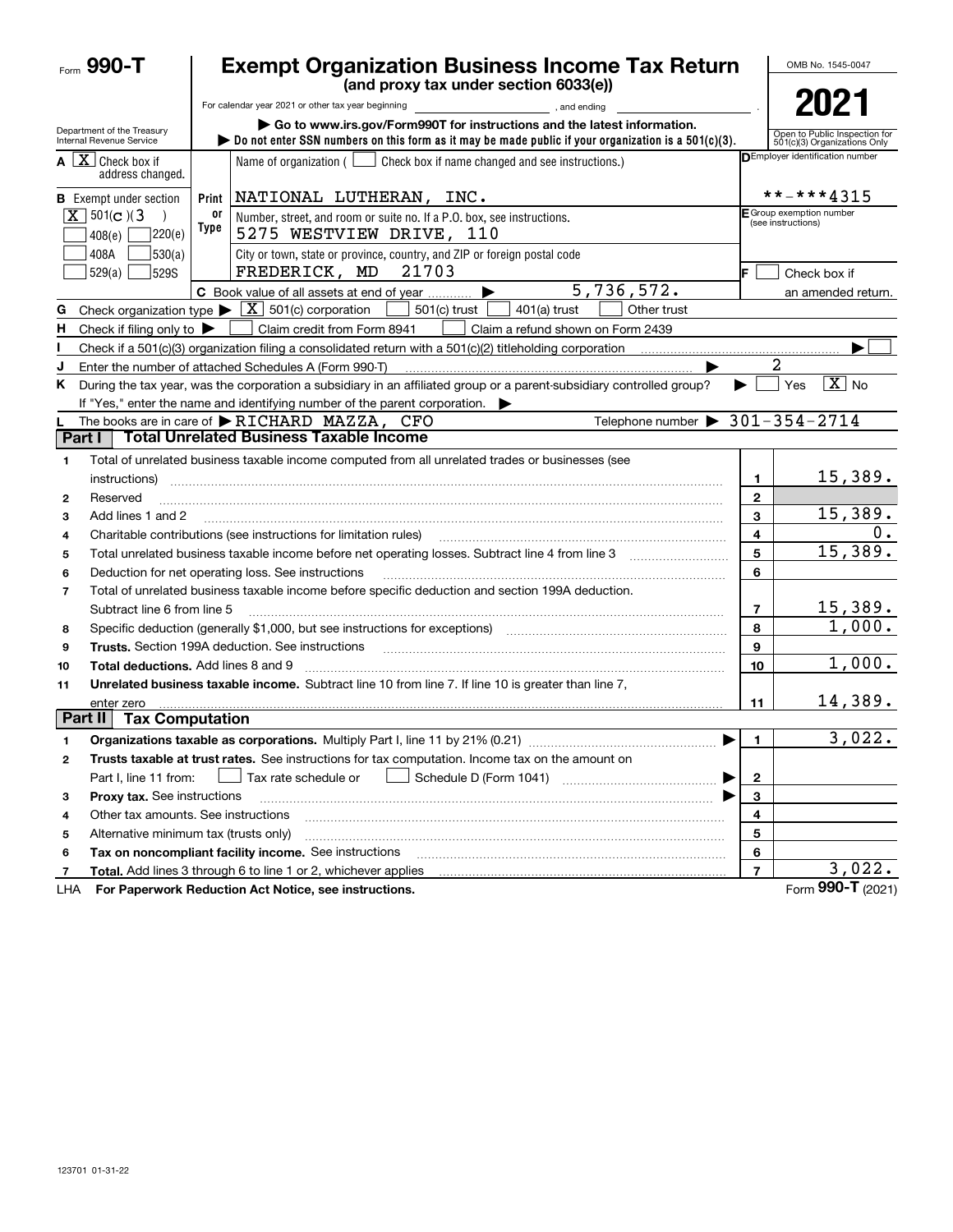|                | Form 990-T (2021)                                                                                                        |                |                                   |              |        | Page 2 |
|----------------|--------------------------------------------------------------------------------------------------------------------------|----------------|-----------------------------------|--------------|--------|--------|
| Part III       | <b>Tax and Payments</b>                                                                                                  |                |                                   |              |        |        |
| 1a             | Foreign tax credit (corporations attach Form 1118; trusts attach Form 1116)                                              | 1a             |                                   |              |        |        |
| b              | Other credits (see instructions)                                                                                         | 1b             |                                   |              |        |        |
| c              |                                                                                                                          | 1c             |                                   |              |        |        |
| d              |                                                                                                                          | 1 <sub>d</sub> |                                   |              |        |        |
| е              |                                                                                                                          |                |                                   | 1е           |        |        |
| 2              | Subtract line 1e from Part II, line 7                                                                                    |                |                                   | $\mathbf{2}$ | 3,022. |        |
| З              | $\Box$ Form 8611 Form 8697<br>Form 4255<br>Other amounts due. Check if from:                                             |                | Form 8866                         |              |        |        |
|                |                                                                                                                          |                |                                   | 3            |        |        |
| 4              | Total tax. Add lines 2 and 3 (see instructions).<br>  Check if includes tax previously deferred under                    |                |                                   |              |        |        |
|                |                                                                                                                          |                |                                   | 4            | 3,022. |        |
| 5              |                                                                                                                          |                |                                   | 5            |        | 0.     |
| 6a             | Payments: A 2020 overpayment credited to 2021 [11] [12] [12] [13] [13] Payments: A 2020 overpayment credited to 2021     | 6a             |                                   |              |        |        |
| b              | 2021 estimated tax payments. Check if section 643(g) election applies  ▶                                                 | 6b             |                                   |              |        |        |
| с              | Tax deposited with Form 8868                                                                                             | 6с             |                                   |              |        |        |
| d              | Foreign organizations: Tax paid or withheld at source (see instructions) [                                               | 6d             |                                   |              |        |        |
| е              |                                                                                                                          | 6e             |                                   |              |        |        |
| f              | Credit for small employer health insurance premiums (attach Form 8941)                                                   | 6f             |                                   |              |        |        |
| g              |                                                                                                                          |                |                                   |              |        |        |
|                | $\Box$<br>Other $\overline{\hspace{1cm}}$ Total $\overline{\hspace{1cm}}$ $\overline{\hspace{1cm}}$ Gg                   |                |                                   |              |        |        |
| 7              |                                                                                                                          |                |                                   | 7            |        |        |
| 8              | Estimated tax penalty (see instructions). Check if Form 2220 is attached                                                 |                |                                   | 8            |        | 73.    |
| 9              | Tax due. If line 7 is smaller than the total of lines 4, 5, and 8, enter amount owed <i>manumenon conduction</i>         |                |                                   | 9            | 3,095. |        |
| 10             |                                                                                                                          |                |                                   | 10           |        |        |
| 11             | Enter the amount of line 10 you want: Credited to 2022 estimated tax >                                                   |                | Refunded $\blacktriangleright$    | 11           |        |        |
| <b>Part IV</b> | <b>Statements Regarding Certain Activities and Other Information</b> (see instructions)                                  |                |                                   |              |        |        |
| 1              | At any time during the 2021 calendar year, did the organization have an interest in or a signature or other authority    |                |                                   |              | Yes    | No     |
|                | over a financial account (bank, securities, or other) in a foreign country? If "Yes," the organization may have to file  |                |                                   |              |        |        |
|                | FinCEN Form 114, Report of Foreign Bank and Financial Accounts. If "Yes," enter the name of the foreign country          |                |                                   |              |        |        |
|                | here $\blacktriangleright$                                                                                               |                |                                   |              |        | х      |
| 2              | During the tax year, did the organization receive a distribution from, or was it the grantor of, or transferor to, a     |                |                                   |              |        |        |
|                |                                                                                                                          |                |                                   |              |        | х      |
|                | If "Yes," see instructions for other forms the organization may have to file.                                            |                |                                   |              |        |        |
| 3              | Enter the amount of tax-exempt interest received or accrued during the tax year manufactured in the amount of            |                | $\blacktriangleright$ \$          |              |        |        |
| 4              | Enter available pre-2018 NOL carryovers here $\triangleright$ \$                                                         |                |                                   |              |        |        |
|                | shown on Schedule A (Form 990-T). Don't reduce the NOL carryover shown here by any deduction reported on Part I, line 4. |                |                                   |              |        |        |
|                | Post-2017 NOL carryovers. Enter available Business Activity Code and post-2017 NOL carryovers. Don't reduce              |                |                                   |              |        |        |
|                | the amounts shown below by any NOL claimed on any Schedule A, Part II, line 17 for the tax year. See instructions.       |                |                                   |              |        |        |
|                | <b>Business Activity Code</b>                                                                                            |                | Available post-2017 NOL carryover |              |        |        |
|                | 541519<br>\$                                                                                                             |                |                                   | 1, 211, 770. |        |        |
|                | \$                                                                                                                       |                |                                   |              |        |        |
| 6a             | Did the organization change its method of accounting? (see instructions)                                                 |                |                                   |              |        | X      |
| b              | If 6a is "Yes," has the organization described the change on Form 990, 990-EZ, 990-PF, or Form 1128? If "No,"            |                |                                   |              |        |        |
|                | explain in Part V                                                                                                        |                |                                   |              |        |        |

#### **Part V Supplemental Information**

Provide the explanation required by Part IV, line 6b. Also, provide any other additional information. See instructions.

| Sign            | Under penalties of perjury, I declare that I have examined this return, including accompanying schedules and statements, and to the best of my knowledge and belief, it is true,<br>correct, and complete. Declaration of preparer (other than taxpayer) is based on all information of which preparer has any knowledge. |                       |       |                  |                                  |    |                                                                       |
|-----------------|---------------------------------------------------------------------------------------------------------------------------------------------------------------------------------------------------------------------------------------------------------------------------------------------------------------------------|-----------------------|-------|------------------|----------------------------------|----|-----------------------------------------------------------------------|
| Here            |                                                                                                                                                                                                                                                                                                                           | OFFICER               |       |                  |                                  |    | May the IRS discuss this return with<br>the preparer shown below (see |
|                 | Signature of officer                                                                                                                                                                                                                                                                                                      | Date                  | Title |                  |                                  |    | $\overline{\text{X}}$ .<br>$instructions$ ?<br>Yes<br>No              |
|                 | Print/Type preparer's name                                                                                                                                                                                                                                                                                                | Preparer's signature  |       | Date             | $\overline{\textbf{X}}$<br>Check | if | PTIN                                                                  |
| Paid            |                                                                                                                                                                                                                                                                                                                           |                       |       |                  | self-employed                    |    |                                                                       |
| <b>Preparer</b> | PETRELL<br><b>UEFFREY</b><br>υ.                                                                                                                                                                                                                                                                                           | PETRELL<br>UEFFREY J. |       |                  |                                  |    | P00138808                                                             |
| <b>Use Only</b> | Firm's name BAKER<br>TILLY US.                                                                                                                                                                                                                                                                                            | Firm's EIN ▶          |       | $***$ $***$ 9910 |                                  |    |                                                                       |
|                 | CORPORATE,<br>5700                                                                                                                                                                                                                                                                                                        |                       |       |                  |                                  |    |                                                                       |
|                 | PITTSBURGH,<br>Firm's address $\blacktriangleright$                                                                                                                                                                                                                                                                       | PA 15237              |       |                  | Phone no.                        |    | 412.635.6270                                                          |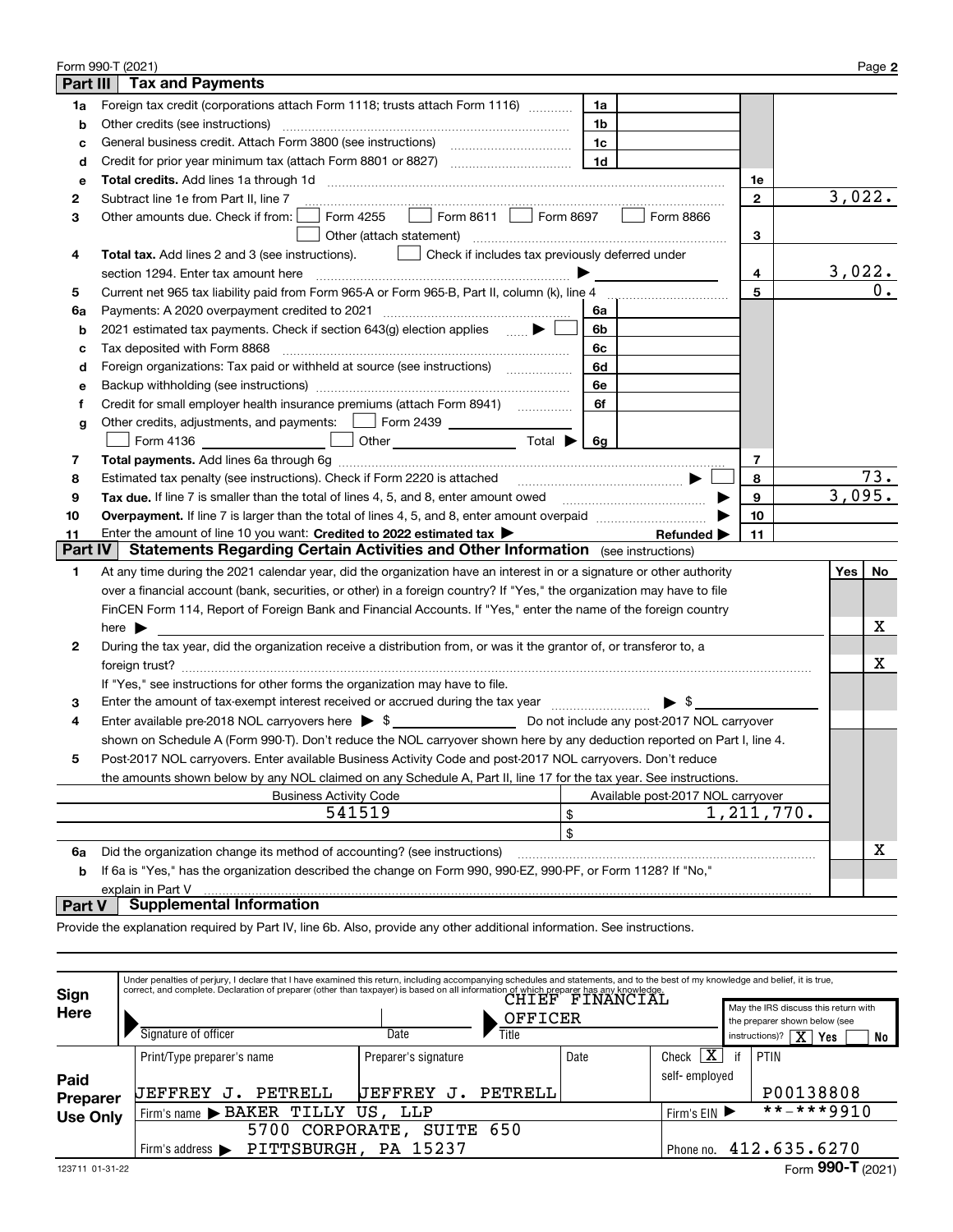#### **SCHEDULE A (Form 990-T)**

Department of the Treasury Internal Revenue Service

**E**

# **Unrelated Business Taxable Income From an Unrelated Trade or Business**

**| Go to www.irs.gov/Form990T for instructions and the latest information.**

**Do not enter SSN numbers on this form as it may be made public if your organization is a 501(c)(3). |** 

OMB No. 1545-0047 1

**2021**

| Open to Public Inspection for |  |  |
|-------------------------------|--|--|
| 501(c)(3) Organizations Only  |  |  |

| A Name of the organization | <b>B</b> Employer identification number |
|----------------------------|-----------------------------------------|
|                            |                                         |

| NATIONAL LUTHERAN, | INC. | **_***4315 |
|--------------------|------|------------|
|                    |      |            |

|  | $\mathbf{u}$<br>business<br>e (see instructions)<br>s activity code<br>Jnrelated '<br>ieauence<br>n |  |
|--|-----------------------------------------------------------------------------------------------------|--|
|--|-----------------------------------------------------------------------------------------------------|--|

#### Describe the unrelated trade or business  $\blacktriangleright$  PARTNERSHIP INCOME FROM PETALO LLC

| Part I | <b>Unrelated Trade or Business Income</b>                                                                           |              | (A) Income | (B) Expenses | (C) Net |
|--------|---------------------------------------------------------------------------------------------------------------------|--------------|------------|--------------|---------|
|        | <b>1a</b> Gross receipts or sales<br><u> 1989 - John Stein, amerikansk politiker (</u>                              |              |            |              |         |
| b      |                                                                                                                     | 1c           |            |              |         |
| 2      |                                                                                                                     | $\mathbf{2}$ |            |              |         |
| 3      |                                                                                                                     | $\mathbf{a}$ |            |              |         |
| 4а     | Capital gain net income (attach Sch D (Form 1041 or Form                                                            |              |            |              |         |
|        |                                                                                                                     | 4a           |            |              |         |
| b      | Net gain (loss) (Form 4797) (attach Form 4797). See instructions)                                                   | 4b           |            |              |         |
| c      |                                                                                                                     | 4c           |            |              |         |
| 5      | Income (loss) from a partnership or an S corporation (attach                                                        |              |            |              |         |
|        |                                                                                                                     | 5            |            |              |         |
| 6      |                                                                                                                     | 6            |            |              |         |
| 7      |                                                                                                                     |              |            |              |         |
| 8      | Interest, annuities, royalties, and rents from a controlled                                                         |              |            |              |         |
|        |                                                                                                                     | 8            |            |              |         |
| 9      | Investment income of section 501(c)(7), (9), or (17)                                                                |              |            |              |         |
|        |                                                                                                                     | 9            |            |              |         |
| 10     |                                                                                                                     | 10           |            |              |         |
| 11     |                                                                                                                     | 11           |            |              |         |
| 12     | Other income (see instructions; attach statement)                                                                   | 12           |            |              |         |
| 13     |                                                                                                                     | 13           | 0.         |              |         |
|        | <b>Deductions Not Taken Elsewhere</b> See instructions for limitations on deductions. Deductions must be<br>Part II |              |            |              |         |

directly connected with the unrelated business income

| 1.           | Compensation of officers, directors, and trustees (Part X) [11] [2000] [2000] [2000] [2000] [2000] [2000] [2000] [2000] [2000] [2000] [2000] [2000] [2000] [2000] [2000] [2000] [2000] [2000] [2000] [2000] [2000] [2000] [200 |  | $\mathbf{1}$ |                              |
|--------------|--------------------------------------------------------------------------------------------------------------------------------------------------------------------------------------------------------------------------------|--|--------------|------------------------------|
| $\mathbf{2}$ |                                                                                                                                                                                                                                |  | $\mathbf{2}$ |                              |
| 3            | Repairs and maintenance measurements and maintenance contracts and maintenance measurements and maintenance measurements.                                                                                                      |  | 3            |                              |
| 4            |                                                                                                                                                                                                                                |  | 4            |                              |
| 5            | Interest (attach statement). See instructions                                                                                                                                                                                  |  | 5            |                              |
| 6            | Taxes and licenses <b>communications</b> and constructions are all the constructions and licenses <b>constructions</b>                                                                                                         |  | 6            |                              |
| 7            |                                                                                                                                                                                                                                |  |              |                              |
| 8            |                                                                                                                                                                                                                                |  | 8b           |                              |
| 9            |                                                                                                                                                                                                                                |  | 9            |                              |
| 10           |                                                                                                                                                                                                                                |  | 10           |                              |
| 11           |                                                                                                                                                                                                                                |  | 11           |                              |
| 12           |                                                                                                                                                                                                                                |  | 12           |                              |
| 13           |                                                                                                                                                                                                                                |  | 13           |                              |
| 14           |                                                                                                                                                                                                                                |  | 14           |                              |
| 15           |                                                                                                                                                                                                                                |  | 15           | 0.                           |
| 16           | Unrelated business income before net operating loss deduction. Subtract line 15 from Part I, line 13,                                                                                                                          |  |              |                              |
|              | column (C)                                                                                                                                                                                                                     |  | 16           | 0.                           |
| 17           |                                                                                                                                                                                                                                |  | 17           | 0.                           |
| 18           | Unrelated business taxable income. Subtract line 17 from line 16 [11] manuscriptions in the universe state of                                                                                                                  |  | 18           |                              |
|              | LHA For Paperwork Reduction Act Notice, see instructions.                                                                                                                                                                      |  |              | Schedule A (Form 990-T) 2021 |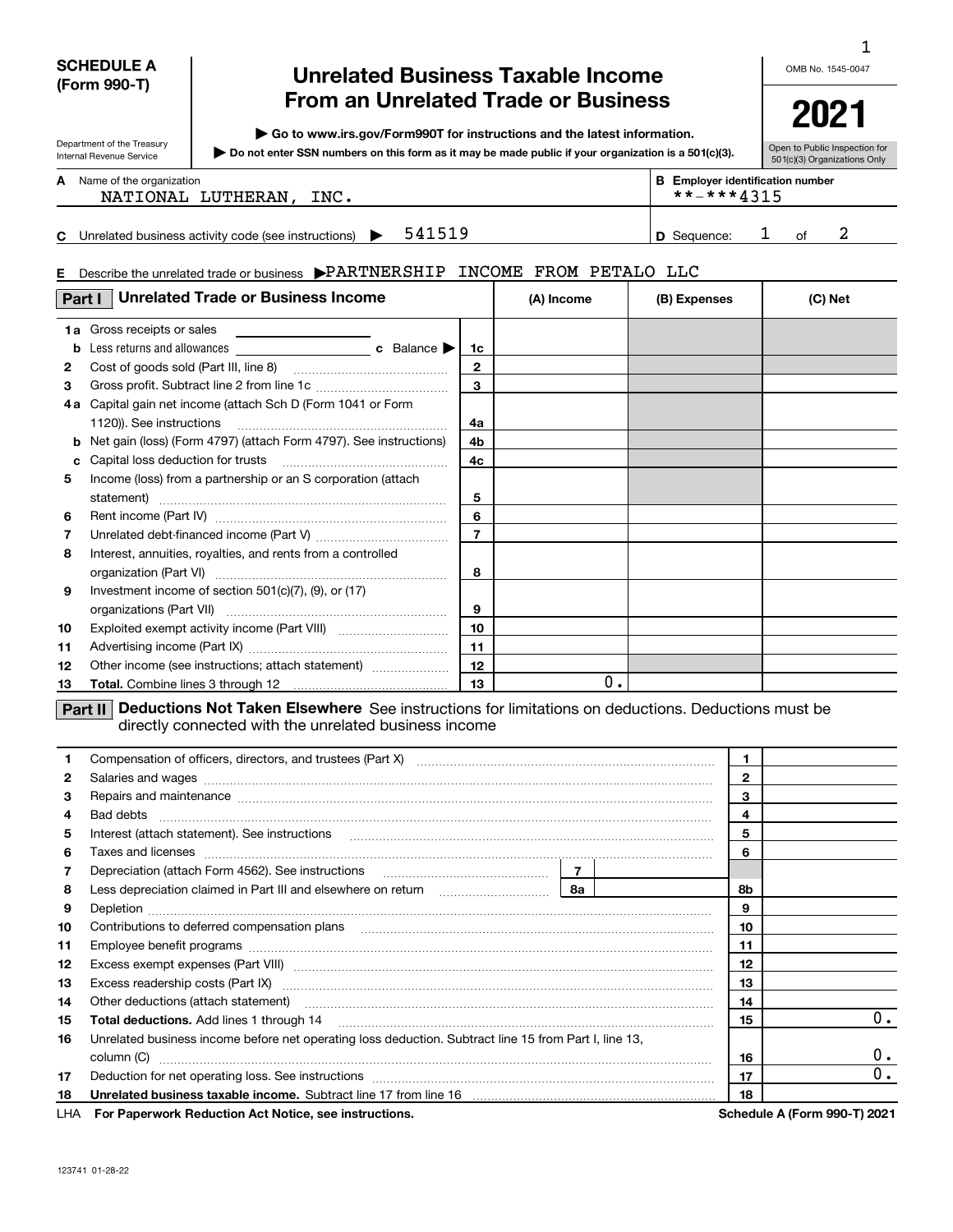| Part III<br>1 | Schedule A (Form 990-T) 2021                                                                                                                                  |                                     |   |   |                         |     |        |
|---------------|---------------------------------------------------------------------------------------------------------------------------------------------------------------|-------------------------------------|---|---|-------------------------|-----|--------|
|               | <b>Cost of Goods Sold</b>                                                                                                                                     |                                     |   |   |                         |     | Page 2 |
|               |                                                                                                                                                               | Enter method of inventory valuation |   |   |                         |     |        |
| 2             | Purchases                                                                                                                                                     |                                     |   |   | 1<br>$\overline{2}$     |     |        |
| з             |                                                                                                                                                               |                                     |   |   | 3                       |     |        |
| 4             | Additional section 263A costs (attach statement) material content and according to the Additional section 263A                                                |                                     |   |   | $\overline{\mathbf{4}}$ |     |        |
| 5             | Other costs (attach statement) manufactured and according to the costs (attach statement) and according to the                                                |                                     |   |   | 5                       |     |        |
| 6             |                                                                                                                                                               |                                     |   |   | 6                       |     |        |
| 7             | Inventory at end of year                                                                                                                                      |                                     |   |   | $\overline{7}$          |     |        |
| 8             | Cost of goods sold. Subtract line 7 from line 6. Enter here and in Part I, line 2 [11, 1111 1111 1111 1111 111                                                |                                     |   |   | 8                       |     |        |
| 9             | Do the rules of section 263A (with respect to property produced or acquired for resale) apply to the organization?                                            |                                     |   |   |                         | Yes | No     |
| Part IV       | Rent Income (From Real Property and Personal Property Leased with Real Property)                                                                              |                                     |   |   |                         |     |        |
| 1             | Description of property (property street address, city, state, ZIP code). Check if a dual-use. See instructions.                                              |                                     |   |   |                         |     |        |
| A             |                                                                                                                                                               |                                     |   |   |                         |     |        |
| В             |                                                                                                                                                               |                                     |   |   |                         |     |        |
| C             |                                                                                                                                                               |                                     |   |   |                         |     |        |
| D             |                                                                                                                                                               |                                     |   |   |                         |     |        |
|               |                                                                                                                                                               | Α                                   | В | C |                         | D   |        |
| 2             | Rent received or accrued                                                                                                                                      |                                     |   |   |                         |     |        |
| a             | From personal property (if the percentage of                                                                                                                  |                                     |   |   |                         |     |        |
|               | rent for personal property is more than 10%                                                                                                                   |                                     |   |   |                         |     |        |
|               |                                                                                                                                                               |                                     |   |   |                         |     |        |
| b             | From real and personal property (if the                                                                                                                       |                                     |   |   |                         |     |        |
|               | percentage of rent for personal property exceeds                                                                                                              |                                     |   |   |                         |     |        |
|               | 50% or if the rent is based on profit or income)                                                                                                              |                                     |   |   |                         |     |        |
| c             | Total rents received or accrued by property.                                                                                                                  |                                     |   |   |                         |     |        |
|               | Add lines 2a and 2b, columns A through D                                                                                                                      |                                     |   |   |                         |     |        |
|               |                                                                                                                                                               |                                     |   |   |                         |     | $0$ .  |
| 3             | Total rents received or accrued. Add line 2c columns A through D. Enter here and on Part I, line 6, column (A)                                                |                                     |   |   |                         |     |        |
|               | Deductions directly connected with the income                                                                                                                 |                                     |   |   |                         |     |        |
| 4             | in lines 2(a) and 2(b) (attach statement)                                                                                                                     |                                     |   |   |                         |     |        |
| 5             |                                                                                                                                                               |                                     |   |   |                         |     | 0.     |
| <b>Part V</b> | <b>Unrelated Debt-Financed Income</b> (see instructions)                                                                                                      |                                     |   |   |                         |     |        |
| 1             | Description of debt-financed property (street address, city, state, ZIP code). Check if a dual-use. See instructions.                                         |                                     |   |   |                         |     |        |
| A             |                                                                                                                                                               |                                     |   |   |                         |     |        |
| В             |                                                                                                                                                               |                                     |   |   |                         |     |        |
| С             |                                                                                                                                                               |                                     |   |   |                         |     |        |
| D             |                                                                                                                                                               |                                     |   |   |                         |     |        |
|               |                                                                                                                                                               | Α                                   | В | C |                         | D   |        |
| 2             | Gross income from or allocable to debt-financed                                                                                                               |                                     |   |   |                         |     |        |
|               | property                                                                                                                                                      |                                     |   |   |                         |     |        |
| 3             | Deductions directly connected with or allocable                                                                                                               |                                     |   |   |                         |     |        |
|               | to debt-financed property                                                                                                                                     |                                     |   |   |                         |     |        |
| а             | Straight line depreciation (attach statement)<br>.                                                                                                            |                                     |   |   |                         |     |        |
| b             | Other deductions (attach statement)                                                                                                                           |                                     |   |   |                         |     |        |
| c             | Total deductions (add lines 3a and 3b,                                                                                                                        |                                     |   |   |                         |     |        |
|               |                                                                                                                                                               |                                     |   |   |                         |     |        |
| 4             | Amount of average acquisition debt on or allocable                                                                                                            |                                     |   |   |                         |     |        |
|               | to debt-financed property (attach statement)                                                                                                                  |                                     |   |   |                         |     |        |
| 5             | Average adjusted basis of or allocable to debt-                                                                                                               |                                     |   |   |                         |     |        |
|               |                                                                                                                                                               |                                     |   |   |                         |     |        |
| 6             |                                                                                                                                                               | %                                   | % |   | %                       |     | %      |
|               | Gross income reportable. Multiply line 2 by line 6                                                                                                            |                                     |   |   |                         |     |        |
| 7             |                                                                                                                                                               |                                     |   |   |                         |     | 0.     |
| 8             |                                                                                                                                                               |                                     |   |   |                         |     |        |
|               |                                                                                                                                                               |                                     |   |   |                         |     |        |
| 9<br>10       | Allocable deductions. Multiply line 3c by line 6<br>Total allocable deductions. Add line 9, columns A through D. Enter here and on Part I, line 7, column (B) |                                     |   |   |                         |     | 0.     |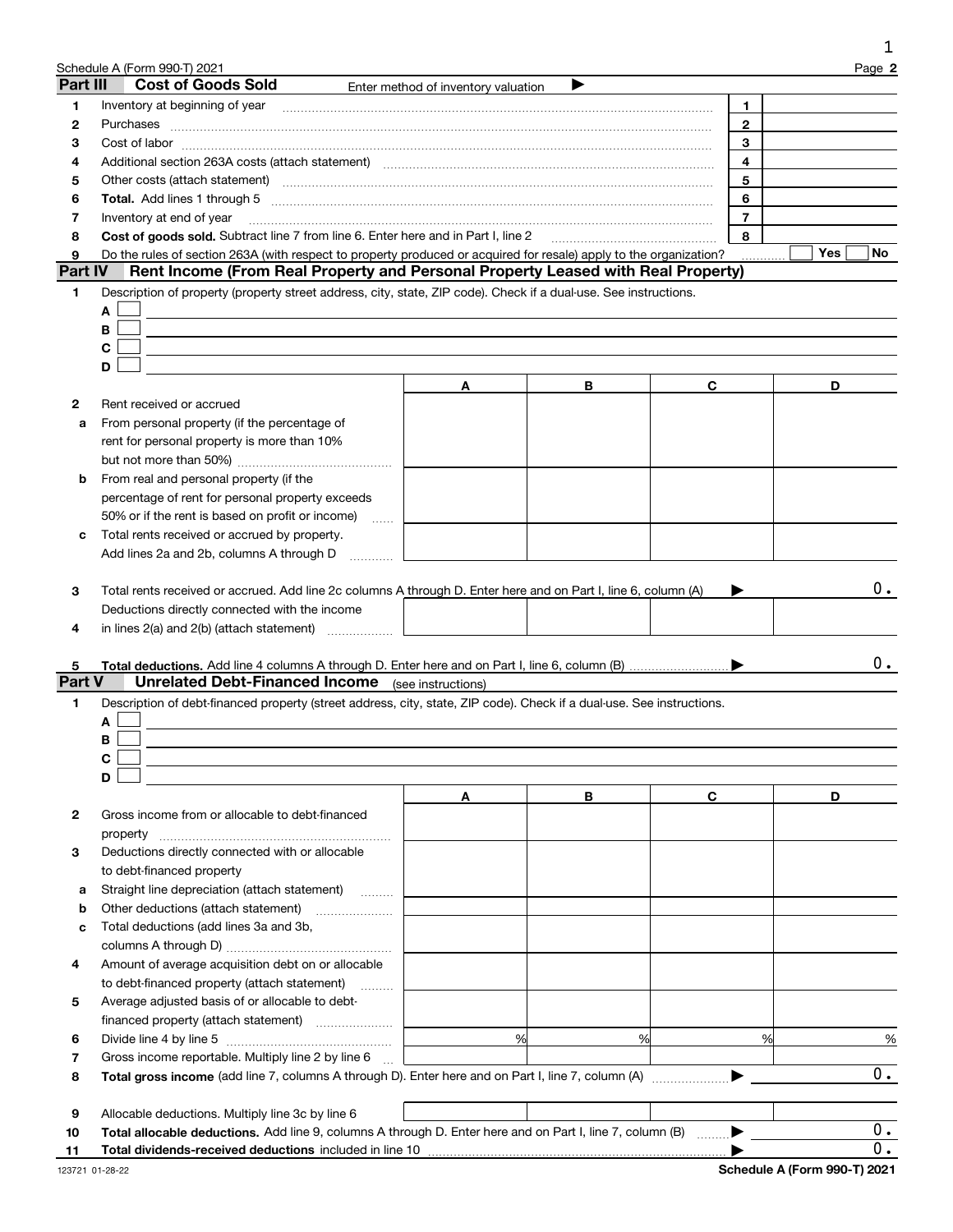|                           | Schedule A (Form 990-T) 2021<br>Part VI Interest, Annuities, Royalties, and Rents from Controlled Organizations |                                                                                                                                                                                                                                                                   |                                                                                           |                                                                                |    |                                                                                      |              |                          |               | Page 3                                                                               |
|---------------------------|-----------------------------------------------------------------------------------------------------------------|-------------------------------------------------------------------------------------------------------------------------------------------------------------------------------------------------------------------------------------------------------------------|-------------------------------------------------------------------------------------------|--------------------------------------------------------------------------------|----|--------------------------------------------------------------------------------------|--------------|--------------------------|---------------|--------------------------------------------------------------------------------------|
|                           |                                                                                                                 |                                                                                                                                                                                                                                                                   |                                                                                           |                                                                                |    |                                                                                      |              | (see instructions)       |               |                                                                                      |
|                           | 1. Name of controlled<br>organization                                                                           | <b>Exempt Controlled Organizations</b><br>3. Net unrelated<br>4. Total of specified<br>5. Part of column 4<br>2. Employer<br>that is included in the<br>identification<br>income (loss)<br>payments made<br>controlling organiza-<br>(see instructions)<br>number |                                                                                           | tion's gross income                                                            |    | <b>6.</b> Deductions directly<br>connected with<br>income in column 5                |              |                          |               |                                                                                      |
| (1)                       |                                                                                                                 |                                                                                                                                                                                                                                                                   |                                                                                           |                                                                                |    |                                                                                      |              |                          |               |                                                                                      |
| (2)                       |                                                                                                                 |                                                                                                                                                                                                                                                                   |                                                                                           |                                                                                |    |                                                                                      |              |                          |               |                                                                                      |
| (3)                       |                                                                                                                 |                                                                                                                                                                                                                                                                   |                                                                                           |                                                                                |    |                                                                                      |              |                          |               |                                                                                      |
| (4)                       |                                                                                                                 |                                                                                                                                                                                                                                                                   |                                                                                           |                                                                                |    |                                                                                      |              |                          |               |                                                                                      |
|                           |                                                                                                                 |                                                                                                                                                                                                                                                                   |                                                                                           | Nonexempt Controlled Organizations                                             |    |                                                                                      |              |                          |               |                                                                                      |
|                           | 7. Taxable Income                                                                                               |                                                                                                                                                                                                                                                                   | 8. Net unrelated<br>income (loss)<br>(see instructions)                                   | 9. Total of specified<br>payments made                                         |    | <b>10.</b> Part of column 9<br>that is included in the<br>controlling organization's | gross income |                          |               | <b>11.</b> Deductions directly<br>connected with<br>income in column 10              |
| (1)                       |                                                                                                                 |                                                                                                                                                                                                                                                                   |                                                                                           |                                                                                |    |                                                                                      |              |                          |               |                                                                                      |
| (2)                       |                                                                                                                 |                                                                                                                                                                                                                                                                   |                                                                                           |                                                                                |    |                                                                                      |              |                          |               |                                                                                      |
| (3)                       |                                                                                                                 |                                                                                                                                                                                                                                                                   |                                                                                           |                                                                                |    |                                                                                      |              |                          |               |                                                                                      |
| (4)                       |                                                                                                                 |                                                                                                                                                                                                                                                                   |                                                                                           |                                                                                |    |                                                                                      |              |                          |               |                                                                                      |
|                           |                                                                                                                 |                                                                                                                                                                                                                                                                   |                                                                                           |                                                                                |    | Add columns 5 and 10.<br>Enter here and on Part I.<br>line 8, column (A)             |              |                          |               | Add columns 6 and 11.<br>Enter here and on Part I,<br>line $8$ , column $(B)$        |
| Totals<br><b>Part VII</b> |                                                                                                                 |                                                                                                                                                                                                                                                                   | Investment Income of a Section 501(c)(7), (9), or (17) Organization                       |                                                                                |    |                                                                                      |              | О.<br>(see instructions) |               | 0.                                                                                   |
|                           |                                                                                                                 | 1. Description of income                                                                                                                                                                                                                                          |                                                                                           | 2. Amount of<br>income                                                         |    | 3. Deductions<br>directly connected<br>(attach statement)                            |              | (attach statement)       | 4. Set-asides | 5. Total deductions<br>and set-asides<br>(add cols 3 and 4)                          |
| (1)                       |                                                                                                                 |                                                                                                                                                                                                                                                                   |                                                                                           |                                                                                |    |                                                                                      |              |                          |               |                                                                                      |
| (2)                       |                                                                                                                 |                                                                                                                                                                                                                                                                   |                                                                                           |                                                                                |    |                                                                                      |              |                          |               |                                                                                      |
| (3)                       |                                                                                                                 |                                                                                                                                                                                                                                                                   |                                                                                           |                                                                                |    |                                                                                      |              |                          |               |                                                                                      |
| (4)<br>Totals             |                                                                                                                 |                                                                                                                                                                                                                                                                   |                                                                                           | Add amounts in<br>column 2. Enter<br>here and on Part I,<br>line 9, column (A) | Ω. |                                                                                      |              |                          |               | Add amounts in<br>column 5. Enter<br>here and on Part I,<br>line 9, column (B)<br>0. |
| <b>Part VIII</b>          |                                                                                                                 |                                                                                                                                                                                                                                                                   | <b>Exploited Exempt Activity Income, Other Than Advertising Income</b> (see instructions) |                                                                                |    |                                                                                      |              |                          |               |                                                                                      |
| 1                         | Description of exploited activity:                                                                              |                                                                                                                                                                                                                                                                   |                                                                                           |                                                                                |    |                                                                                      |              |                          |               |                                                                                      |
| $\mathbf{2}$              | Gross unrelated business income from trade or business. Enter here and on Part I, line 10, column (A)           |                                                                                                                                                                                                                                                                   |                                                                                           |                                                                                |    |                                                                                      |              | .                        | 2             |                                                                                      |
| з                         | Expenses directly connected with production of unrelated business income. Enter here and on Part I,             |                                                                                                                                                                                                                                                                   |                                                                                           |                                                                                |    |                                                                                      |              |                          |               |                                                                                      |
|                           | line 10, column $(B)$                                                                                           |                                                                                                                                                                                                                                                                   |                                                                                           |                                                                                |    |                                                                                      |              |                          | 3             |                                                                                      |
| 4                         | Net income (loss) from unrelated trade or business. Subtract line 3 from line 2. If a gain, complete            |                                                                                                                                                                                                                                                                   |                                                                                           |                                                                                |    |                                                                                      |              |                          |               |                                                                                      |
|                           | lines 5 through 7 www.communication.com/www.communication.com/www.communication.com/www.com/www.com             |                                                                                                                                                                                                                                                                   |                                                                                           |                                                                                |    |                                                                                      |              |                          | 4             |                                                                                      |
| 5                         |                                                                                                                 |                                                                                                                                                                                                                                                                   |                                                                                           |                                                                                |    |                                                                                      |              |                          | 5             |                                                                                      |
| 6                         | Expenses attributable to income entered on line 5 [111] [12] material contents at the income entered on line 5  |                                                                                                                                                                                                                                                                   |                                                                                           |                                                                                |    |                                                                                      |              |                          | 6             |                                                                                      |
| 7                         | Excess exempt expenses. Subtract line 5 from line 6, but do not enter more than the amount on line              |                                                                                                                                                                                                                                                                   |                                                                                           |                                                                                |    |                                                                                      |              |                          |               |                                                                                      |
|                           |                                                                                                                 |                                                                                                                                                                                                                                                                   |                                                                                           |                                                                                |    |                                                                                      |              |                          | 7             |                                                                                      |

**Schedule A (Form 990-T) 2021**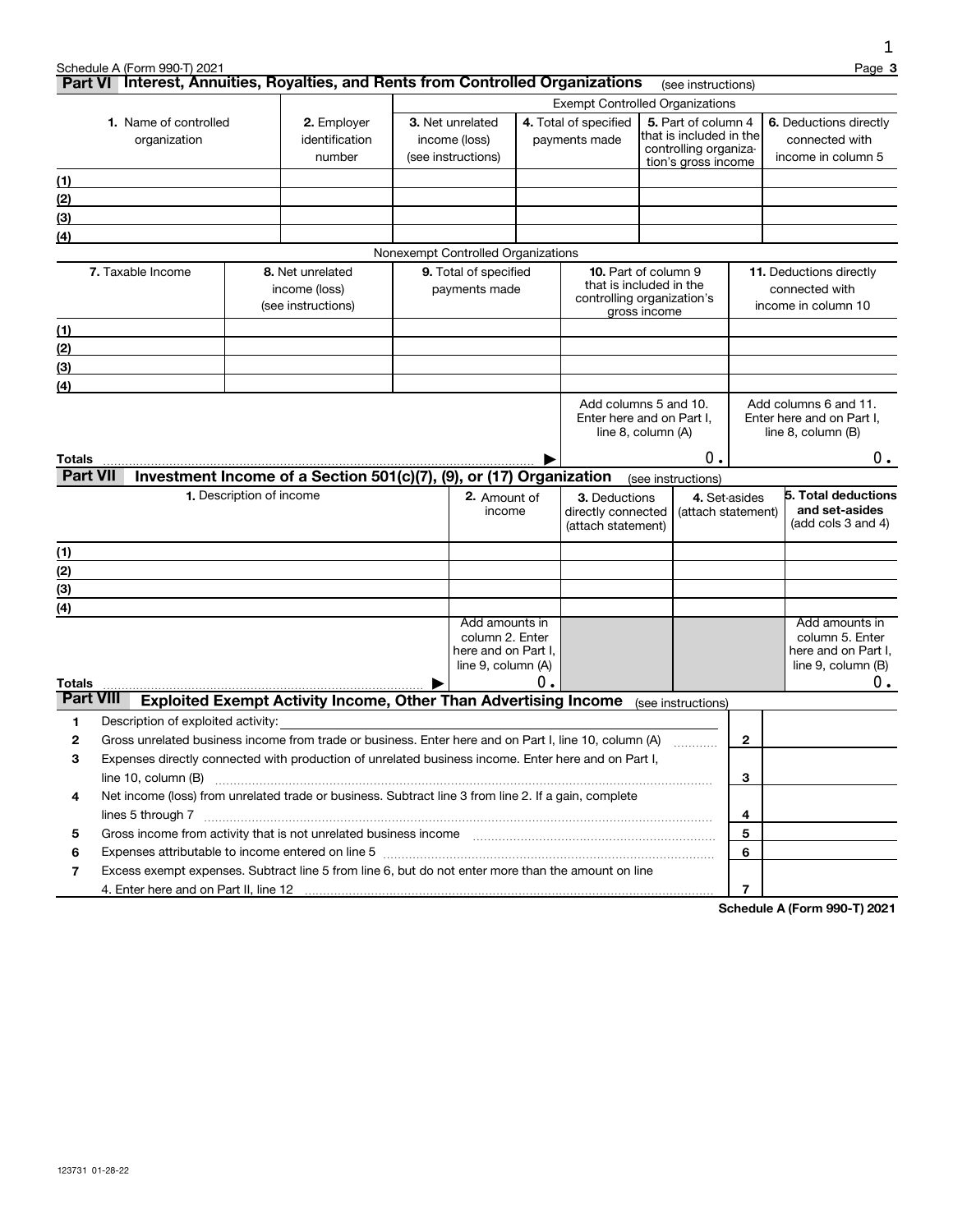|                | Schedule A (Form 990-T) 2021                                                                         |                    |                    |                 | Page 4             |
|----------------|------------------------------------------------------------------------------------------------------|--------------------|--------------------|-----------------|--------------------|
| Part IX        | <b>Advertising Income</b>                                                                            |                    |                    |                 |                    |
| 1              | Name(s) of periodical(s). Check box if reporting two or more periodicals on a consolidated basis.    |                    |                    |                 |                    |
|                | Α                                                                                                    |                    |                    |                 |                    |
|                | В                                                                                                    |                    |                    |                 |                    |
|                | C                                                                                                    |                    |                    |                 |                    |
|                | D                                                                                                    |                    |                    |                 |                    |
|                | Enter amounts for each periodical listed above in the corresponding column.                          |                    |                    |                 |                    |
|                |                                                                                                      | A                  | В                  | C               | D                  |
| 2              | Gross advertising income                                                                             |                    |                    |                 |                    |
|                | Add columns A through D. Enter here and on Part I, line 11, column (A)                               |                    |                    |                 | $0$ .              |
| a              |                                                                                                      |                    |                    |                 |                    |
| 3              |                                                                                                      |                    |                    |                 |                    |
| a              |                                                                                                      |                    |                    |                 | $0$ .              |
|                |                                                                                                      |                    |                    |                 |                    |
|                |                                                                                                      |                    |                    |                 |                    |
| 4              | Advertising gain (loss). Subtract line 3 from line                                                   |                    |                    |                 |                    |
|                | 2. For any column in line 4 showing a gain,                                                          |                    |                    |                 |                    |
|                | complete lines 5 through 8. For any column in                                                        |                    |                    |                 |                    |
|                | line 4 showing a loss or zero, do not complete                                                       |                    |                    |                 |                    |
|                | lines 5 through 7, and enter zero on line 8                                                          |                    |                    |                 |                    |
| 5              |                                                                                                      |                    |                    |                 |                    |
| 6              |                                                                                                      |                    |                    |                 |                    |
| 7              | Excess readership costs. If line 6 is less than                                                      |                    |                    |                 |                    |
|                | line 5, subtract line 6 from line 5. If line 5 is less                                               |                    |                    |                 |                    |
|                |                                                                                                      |                    |                    |                 |                    |
| 8              | Excess readership costs allowed as a                                                                 |                    |                    |                 |                    |
|                | deduction. For each column showing a gain on                                                         |                    |                    |                 |                    |
|                | line 4, enter the lesser of line 4 or line 7                                                         |                    |                    |                 |                    |
| a              | Add line 8, columns A through D. Enter the greater of the line 8a, columns total or zero here and on |                    |                    |                 |                    |
|                |                                                                                                      |                    |                    |                 | $0$ .              |
| Part X         | <b>Compensation of Officers, Directors, and Trustees</b>                                             |                    | (see instructions) |                 |                    |
|                |                                                                                                      |                    |                    | 3. Percentage   | 4. Compensation    |
|                | 1. Name                                                                                              | 2. Title           |                    | of time devoted | attributable to    |
|                |                                                                                                      |                    |                    | to business     | unrelated business |
| (1)            |                                                                                                      |                    |                    | %               |                    |
| (2)            |                                                                                                      |                    |                    | %               |                    |
| (3)            |                                                                                                      |                    |                    | %               |                    |
| (4)            |                                                                                                      |                    |                    | %               |                    |
|                |                                                                                                      |                    |                    |                 |                    |
|                | Total. Enter here and on Part II, line 1                                                             |                    |                    |                 | $0$ .              |
| <b>Part XI</b> | <b>Supplemental Information</b>                                                                      | (see instructions) |                    |                 |                    |
|                |                                                                                                      |                    |                    |                 |                    |
|                |                                                                                                      |                    |                    |                 |                    |
|                |                                                                                                      |                    |                    |                 |                    |
|                |                                                                                                      |                    |                    |                 |                    |
|                |                                                                                                      |                    |                    |                 |                    |
|                |                                                                                                      |                    |                    |                 |                    |
|                |                                                                                                      |                    |                    |                 |                    |
|                |                                                                                                      |                    |                    |                 |                    |
|                |                                                                                                      |                    |                    |                 |                    |
|                |                                                                                                      |                    |                    |                 |                    |
|                |                                                                                                      |                    |                    |                 |                    |
|                |                                                                                                      |                    |                    |                 |                    |
|                |                                                                                                      |                    |                    |                 |                    |

1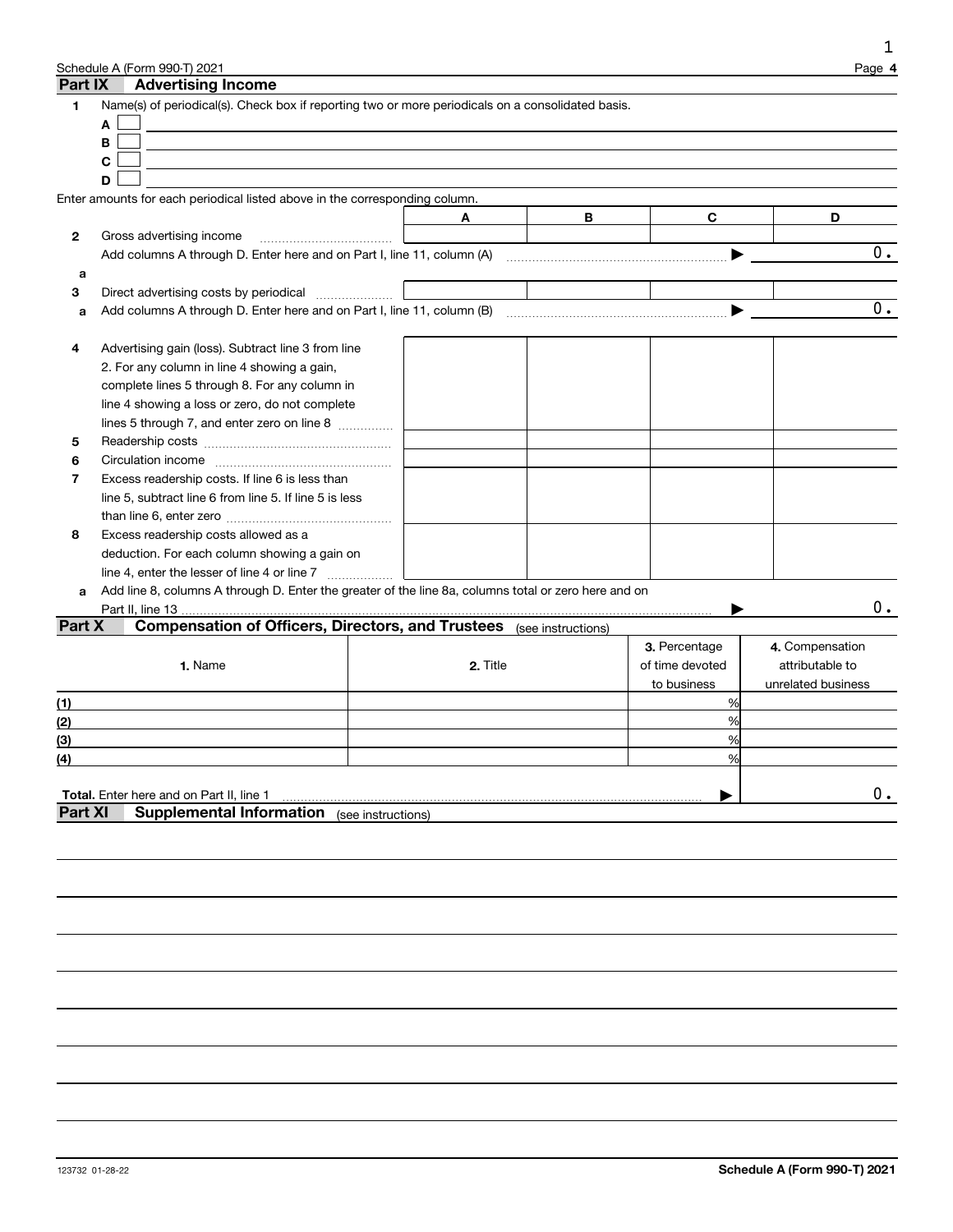| 990-T SCH A          |                                   | POST-2017 NET OPERATING LOSS DEDUCTION |                   | STATEMENT 1            |
|----------------------|-----------------------------------|----------------------------------------|-------------------|------------------------|
| TAX YEAR             | LOSS SUSTAINED                    | LOSS<br>PREVIOUSLY<br>APPLIED          | LOSS<br>REMAINING | AVAILABLE<br>THIS YEAR |
| 12/31/19<br>12/31/20 | 762,850.<br>448,920.              | ο.<br>0.                               |                   | 762,850.<br>448,920.   |
|                      | NOL CARRYOVER AVAILABLE THIS YEAR |                                        | 1,211,770.        | 1, 211, 770.           |

}}}}}}}}}}}}}}}}}}}}}}} }}}}}}}}}}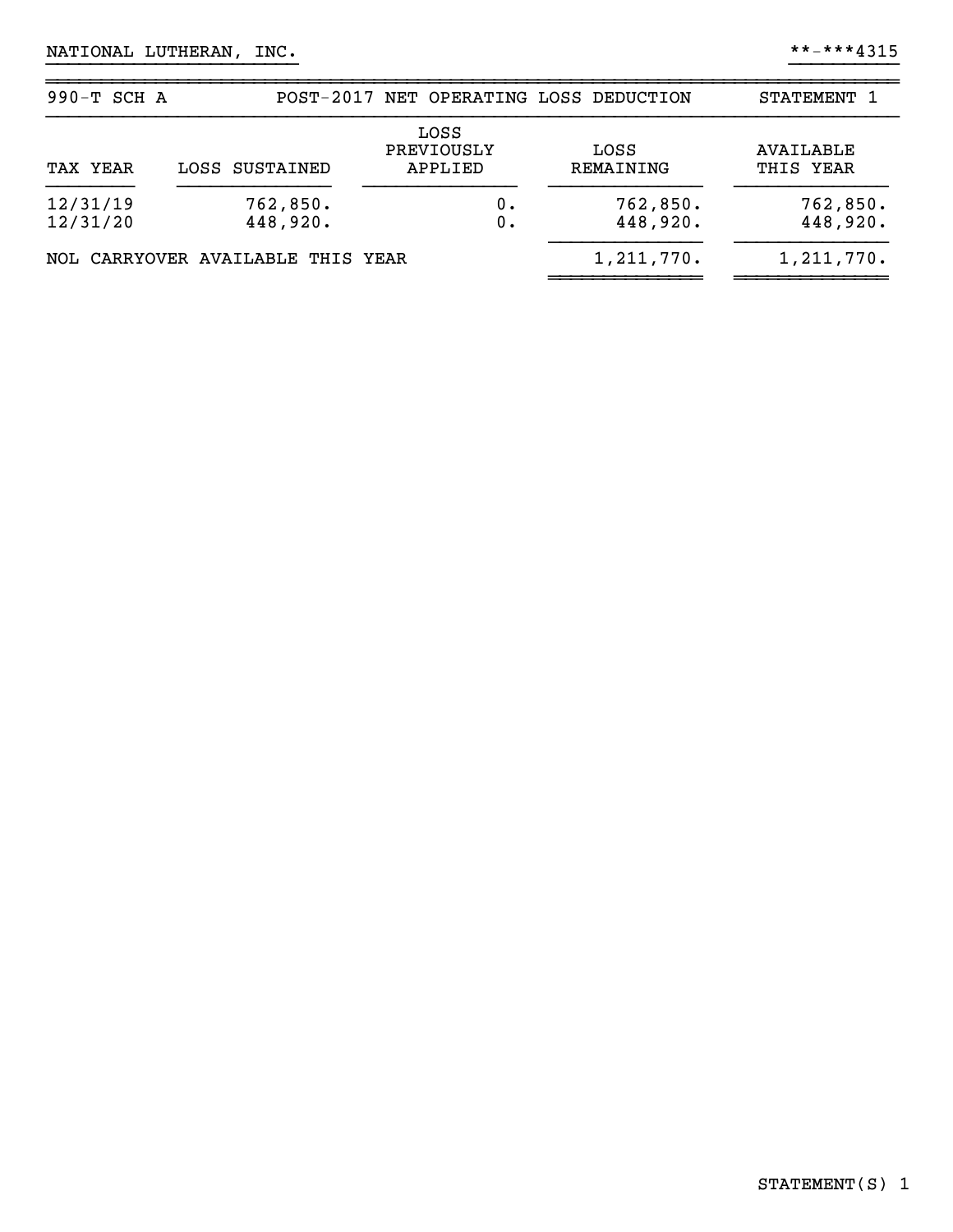#### **SCHEDULE A (Form 990-T)**

Department of the Treasury Internal Revenue Service

# **Unrelated Business Taxable Income From an Unrelated Trade or Business**

**| Go to www.irs.gov/Form990T for instructions and the latest information.**

**Do not enter SSN numbers on this form as it may be made public if your organization is a 501(c)(3). |** 

**2021**

Open to Public Inspection for 501(c)(3) Organizations Only

| A | Name of the organization |
|---|--------------------------|
|---|--------------------------|

| ne of the organization |      | <b>B</b> Employer identification number |
|------------------------|------|-----------------------------------------|
| NATIONAL LUTHERAN,     | INC. | **-***4315                              |
|                        |      |                                         |

**C** Unrelated business activity code (see instructions)  $\rightarrow$  541610  $\rightarrow$  10 Sequence: 2 of 541610 **D** Sequence: 2 of 2

#### Describe the unrelated trade or business  $\,$   $\blacktriangleright$   $\!{\mathbb C}{\rm ONSULTIME}\,$   $\,$   $\!{\rm REVENUE}$

| E. | Describe the unrelated trade or business CONSULTING REVENUE                                                     |                  |            |              |         |
|----|-----------------------------------------------------------------------------------------------------------------|------------------|------------|--------------|---------|
|    | <b>Unrelated Trade or Business Income</b><br>Part I                                                             |                  | (A) Income | (B) Expenses | (C) Net |
| 1a | Gross receipts or sales<br><u> 1980 - Jan Samuel Barbara, poeta esta</u>                                        |                  |            |              |         |
| b  |                                                                                                                 | 1c               |            |              |         |
| 2  |                                                                                                                 | $\mathbf{2}$     |            |              |         |
| 3  |                                                                                                                 | $\mathbf{a}$     |            |              |         |
| 4а | Capital gain net income (attach Sch D (Form 1041 or Form                                                        |                  |            |              |         |
|    | 1120)). See instructions                                                                                        | 4a               |            |              |         |
|    | <b>b</b> Net gain (loss) (Form 4797) (attach Form 4797). See instructions)                                      | 4b               |            |              |         |
| c. | Capital loss deduction for trusts [100] [100] capital loss deduction for trusts [100] [100] [100] [100] [100] [ | 4 <sub>c</sub>   |            |              |         |
| 5. | Income (loss) from a partnership or an S corporation (attach                                                    |                  |            |              |         |
|    | statement)                                                                                                      | 5                |            |              |         |
| 6  |                                                                                                                 | 6                |            |              |         |
| 7  |                                                                                                                 | $\overline{7}$   |            |              |         |
| 8  | Interest, annuities, royalties, and rents from a controlled                                                     |                  |            |              |         |
|    |                                                                                                                 | 8                |            |              |         |
| 9  | Investment income of section $501(c)(7)$ , $(9)$ , or $(17)$                                                    |                  |            |              |         |
|    |                                                                                                                 | 9                |            |              |         |
| 10 |                                                                                                                 | 10 <sup>10</sup> |            |              |         |
| 11 |                                                                                                                 | 11               |            |              |         |
| 12 | Other income (see instructions; attach statement) STMT 2                                                        | 12               | 28,500.    |              | 28,500. |
| 13 |                                                                                                                 | 13               | 28,500.    |              | 28,500. |
|    | mental Badications Mat Talent Flooriland Original College Protection and alternatives. Building and alternative |                  |            |              |         |

**Part II** Deductions Not Taken Elsewhere See instructions for limitations on deductions. Deductions must be directly connected with the unrelated business income

| 1. | Compensation of officers, directors, and trustees (Part X) [11] [2010] [2010] [2010] [2010] [2010] [2010] [2010] [3010] [2010] [2010] [3010] [3010] [3010] [3010] [3010] [3010] [3010] [3010] [3010] [3010] [3010] [3010] [301            |    | $\mathbf{1}$ |                                     |
|----|-------------------------------------------------------------------------------------------------------------------------------------------------------------------------------------------------------------------------------------------|----|--------------|-------------------------------------|
| 2  | Salaries and wages <b>construction and construction of the set of the set of the set of the set of the set of the set of the set of the set of the set of the set of the set of the set of the set of the set of the set of the </b>      |    | $\mathbf{2}$ | 13, 110.                            |
| 3  | Repairs and maintenance measurements are all and the series of the series and maintenance measurements and maintenance                                                                                                                    |    | 3            |                                     |
| 4  | Bad debts                                                                                                                                                                                                                                 |    | 4            |                                     |
| 5  | Interest (attach statement). See instructions                                                                                                                                                                                             |    | 5            |                                     |
| 6  | Taxes and licenses <b>communications</b> and interests and interests and licenses <b>contract to the contract of the contract of the contract of the contract of the contract of the contract of the contract of the contract of the </b> |    | 6            |                                     |
| 7  |                                                                                                                                                                                                                                           |    |              |                                     |
| 8  |                                                                                                                                                                                                                                           | 8а | 8b           |                                     |
| 9  |                                                                                                                                                                                                                                           |    | 9            |                                     |
| 10 | Contributions to deferred compensation plans [10] matter contracts and the contributions to deferred compensation plans                                                                                                                   |    | 10           |                                     |
| 11 |                                                                                                                                                                                                                                           |    | 11           |                                     |
| 12 | Excess exempt expenses (Part VIII) <b>manually constructed and all excess exempt expenses</b> (Part VIII)                                                                                                                                 |    | 12           |                                     |
| 13 |                                                                                                                                                                                                                                           |    | 13           |                                     |
| 14 | Other deductions (attach statement) manufactured and content of the deductions (attach statement)                                                                                                                                         |    | 14           |                                     |
| 15 | <b>Total deductions.</b> Add lines 1 through 14                                                                                                                                                                                           |    | 15           | 13, 111.                            |
| 16 | Unrelated business income before net operating loss deduction. Subtract line 15 from Part I, line 13,                                                                                                                                     |    |              |                                     |
|    | column (C)                                                                                                                                                                                                                                |    | 16           | 15,389.                             |
| 17 |                                                                                                                                                                                                                                           |    | 17           | 0.                                  |
| 18 | Unrelated business taxable income. Subtract line 17 from line 16 [11] manusure controller throw manusure to the                                                                                                                           |    | 18           | 15,389.                             |
|    | LHA For Paperwork Reduction Act Notice, see instructions.                                                                                                                                                                                 |    |              | <b>Schedule A (Form 990-T) 2021</b> |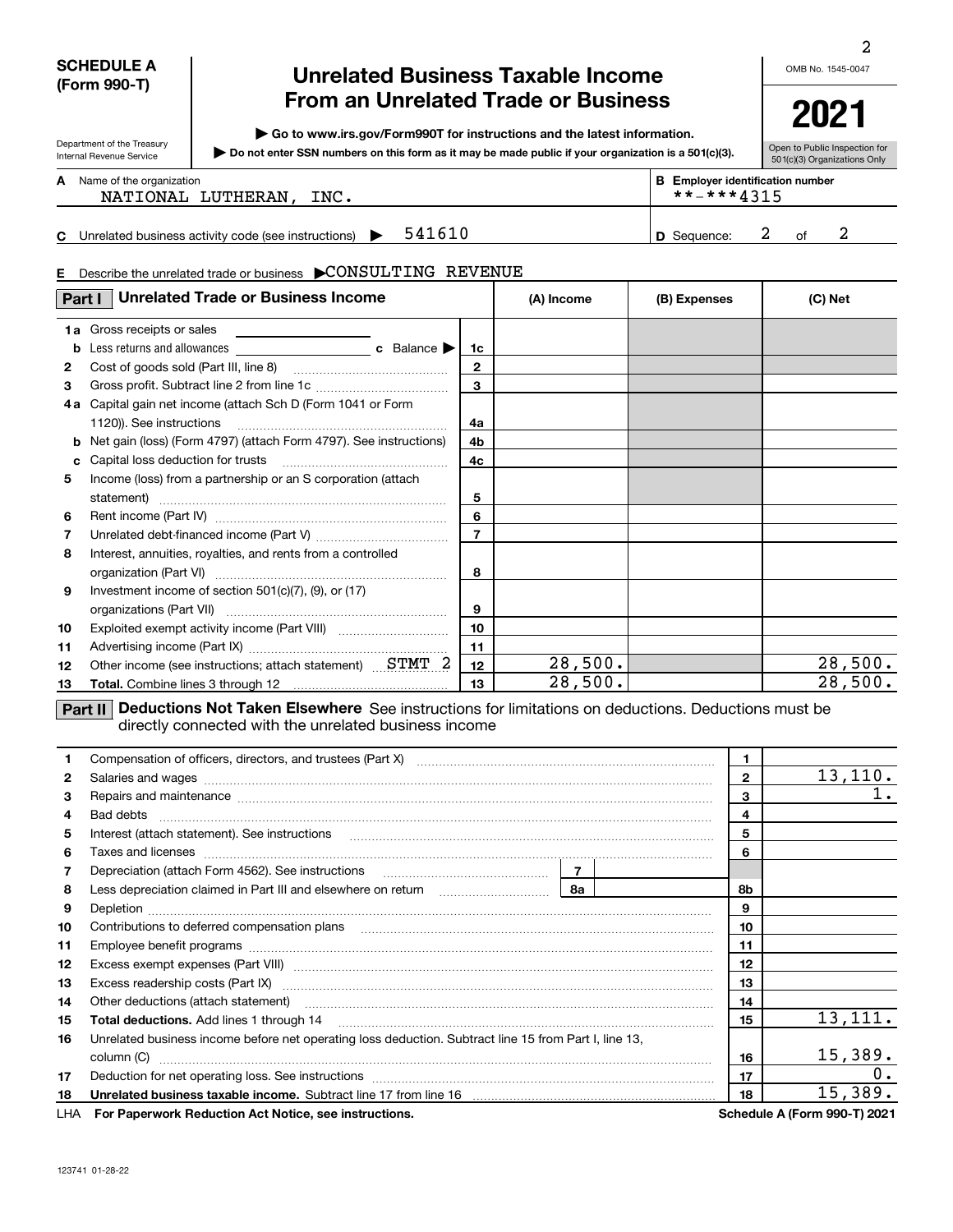|               | Schedule A (Form 990-T) 2021                                                                                                                                                                                                   |                                     |   |   |                | Page 2 |
|---------------|--------------------------------------------------------------------------------------------------------------------------------------------------------------------------------------------------------------------------------|-------------------------------------|---|---|----------------|--------|
| Part III      | <b>Cost of Goods Sold</b>                                                                                                                                                                                                      | Enter method of inventory valuation | ▶ |   |                |        |
| 1.            | Inventory at beginning of year                                                                                                                                                                                                 |                                     |   |   | $\mathbf{1}$   |        |
| 2             | Purchases                                                                                                                                                                                                                      |                                     |   |   | $\mathbf{2}$   |        |
| з             |                                                                                                                                                                                                                                |                                     |   |   | 3              |        |
| 4             |                                                                                                                                                                                                                                |                                     |   |   | 4              |        |
| 5             | Other costs (attach statement) manufactured and contract and contract and contract and contract and contract and contract and contract and contract and contract and contract and contract and contract and contract and contr |                                     |   |   | 5              |        |
| 6             |                                                                                                                                                                                                                                |                                     |   |   | 6              |        |
| 7             | Inventory at end of year                                                                                                                                                                                                       |                                     |   |   | $\overline{7}$ |        |
| 8             | Cost of goods sold. Subtract line 7 from line 6. Enter here and in Part I, line 2 [11] [11] Cost of goods sold. Subtract line 7 from line 6. Enter here and in Part I, line 2                                                  |                                     |   |   | 8              |        |
| 9             | Do the rules of section 263A (with respect to property produced or acquired for resale) apply to the organization?                                                                                                             |                                     |   |   |                | Yes    |
| Part IV       | Rent Income (From Real Property and Personal Property Leased with Real Property)                                                                                                                                               |                                     |   |   |                |        |
| 1             | Description of property (property street address, city, state, ZIP code). Check if a dual-use. See instructions.                                                                                                               |                                     |   |   |                |        |
|               | A                                                                                                                                                                                                                              |                                     |   |   |                |        |
|               | В                                                                                                                                                                                                                              |                                     |   |   |                |        |
|               | C                                                                                                                                                                                                                              |                                     |   |   |                |        |
|               | D                                                                                                                                                                                                                              |                                     |   |   |                |        |
|               |                                                                                                                                                                                                                                | Α                                   | В | C |                | D      |
| 2             | Rent received or accrued                                                                                                                                                                                                       |                                     |   |   |                |        |
| а             | From personal property (if the percentage of                                                                                                                                                                                   |                                     |   |   |                |        |
|               | rent for personal property is more than 10%                                                                                                                                                                                    |                                     |   |   |                |        |
|               |                                                                                                                                                                                                                                |                                     |   |   |                |        |
| b             | From real and personal property (if the                                                                                                                                                                                        |                                     |   |   |                |        |
|               | percentage of rent for personal property exceeds                                                                                                                                                                               |                                     |   |   |                |        |
|               | 50% or if the rent is based on profit or income)<br>alaran.                                                                                                                                                                    |                                     |   |   |                |        |
| с             | Total rents received or accrued by property.                                                                                                                                                                                   |                                     |   |   |                |        |
|               | Add lines 2a and 2b, columns A through D                                                                                                                                                                                       |                                     |   |   |                |        |
|               |                                                                                                                                                                                                                                |                                     |   |   |                |        |
| 3             | Total rents received or accrued. Add line 2c columns A through D. Enter here and on Part I, line 6, column (A)                                                                                                                 |                                     |   |   |                |        |
|               | Deductions directly connected with the income                                                                                                                                                                                  |                                     |   |   |                |        |
| 4             | in lines $2(a)$ and $2(b)$ (attach statement) $\ldots$                                                                                                                                                                         |                                     |   |   |                |        |
|               |                                                                                                                                                                                                                                |                                     |   |   |                |        |
| 5             |                                                                                                                                                                                                                                |                                     |   |   |                |        |
| <b>Part V</b> | <b>Unrelated Debt-Financed Income</b> (see instructions)                                                                                                                                                                       |                                     |   |   |                |        |
| 1             | Description of debt-financed property (street address, city, state, ZIP code). Check if a dual-use. See instructions.                                                                                                          |                                     |   |   |                |        |
|               | A                                                                                                                                                                                                                              |                                     |   |   |                |        |
|               | В                                                                                                                                                                                                                              |                                     |   |   |                |        |
|               | C                                                                                                                                                                                                                              |                                     |   |   |                |        |
|               | D                                                                                                                                                                                                                              |                                     |   |   |                |        |
|               |                                                                                                                                                                                                                                | A                                   | В | С |                | D      |
| 2             | Gross income from or allocable to debt-financed                                                                                                                                                                                |                                     |   |   |                |        |
|               |                                                                                                                                                                                                                                |                                     |   |   |                |        |
| з             |                                                                                                                                                                                                                                |                                     |   |   |                |        |
|               |                                                                                                                                                                                                                                |                                     |   |   |                |        |
|               | Deductions directly connected with or allocable                                                                                                                                                                                |                                     |   |   |                |        |
|               | to debt-financed property                                                                                                                                                                                                      |                                     |   |   |                |        |
| а             | Straight line depreciation (attach statement)                                                                                                                                                                                  |                                     |   |   |                |        |
| b             |                                                                                                                                                                                                                                |                                     |   |   |                |        |
| с             | Total deductions (add lines 3a and 3b,                                                                                                                                                                                         |                                     |   |   |                |        |
|               |                                                                                                                                                                                                                                |                                     |   |   |                |        |
| 4             | Amount of average acquisition debt on or allocable                                                                                                                                                                             |                                     |   |   |                |        |
|               | to debt-financed property (attach statement)                                                                                                                                                                                   |                                     |   |   |                |        |
| 5             | Average adjusted basis of or allocable to debt-                                                                                                                                                                                |                                     |   |   |                |        |
|               | financed property (attach statement)                                                                                                                                                                                           |                                     |   |   |                |        |
| 6             |                                                                                                                                                                                                                                | %                                   | % |   | %              |        |
| 7             | Gross income reportable. Multiply line 2 by line 6                                                                                                                                                                             |                                     |   |   |                |        |
| 8             |                                                                                                                                                                                                                                |                                     |   |   |                |        |
|               |                                                                                                                                                                                                                                |                                     |   |   |                |        |
| 9<br>10       | Allocable deductions. Multiply line 3c by line 6<br>Total allocable deductions. Add line 9, columns A through D. Enter here and on Part I, line 7, column (B)                                                                  |                                     |   |   |                |        |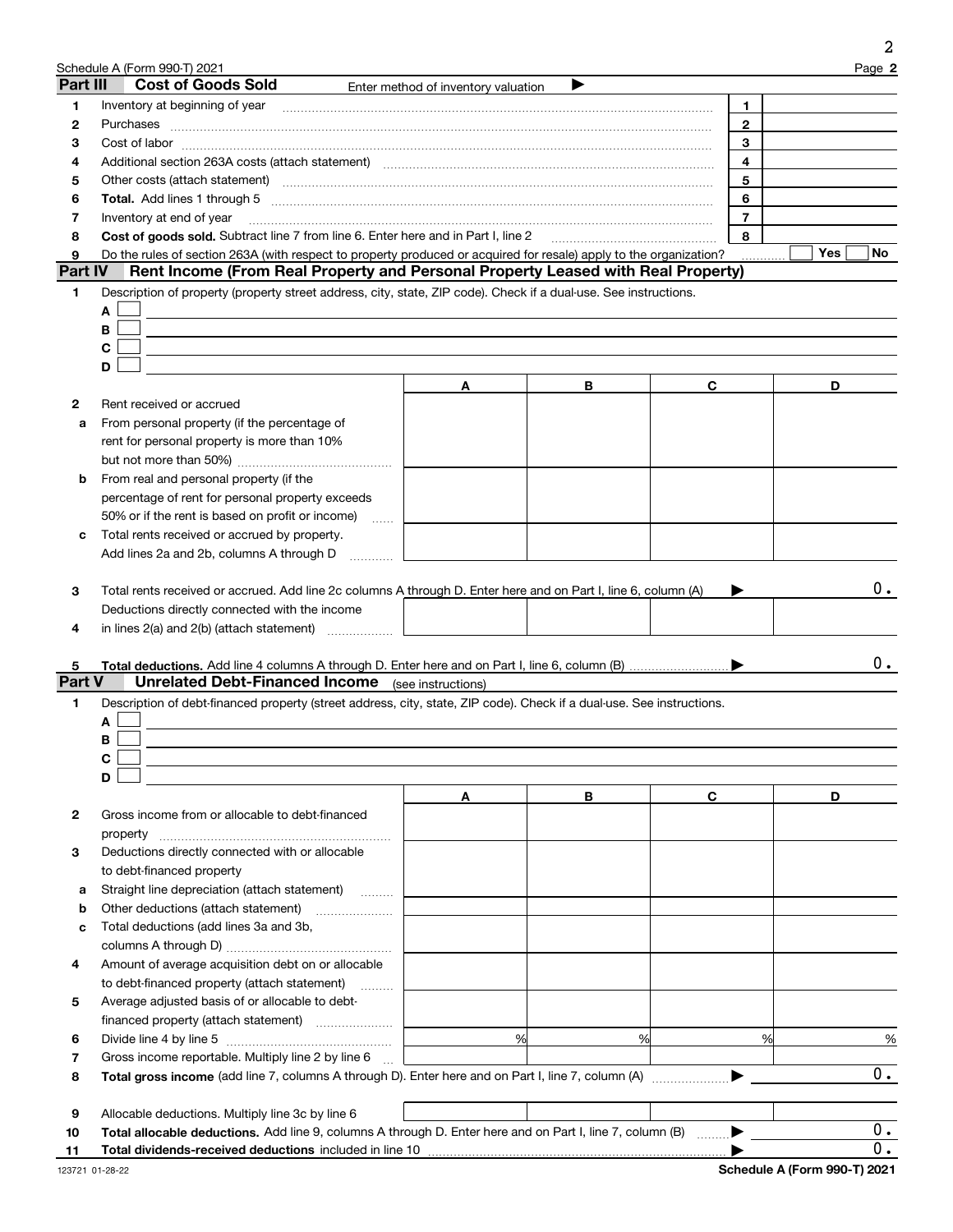|                              |                                                                                                                                                                                                                                                       |                          |                                                                        |                                           |    |                                                        |              |                                                  |               | 2                                                |
|------------------------------|-------------------------------------------------------------------------------------------------------------------------------------------------------------------------------------------------------------------------------------------------------|--------------------------|------------------------------------------------------------------------|-------------------------------------------|----|--------------------------------------------------------|--------------|--------------------------------------------------|---------------|--------------------------------------------------|
|                              | Schedule A (Form 990-T) 2021<br>Part VI Interest, Annuities, Royalties, and Rents from Controlled Organizations                                                                                                                                       |                          |                                                                        |                                           |    |                                                        |              | (see instructions)                               |               | Page 3                                           |
|                              |                                                                                                                                                                                                                                                       |                          |                                                                        |                                           |    | <b>Exempt Controlled Organizations</b>                 |              |                                                  |               |                                                  |
| <b>1.</b> Name of controlled |                                                                                                                                                                                                                                                       |                          | 2. Employer                                                            | 3. Net unrelated                          |    | 4. Total of specified                                  |              | 5. Part of column 4                              |               | 6. Deductions directly                           |
|                              | organization                                                                                                                                                                                                                                          |                          | identification                                                         | income (loss)                             |    | payments made                                          |              | that is included in the<br>controlling organiza- |               | connected with                                   |
|                              |                                                                                                                                                                                                                                                       |                          | number                                                                 | (see instructions)                        |    |                                                        |              | tion's gross income                              |               | income in column 5                               |
| (1)                          |                                                                                                                                                                                                                                                       |                          |                                                                        |                                           |    |                                                        |              |                                                  |               |                                                  |
| (2)                          |                                                                                                                                                                                                                                                       |                          |                                                                        |                                           |    |                                                        |              |                                                  |               |                                                  |
| (3)                          |                                                                                                                                                                                                                                                       |                          |                                                                        |                                           |    |                                                        |              |                                                  |               |                                                  |
| (4)                          |                                                                                                                                                                                                                                                       |                          |                                                                        |                                           |    |                                                        |              |                                                  |               |                                                  |
|                              |                                                                                                                                                                                                                                                       |                          |                                                                        | Nonexempt Controlled Organizations        |    |                                                        |              |                                                  |               |                                                  |
|                              | 7. Taxable Income                                                                                                                                                                                                                                     |                          | 8. Net unrelated<br>income (loss)                                      | 9. Total of specified<br>payments made    |    | <b>10.</b> Part of column 9<br>that is included in the |              |                                                  |               | <b>11.</b> Deductions directly<br>connected with |
|                              |                                                                                                                                                                                                                                                       |                          | (see instructions)                                                     |                                           |    | controlling organization's                             |              |                                                  |               | income in column 10                              |
| (1)                          |                                                                                                                                                                                                                                                       |                          |                                                                        |                                           |    |                                                        | gross income |                                                  |               |                                                  |
| (2)                          |                                                                                                                                                                                                                                                       |                          |                                                                        |                                           |    |                                                        |              |                                                  |               |                                                  |
| (3)                          |                                                                                                                                                                                                                                                       |                          |                                                                        |                                           |    |                                                        |              |                                                  |               |                                                  |
| $\left(4\right)$             |                                                                                                                                                                                                                                                       |                          |                                                                        |                                           |    |                                                        |              |                                                  |               |                                                  |
|                              |                                                                                                                                                                                                                                                       |                          |                                                                        |                                           |    | Add columns 5 and 10.                                  |              |                                                  |               | Add columns 6 and 11.                            |
|                              |                                                                                                                                                                                                                                                       |                          |                                                                        |                                           |    | Enter here and on Part I,                              |              |                                                  |               | Enter here and on Part I,                        |
|                              |                                                                                                                                                                                                                                                       |                          |                                                                        |                                           |    | line 8, column (A)                                     |              |                                                  |               | line 8, column (B)                               |
| Totals                       |                                                                                                                                                                                                                                                       |                          |                                                                        |                                           |    |                                                        |              | 0.                                               |               | $0$ .                                            |
| <b>Part VII</b>              |                                                                                                                                                                                                                                                       |                          | Investment Income of a Section 501(c)(7), (9), or (17) Organization    |                                           |    |                                                        |              | (see instructions)                               |               |                                                  |
|                              |                                                                                                                                                                                                                                                       | 1. Description of income |                                                                        | 2. Amount of                              |    | 3. Deductions                                          |              |                                                  | 4. Set-asides | 5. Total deductions                              |
|                              |                                                                                                                                                                                                                                                       |                          |                                                                        | income                                    |    | directly connected<br>(attach statement)               |              | (attach statement)                               |               | and set-asides<br>(add cols 3 and 4)             |
|                              |                                                                                                                                                                                                                                                       |                          |                                                                        |                                           |    |                                                        |              |                                                  |               |                                                  |
| (1)                          |                                                                                                                                                                                                                                                       |                          |                                                                        |                                           |    |                                                        |              |                                                  |               |                                                  |
| (2)                          |                                                                                                                                                                                                                                                       |                          |                                                                        |                                           |    |                                                        |              |                                                  |               |                                                  |
| (3)                          |                                                                                                                                                                                                                                                       |                          |                                                                        |                                           |    |                                                        |              |                                                  |               |                                                  |
| (4)                          |                                                                                                                                                                                                                                                       |                          |                                                                        | Add amounts in                            |    |                                                        |              |                                                  |               | Add amounts in                                   |
|                              |                                                                                                                                                                                                                                                       |                          |                                                                        | column 2. Enter                           |    |                                                        |              |                                                  |               | column 5. Enter                                  |
|                              |                                                                                                                                                                                                                                                       |                          |                                                                        | here and on Part I,<br>line 9, column (A) |    |                                                        |              |                                                  |               | here and on Part I,<br>line $9$ , column $(B)$   |
| Totals                       |                                                                                                                                                                                                                                                       |                          |                                                                        |                                           | 0. |                                                        |              |                                                  |               | $0$ .                                            |
| <b>Part VIII</b>             |                                                                                                                                                                                                                                                       |                          | <b>Exploited Exempt Activity Income, Other Than Advertising Income</b> |                                           |    |                                                        |              | (see instructions)                               |               |                                                  |
| 1                            | Description of exploited activity:                                                                                                                                                                                                                    |                          |                                                                        |                                           |    |                                                        |              |                                                  |               |                                                  |
| 2                            | Gross unrelated business income from trade or business. Enter here and on Part I, line 10, column (A)                                                                                                                                                 |                          |                                                                        |                                           |    |                                                        |              |                                                  | 2             |                                                  |
| 3                            | Expenses directly connected with production of unrelated business income. Enter here and on Part I,                                                                                                                                                   |                          |                                                                        |                                           |    |                                                        |              |                                                  |               |                                                  |
|                              | line 10, column $(B)$                                                                                                                                                                                                                                 |                          |                                                                        |                                           |    |                                                        |              |                                                  | 3             |                                                  |
| 4                            | Net income (loss) from unrelated trade or business. Subtract line 3 from line 2. If a gain, complete                                                                                                                                                  |                          |                                                                        |                                           |    |                                                        |              |                                                  |               |                                                  |
|                              | lines 5 through 7                                                                                                                                                                                                                                     |                          |                                                                        |                                           |    |                                                        |              |                                                  | 4             |                                                  |
| 5                            | Gross income from activity that is not unrelated business income [11] [11] content material content from activity that is not unrelated business income [11] [11] [11] $\alpha$ [11] $\alpha$ [11] $\alpha$ [11] $\alpha$ [11] $\alpha$ [11] $\alpha$ |                          |                                                                        |                                           |    |                                                        |              |                                                  | 5             |                                                  |
| 6                            | Expenses attributable to income entered on line 5 [111] [12] matterial continuum material continuum material contract on the Superstand material contract of the Superstand material contract of the Superstand material contr                        |                          |                                                                        |                                           |    |                                                        |              |                                                  | 6             |                                                  |
| 7                            | Excess exempt expenses. Subtract line 5 from line 6, but do not enter more than the amount on line                                                                                                                                                    |                          |                                                                        |                                           |    |                                                        |              |                                                  |               |                                                  |
|                              |                                                                                                                                                                                                                                                       |                          |                                                                        |                                           |    |                                                        |              |                                                  | 7             |                                                  |

**Schedule A (Form 990-T) 2021**

123731 01-28-22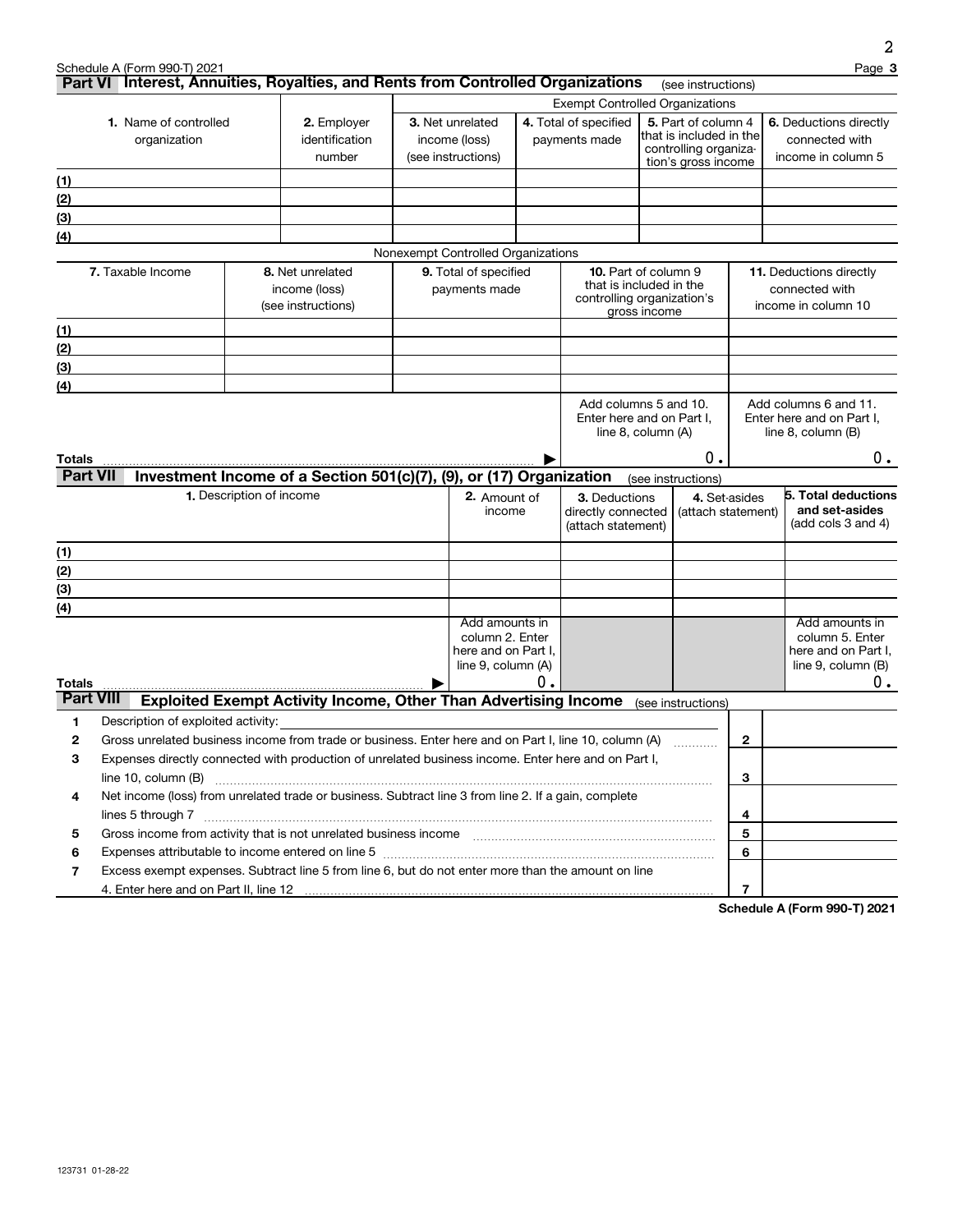|                | Schedule A (Form 990-T) 2021                                                |                                                                                                      |                 | Page 4                    |
|----------------|-----------------------------------------------------------------------------|------------------------------------------------------------------------------------------------------|-----------------|---------------------------|
| Part IX        | <b>Advertising Income</b>                                                   |                                                                                                      |                 |                           |
| 1              |                                                                             | Name(s) of periodical(s). Check box if reporting two or more periodicals on a consolidated basis.    |                 |                           |
|                | A                                                                           |                                                                                                      |                 |                           |
|                | B                                                                           |                                                                                                      |                 |                           |
|                | C                                                                           |                                                                                                      |                 |                           |
|                | D                                                                           |                                                                                                      |                 |                           |
|                | Enter amounts for each periodical listed above in the corresponding column. |                                                                                                      |                 |                           |
|                |                                                                             | в<br>A                                                                                               | C               | D                         |
| 2              | Gross advertising income                                                    |                                                                                                      |                 |                           |
|                |                                                                             |                                                                                                      |                 | $\overline{0}$ .          |
| a              |                                                                             |                                                                                                      |                 |                           |
| 3              | Direct advertising costs by periodical                                      |                                                                                                      |                 |                           |
| a              |                                                                             |                                                                                                      |                 | $\overline{\mathbf{0}}$ . |
|                |                                                                             |                                                                                                      |                 |                           |
| 4              | Advertising gain (loss). Subtract line 3 from line                          |                                                                                                      |                 |                           |
|                | 2. For any column in line 4 showing a gain,                                 |                                                                                                      |                 |                           |
|                | complete lines 5 through 8. For any column in                               |                                                                                                      |                 |                           |
|                | line 4 showing a loss or zero, do not complete                              |                                                                                                      |                 |                           |
|                | lines 5 through 7, and enter zero on line 8                                 |                                                                                                      |                 |                           |
| 5              |                                                                             |                                                                                                      |                 |                           |
| 6              |                                                                             |                                                                                                      |                 |                           |
| 7              | Excess readership costs. If line 6 is less than                             |                                                                                                      |                 |                           |
|                | line 5, subtract line 6 from line 5. If line 5 is less                      |                                                                                                      |                 |                           |
|                |                                                                             |                                                                                                      |                 |                           |
| 8              | Excess readership costs allowed as a                                        |                                                                                                      |                 |                           |
|                | deduction. For each column showing a gain on                                |                                                                                                      |                 |                           |
|                | line 4, enter the lesser of line 4 or line 7                                |                                                                                                      |                 |                           |
| a              |                                                                             | Add line 8, columns A through D. Enter the greater of the line 8a, columns total or zero here and on |                 |                           |
|                | Part II, line 13.                                                           |                                                                                                      |                 | 0.                        |
| Part X         |                                                                             | <b>Compensation of Officers, Directors, and Trustees</b> (see instructions)                          |                 |                           |
|                |                                                                             |                                                                                                      | 3. Percentage   | 4. Compensation           |
|                | 1. Name                                                                     | 2. Title                                                                                             | of time devoted | attributable to           |
|                |                                                                             |                                                                                                      | to business     | unrelated business        |
| (1)            |                                                                             |                                                                                                      | %               |                           |
| (2)            |                                                                             |                                                                                                      | %               |                           |
| (3)            |                                                                             |                                                                                                      | %               |                           |
| <u>(4)</u>     |                                                                             |                                                                                                      |                 |                           |
|                |                                                                             |                                                                                                      |                 |                           |
|                | Total. Enter here and on Part II, line 1                                    |                                                                                                      |                 | $0$ .                     |
| <b>Part XI</b> | <b>Supplemental Information</b> (see instructions)                          |                                                                                                      |                 |                           |
|                |                                                                             |                                                                                                      |                 |                           |
|                |                                                                             |                                                                                                      |                 |                           |
|                |                                                                             |                                                                                                      |                 |                           |
|                |                                                                             |                                                                                                      |                 |                           |
|                |                                                                             |                                                                                                      |                 |                           |
|                |                                                                             |                                                                                                      |                 |                           |
|                |                                                                             |                                                                                                      |                 |                           |
|                |                                                                             |                                                                                                      |                 |                           |
|                |                                                                             |                                                                                                      |                 |                           |
|                |                                                                             |                                                                                                      |                 |                           |
|                |                                                                             |                                                                                                      |                 |                           |
|                |                                                                             |                                                                                                      |                 |                           |

2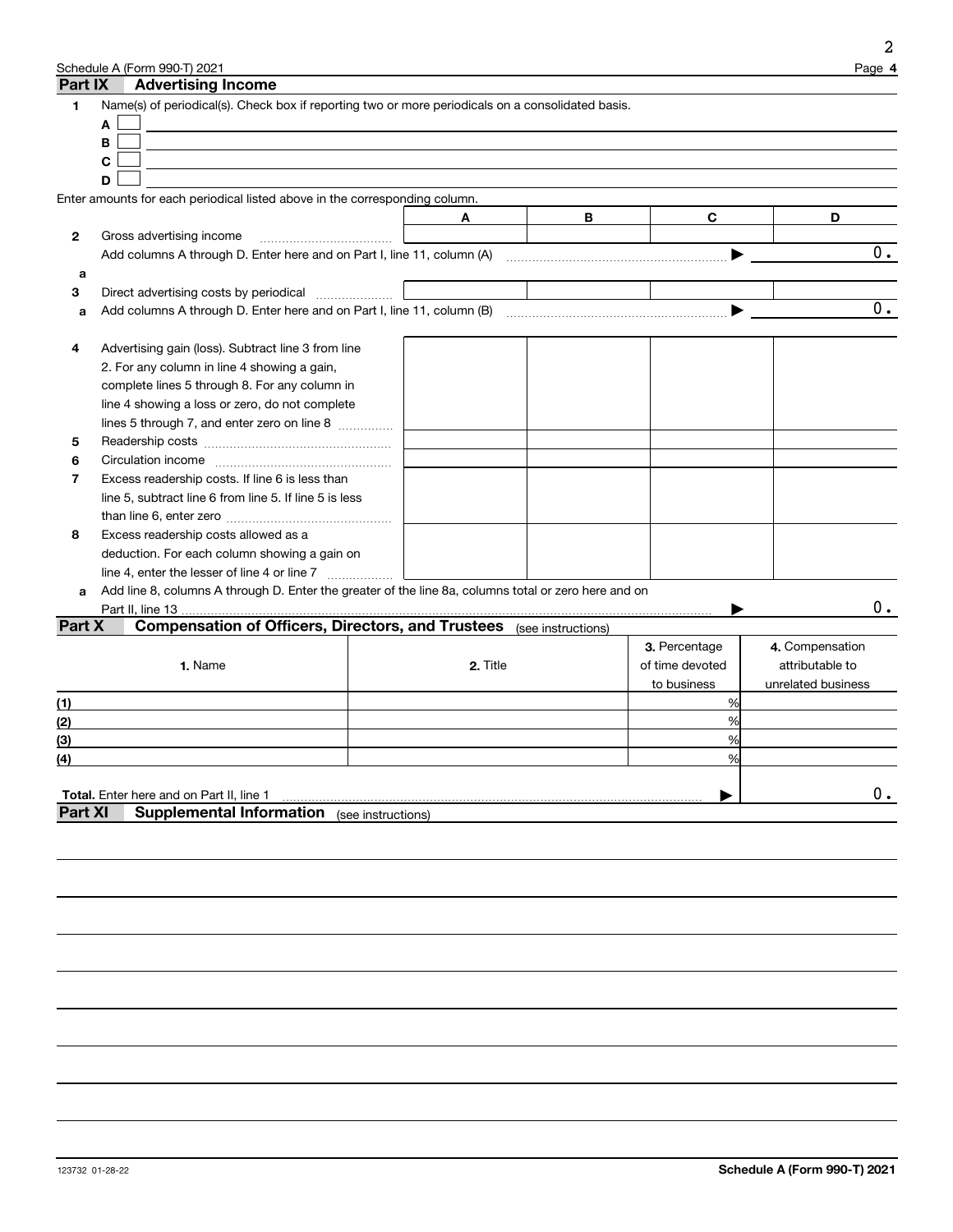| FORM $990-T (A)$                     | OTHER INCOME | STATEMENT <sub>2</sub> |
|--------------------------------------|--------------|------------------------|
| DESCRIPTION                          |              | <b>AMOUNT</b>          |
| CONSULTING REVENUE                   |              | 28,500.                |
| TOTAL TO SCHEDULE A, PART I, LINE 12 |              | 28,500.                |
|                                      |              |                        |

}}}}}}}}}}}}}}}}}}}}}}} }}}}}}}}}}

~~~~~~~~~~~~~~~~~~~~~~~~~~~~~~~~~~~~~~~~~~~~~~~~~~~~~~~~~~~~~~~~~~~~~~~~~~~~~~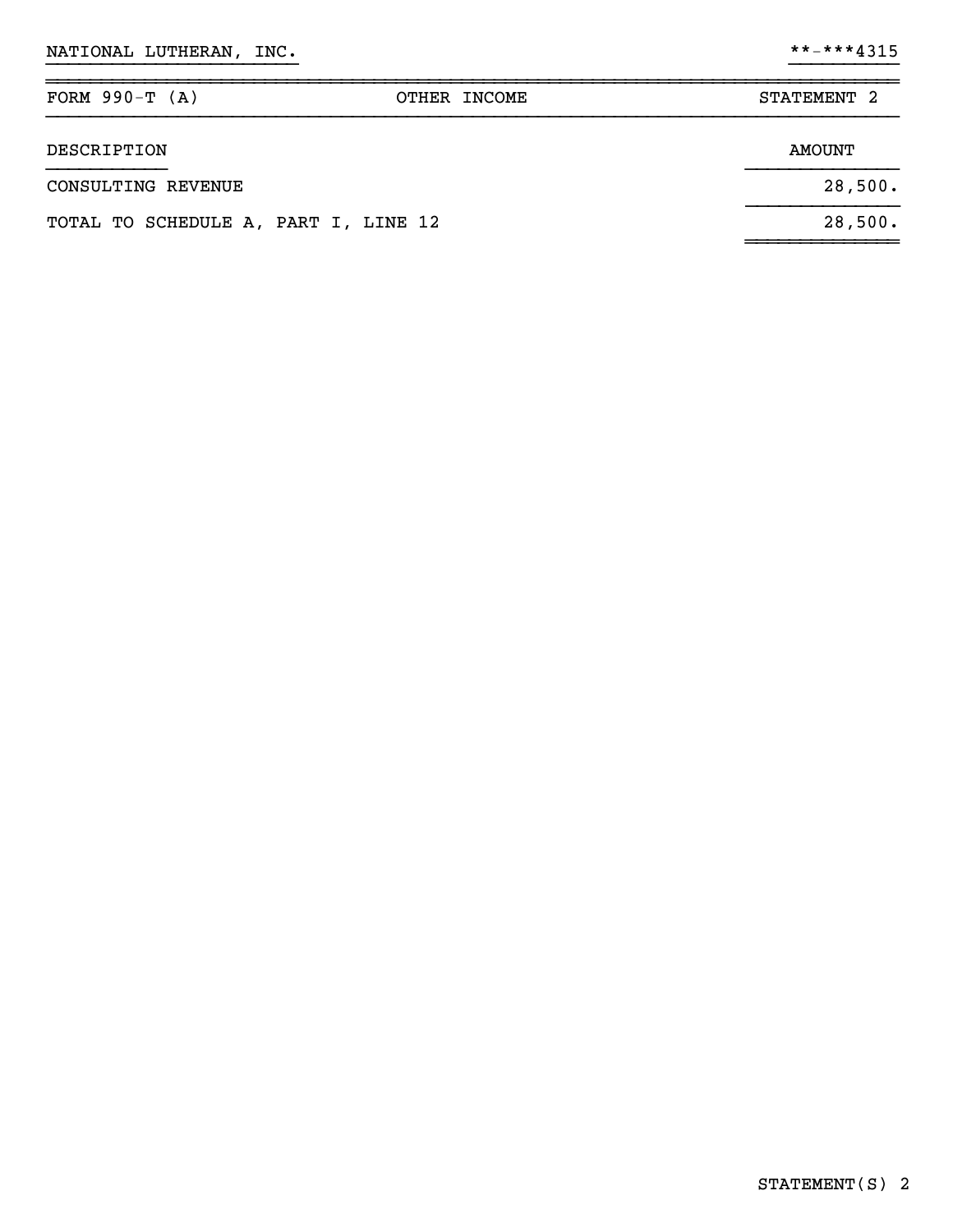| Form | m                         |
|------|---------------------------|
|      | Department of the Treasur |

# Department of the Treasury Internal Revenue Service

#### Name

### **| Attach to the corporation's tax return. Underpayment of Estimated Tax by Corporations**

**| Go to www.irs.gov/Form2220 for instructions and the latest information.** FORM 990-T OMB No. 1545-0123

**2021**

**Employer identification number**

 $***-***4315$ 

|--|

**Note:** Generally, the corporation is not required to file Form 2220 (see Part II below for exceptions) because the IRS will figure any penalty owed and estimated tax penalty line of the corporation's income tax return, but **do not** attach Form 2220. bill the corporation. However, the corporation may still use Form 2220 to figure the penalty. If so, enter the amount from page 2, line 38, on the

| <b>Part I</b> Required Annual Payment |
|---------------------------------------|

|                                                                                                                                                                                                                                                                                      |          |    | 3,022.    |
|--------------------------------------------------------------------------------------------------------------------------------------------------------------------------------------------------------------------------------------------------------------------------------------|----------|----|-----------|
| <b>2 a</b> Personal holding company tax (Schedule PH (Form 1120), line 26) included on line 1<br><b>b</b> Look-back interest included on line 1 under section $460(b)(2)$ for completed long-term<br>contracts or section $167(g)$ for depreciation under the income forecast method | 2a<br>2b |    |           |
|                                                                                                                                                                                                                                                                                      | 2c       | 2d |           |
| 3 Subtract line 2d from line 1. If the result is less than \$500, <b>do not</b> complete or file this form. The corporation<br>does not owe the penalty                                                                                                                              |          | 3  | 3,022.    |
| 4 Enter the tax shown on the corporation's 2020 income tax return. See instructions. <b>Caution:</b> If the tax is zero<br>or the tax year was for less than 12 months, skip this line and enter the amount from line 3 on line 5                                                    |          | 4  |           |
| 5 Required annual payment. Enter the smaller of line 3 or line 4. If the corporation is required to skip line 4,                                                                                                                                                                     |          | 5  | $3,022$ . |
| <b>Part II</b><br><b>Reasons for Filing -</b> Check the boxes below that apply. If any boxes are checked, the corporation must file Form 2220<br>even if it does not owe a penalty. See instructions.                                                                                |          |    |           |

|  |  | 6   The corporation is using the adjusted seasonal installment method. |
|--|--|------------------------------------------------------------------------|
|--|--|------------------------------------------------------------------------|

**7**The corporation is using the annualized income installment method.  $\mathcal{L}^{\text{max}}$ 

**8**The corporation is a "large corporation" figuring its first required installment based on the prior year's tax.  $\mathcal{L}^{\text{max}}$ 

**Part III Figuring the Underpayment**

|    |                                                                                                                              |    | (a)      | (b)           | (c)      | (d)      |  |
|----|------------------------------------------------------------------------------------------------------------------------------|----|----------|---------------|----------|----------|--|
| 9  | Installment due dates. Enter in columns (a) through (d) the                                                                  |    |          |               |          |          |  |
|    | 15th day of the 4th (Form 990-PF filers; Use 5th month),                                                                     |    |          |               |          |          |  |
|    | 6th, 9th, and 12th months of the corporation's tax year                                                                      | 9  | 04/15/21 | 06/15/21      | 09/15/21 | 12/15/21 |  |
| 10 | <b>Required installments.</b> If the box on line 6 and/or line 7                                                             |    |          |               |          |          |  |
|    | above is checked, enter the amounts from Sch A, line 38. If                                                                  |    |          |               |          |          |  |
|    | the box on line 8 (but not 6 or 7) is checked, see instructions                                                              |    |          |               |          |          |  |
|    | for the amounts to enter. If none of these boxes are checked.                                                                |    |          |               |          |          |  |
|    | enter 25% (0.25) of line 5 above in each column                                                                              | 10 | 756.     | 755.          | 756.     | 755.     |  |
| 11 | Estimated tax paid or credited for each period. For                                                                          |    |          |               |          |          |  |
|    | column (a) only, enter the amount from line 11 on line 15.                                                                   |    |          |               |          |          |  |
|    | See instructions                                                                                                             | 11 |          |               |          |          |  |
|    | Complete lines 12 through 18 of one column                                                                                   |    |          |               |          |          |  |
|    | before going to the next column.                                                                                             |    |          |               |          |          |  |
| 12 | Enter amount, if any, from line 18 of the preceding column                                                                   | 12 |          |               |          |          |  |
| 13 |                                                                                                                              | 13 |          |               |          |          |  |
| 14 | Add amounts on lines 16 and 17 of the preceding column                                                                       | 14 |          | 756.          | 1,511.   | 2,267.   |  |
| 15 | Subtract line 14 from line 13. If zero or less, enter -0-                                                                    | 15 | О.       | $\mathbf 0$ . | 0.       | 0.       |  |
| 16 | If the amount on line 15 is zero, subtract line 13 from line                                                                 |    |          |               |          |          |  |
|    | 14. Otherwise, enter -0-                                                                                                     | 16 |          | 756.          | 1,511.   |          |  |
| 17 | <b>Underpayment.</b> If line 15 is less than or equal to line 10,                                                            |    |          |               |          |          |  |
|    | subtract line 15 from line 10. Then go to line 12 of the next                                                                |    |          |               |          |          |  |
|    | column. Otherwise, go to line 18<br><u> 1986 - Jan Start Barbar, mars ar st</u>                                              | 17 | 756.     | 755.          | 756.     | 755.     |  |
| 18 | Overpayment. If line 10 is less than line 15, subtract line 10                                                               |    |          |               |          |          |  |
|    | from line 15. Then go to line 12 of the next column                                                                          | 18 |          |               |          |          |  |
|    | Go to Part IV on page 2 to figure the penalty. Do not go to Part IV if there are no entries on line 17 - no penalty is owed. |    |          |               |          |          |  |

**For Paperwork Reduction Act Notice, see separate instructions.** LHA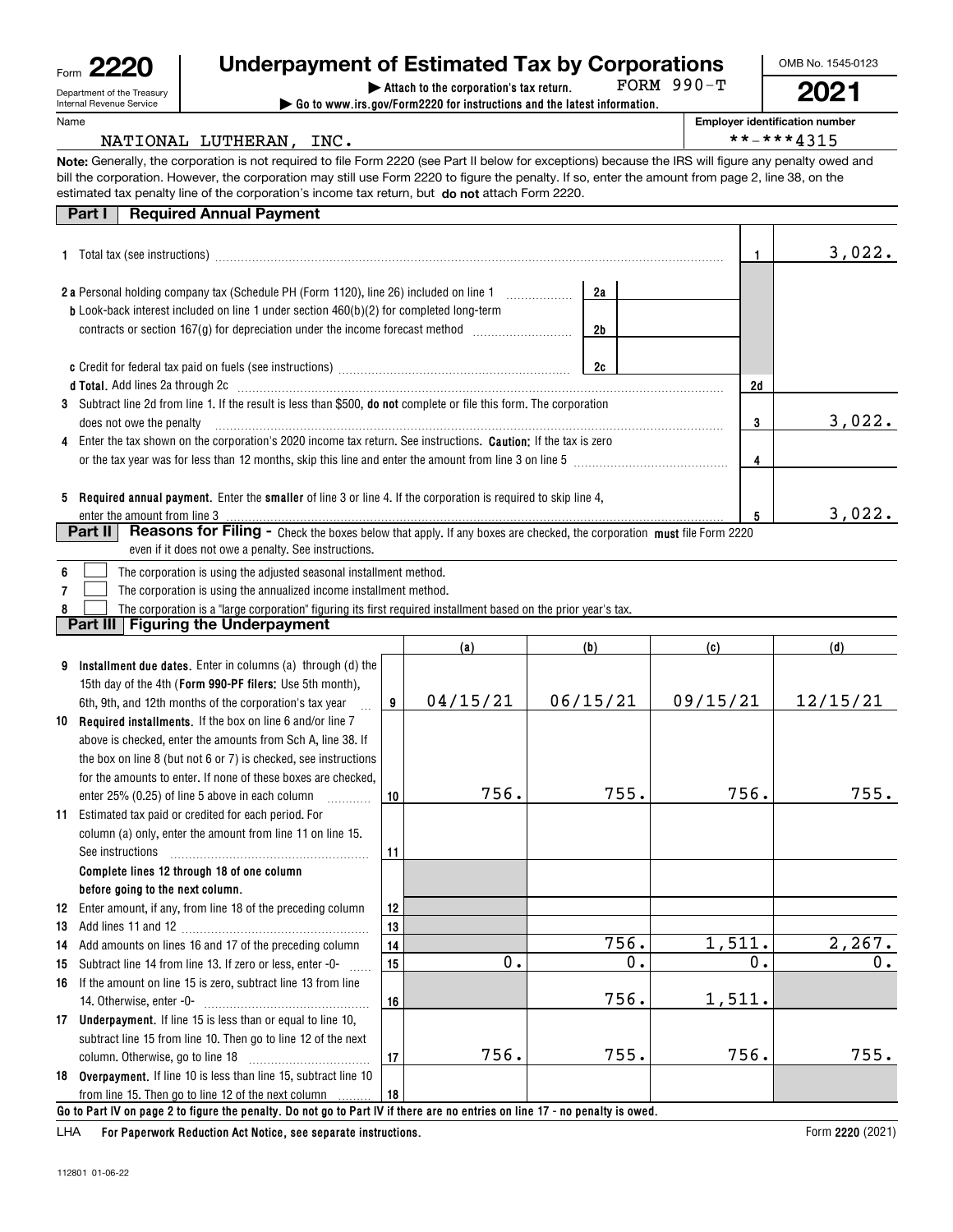|                                  | FORM $990-T$ |    |
|----------------------------------|--------------|----|
| $F_{\text{max}}$ $0.000$ $0.000$ |              | ᇧᅎ |

#### **Part IV Figuring the Penalty**

|                                                                                                                                                                                                                                                                                                                                    |              | (a) | (b)             | (c)             | (d) |
|------------------------------------------------------------------------------------------------------------------------------------------------------------------------------------------------------------------------------------------------------------------------------------------------------------------------------------|--------------|-----|-----------------|-----------------|-----|
| 19 Enter the date of payment or the 15th day of the 4th month<br>after the close of the tax year, whichever is earlier.<br>(C corporations with tax years ending June 30<br>and S corporations; Use 3rd month instead of 4th month.<br>Form 990-PF and Form 990-T filers: Use 5th month<br>instead of 4th month.) See instructions | 19           |     |                 |                 |     |
| 20 Number of days from due date of installment on line 9 to the                                                                                                                                                                                                                                                                    |              |     |                 |                 |     |
| date shown on line 19                                                                                                                                                                                                                                                                                                              | 20           |     |                 |                 |     |
| 21 Number of days on line 20 after 4/15/2021 and before 7/1/2021                                                                                                                                                                                                                                                                   | 21           |     |                 |                 |     |
| 22 Underpayment on line 17 x Number of days on line 21 x 3% (0.03)<br>365                                                                                                                                                                                                                                                          | $22$   \$    |     | \$              | \$              |     |
| 23 Number of days on line 20 after 6/30/2021 and before 10/1/2021                                                                                                                                                                                                                                                                  | 23           |     |                 |                 |     |
| 24 Underpayment on line 17 x Number of days on line 23 x 3% (0.03)<br>365                                                                                                                                                                                                                                                          | $24 \mid$ \$ |     | \$              | \$              | \$  |
| 25 Number of days on line 20 after $9/30/2021$ and before $1/1/2022$                                                                                                                                                                                                                                                               | 25           |     |                 |                 |     |
| 26 Underpayment on line 17 x Number of days on line 25 x 3% (0.03)<br>365                                                                                                                                                                                                                                                          | 26   \$      |     | \$              | \$              | \$  |
| 27 Number of days on line 20 after 12/31/2021 and before 4/1/2022                                                                                                                                                                                                                                                                  | 27           | SEE | <b>ATTACHED</b> | WORKSHEET       |     |
| 28 Underpayment on line 17 x Number of days on line 27 x 3% (0.03)<br>365                                                                                                                                                                                                                                                          | $28  $ \$    |     | \$              | \$              |     |
| 29 Number of days on line 20 after 3/31/2022 and before 7/1/2022                                                                                                                                                                                                                                                                   | 29           |     |                 |                 |     |
| 30 Underpayment on line 17 x Number of days on line 29 x $*$ %<br>365                                                                                                                                                                                                                                                              | 30   \$      |     | \$              | \$              | \$  |
| $31$ Number of days on line 20 after 6/30/2022 and before 10/1/2022                                                                                                                                                                                                                                                                | 31           |     |                 |                 |     |
| 32 Underpayment on line 17 x Number of days on line 31 x $*$ %<br>365                                                                                                                                                                                                                                                              | 32   \$      |     | \$              | \$              | \$  |
| 33 Number of days on line 20 after 9/30/2022 and before 1/1/2023                                                                                                                                                                                                                                                                   | 33           |     |                 |                 |     |
| 34 Underpayment on line 17 x Number of days on line 33 x $*$ %<br>365                                                                                                                                                                                                                                                              | 34   \$      |     | \$              | \$              | \$  |
| 35 Number of days on line 20 after 12/31/2022 and before 3/16/2023                                                                                                                                                                                                                                                                 | 35           |     |                 |                 |     |
| 36 Underpayment on line 17 x Number of days on line 35 x $*$<br>365                                                                                                                                                                                                                                                                | 36   \$      |     | \$              | \$              | \$  |
| 37 Add lines 22, 24, 26, 28, 30, 32, 34, and 36                                                                                                                                                                                                                                                                                    | $37$   \$    |     | \$              | \$              | \$  |
| 38 Penalty. Add columns (a) through (d) of line 37. Enter the total here and on Form 1120, line 34; or the comparable<br>line for other income tax returns                                                                                                                                                                         |              |     |                 | 38 <sup>8</sup> | 73. |
| * Use the penalty interest rate for each calendar quarter, which the IRS will determine during the first month in the preceding quarter.<br>These rates are published quarterly in an IDC News Delesse and in a revenue ruling in the Internal Devenue Pulletin. To obtain this                                                    |              |     |                 |                 |     |

information on the Internet, access the IRS website at **www.irs.gov**. You can also call 1-800-829-4933 to get interest rate information. These rates are published quarterly in an IRS News Release and in a revenue ruling in the Internal Revenue Bulletin. To obtain this

**2220**  Form (2021)